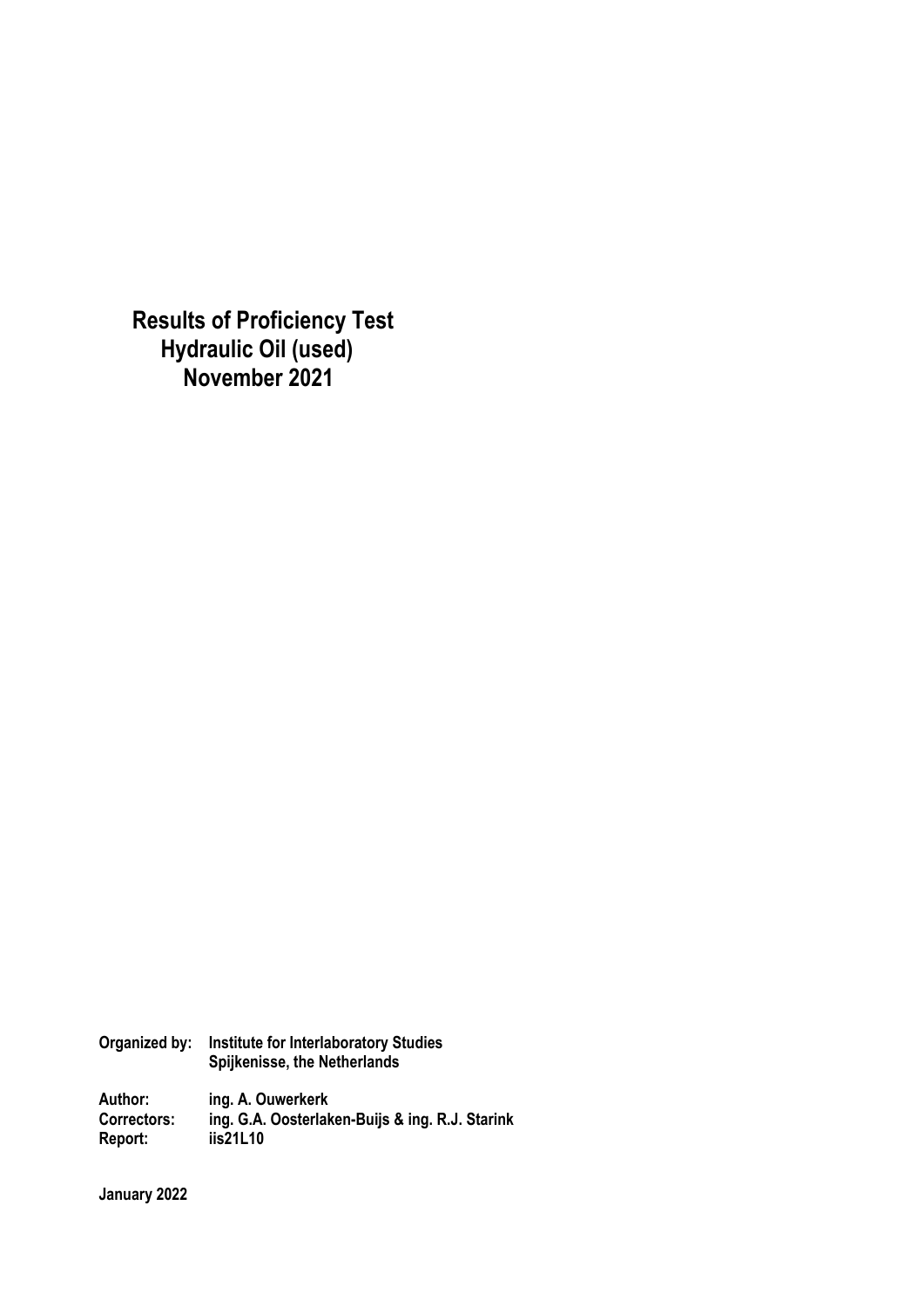### **CONTENTS**

| $\mathbf{1}$   |                                                                           |  |
|----------------|---------------------------------------------------------------------------|--|
| 2              |                                                                           |  |
| 2.1            |                                                                           |  |
| 2.2            |                                                                           |  |
| 2.3            |                                                                           |  |
| 2.4            |                                                                           |  |
| 2.5            |                                                                           |  |
| 2.6            |                                                                           |  |
| 3              |                                                                           |  |
| 3.1            |                                                                           |  |
| 3.2            |                                                                           |  |
| 3.3            |                                                                           |  |
| $\overline{4}$ |                                                                           |  |
| 4.1            |                                                                           |  |
| 4.2            |                                                                           |  |
| 4.3            | COMPARISON OF THE PROFICIENCY TEST OF NOVEMBER 2021 WITH PREVIOUS PTS  15 |  |

Appendices: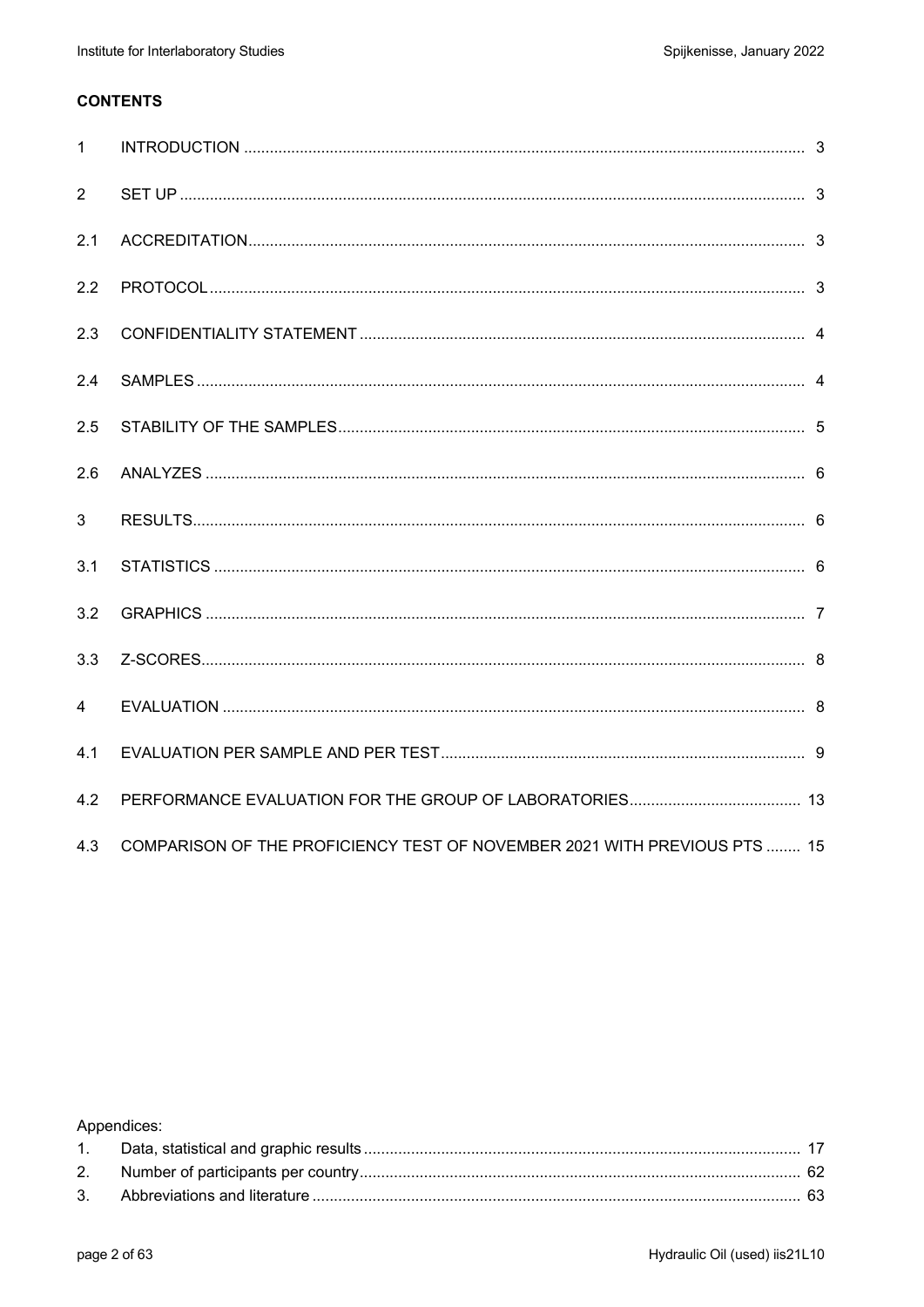### **1 INTRODUCTION**

Since 2003 the Institute for Interlaboratory Studies (iis) organizes a proficiency scheme for the analysis of Hydraulic Oil (used) every year. During the annual proficiency test program 2021/2022 it was decided to continue the round robin for the analysis of Hydraulic Oil (used). This interlaboratory study contains also a proficiency test for the determination of Metals in Hydraulic Oil (used) only.

In the proficiency test for the regular analyzes in Hydraulic Oil (used) 66 laboratories in 39 countries registered for participation. In the proficiency test for analyses of metals in Hydraulic Oil (used) 48 laboratories in 33 countries registered for participation. In total 68 laboratories in 40 different countries registered for participation in one or more proficiency tests. See appendix 2 for the number of participants per country. In this report the results of the Hydraulic Oil (used) proficiency tests are presented and discussed. This report is also electronically available through the iis website www.iisnl.com.

### **2 SET UP**

The Institute for Interlaboratory Studies (iis) in Spijkenisse, the Netherlands, was the organizer of this proficiency test (PT). Sample analyzes for fit-for-use and homogeneity testing were subcontracted to an ISO/IEC17025 accredited laboratory. In this proficiency test the participants received, depending on the registration: a 1L bottle

with Hydraulic Oil (used) labelled #21215 for regular analyzes and/or a 50mL PE bottle labelled #21216 for the analyzes of metals only.

The participants were requested to report rounded and unrounded test results. The unrounded test results were preferably used for statistical evaluation.

#### **2.1 ACCREDITATION**

The Institute for Interlaboratory Studies in Spijkenisse, the Netherlands, is accredited in agreement with ISO/IEC17043:2010 (R007), since January 2000, by the Dutch Accreditation Council (Raad voor Accreditatie). This PT falls under the accredited scope. This ensures strict adherence to protocols for sample preparation and statistical evaluation and 100% confidentiality of participant's data. Feedback from the participants on the reported data is encouraged and customer's satisfaction is measured on regular basis by sending out questionnaires.

### **2.2 PROTOCOL**

The protocol followed in the organization of this proficiency test was the one as described for proficiency testing in the report 'iis Interlaboratory Studies: Protocol for the Organisation, Statistics and Evaluation' of June 2018 (iis-protocol, version 3.5). This protocol is electronically available through the iis website www.iisnl.com, from the FAQ page.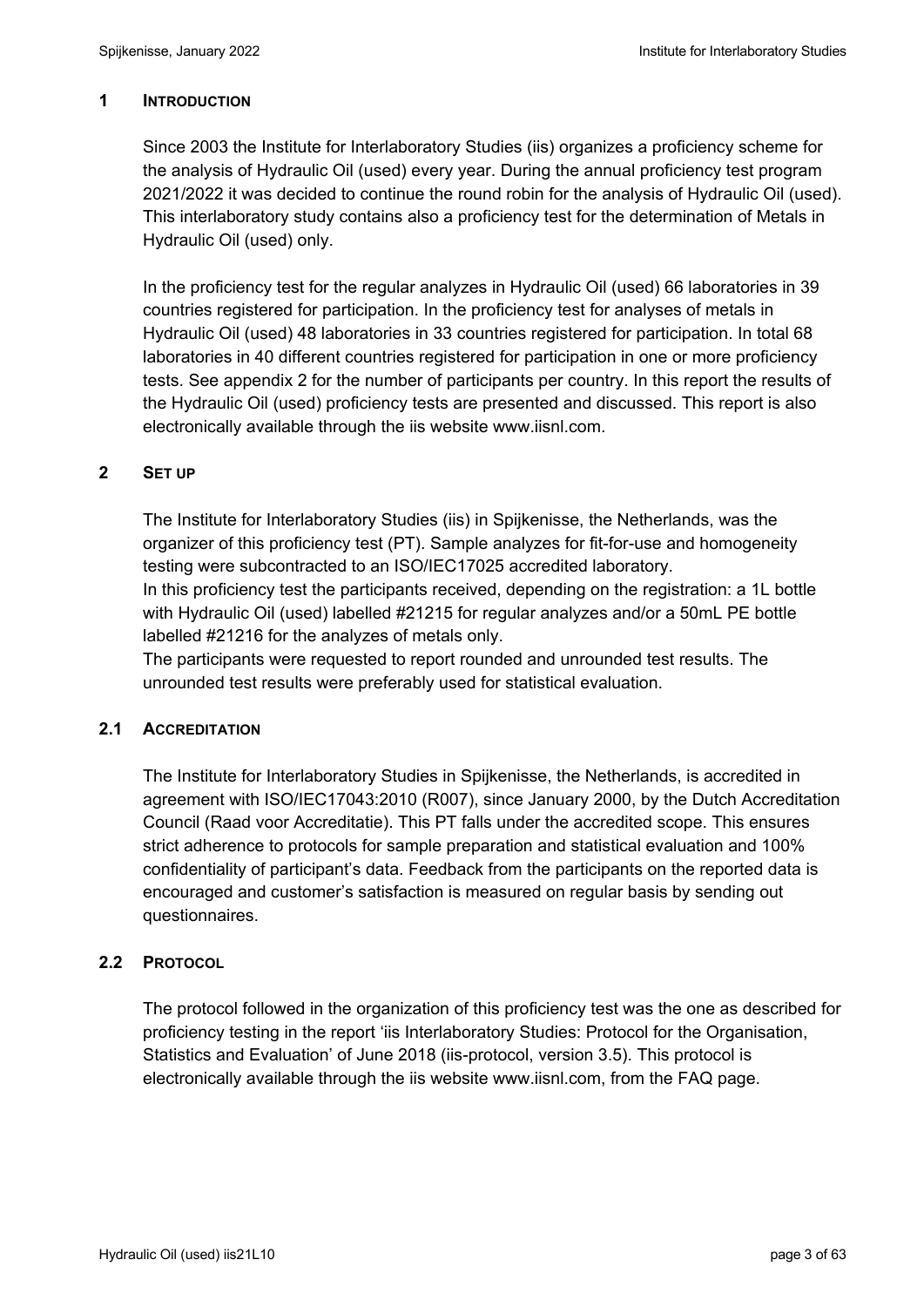#### **2.3 CONFIDENTIALITY STATEMENT**

All data presented in this report must be regarded as confidential and for use by the participating companies only. Disclosure of the information in this report is only allowed by means of the entire report. Use of the contents of this report for third parties is only allowed by written permission of the Institute for Interlaboratory Studies. Disclosure of the identity of one or more of the participating companies will be done only after receipt of a written agreement of the companies involved.

### **2.4 SAMPLES**

A batch of approximately 200 liters of Hydraulic Oil (used) was obtained from a local supplier. After homogenization 88 amber glass bottles of 1L were filled and labelled #21215. The homogeneity of the subsamples was checked by determination of Density at 15°C in accordance with ISO12185 and by determination of Kinematic Viscosity at 40°C in accordance with ASTM D445 on 8 stratified randomly selected subsamples.

|                 | Density at 15°C<br>Kinematic Viscosity at 40°C<br>in $mm^2/s$<br>in kg/L |       |  |
|-----------------|--------------------------------------------------------------------------|-------|--|
| sample #21215-1 | 0.87279                                                                  | 42.18 |  |
| sample #21215-2 | 0.87279                                                                  | 42.18 |  |
| sample #21215-3 | 0.87278                                                                  | 42.16 |  |
| sample #21215-4 | 0.87279                                                                  | 42.16 |  |
| sample #21215-5 | 0.87278                                                                  | 42.16 |  |
| sample #21215-6 | 0.87279                                                                  | 42.16 |  |
| sample #21215-7 | 0.87277                                                                  | 42.18 |  |
| sample #21215-8 | 0.87279                                                                  | 42.20 |  |

Table 1: homogeneity test results of subsamples #21215

From the above test results the repeatabilities were calculated and compared with 0.3 times the corresponding reproducibility of the reference methods in agreement with the procedure of ISO13528, Annex B2 in the next table.

|                                   | Density at 15°C<br>in kg/L | Kinematic Viscosity at 40°C<br>in $mm^2/s$ |
|-----------------------------------|----------------------------|--------------------------------------------|
| r (observed)                      | 0.00002                    | 0.042                                      |
| reference method                  | ISO12185:96                | iis memo 1401                              |
| $0.3 \times R$ (reference method) | 0.00015                    | 0.228                                      |

Table 2: evaluation of the repeatabilities of subsamples #21215

The calculated repeatabilities are in agreement with 0.3 times the corresponding reproducibility of the reference methods. Therefore, homogeneity of the subsamples was assumed.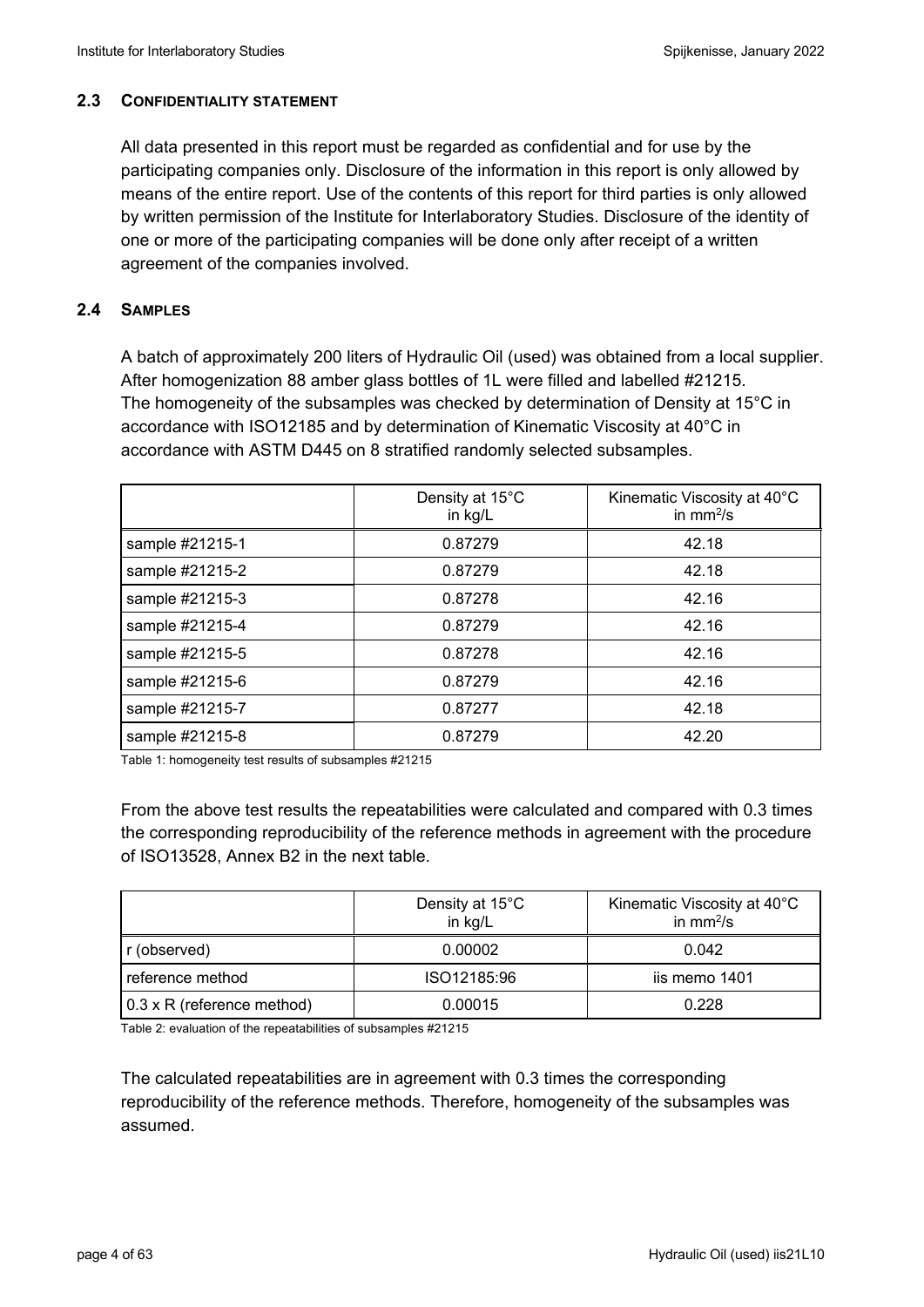A batch of approximately 7 liters of Hydraulic Oil (used) with different elements added was obtained from a third party. After homogenization 90 PE bottles of 50 mL were filled and labelled #21216.

The homogeneity of the subsamples was checked by the determination of Copper and Nickel in accordance with ASTM D5185 on 8 stratified randomly selected subsamples.

|                 | Copper as Cu<br>in mg/kg | Nickel as Ni<br>in mg/kg |
|-----------------|--------------------------|--------------------------|
| sample #21216-1 | 14.0                     | 10.1                     |
| sample #21216-2 | 13.9                     | 10.0                     |
| sample #21216-3 | 13.9                     | 10.0                     |
| sample #21216-4 | 14.0                     | 10.0                     |
| sample #21216-5 | 14.4                     | 9.8                      |
| sample #21216-6 | 14.2                     | 10.0                     |
| sample #21216-7 | 14.3                     | 10.4                     |
| sample #21216-8 | 14.4                     | 10.9                     |

Table 3: homogeneity test results of subsamples #21216

From the above test results the repeatabilities were calculated and compared with 0.3 times the corresponding reproducibility of the reference test method in agreement with the procedure of ISO13528, Annex B2 in the next table.

|                                 | Copper as Cu<br>in mg/kg | Nickel as Ni<br>in mg/kg |  |  |
|---------------------------------|--------------------------|--------------------------|--|--|
| r (observed)                    | 0.60                     | 0.97                     |  |  |
| reference test method           | D5185:18                 | D5185:18                 |  |  |
| 0.3 x R (reference test method) | 1.02                     | 1.43                     |  |  |

Table 4: evaluation of the repeatabilities of subsamples #21216

The calculated repeatabilities are in agreement with 0.3 times the corresponding reproducibility of the reference test method. Therefore, homogeneity of the subsamples was assumed.

Depending on the registration the appropriate set of PT samples was sent on October 6, 2021. An SDS was added to the sample package.

#### **2.5 STABILITY OF THE SAMPLES**

The stability of Hydraulic Oil (used) packed in amber glass and PE bottles was checked. The material was found sufficiently stable for the period of the proficiency test.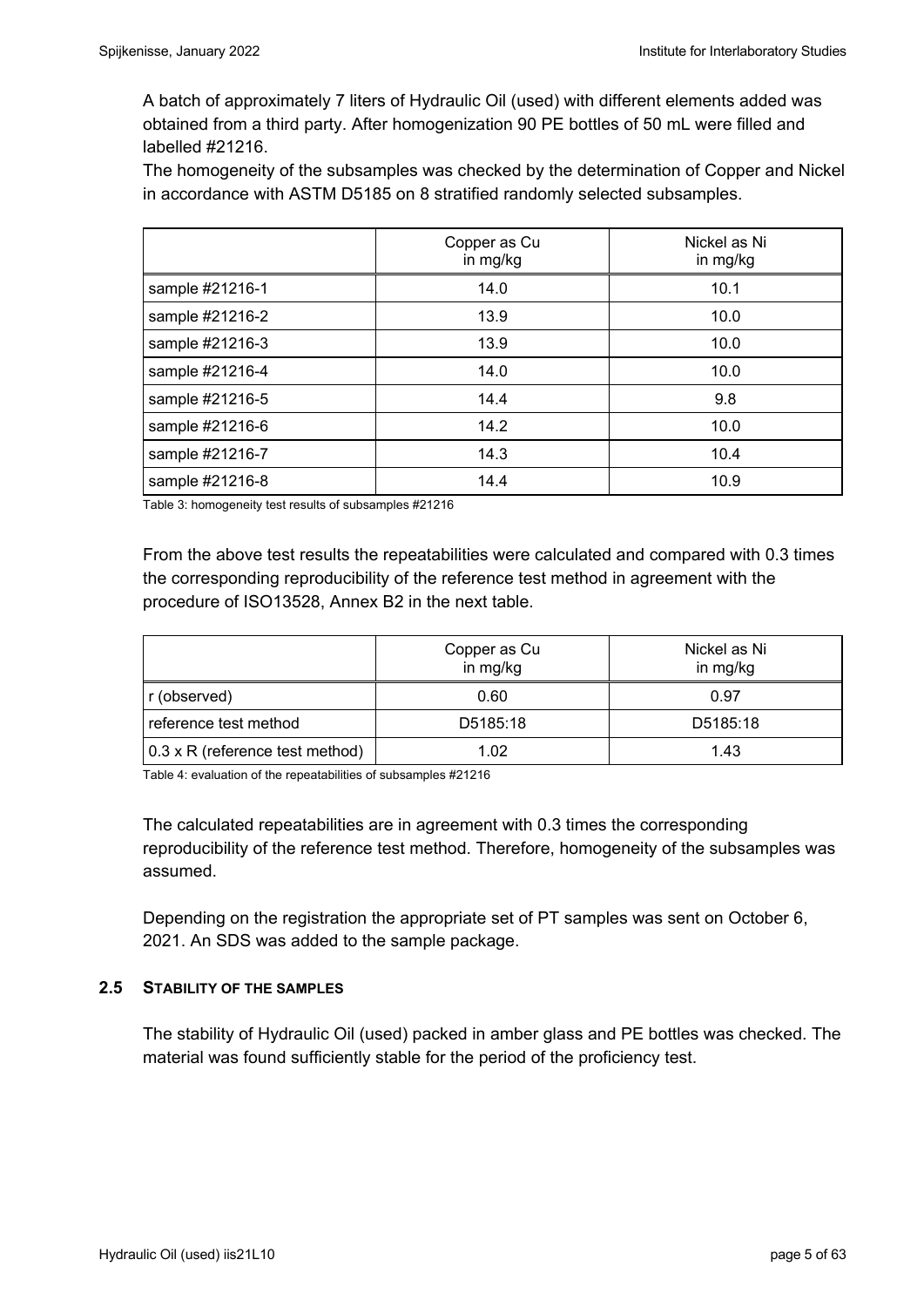### **2.6 ANALYZES**

The participants were requested to determine on sample #21215: Total Acid Number, Density at 15°C, Flash Point PMcc, Kinematic Viscosity at 40 and 100°C, Kinematic Viscosity Stabinger at 40 and 100°C, Sulfur, Water and Level of Contamination (counts/mL and scale number).

Also, some additional questions were asked about Total Acid Number.

On sample #21216 it was requested to determine 23 elements: Al, Ba, B, Cd, Cr, Cu, Fe, Pb, Li, Mg, Mn, Mo, Ni, K, Si, Ag, Na, Sn, Ti, V, Ca, P and Zn.

It was explicitly requested to treat the samples as if they were routine samples and to report the test results using the indicated units on the report form and not to round the test results but report as much significant figures as possible. It was also requested not to report 'less than' test results, which are above the detection limit, because such test results cannot be used for meaningful statistical evaluations.

To get comparable test results a detailed report form and a letter of instructions are prepared. On the report form the reporting units are given as well as the reference test methods (when applicable) that will be used during the evaluation. The detailed report form and the letter of instructions are both made available on the data entry portal www.kpmd.co.uk/sgs-iis/. The participating laboratories are also requested to confirm the sample receipt on this data entry portal. The letter of instructions can also be downloaded from the iis website www.iisnl.com.

### **3 RESULTS**

During five weeks after sample dispatch, the test results of the individual laboratories were gathered via the data entry portal www.kpmd.co.uk/sgs-iis/. The reported test results are tabulated per determination in appendix 1 of this report. The laboratories are presented by their code numbers.

Directly after the deadline, a reminder was sent to those laboratories that had not reported test results at that moment. Shortly after the deadline, the available test results were screened for suspect data. A test result was called suspect in case the Huber Elimination Rule (a robust outlier test) found it to be an outlier. The laboratories that produced these suspect data were asked to check the reported test results (no reanalyzes). Additional or corrected test results are used for data analysis and the original test results are placed under 'Remarks' in the test result tables in appendix 1. Test results that came in after the deadline were not taken into account in this screening for suspect data and thus these participants were not requested for checks.

### **3.1 STATISTICS**

The protocol followed in the organization of this proficiency test was the one as described for proficiency testing in the report 'iis Interlaboratory Studies: Protocol for the Organisation, Statistics and Evaluation' of June 2018 (iis-protocol, version 3.5).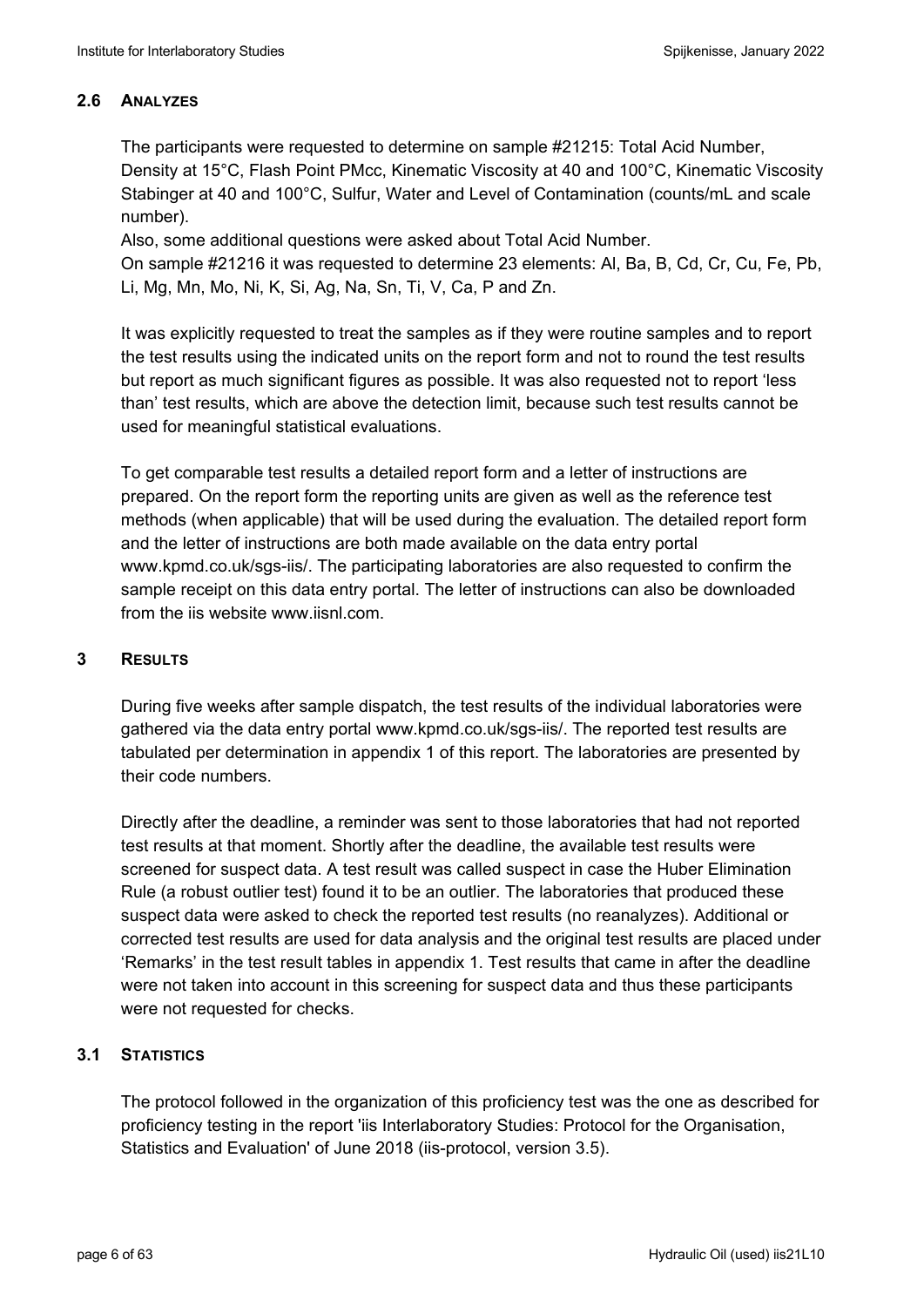For the statistical evaluation the *unrounded* (when available) figures were used instead of the rounded test results. Test results reported as '<…' or '>…' were not used in the statistical evaluation.

First, the normality of the distribution of the various data sets per determination was checked by means of the Lilliefors-test, a variant of the Kolmogorov-Smirnov test and by the calculation of skewness and kurtosis. Evaluation of the three normality indicators in combination with the visual evaluation of the graphic Kernel density plot, lead to judgement of the normality being either 'unknown', 'OK', 'suspect' or 'not OK'. After removal of outliers, this check was repeated. If a data set does not have a normal distribution, the (results of the) statistical evaluation should be used with due care.

The assigned value is determined by consensus based on the test results of the group of participants after rejection of the statistical outliers and/or suspect data.

According to ISO13528 all (original received or corrected) results per determination were submitted to outlier tests. In the iis procedure for proficiency tests, outliers are detected prior to calculation of the mean, standard deviation and reproducibility. For small data sets, Dixon (up to 20 test results) or Grubbs (up to 40 test results) outlier tests can be used. For larger data sets (above 20 test results) Rosner's outlier test can be used. Outliers are marked by D(0.01) for the Dixon's test, by G(0.01) or DG(0.01) for the Grubbs' test and by R(0.01) for the Rosner's test. Stragglers are marked by D(0.05) for the Dixon's test, by G(0.05) or DG(0.05) for the Grubbs' test and by R(0.05) for the Rosner's test. Both outliers and stragglers were not included in the calculations of averages and standard deviations.

For each assigned value the uncertainty was determined in accordance with ISO13528. Subsequently the calculated uncertainty was evaluated against the respective requirement based on the target reproducibility in accordance with ISO13528. In this PT the criterion of ISO13528, paragraph 9.2.1. was met for all evaluated tests, therefore, the uncertainty of all assigned values may be negligible and need not be included in the PT report.

Finally, the reproducibilities were calculated from the standard deviations by multiplying them with a factor of 2.8

### **3.2 GRAPHICS**

In order to visualize the data against the reproducibilities from literature, Gauss plots were made, using the sorted data for one determination (see appendix 1). On the Y-axis, the reported test results are plotted. The corresponding laboratory numbers are on the X-axis. The straight horizontal line presents the consensus value (a trimmed mean). The four striped lines, parallel to the consensus value line, are the +3s, +2s, -2s and -3s target reproducibility limits of the selected reference test method. Outliers and other data, which were excluded from the calculations, are represented as a cross. Accepted data are represented as a triangle.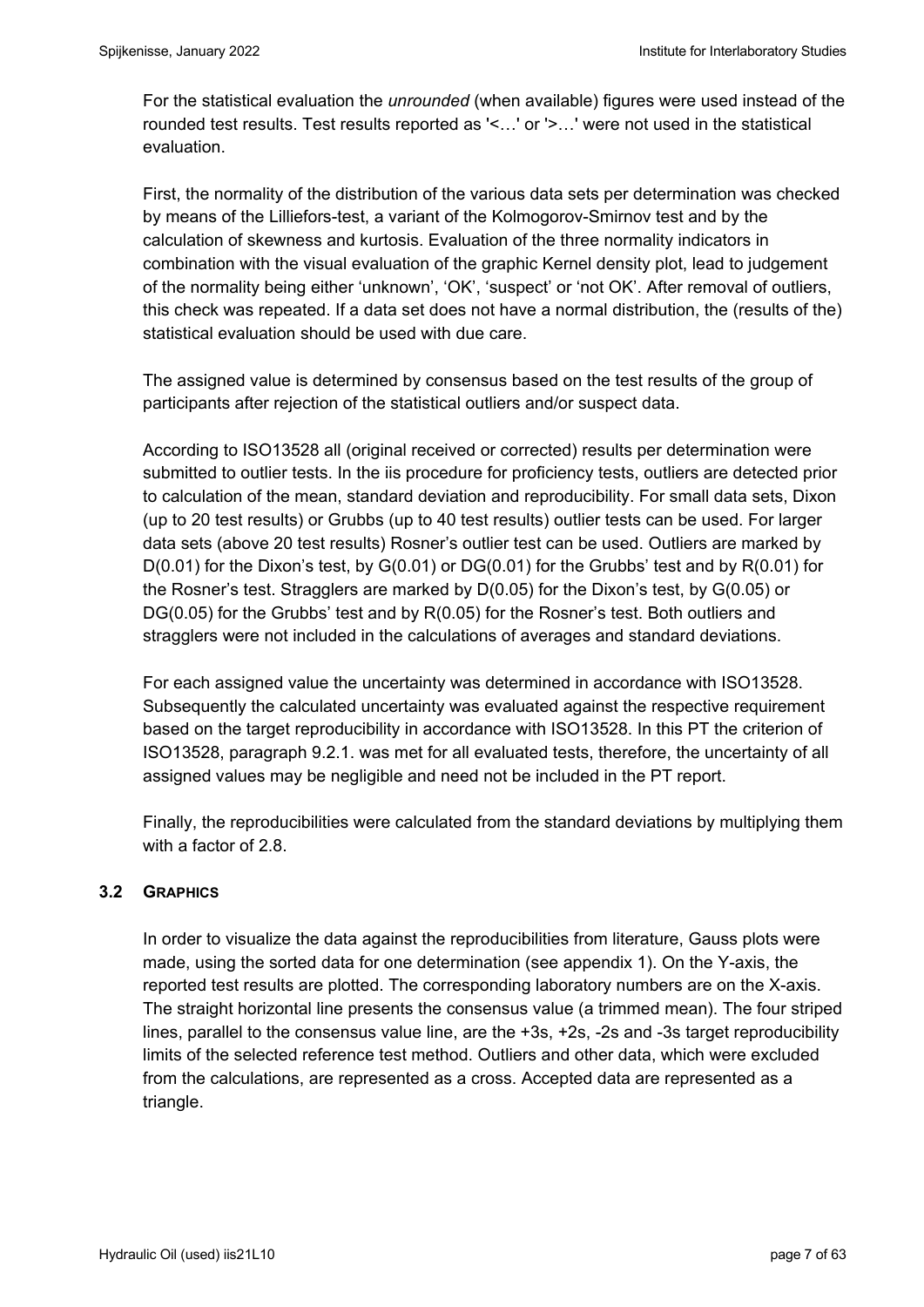Furthermore, Kernel Density Graphs were made. This is a method for producing a smooth density approximation to a set of data that avoids some problems associated with histograms. Also, a normal Gauss curve (dotted line) was projected over the Kernel Density Graph (smooth line) for reference. The Gauss curve is calculated from the consensus value and the corresponding standard deviation.

#### **3.3 Z-SCORES**

To evaluate the performance of the participating laboratories the z-scores were calculated. As it was decided to evaluate the performance of the participants in this proficiency test (PT) against the literature requirements (derived from e.g. ISO or ASTM test methods), the z-scores were calculated using a target standard deviation. This results in an evaluation independent of the variation in this interlaboratory study.

The target standard deviation was calculated from the literature reproducibility by division with 2.8. In case no literature reproducibility was available, other target values were used, like Horwitz or an estimated reproducibility based on former iis proficiency tests.

When a laboratory did use a test method with a reproducibility that is significantly different from the reproducibility of the reference test method used in this report, it is strongly advised to recalculate the z-score, while using the reproducibility of the actual test method used, this in order to evaluate whether the reported test result is fit-for-use. The z-scores were calculated according to:

 $Z_{\text{target}}$  = (test result - average of PT) / target standard deviation

The  $z$ <sub>(target)</sub> scores are listed in the test result tables of appendix 1.

Absolute values for z<2 are very common and absolute values for z>3 are very rare. The usual interpretation of z-scores is as follows:

|        | $ z  < 1$ good             |
|--------|----------------------------|
|        | $1 <  z  < 2$ satisfactory |
|        | $2 <  z  < 3$ questionable |
| 3 <  z | unsatisfactory             |

#### **4 EVALUATION**

Some problems were encountered with the dispatch of the samples due to COVID-19 pandemic. Therefore, the reporting time on the data entry portal was extended with one week. For the sample for the regular analyzes three participants reported the test results after the extended final reporting date and six other participants did not report any test results. For the sample for the metal analyses three participants reported the test result after the extended final reporting date and seven other participants did not report any test results. Not all laboratories were able to report all tests requested.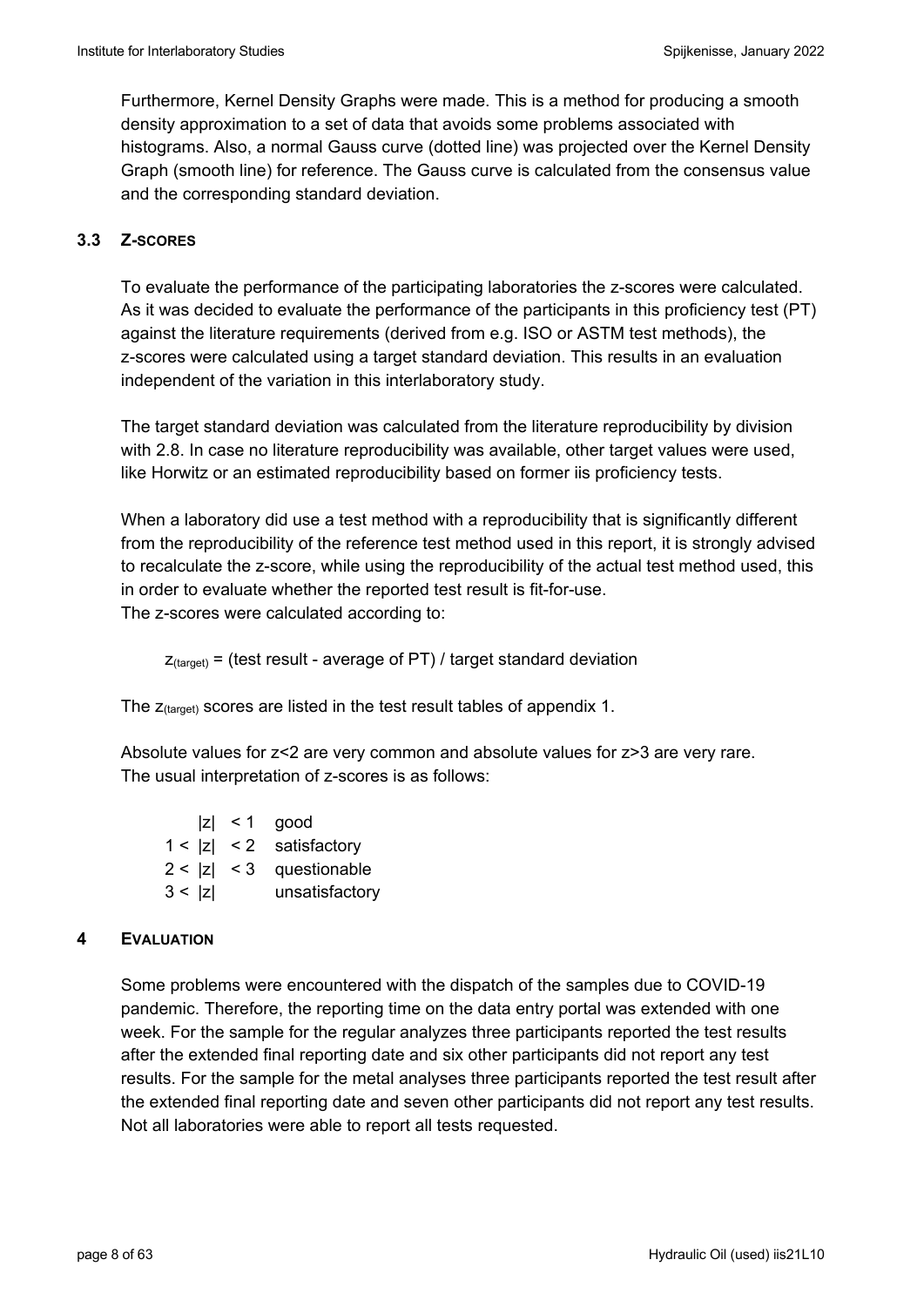In total 62 participants reported 1320 numerical test results. Observed were 48 outlying test results, which is 3.6%. In proficiency studies, outlier percentages of 3% - 7.5% are quite normal.

Not all data sets proved to have a normal Gaussian distribution. These are referred to as "not OK" or "suspect". The statistical evaluation of these data sets should be used with due care, see also paragraph 3.1.

### **4.1 EVALUATION PER SAMPLE AND PER TEST**

In this section the reported test results are discussed per sample and per test. The test methods which were used by the various laboratories were taken into account for explaining the observed differences when possible and applicable. These test methods are also in the tables together with the original data. The abbreviations, used in these tables, are explained in appendix 3.

Unfortunately, a suitable reference test method, providing the precision data, is not available for all determinations. For these tests the calculated reproducibility was compared against the estimated reproducibility calculated with the Horwitz equation.

In the iis PT reports ASTM test methods are referred to with a number (e.g. ASTM D7647) and an added designation for the year that the test method was adopted or revised (e.g. ASTM D7647:10). If applicable a designation in parentheses is added to designate the year of reapproval (e.g. ASTM D7647:10(2018)). In the test results tables of appendix 1 only the method number (sub) and year of adoption or revision (e.g. ASTM D7647:10) will be used.

#### **sample #21215**

- Total Acid Number: This determination was not problematic. Three statistical outliers were observed. The calculated reproducibility after rejection of the statistical outliers is in agreement with the requirements of ASTM D664-A:18e2 Buffer End Point 60mL and Inflection Point 60mL. The calculated reproducibility is not in agreement with the precision data for Buffer End Point 125mL and Inflection Point 125mL. It is observed that five participants reported to have used BEP at pH 11 as determination end point. In method ASTM D664-A version 2018e2 the Buffer End Point at pH 10 is mentioned.
- Density at 15°C: This determination was not problematic. Three statistical outliers were observed. The calculated reproducibility after rejection of the statistical outliers is in full agreement with the requirements of ISO12185:96.
- Flash Point PMcc: This determination may not be problematic depending on the test method used. Two statistical outliers were observed. The calculated reproducibility after rejection of the statistical outliers is in agreement with the requirements of ASTM D93:20 procedure A, but not with the requirements of procedure B.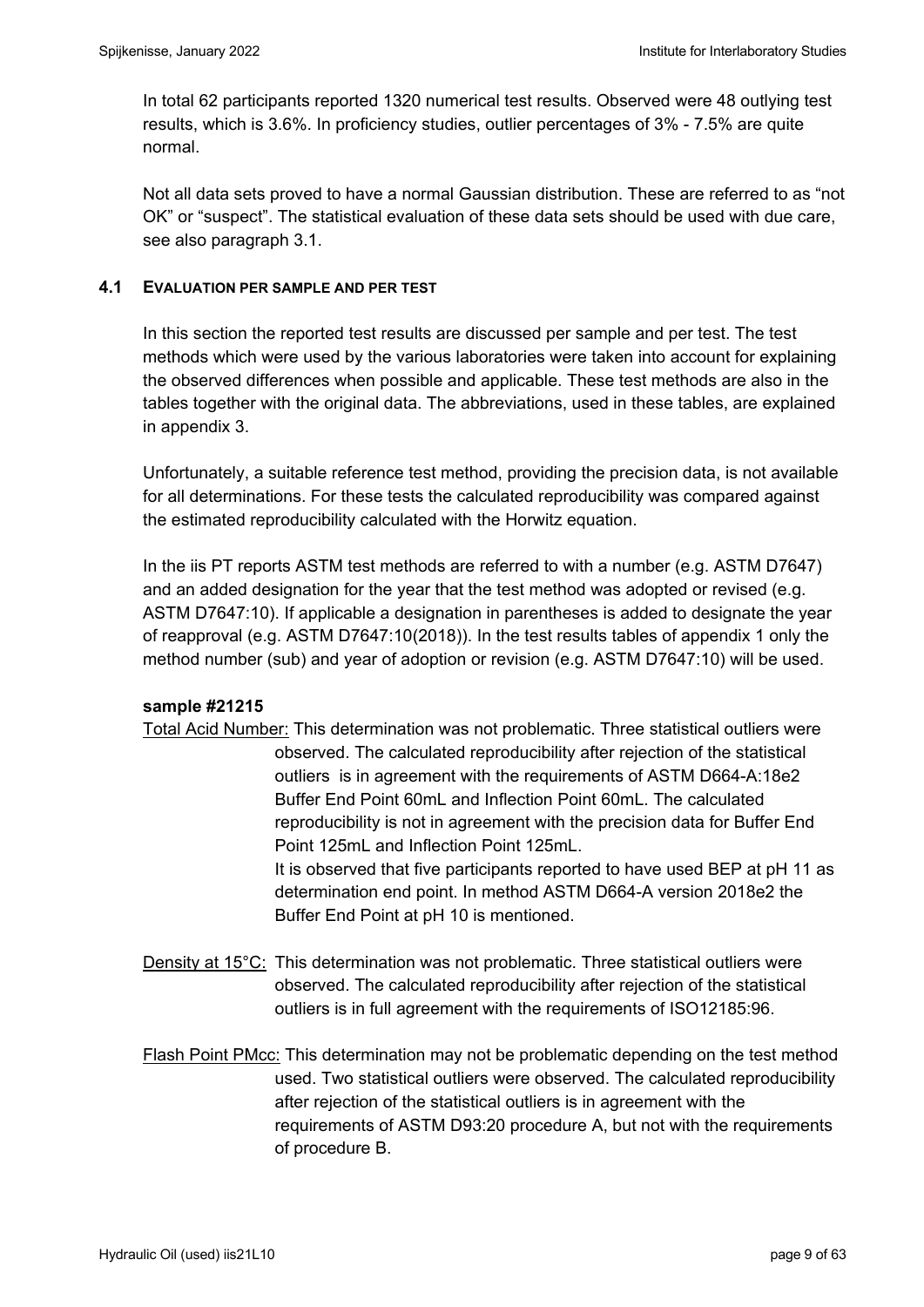Kinematic Viscosity at 40°C: The precision statement given in ASTM D445 for used (inservice) formulated oils appears to be very strict. Therefore, it is decided to use the reproducibilities found in previous iis PTs on used oils as mentioned in iis memo 1401.

> This determination was not problematic. Two statistical outliers were observed. The calculated reproducibility after rejection of the statistical outliers is in agreement with the estimated reproducibility from iis memo 1401, but not in agreement with the requirements of ASTM D445:21e1.

Kinematic Viscosity at 100°C: The precision statement given in ASTM D445 for used (inservice) formulated oils appears to be very strict. Therefore, it is decided to use the reproducibilities found in previous iis PTs on used oils as mentioned in iis memo 1401.

> This determination was not problematic. Three statistical outliers were observed. The calculated reproducibility after rejection of the statistical outliers is in agreement with the estimated reproducibility from iis memo 1401, but not in agreement with the requirements of ASTM D445:21e1.

Viscosity Stabinger at 40°C: This determination was not problematic. Two statistical outliers were observed. The calculated reproducibility after rejection of the statistical outliers is in agreement with the requirements of ASTM D7042:21a.

Viscosity Stabinger at 100°C: This determination was not problematic. One statistical outlier was observed. The calculated reproducibility after rejection of the statistical outlier is in agreement with the requirements of ASTM D7042:21a.

- Sulfur: This determination was problematic. Four statistical outliers were observed. The calculated reproducibility after rejection of the statistical outliers is not in agreement with the requirements of ASTM D4294:21.
- Water: This determination may be problematic depending on the test method used. One statistical outlier was observed. The calculated reproducibility after rejection of the statistical outlier is not in agreement with the requirements of ASTM D6304-A:20 nor with procedure C but it is in agreement with procedure B.

 When the test results from ASTM D6304:20 were evaluated separately for the procedures A, B and C the calculated reproducibilities of procedure A and C are not in agreement with the respective requirements but the calculated reproducibility of procedure B is in agreement with the requirements.

 A new version of ASTM D6304 was published in 2020 with major changes. In the 2016 version one precision statement was mentioned for test results based on mass with a broad application range and one based on volume. In the 2020 version all precision statements are based on mass with three different procedures (A - direct injection, B - oven accessory and C - evaporation accessory) each with a different application range. In ASTM D6304:20 the reproducibility for all three procedures A, B and C is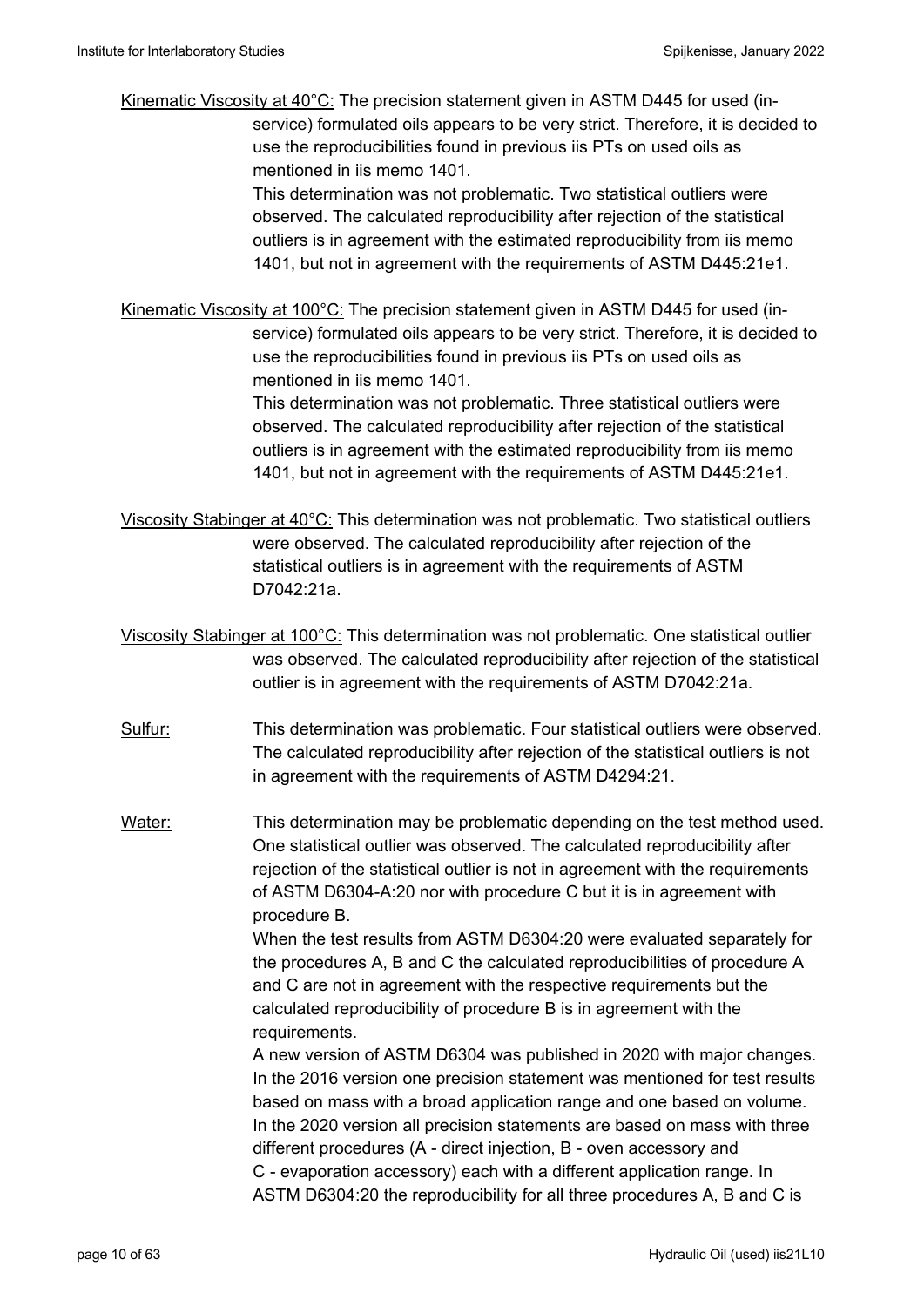much stricter compared to ASTM D6304:16e1. Although there is a new version of ASTM D6304 published in 2020 eleven participants mentioned to have used the A, B or C of the 2016 version still.

Level of Contamination: The reproducibility of ASTM D7647 is used for the calculation of the z-scores because ISO11500 does not mention a reproducibility but only 'Maximum allowable difference' in Annex A. This determination was problematic. In total over six parameters six statistical outliers were observed and ten other test results were excluded. None of the calculated reproducibilities after rejection of the suspect data are in agreement with the requirements of ASTM D7647:10(2018).

#### **sample #21216**

Aluminum: This determination was not problematic. Two statistical outliers were observed. The calculated reproducibility after rejection of the statistical outliers is in agreement with the requirements of ASTM D5185:18.

Barium: The consensus value of the group for the analysis of Barium is above the application range as it is mentioned in test method ASTM D5185:18. However, it is decided to extrapolate the reproducibility mentioned in ASTM D5185:18 to use for the calculation of the z-scores. This determination was not problematic. One statistical outlier was observed. The calculated reproducibility after rejection of the statistical outlier is in agreement with the requirements of ASTM D5185:18.

Boron: This determination was not problematic. One statistical outlier was observed. The calculated reproducibility after rejection of the statistical outlier is in agreement with the requirements of ASTM D5185:18.

Cadmium: This determination was not problematic. No statistical outliers were observed. The calculated reproducibility is in agreement with the estimated reproducibility calculated with the Horwitz equation.

Chromium: This determination was not problematic. One statistical outlier was observed. The calculated reproducibility after rejection of the statistical outlier is in agreement with the requirements of ASTM D5185:18.

Copper: This determination was not problematic. Three statistical outliers were observed. The calculated reproducibility after rejection of the statistical outliers is in agreement with the requirements of ASTM D5185:18.

Iron: This determination was not problematic. No statistical outliers were observed, but one test result was excluded. The calculated reproducibility after rejection of the suspect data is in agreement with the requirements of ASTM D5185:18.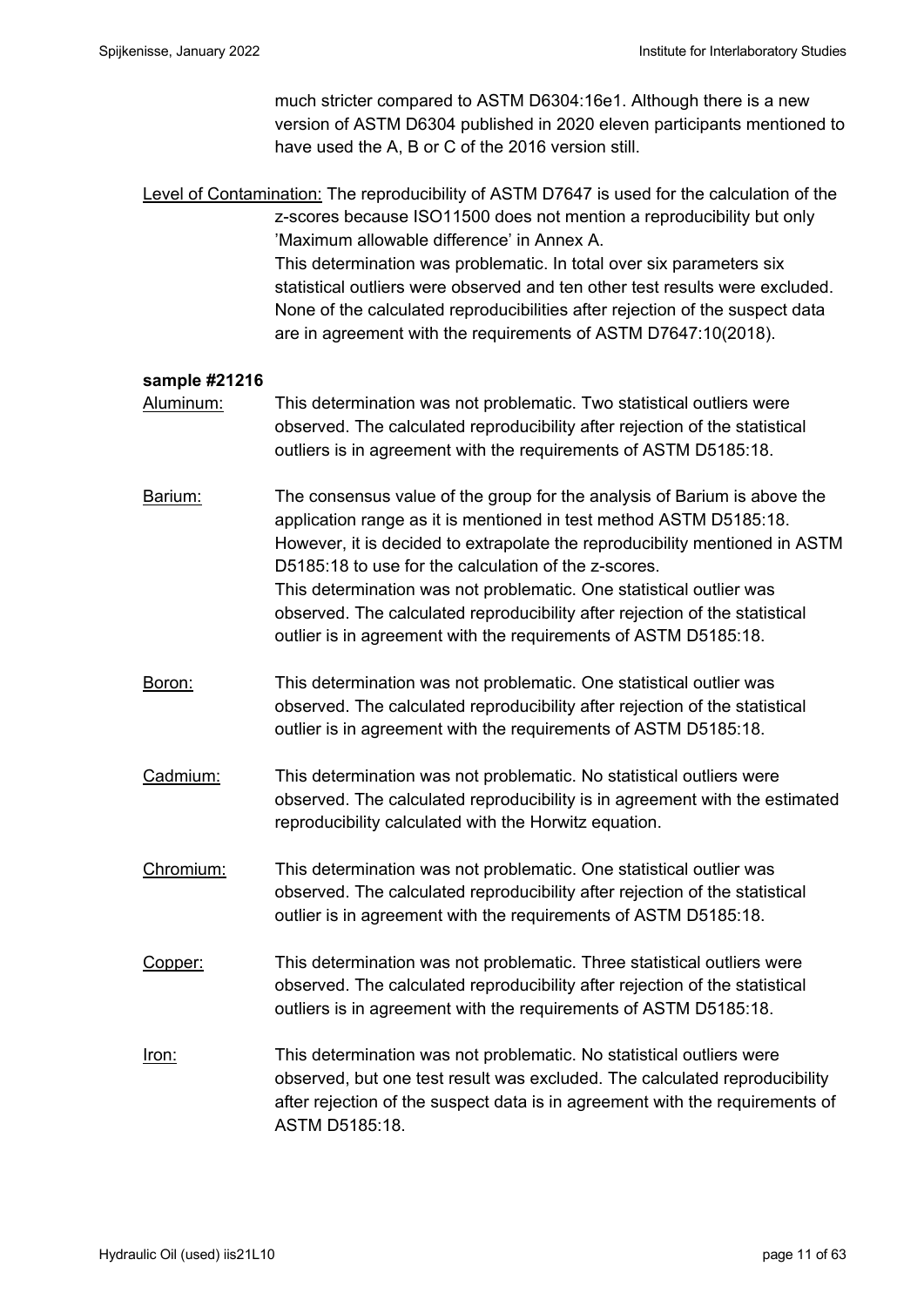| Lead:       | This determination was not problematic. Two statistical outliers were<br>observed. The calculated reproducibility after rejection of the statistical<br>outliers is in agreement with the requirements of ASTM D5185:18.                                 |
|-------------|----------------------------------------------------------------------------------------------------------------------------------------------------------------------------------------------------------------------------------------------------------|
| Lithium:    | This determination was not problematic. Two statistical outliers were<br>observed. The calculated reproducibility is in agreement with the estimated<br>reproducibility calculated with the Horwitz equation.                                            |
| Magnesium:  | This determination was not problematic. No statistical outliers were<br>observed, but one test result was excluded. The calculated reproducibility<br>after rejection of the suspect data is in agreement with the requirements of<br>ASTM D5185:18.     |
| Manganese:  | This determination was not problematic. No statistical outliers were<br>observed. The calculated reproducibility is in agreement with the<br>requirements of ASTM D5185:18.                                                                              |
| Molybdenum: | This determination was not problematic. No statistical outliers were<br>observed. The calculated reproducibility is in agreement with the<br>requirements of ASTM D5185:18.                                                                              |
| Nickel:     | This determination was not problematic. One statistical outlier was<br>observed. The calculated reproducibility after rejection of the statistical<br>outlier is in agreement with the requirements of ASTM D5185:18.                                    |
| Potassium:  | This determination may not be problematic. The reporting participants<br>agreed on a test result of less than 10 mg/kg. Therefore, no z-scores were<br>calculated.                                                                                       |
| Silicon:    | This determination was not problematic. One statistical outlier was<br>observed. The calculated reproducibility after rejection of the statistical<br>outlier is in agreement with the requirements of ASTM D5185:18.                                    |
| Silver:     | This determination was not problematic. No statistical outliers were<br>observed. The calculated reproducibility is in agreement with the<br>requirements of ASTM D5185:18.                                                                              |
| Sodium:     | This determination was not problematic. No statistical outliers were<br>observed but one test result was excluded. The calculated reproducibility<br>after rejection of the suspect data is in full agreement with the requirements<br>of ASTM D5185:18. |
| <u>Tin:</u> | This determination was not problematic. Two statistical outliers were<br>observed. The calculated reproducibility after rejection of the statistical<br>outliers is in agreement with the requirements of ASTM D5185:18.                                 |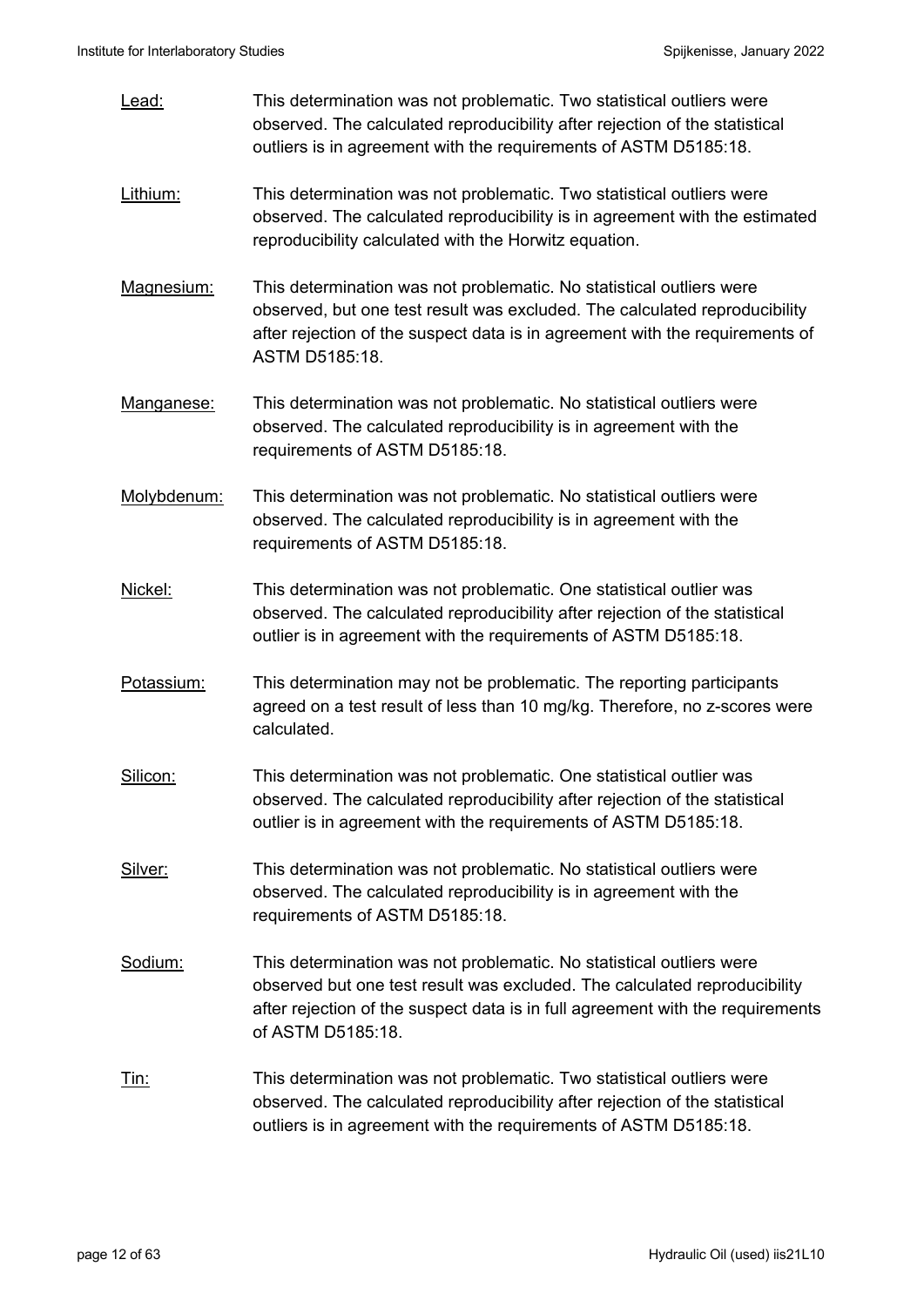Titanium: This determination was not problematic. Two statistical outliers were observed. The calculated reproducibility after rejection of the statistical outliers is in agreement with the requirements of ASTM D5185:18.

- Vanadium: This determination was not problematic. Two statistical outliers were observed. The calculated reproducibility after rejection of the statistical outliers is in agreement with the requirements of ASTM D5185:18.
- Calcium: This determination was not problematic. One statistical outlier was observed and one other test result was excluded. The calculated reproducibility after rejection of the suspect data is in agreement with the estimated reproducibility calculated with the Horwitz equation, but is not at all in agreement with the strict requirements of ASTM D5185:18.
- Phosphorus: This determination was not problematic. No statistical outliers were observed but one test result was excluded. The calculated reproducibility after rejection of the suspect data is in full agreement with the requirements of ASTM D5185:18.
- Zinc: This determination was problematic. No statistical outliers were observed, but one other test result was excluded. The calculated reproducibility after rejection of the suspect data is not in agreement with the requirements of ASTM D5185:18.

### **4.2 PERFORMANCE EVALUATION FOR THE GROUP OF LABORATORIES**

A comparison has been made between the reproducibility as declared by the reference test method and the reproducibility as found for the group of participating laboratories. The number of significant test results, the average, the calculated reproducibility (2.8 \* standard deviation) and the target reproducibility derived from literature reference test methods (in casu ASTM and ISO test methods) or based on previous proficiency tests or estimated using the Horwitz equation are presented in the next tables.

| Parameter                            | unit               | n  | average | $2.8 * sd$ | R(lit) |
|--------------------------------------|--------------------|----|---------|------------|--------|
| <b>Total Acid Number</b>             | mg KOH/g           | 44 | 0.49    | 0.18       | 0.27   |
| Density at 15°C                      | kg/L               | 40 | 0.8728  | 0.0005     | 0.0005 |
| <b>Flash Point PMcc</b>              | $^{\circ}C$        | 37 | 197.2   | 11.2       | 14.0   |
| Kinematic Viscosity at 40°C          | mm <sup>2</sup> /s | 44 | 42.261  | 0.551      | 0.761  |
| Kinematic Viscosity at 100°C         | mm <sup>2</sup> /s | 41 | 7.517   | 0.126      | 0.165  |
| Viscosity Stabinger at 40°C          | mm <sup>2</sup> /s | 14 | 42.347  | 0.233      | 0.576  |
| Viscosity Stabinger at 100°C         | mm <sup>2</sup> /s | 15 | 7.524   | 0.071      | 0.097  |
| Sulfur                               | mg/kg              | 21 | 4905    | 560        | 459    |
| Water                                | mg/kg              | 48 | 61.8    | 59.8       | 42.9   |
| L. of Contamination $\geq 4$ µm (c)  | counts/mL          | 24 | 718     | 1006       | 820    |
| L. of Contamination $\geq 6$ µm (c)  | counts/mL          | 25 | 169     | 277        | 130    |
| L. of Contamination $\geq 14$ µm (c) | counts/mL          | 23 | 15.8    | 34.7       | 21.5   |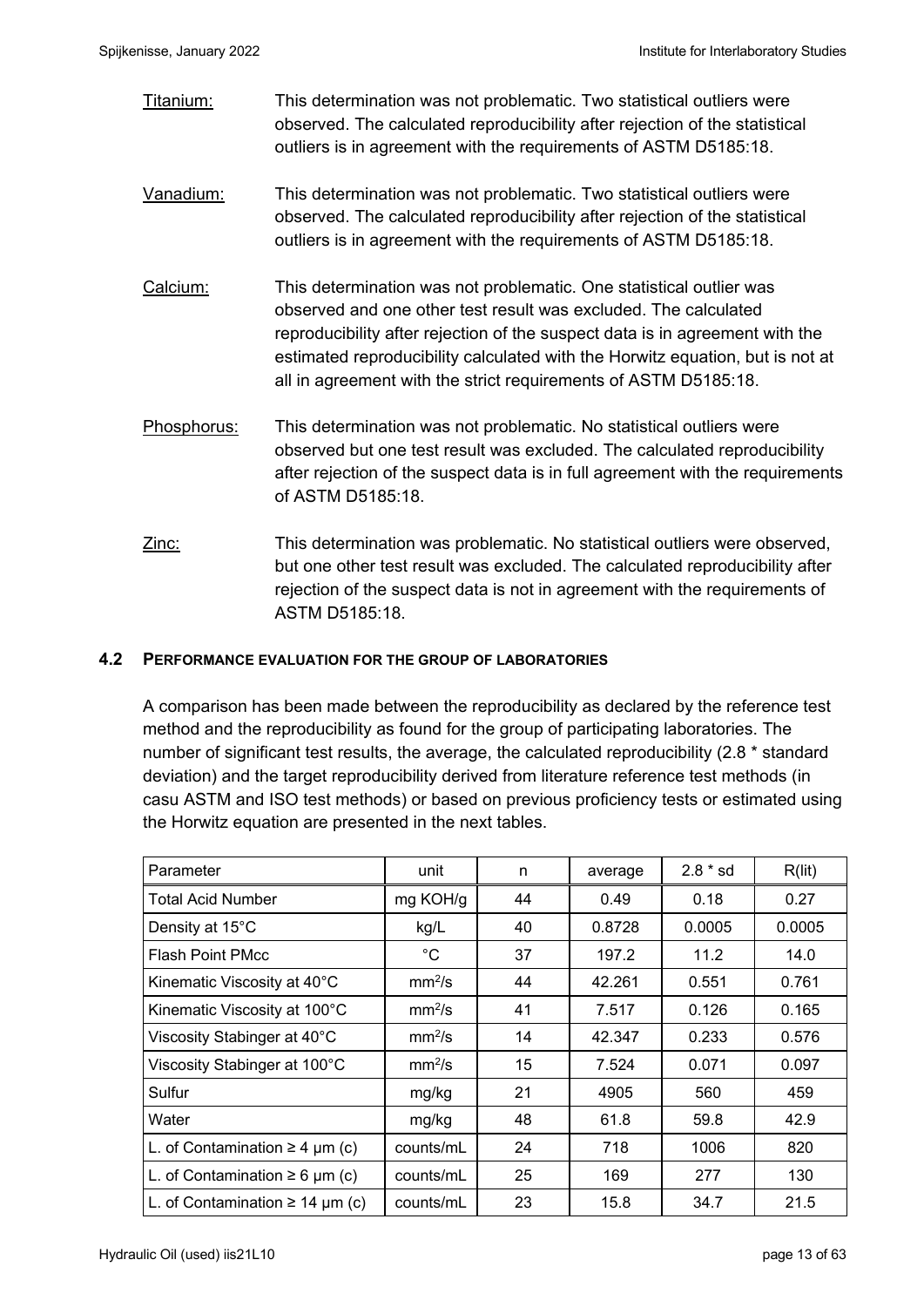| Parameter                            | unit      | n  | average | $2.8 * sd$ | R(lit) |
|--------------------------------------|-----------|----|---------|------------|--------|
| L. of Contamination $\geq 4$ µm (c)  | scale no. | 28 | 16.4    | 2.9        | 1.7    |
| L. of Contamination $\geq 6$ µm (c)  | scale no. | 29 | 14.2    | 3.1        | 1.2    |
| L. of Contamination $\geq 14$ µm (c) | scale no. | 27 | 10.5    | 4.3        | 2.0    |

Table 5: reproducibilities of tests on sample #21215

| Element          | unit  | n  | average | $2.8 * sd$ | R(lit) |
|------------------|-------|----|---------|------------|--------|
| Aluminum as Al   | mg/kg | 37 | 12.2    | 2.5        | 7.3    |
| Barium as Ba     | mg/kg | 35 | 25.4    | 4.1        | 11.6   |
| Boron as B       | mg/kg | 34 | 13.0    | 9.9        | 13.3   |
| Cadmium as Cd    | mg/kg | 28 | 11.7    | 1.7        | 3.6    |
| Chromium as Cr   | mg/kg | 39 | 12.0    | 3.1        | 3.7    |
| Copper as Cu     | mg/kg | 37 | 13.8    | 1.7        | 3.3    |
| Iron as Fe       | mg/kg | 40 | 15.1    | 2.9        | 4.6    |
| Lead as Pb       | mg/kg | 37 | 12.0    | 2.9        | 7.3    |
| Lithium as Li    | mg/kg | 15 | 53.2    | 4.9        | 13.1   |
| Magnesium as Mg  | mg/kg | 38 | 24.1    | 5.6        | 8.3    |
| Manganese as Mn  | mg/kg | 34 | 11.3    | 2.1        | 2.4    |
| Molybdenum as Mo | mg/kg | 37 | 11.6    | 3.0        | 3.7    |
| Nickel as Ni     | mg/kg | 40 | 12.0    | 2.3        | 5.2    |
| Potassium as K   | mg/kg | 26 | ~10     | n.e.       | n.e.   |
| Silicon as Si    | mg/kg | 37 | 11.8    | 2.1        | 7.6    |
| Silver as Ag     | mg/kg | 34 | 11.9    | 3.2        | 4.2    |
| Sodium as Na     | mg/kg | 36 | 13.1    | 7.5        | 6.8    |
| Tin as Sn        | mg/kg | 36 | 10.8    | 2.6        | 9.2    |
| Titanium as Ti   | mg/kg | 37 | 11.8    | 2.1        | 8.0    |
| Vanadium as V    | mg/kg | 37 | 11.7    | 1.9        | 4.2    |
| Calcium as Ca    | mg/kg | 35 | 75.6    | 15.5       | 17.7   |
| Phosphorus as P  | mg/kg | 37 | 264     | 76         | 70     |
| Zinc as Zn       | mg/kg | 38 | 314     | 58         | 46     |

Table 6: reproducibilities of tests on sample #21216

Without further statistical calculations, it can be concluded that for many tests there is a good compliance of the group of participants with the reference test methods. The problematic tests have been discussed in paragraph 4.1.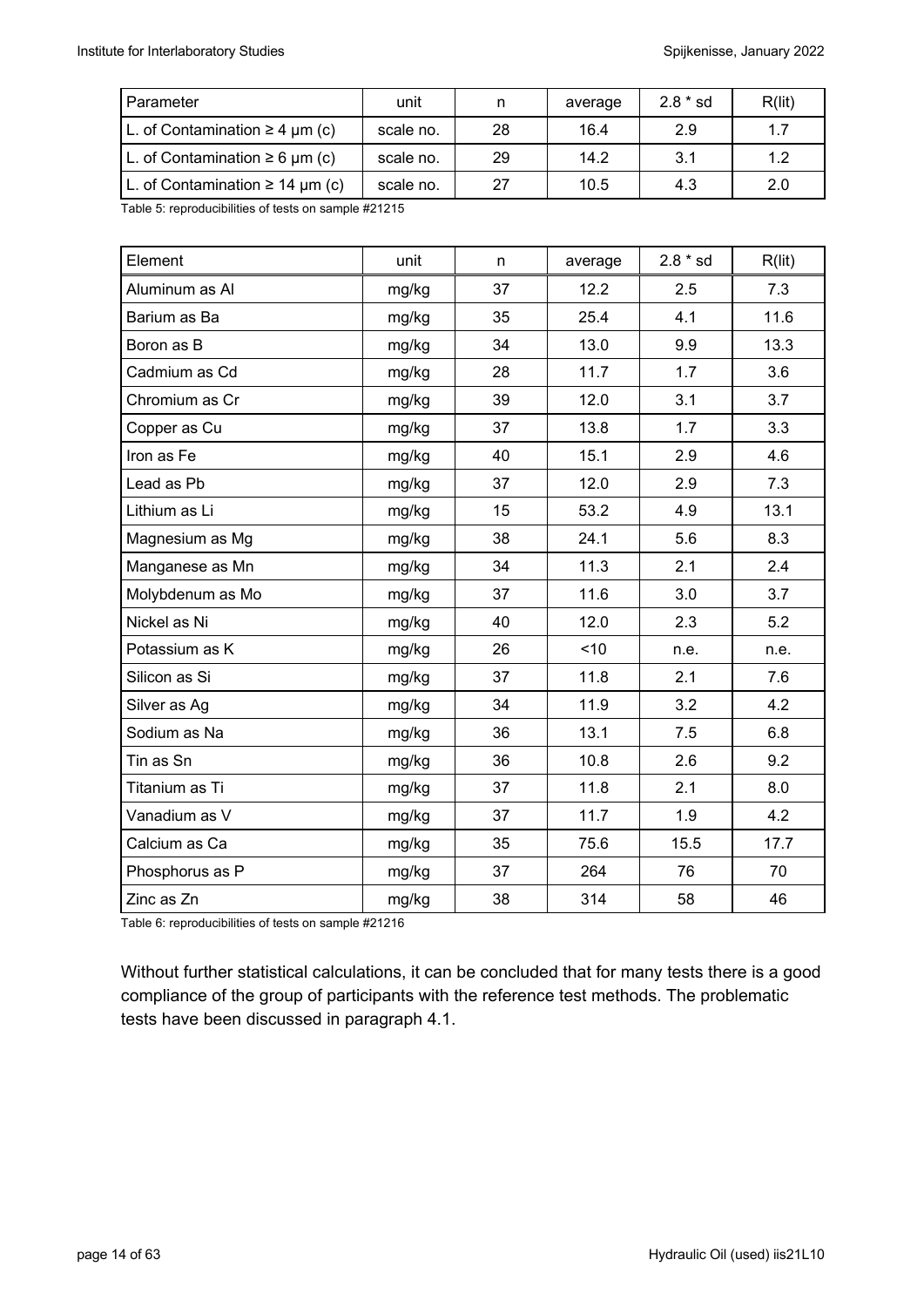#### **4.3 COMPARISON OF THE PROFICIENCY TEST OF NOVEMBER 2021 WITH PREVIOUS PTS**

|                                    | November<br>2021 | November<br>2020 | November<br>2019 | November<br>2018 | November<br>2017 |
|------------------------------------|------------------|------------------|------------------|------------------|------------------|
| Number of reporting laboratories   | 62               | 57               | 63               | 52               | 57               |
| Number of test results             | 1320             | 1313             | 1402             | 1053             | 1202             |
| Number of statistical outliers     | 48               | 57               | 87               | 49               | 89               |
| Percentage of statistical outliers | 3.6%             | 4.3%             | 6.2%             | 4.7%             | 7.4%             |

Table 7: comparison with previous proficiency tests

In proficiency tests, outlier percentages of 3% - 7.5% are quite normal.

The performance of the determinations of the proficiency tests was compared to the requirements of the reference test methods. The conclusions are given in the following table.

| Determination                   | November<br>2021             | November<br>2020             | November<br>2019             | November<br>2018         | November<br>2017 |
|---------------------------------|------------------------------|------------------------------|------------------------------|--------------------------|------------------|
| <b>Total Acid Number</b>        | $\ddot{}$                    | $\ddot{}$                    | $+/-$                        | $+/-$                    | $\ddot{}$        |
| Density at 15°C                 | $+/-$                        | $\blacksquare$               | $\ddot{}$                    | $+/-$                    | $+/-$            |
| <b>Flash Point PMcc</b>         | $\ddot{}$                    | $\ddot{}$                    | $+/-$                        | $+/-$                    | $+/-$            |
| Kinematic Viscosity at 40°C     | $\ddot{}$                    | $\ddot{}$                    | $\ddot{}$                    | $\ddot{}$                | $\ddot{}$        |
| Kinematic Viscosity at 100°C    | $\ddot{}$                    | $\ddot{}$                    | $+$                          | $+$                      | $+$              |
| Viscosity Stabinger at 40°C     | $++$                         | $\ddot{}$                    | $\ddot{}$                    | $+/-$                    | $+$              |
| Viscosity Stabinger at 100°C    | $\ddot{}$                    | $\ddot{}$                    | $\ddot{}$                    | $\overline{\phantom{a}}$ | $\blacksquare$   |
| Sulfur                          | $\qquad \qquad \blacksquare$ | $\overline{a}$               | $\blacksquare$               | $\rightarrow$            |                  |
| Water                           | ÷,                           | $++$                         | $^{++}$                      | $++$                     | $++$             |
| L. of Contamination - counts/mL | $\blacksquare$               | $+/-$                        | $\blacksquare$               | $\blacksquare$           | --               |
| L. of Contamination - scale no. | --                           | $\blacksquare$               | $\blacksquare$               | $\blacksquare$           | $\blacksquare$   |
| Aluminum as Al                  | $++$                         | $++$                         | $\ddot{}$                    | $+$                      | $++$             |
| Barium as Ba                    | $++$                         | $\ddot{}$                    | $++$                         | $++$                     | $+$              |
| Boron as B                      | $\ddot{}$                    | $^{++}$                      | $^{\mathrm{+}}$              | $++$                     | $++$             |
| Cadmium as Cd                   | $++$                         | $++$                         | $\qquad \qquad \blacksquare$ | n.e.                     | $\ddot{}$        |
| Chromium as Cr                  | $\ddot{}$                    | $\ddot{}$                    | $+/-$                        | n.e.                     | $+/-$            |
| Copper as Cu                    | $\ddot{}$                    | $\ddot{}$                    | +                            | $\ddot{}$                | $\ddot{}$        |
| Iron as Fe                      | $\ddot{}$                    | $+/-$                        | $\ddot{}$                    | $+/-$                    | $\ddot{}$        |
| Lead as Pb                      | $++$                         | $++$                         | $++$                         | $++$                     | $++$             |
| Lithium as Li                   | $++$                         | $\qquad \qquad \blacksquare$ | $++$                         | n.e.                     | $\ddot{}$        |
| Magnesium as Mg                 | +                            | $\ddot{}$                    | $\ddot{}$                    | $\ddot{}$                | $\ddot{}$        |
| Manganese as Mn                 | $\ddot{}$                    | $+/-$                        | $+/-$                        | $+/-$                    |                  |
| Molybdenum as Mo                | $\ddot{}$                    | $\ddot{}$                    | $\ddot{}$                    | $^{++}$                  | $+/-$            |
| Nickel as Ni                    | $++$                         | $++$                         | $\ddot{}$                    | $+/-$                    | $++$             |
| Potassium as K                  | n.e.                         | n.e.                         | $^{(+)}$                     | $++$                     | $\ddot{}$        |
| Silicon as Si                   | $++$                         | $\ddot{}$                    | $++$                         | $\ddot{}$                | $\ddot{}$        |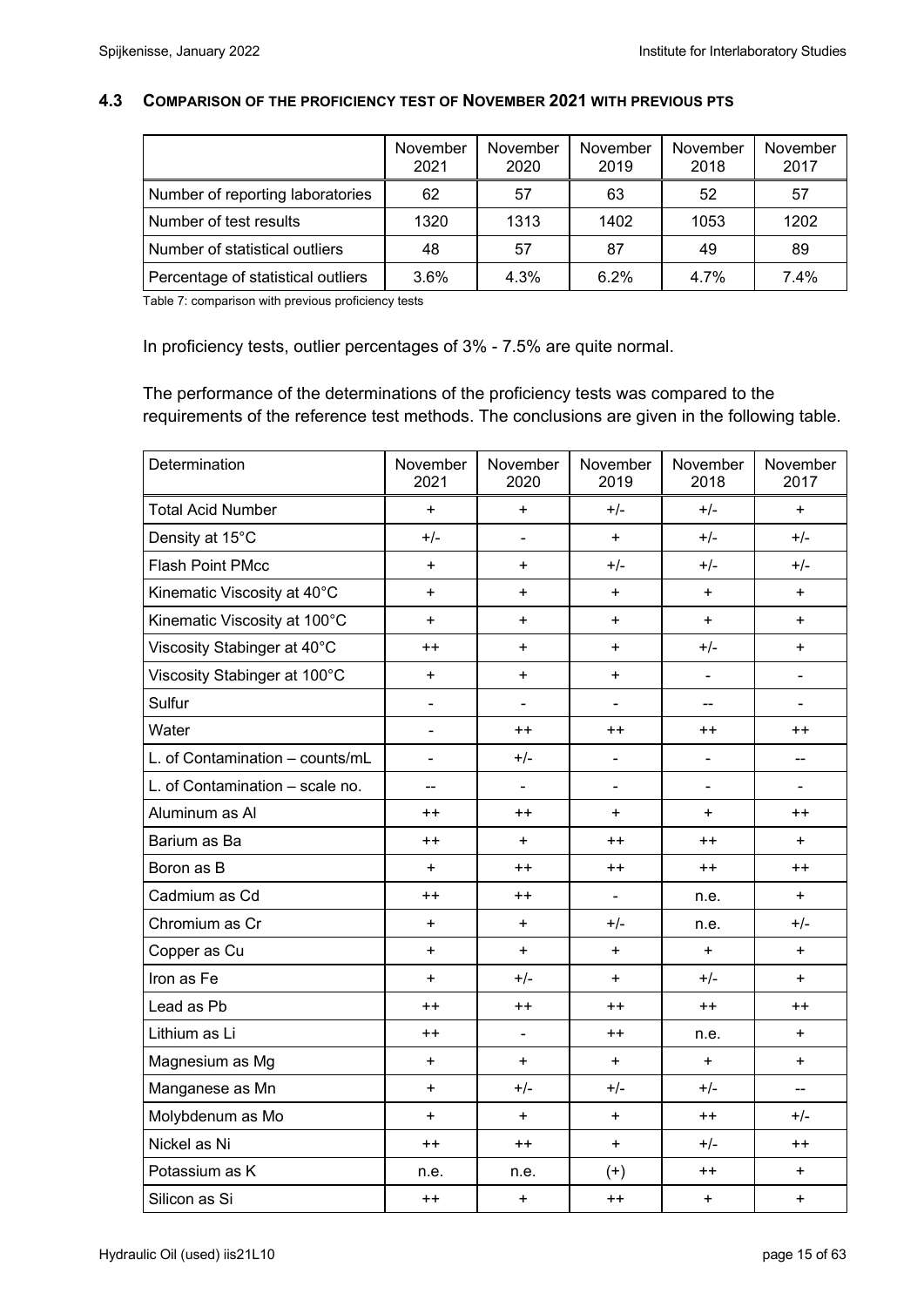| Determination   | November<br>2021         | November<br>2020 | November<br>2019 | November<br>2018 | November<br>2017 |
|-----------------|--------------------------|------------------|------------------|------------------|------------------|
| Silver as Ag    | $+$                      | $\ddot{}$        | $\ddot{}$        | n.e.             | $\ddot{}$        |
| Sodium as Na    | $+/-$                    | $\ddot{}$        | $+/-$            | $+/-$            |                  |
| Tin as Sn       | $++$                     | $++$             | $++$             | $\ddot{}$        | $++$             |
| Titanium as Ti  | $++$                     | $++$             | $++$             | n.e.             | $++$             |
| Vanadium as V   | $++$                     | $\ddot{}$        | $\ddot{}$        | n.e.             | $+$              |
| Calcium as Ca   | $\ddot{}$                | $\ddot{}$        | $\ddot{}$        | --               |                  |
| Phosphorus as P | $+/-$                    |                  | $\ddot{}$        |                  |                  |
| Zinc as Zn      | $\overline{\phantom{a}}$ |                  | $+/-$            |                  | $+/-$            |

Table 8: comparison determinations against the reference test methods

In the table above the following performance categories were used:

- ++ : group performed much better than the reference test method
- + : group performed better than the reference test method
- +/- : group performance equals the reference test method
- : group performed worse than the reference test method
- -- : group performed much worse than the reference test method
- n.e. : not evaluated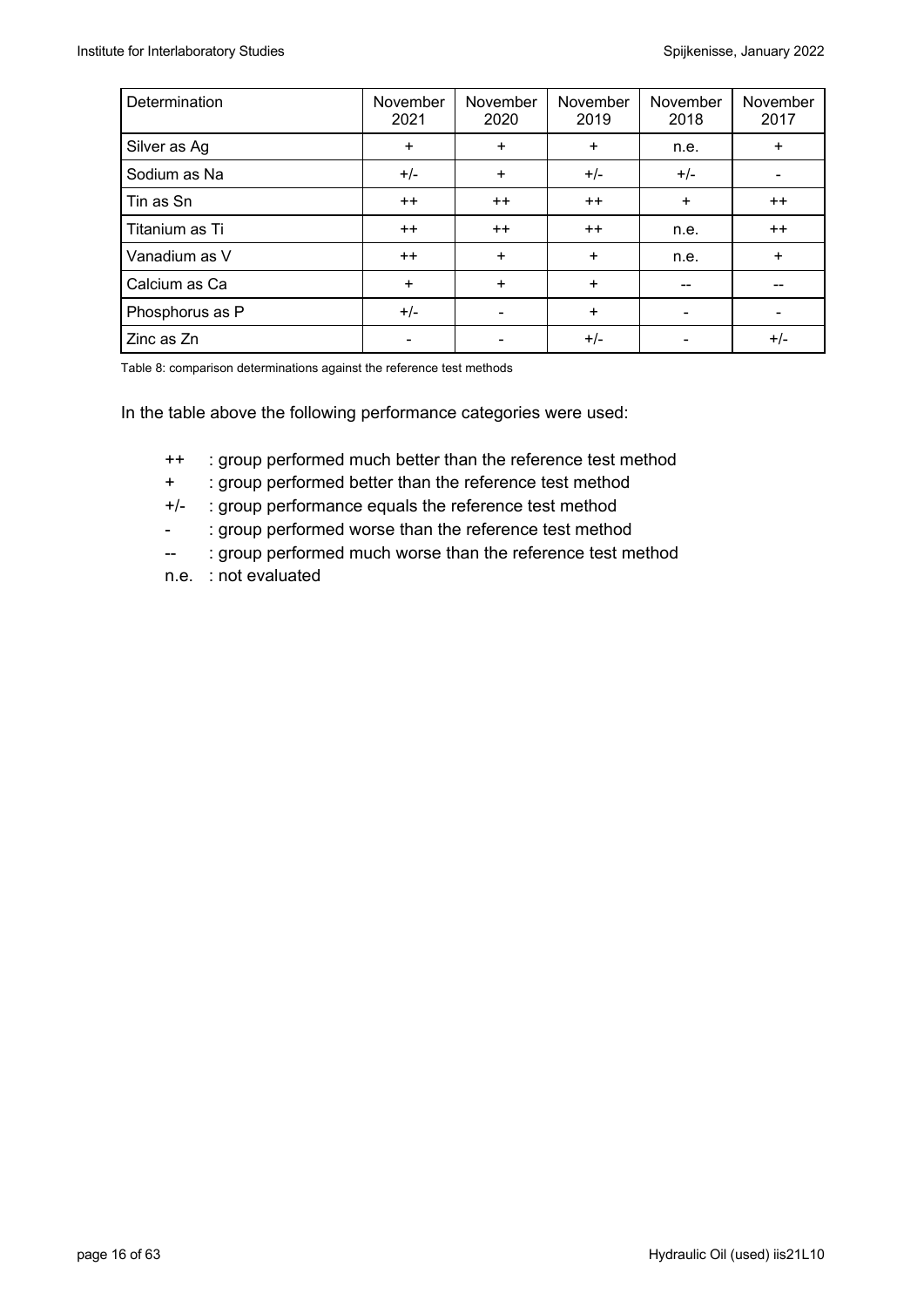#### **APPENDIX 1**

Determination of Total Acid Number on sample #21215; results in mg KOH/g

| lab  | method         | value          | mark       | z(targ) | remarks       | <b>End Point</b>                                  | Volume |
|------|----------------|----------------|------------|---------|---------------|---------------------------------------------------|--------|
| 178  |                | -----          |            | -----   |               |                                                   | ---    |
|      | 179 D664       | 0.52           |            | 0.35    |               | <b>Inflection Point</b>                           | 60 mL  |
|      | 225 D974       | 0.54           |            | 0.55    |               |                                                   | ---    |
| 237  | D664-A         | 0.511          |            | 0.25    |               | <b>Inflection Point</b>                           | 60 mL  |
| 256  | D7889          | 0.107          | C, R(0.01) |         | -3.87 fr 1.07 | ---                                               | ---    |
| 257  |                | -----          |            | -----   |               | $---$                                             | ---    |
| 309  |                | 0.56           |            | 0.76    |               | Buffer End Point pH 10                            | 60 mL  |
|      | 317 D974       | 0.61           |            | 1.27    |               | Inflection Point                                  | 125 mL |
|      | D664-A         |                |            | 0.04    |               |                                                   | 125 mL |
| 325  |                | 0.49           |            | 0.04    |               | Buffer End Point pH 10<br><b>Inflection Point</b> |        |
| 331  | D664 Mod.      | 0.49           |            |         |               |                                                   | 60 mL  |
| 335  |                | 0.37           |            | $-1.19$ |               | <b>Inflection Point</b>                           | 125 mL |
| 339  |                | -----          |            | -----   |               | ---                                               | ---    |
|      | 349 D664-A     | 0.52           |            | 0.35    |               | ---                                               | ---    |
| 360  | D664-A         | 0.510          |            | 0.24    |               | <b>Inflection Point</b>                           | 60 mL  |
| 432  |                | -----          |            | -----   |               | $\qquad \qquad \cdots$                            | $---$  |
| 442  |                | -----          |            | -----   |               |                                                   | $---$  |
|      | 451 D664-A     | 0.50           |            | 0.14    |               | Buffer End Point pH 10                            | 60 mL  |
| 496  | D664-A         | 0.49           |            | 0.04    |               | Buffer End Point pH 10                            | 60 mL  |
|      | 542 D974       | 0.51           |            | 0.24    |               | Buffer End Point pH 11                            | 60 mL  |
| 562  |                | -----          |            | $-----$ |               |                                                   | ---    |
|      | 575 D664-A     | 0.52           |            | 0.35    |               | Buffer End Point pH 10                            | 60 mL  |
|      | 614 D664-A     | 0.44           |            | $-0.47$ |               |                                                   | 60 mL  |
|      | 633 D664-A     | 0.48           |            | $-0.06$ |               | ---                                               | ---    |
|      | 634 D664-A     | 0.59           |            | 1.06    |               | ---                                               | ---    |
|      | 780 D664-A     | 0.51           |            | 0.24    |               | <b>Inflection Point</b>                           | 60 mL  |
|      | 862 D664-A     | 0.47           |            | $-0.16$ |               | <b>Inflection Point</b>                           | 60 mL  |
|      | 863 D664-A     | 0.49           |            | 0.04    |               | Inflection Point                                  | 60 mL  |
|      | 902 D664-A     | 0.583          |            | 0.99    |               | <b>Inflection Point</b>                           | 60 mL  |
|      | 912 D664-A     | 0.6            |            | 1.16    |               | ---                                               | ---    |
|      | 962 D664-A     | 0.48           |            | $-0.06$ |               |                                                   | ---    |
|      | 963 D664-A     | 0.43           |            | $-0.57$ |               | <b>Inflection Point</b>                           | 60 mL  |
|      | 974 D664-A     | 0.49           |            | 0.04    |               | <b>Inflection Point</b>                           | 125 mL |
| 975  |                | -----          |            | -----   |               |                                                   | ---    |
| 994  | D664-A         | 0.463          |            | $-0.24$ |               | <b>Inflection Point</b>                           | 125 mL |
|      | 1023 D8045     | 0.32           |            | $-1.70$ |               |                                                   | $---$  |
|      | 1026 D664-A    | 0.4654         |            | $-0.21$ |               | Buffer End Point pH 10                            | 125 mL |
|      | 1146 D664-A    | 0.503          |            | 0.17    |               | Buffer End Point pH 10                            | 125 mL |
|      | 1189 D664-A    | 0.46           |            | $-0.27$ |               | <b>Inflection Point</b>                           | 60 mL  |
|      | 1262 ISO6618   | 0.36           |            | $-1.29$ |               | $---$                                             | 60 mL  |
|      | 1265 D664-A    | 0.4435         |            | $-0.43$ |               | <b>Inflection Point</b>                           | 60 mL  |
| 1297 | D664-A         | 0.41           |            | $-0.78$ |               | Buffer End Point pH 11                            | 125 mL |
| 1397 |                | -----          |            | -----   |               |                                                   | ---    |
|      | 1435 D664-A    |                |            |         |               |                                                   |        |
| 1448 |                | 0.447<br>----- |            | $-0.40$ |               | Buffer End Point pH 10                            | $---$  |
|      |                |                |            |         |               |                                                   | ---    |
| 1531 |                |                |            |         |               |                                                   |        |
| 1660 |                |                |            |         |               |                                                   |        |
| 1720 |                | -----          |            | -----   |               |                                                   |        |
|      | 1743 D664-A    | 0.47           |            | $-0.16$ |               | Buffer End Point pH 11                            | 60 mL  |
| 1752 |                | -----          |            | ------  |               |                                                   | ---    |
| 1788 |                | ------         |            | -----   |               |                                                   | ---    |
| 1875 | <b>ISO6618</b> | 0.4527         |            | $-0.34$ |               |                                                   | $---$  |
| 1888 | D664-A         | 0.595          |            | 1.11    |               | Buffer End Point pH 11                            | 60 mL  |
| 1900 | D664-A         | 0.518          |            | 0.33    |               | <b>Inflection Point</b>                           | 60 mL  |
| 1920 | D664-AMod.     | 0.449          |            | $-0.38$ |               | <b>Inflection Point</b>                           | ---    |
|      | 6016 D664-A    | 0.462          |            | $-0.25$ |               | Buffer End Point pH 11                            | 60 mL  |
|      | 6054 D974      | 1.025          | R(0.01)    | 5.50    |               |                                                   | ---    |
| 6141 | D974           | 0.56           |            | 0.76    |               | ---                                               | $---$  |
| 6235 |                | -----          |            | -----   |               |                                                   | $---$  |
| 6236 |                | 0.47           |            | $-0.16$ |               | <b>Inflection Point</b>                           | 60 mL  |
| 6286 | <b>ISO6619</b> | 0.4544         |            | $-0.32$ |               | <b>Inflection Point</b>                           | 60 mL  |
| 6322 |                | -----          |            | -----   |               | ---                                               | ---    |
|      | 6402 D7889     | 0.38           |            | $-1.08$ |               | ---                                               | ---    |
| 6404 |                | -----          |            |         |               |                                                   |        |
| 6409 |                | -----          |            |         |               |                                                   |        |
| 6413 |                | ------         |            |         |               |                                                   | ---    |
|      | 6414 D664-A    | 0.80           | C, R(0.01) |         | 3.21 fr 0.84  | ---                                               | $---$  |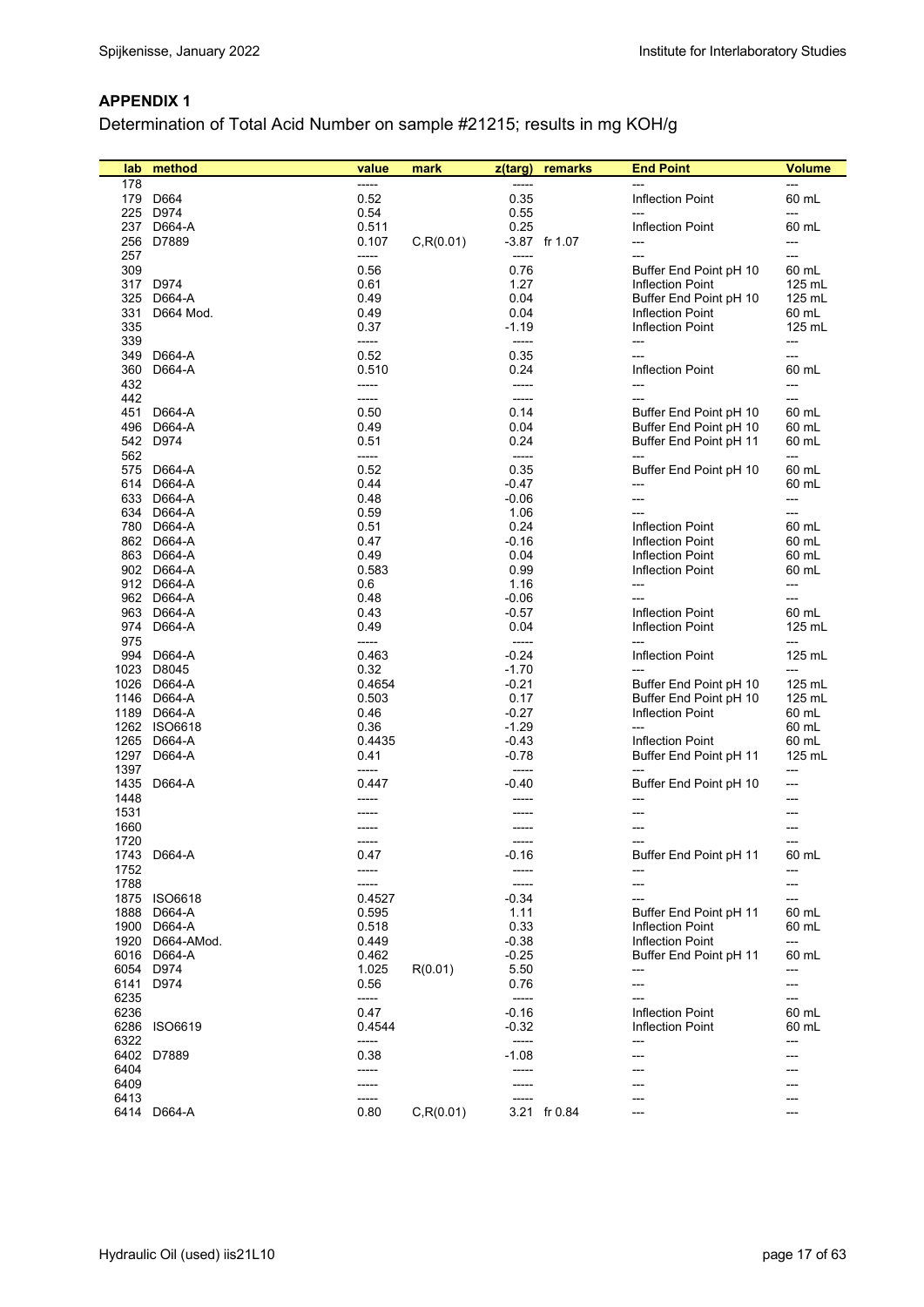| normality                      | ΩK      |
|--------------------------------|---------|
| n                              | 44      |
| outliers                       | 3       |
| mean                           | 0.4861  |
| st.dev. (n)                    | 0.06302 |
| R(calc.)                       | 0.1764  |
| st.dev.(D664-A:18e2, BEP 60mL) | 0.09790 |
| R(D664-A:18e2, BEP 60mL)       | 0.2741  |
| Compare                        |         |
| R(D664-A:18e2, IP 60mL)        | 0.2226  |
| R(D664-A:18e2, BEP 125mL)      | 0.1480  |
| R(D664-A:18e2, IP 125mL)       | 0.1031  |
|                                |         |

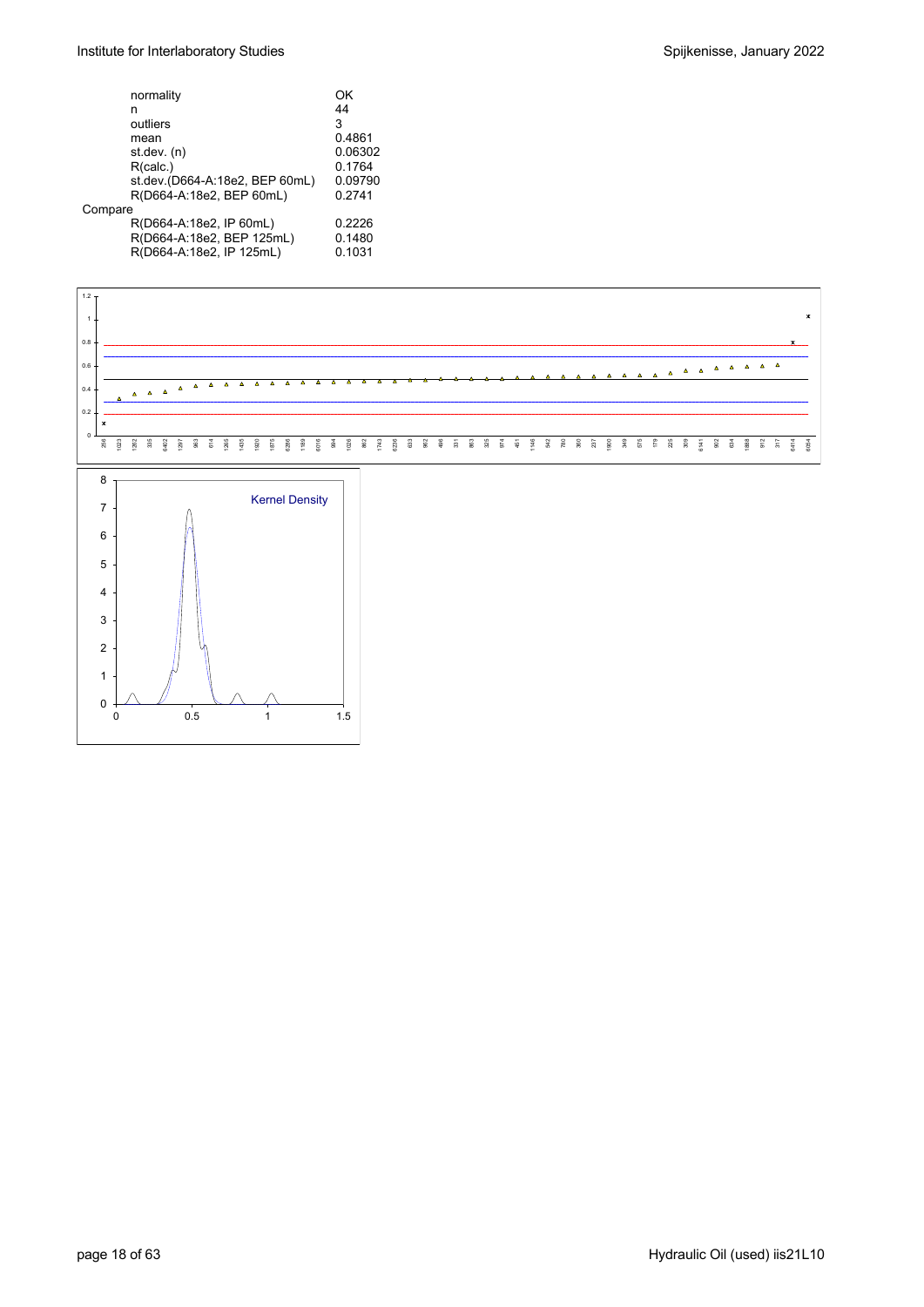## Determination of Density at 15°C on sample #21215; results in kg/L

| lab  | method                      | value              | mark    | z(targ)            | remarks                    |
|------|-----------------------------|--------------------|---------|--------------------|----------------------------|
| 178  |                             | -----              |         |                    |                            |
|      | 179 D4052                   | 0.8728             |         | 0.25               |                            |
| 225  |                             | -----              |         | $-----$            |                            |
|      | 237 D4052                   | 0.8730             |         | 1.37               |                            |
| 256  |                             | -----              |         | -----              |                            |
| 257  |                             |                    |         | -----              |                            |
|      | 309 D4052<br>317 D4052      | 0.87276<br>0.8728  |         | 0.03<br>0.25       |                            |
|      | 325 D4052                   | 0.8708             | R(0.01) | $-10.95$           |                            |
|      | 331 ISO12185                | 0.8728             |         | 0.25               |                            |
|      | 335 ISO12185                | 0.8728             |         | 0.25               |                            |
| 339  |                             | -----              |         | -----              |                            |
|      | 349 D4052                   | 0.87229            |         | $-2.61$            |                            |
|      | 360 D4052                   | 0.8728             |         | 0.25               |                            |
|      | 432 D4052                   | 0.87290            |         | 0.81               |                            |
| 442  |                             | -----              |         | -----              |                            |
|      | 451 D4052                   | 0.8726             |         | $-0.87$            |                            |
|      | 496 ISO12185<br>542 D4052   | 0.87270<br>0.8722  |         | $-0.31$<br>$-3.11$ |                            |
| 562  |                             | -----              |         | -----              |                            |
| 575  |                             | -----              |         | -----              |                            |
|      | 614 D4052                   | 0.8729             |         | 0.81               |                            |
|      | 633 D4052                   | 0.87276            |         | 0.03               |                            |
|      | 634 D4052                   | 0.8729             |         | 0.81               |                            |
|      | 780 ISO12185                | 0.8728             |         | 0.25               |                            |
|      | 862 D4052                   | 0.8727             | С       | -0.31              | Reported 872.7 kg/L        |
|      | 863 D4052                   | 0.8728             |         | 0.25               |                            |
| 902  |                             | -----              |         | -----              |                            |
|      | 912 ISO12185<br>962 D4052   | 0.8728             |         | 0.25               |                            |
|      | 963 D4052                   | 0.8727<br>0.8728   |         | $-0.31$<br>0.25    |                            |
|      | 974 D4052                   | 0.8728             |         | 0.25               |                            |
| 975  |                             | -----              |         | $-----1$           |                            |
|      | 994 ISO12185                | 0.8728             |         | 0.25               |                            |
|      | 1023 D4052                  | 0.87275            |         | $-0.03$            |                            |
|      | 1026 D4052                  | 0.87227            |         | $-2.72$            |                            |
|      | 1146 D4052                  | 0.8728             |         | 0.25               |                            |
|      | 1189 D4052                  | 0.8730             |         | 1.37               |                            |
|      | 1262 D4052                  | 0.8727             |         | $-0.31$            |                            |
| 1265 | 1297 D4052                  | -----<br>0.87278   |         | -----<br>0.14      |                            |
| 1397 |                             | -----              |         | -----              |                            |
| 1435 | D4052                       | 0.8728             |         | 0.25               |                            |
| 1448 | D4052                       | 0.8728             |         | 0.25               |                            |
| 1531 |                             |                    |         |                    |                            |
| 1660 |                             |                    |         |                    |                            |
| 1720 |                             |                    |         |                    |                            |
| 1743 |                             | -----              |         | -----              |                            |
|      | 1752 D4052                  | 0.87293            |         | 0.98               |                            |
|      | 1788 D4052<br>1875 DIN51757 | 0.872755<br>0.8725 |         | 0.00<br>$-1.43$    |                            |
|      | 1888 ISO12185               | 0.872695           |         | $-0.34$            |                            |
|      | 1900 D4052                  | 0.8728             |         | 0.25               |                            |
| 1920 |                             | -----              |         | -----              |                            |
|      | 6016 D4052                  | 0.87272            | С       | $-0.20$            | First reported 872.72 kg/L |
|      | 6054 D4052                  | 0.87249            |         | $-1.49$            |                            |
|      | 6141 D4052                  | 0.8731             |         | 1.93               |                            |
| 6235 |                             | -----              |         | -----              |                            |
| 6286 | 6236 D4052                  | 0.8731             | С       | 1.93               | First reported 0.8064      |
|      | 6322 ISO12185               | -----<br>0.8720    | R(0.05) | -----<br>$-4.23$   |                            |
|      | 6402 ISO12185               | 0.89128            | R(0.01) | 103.74             |                            |
| 6404 |                             | -----              |         | -----              |                            |
| 6409 |                             |                    |         |                    |                            |
| 6413 |                             |                    |         |                    |                            |
| 6414 |                             |                    |         | -----              |                            |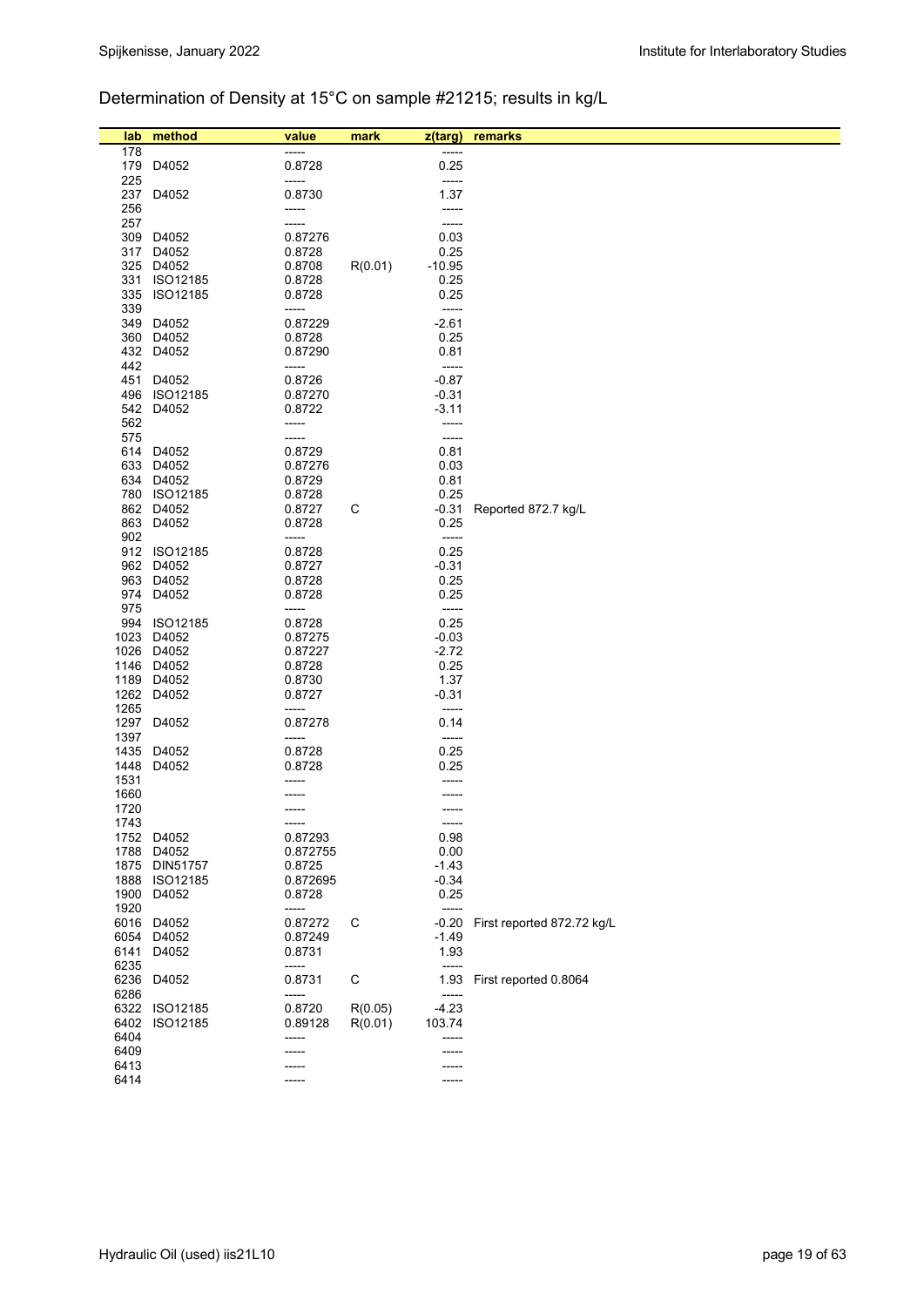| normality            | not OK   |
|----------------------|----------|
| n                    | 40       |
| outliers             | 3        |
| mean $(n)$           | 0.87276  |
| st.dev. (n)          | 0.000191 |
| R(calc.)             | 0.00053  |
| st.dev.(ISO12185.96) | 0.000179 |
| R(ISO12185:96)       | 0.0005   |



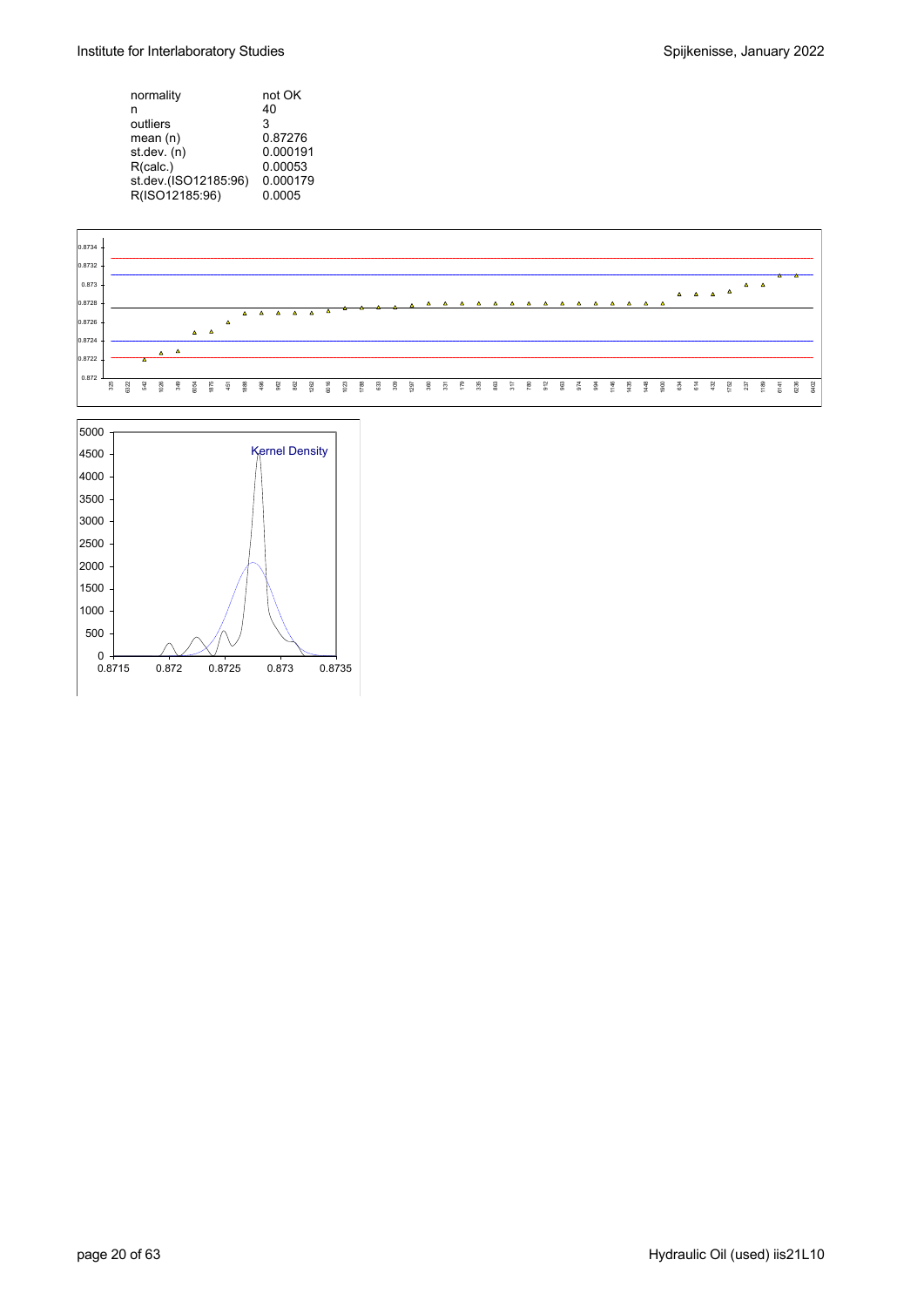### Determination of Flash Point PMcc on sample #21215; results in °C

| lab          | method                               | value<br>----- | mark    | z(targ)          | remarks            |
|--------------|--------------------------------------|----------------|---------|------------------|--------------------|
| 178          | 179 D93-A                            | 200.0          |         | -----<br>0.57    |                    |
| 225          | D93-B                                | 196.0          |         | $-0.23$          |                    |
| 237          | D93-B                                | 194.0          |         | $-0.63$          |                    |
| 256          | D3828                                | 208.0          |         | 2.17             |                    |
| 257          | D93-A                                | 204            |         | 1.37             |                    |
| 309          | D93-A                                | 198.0          |         | 0.17             |                    |
| 317          |                                      | -----          |         | -----            |                    |
| 325          | D93-A                                | 197            |         | $-0.03$          |                    |
| 331          | D93-A                                | 193            |         | $-0.83$          |                    |
| 335          |                                      | -----          |         | -----            |                    |
| 339          |                                      | -----          |         | -----            |                    |
| 349          | D93-A                                | 200            |         | 0.57             |                    |
| 360          | D93-A                                | 196.0          |         | $-0.23$          |                    |
| 432<br>442   | D93-A                                | 195.0<br>----- |         | $-0.43$<br>----- |                    |
| 451          | D93-A                                | 196            |         | $-0.23$          |                    |
| 496          | D93-B                                | 192.0          |         | $-1.03$          |                    |
| 542          |                                      | -----          |         | -----            |                    |
| 562          |                                      |                |         |                  |                    |
| 575          |                                      |                |         |                  |                    |
| 614          |                                      | -----          |         | -----            |                    |
| 633          | D93-A                                | 197.50         |         | 0.07             |                    |
| 634          | D93-B                                | 198.0          |         | 0.17             |                    |
| 780          | D93-A                                | 195.5          |         | $-0.33$          |                    |
|              | 862 D93-A                            | 196            |         | $-0.23$          |                    |
| 863<br>902   | D93-A                                | 196.0<br>----- |         | $-0.23$<br>----- |                    |
| 912          |                                      | -----          |         | -----            |                    |
| 962          | D93-A                                | 196.0          |         | $-0.23$          |                    |
| 963          | D93-A                                | 196.0          |         | $-0.23$          |                    |
| 974          | D93-A                                | 194.0          |         | $-0.63$          |                    |
| 975          |                                      | -----          |         | -----            |                    |
| 994          | D93-A                                | 196.0          |         | $-0.23$          |                    |
| 1023         | D93-A                                | 201.0          |         | 0.77             |                    |
| 1026         | D93-A                                | 194            | С       | $-0.63$          | First reported 222 |
| 1146         | D93-A                                | 196.0          |         | $-0.23$          |                    |
|              | 1189 D93-A                           | 192.5          |         | $-0.93$          |                    |
|              | 1262 D93-A                           | 196.0          |         | $-0.23$          |                    |
| 1265<br>1297 | D93-A<br>D93-B                       | 188<br>202.0   |         | $-1.83$<br>0.97  |                    |
| 1397         |                                      | -----          |         | -----            |                    |
| 1435         | D93-A                                | 201.0          |         | 0.77             |                    |
| 1448         |                                      | -----          |         | -----            |                    |
| 1531         | D92                                  | 214            | R(0.01) | 3.37             |                    |
| 1660         |                                      | -----          |         | -----            |                    |
| 1720         |                                      | -----          |         | -----            |                    |
| 1743         |                                      |                |         |                  |                    |
| 1752         |                                      | -----          |         |                  |                    |
| 1788         | D93-B                                | 193.0          |         | $-0.83$          |                    |
| 1875<br>1888 | <b>ISO2719-B</b><br><b>ISO2719-A</b> | 196<br>208     |         | $-0.23$<br>2.17  |                    |
| 1900         | D7094                                | 198.50         |         | 0.27             |                    |
| 1920         |                                      | -----          |         | -----            |                    |
| 6016         | D6450                                | 198.6          |         | 0.29             |                    |
| 6054         | D93-A                                | 198.0          |         | 0.17             |                    |
| 6141         |                                      | -----          |         | -----            |                    |
| 6235         |                                      | -----          |         | -----            |                    |
| 6236         | D93-A                                | 198            |         | 0.17             |                    |
| 6286         |                                      | -----          |         | -----            |                    |
| 6322         |                                      | -----          |         | -----            |                    |
|              | 6402 D93-A                           | 260            | R(0.01) | 12.57            |                    |
| 6404<br>6409 |                                      | -----          |         | -----            |                    |
| 6413         |                                      |                |         |                  |                    |
| 6414         |                                      | -----          |         | -----            |                    |
|              |                                      |                |         |                  |                    |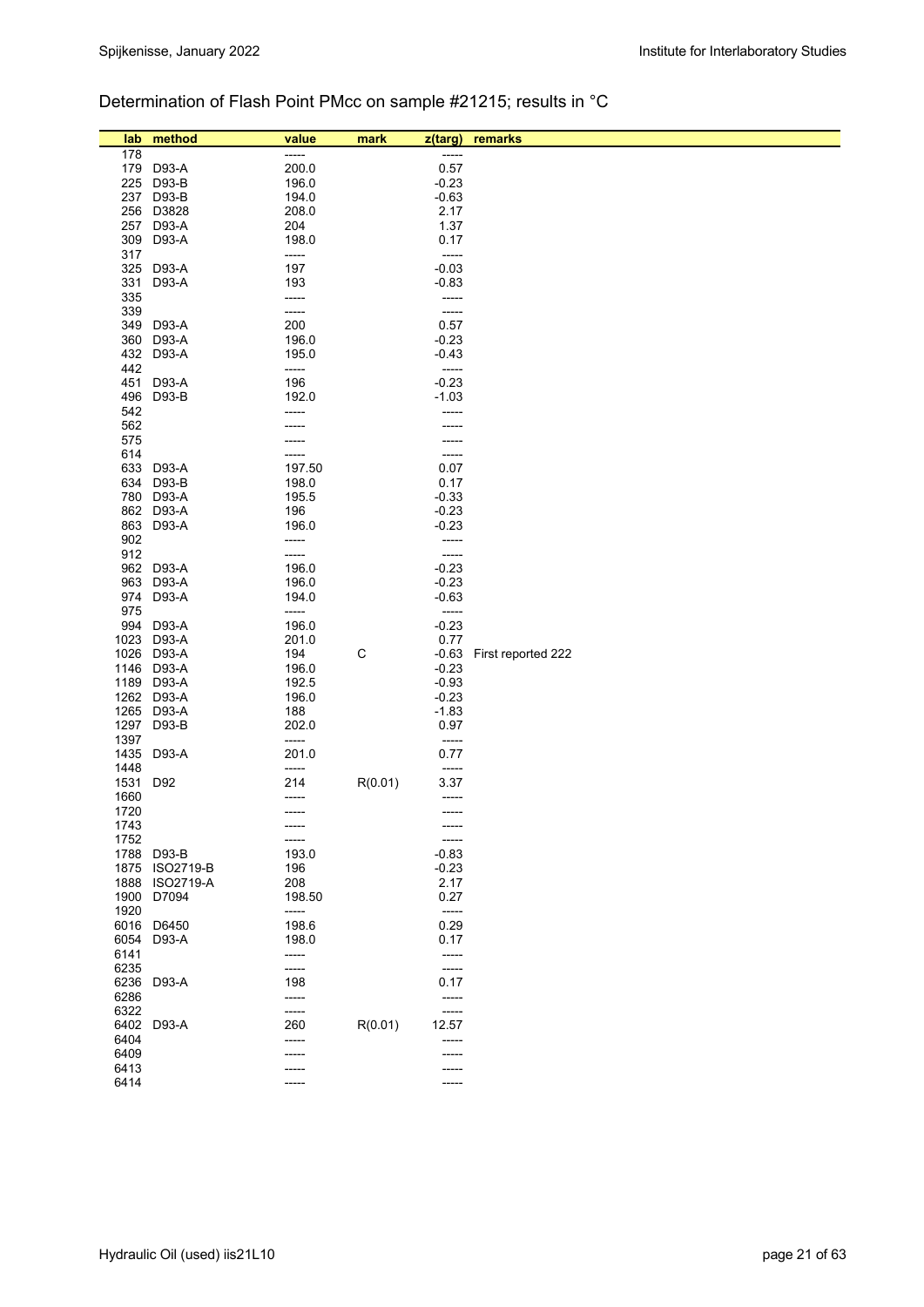#### Institute for Interlaboratory Studies and Spijkenisse, January 2022

| normality         | suspect       |
|-------------------|---------------|
| n                 | 37            |
| outliers          | $\mathcal{P}$ |
| mean(n)           | 197.15        |
| st.dev. (n)       | 4.002         |
| R(calc.)          | 11.21         |
| st.dev.(D93-A:20) | 4.999         |
| R(D93-A:20)       | 14.00         |
| Compare           |               |
| R(D93-B:20)       | 10            |
|                   |               |



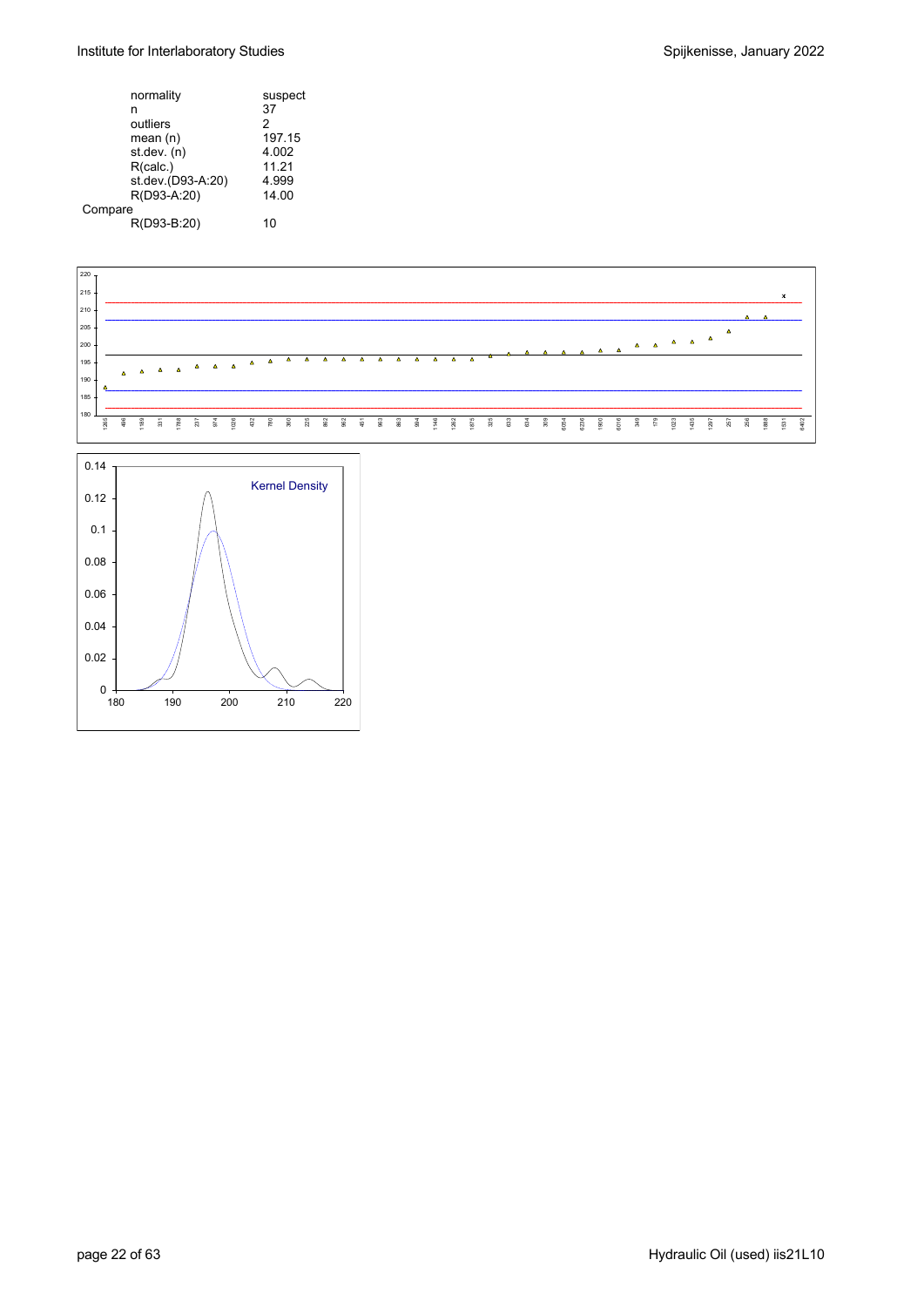# Determination of Kinematic Viscosity at 40°C on sample #21215; results in mm2/s

| lab<br>178 | method                                        | value<br>-----  | mark    | z(targ)            | remarks              |
|------------|-----------------------------------------------|-----------------|---------|--------------------|----------------------|
|            | 179 D445                                      | 42.20           |         | $-0.22$            |                      |
|            | 225 D445                                      | 42.23           |         | $-0.11$            |                      |
|            | 237 D445                                      | 42.18           |         | $-0.30$            |                      |
|            | 256 D7279 corrected to D445 42.41             |                 |         | 0.55               |                      |
|            | 257 D7279 corrected to D445 42.06             |                 |         | $-0.74$            |                      |
|            | 309 D445                                      | 42.23           |         | $-0.11$            |                      |
|            | 317 D445                                      | 42.23           |         | $-0.11$            |                      |
|            | 325 D445                                      | 42.22           |         | $-0.15$            |                      |
|            | 331 D7279Mod.                                 | 41.2            | R(0.01) | $-3.90$            |                      |
|            | 335 D445                                      | 42.23           |         | $-0.11$            |                      |
| 339        |                                               | -----           |         | -----              |                      |
|            | 349 D445                                      | 42.26           |         | 0.00               |                      |
|            | 360 D445                                      | 42.251          |         | $-0.04$            |                      |
| 432        |                                               | -----           |         | -----              |                      |
| 442        |                                               | -----           |         | $-----$            |                      |
| 451        | D7279 corrected to D445                       | 42.45           |         | 0.70               |                      |
|            | 496 D445                                      | 42.317          |         | 0.21               |                      |
|            | 542 D7042                                     | 42.374          |         | 0.42               |                      |
| 562        |                                               | -----           |         | $-----$            |                      |
|            | 575 D7279 corrected to D445                   | 42.06           |         | $-0.74$            |                      |
|            | 614 D445                                      | 42.28           |         | 0.07               |                      |
|            | 633 D445<br>634 D7279 corrected to D445 42.08 | 42.415          |         | 0.57<br>$-0.66$    |                      |
|            | 780 D445                                      | 42.30           |         | 0.14               |                      |
|            | 862 D445                                      | 42.4            |         | 0.51               |                      |
|            | 863 D445                                      | 42.46           |         | 0.73               |                      |
| 902        |                                               | -----           |         | -----              |                      |
|            | 912 D445                                      | 42.34           |         | 0.29               |                      |
|            | 962 D445                                      | 42.28           |         | 0.07               |                      |
|            | 963 D445                                      | 42.30           |         | 0.14               |                      |
|            | 974 D445                                      | 42.18           |         | $-0.30$            |                      |
| 975        |                                               | -----           |         | $-----$            |                      |
|            | 994 D445                                      | 42.25           |         | $-0.04$            |                      |
|            | 1023 D445                                     | 42.21           |         | $-0.19$            |                      |
|            | 1026 D445                                     | 42.39           |         | 0.48               |                      |
|            | 1146 D445                                     | 42.345          |         | 0.31               |                      |
|            | 1189 D445                                     | 42.19           |         | $-0.26$            |                      |
|            | 1262 D445<br>1265 D7279                       | 42.10           |         | $-0.59$            |                      |
| 1297       |                                               | 42.22           |         | $-0.15$            |                      |
| 1397       |                                               |                 |         |                    |                      |
| 1435       |                                               |                 |         |                    |                      |
| 1448       |                                               |                 |         |                    |                      |
| 1531       | D445                                          | 43.74           | R(0.01) | 5.45               |                      |
| 1660       |                                               | ----            |         | -----              |                      |
| 1720       |                                               | -----           |         | -----              |                      |
|            | 1743 D7279 corrected to D445 41.81            |                 |         | $-1.66$            |                      |
| 1752       |                                               | -----           |         | $-----$            |                      |
| 1788       | D445                                          | 42.4506         |         | 0.70               |                      |
| 1875       |                                               | -----           |         | $-----$            |                      |
|            | 1888 D445                                     | 41.92           | C       | $-1.25$            | First reported 43.22 |
|            | 1900 D7279<br>1920 D445                       | 42.06           |         | $-0.74$<br>$-0.22$ |                      |
| 6016       |                                               | 42.200<br>----- |         | -----              |                      |
|            | 6054 D445                                     | 42.384          |         | 0.45               |                      |
|            | 6141 D445                                     | 42.7017         |         | 1.62               |                      |
| 6235       |                                               | -----           |         | $-----$            |                      |
|            | 6236 D7279 corrected to D445                  | 42.549          |         | 1.06               |                      |
|            | 6286 ISO3104                                  | 42.20           |         | $-0.22$            |                      |
| 6322       |                                               | -----           |         | -----              |                      |
|            | 6402 D445                                     | 42.8            |         | 1.99               |                      |
| 6404       |                                               | -----           |         | -----              |                      |
| 6409       |                                               | -----           |         | $-----$            |                      |
|            | 6413 ISO3104                                  | 42.25           |         | $-0.04$            |                      |
|            | 6414 D7279 corrected to D445 41.7             |                 |         | $-2.06$            |                      |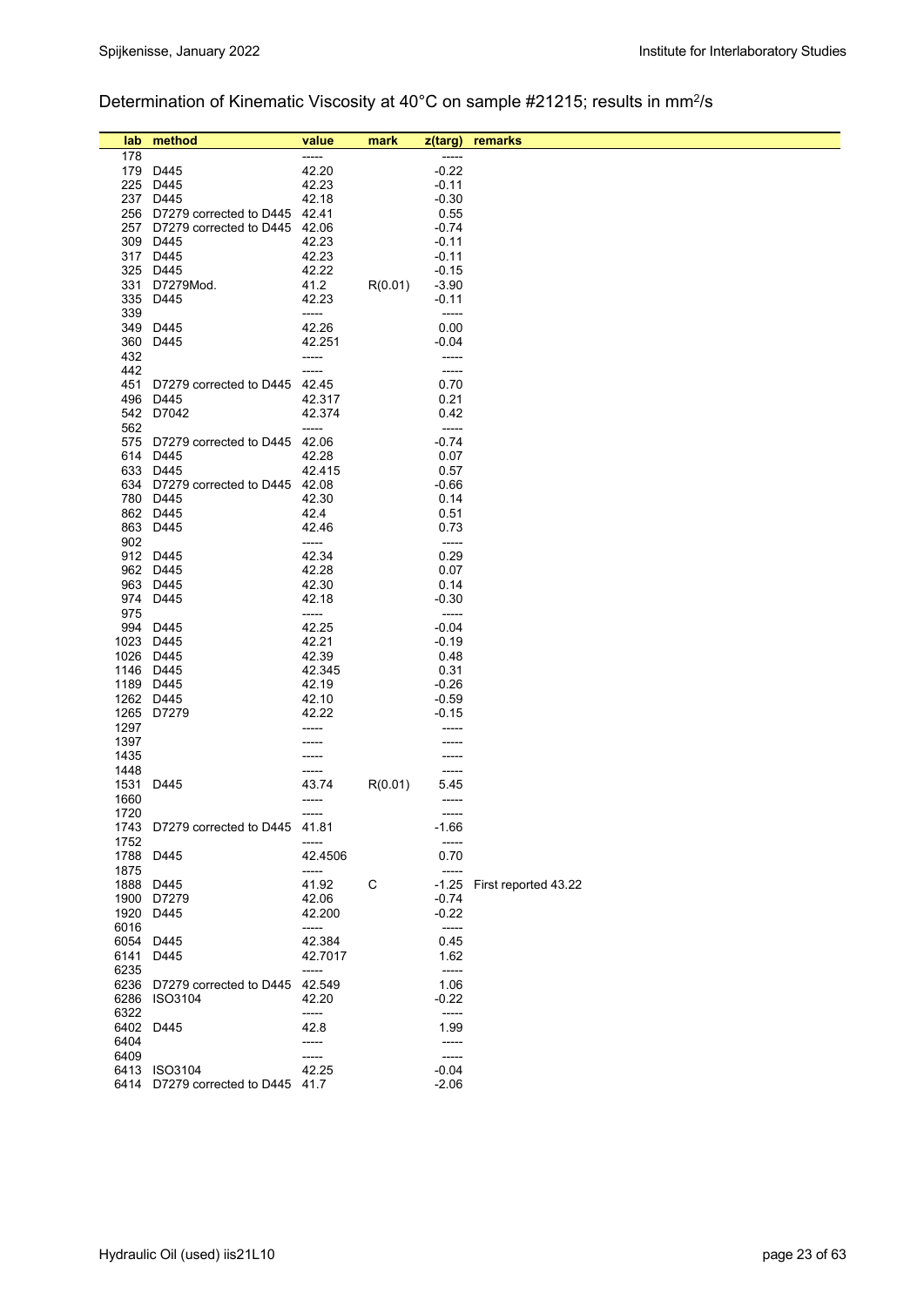#### Institute for Interlaboratory Studies **Spice Accord Engineering** Spijkenisse, January 2022

|         | normality              | not OK        |
|---------|------------------------|---------------|
|         | n                      | 44            |
|         | outliers               | $\mathcal{P}$ |
|         | mean $(n)$             | 42.2606       |
|         | st.dev. (n)            | 0.19664       |
|         | R(calc.)               | 0.5506        |
|         | st.dev.(iis memo 1401) | 0.27168       |
|         | R(iis memo 1401)       | 0.7607        |
| Compare |                        |               |
|         | R(D445:21e1)           | 0.3747        |



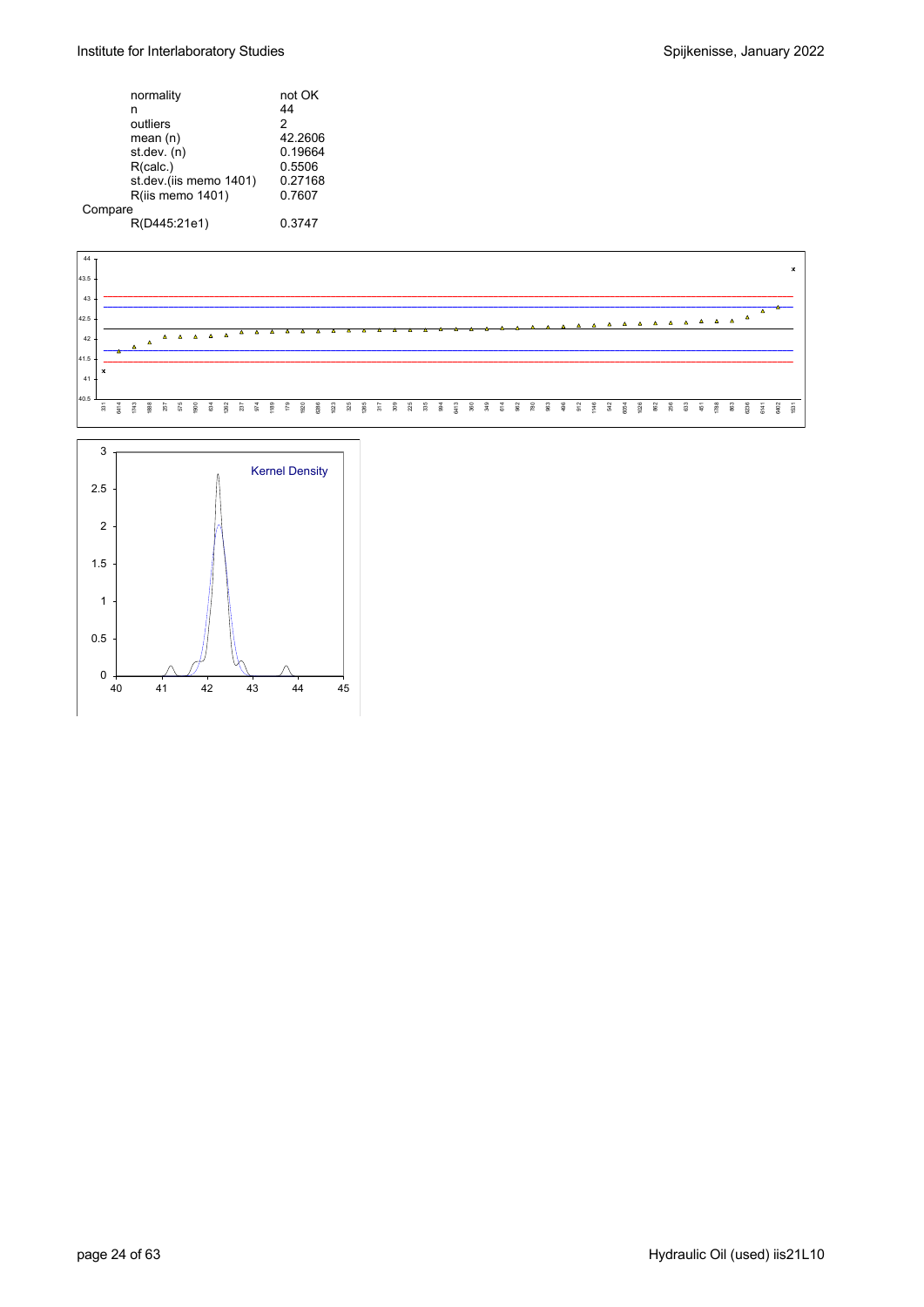### Determination of Kinematic Viscosity at 100°C on sample #21215; results in mm<sup>2</sup>/s

| lab          | method                             | value          | mark       | z(targ)        | remarks                    |
|--------------|------------------------------------|----------------|------------|----------------|----------------------------|
| 178          |                                    | -----          |            | -----          |                            |
|              | 179 D445                           | 7.51           |            | $-0.12$        |                            |
|              | 225 D445                           | 7.550          |            | 0.56           |                            |
|              | 237 D445                           | 7.474          |            | $-0.73$        |                            |
|              | 256 D7279 corrected to D445        | 7.585          | С          | 1.15           | First reported 8.09        |
|              | 257 D7279 corrected to D445 7.575  |                |            | 0.98           |                            |
|              | 309 D445                           | 7.500          |            | $-0.29$        |                            |
|              | 317 D445                           | 7.458          |            | $-1.00$        |                            |
|              | 325 D445                           | 7.522          |            | 0.08           |                            |
| 331          | D7279Mod.                          | 7.60           |            | 1.40           |                            |
| 335          |                                    | -----          |            | -----          |                            |
| 339          |                                    | -----          |            | -----          |                            |
|              | 349 D445                           | 7.506          |            | $-0.19$        |                            |
| 360          | D445                               | 7.5069         |            | $-0.17$        |                            |
| 432<br>442   |                                    | -----<br>----- |            | -----<br>----- |                            |
| 451          | D7279 corrected to D445 7.54       |                |            | 0.39           |                            |
|              | 496 D445                           | 7.4929         |            | -0.41          |                            |
|              | 542 D7042                          | 7.500          |            | $-0.29$        |                            |
| 562          |                                    | -----          |            | -----          |                            |
| 575          | D7279 corrected to D445            | 7.48           |            | $-0.63$        |                            |
|              | 614 D445                           | 7.32           | R(0.01)    | $-3.34$        |                            |
|              | 633 D445                           | 7.436          | С          | $-1.37$        | First reported 7.015       |
|              | 634 D7279 corrected to D445 7.511  |                |            | $-0.10$        |                            |
|              | 780 D445                           | 7.484          |            | $-0.56$        |                            |
|              | 862 D445                           | 7.493          |            | $-0.41$        |                            |
|              | 863 D445                           | 7.515          |            | $-0.04$        |                            |
| 902          |                                    | -----          |            | -----          |                            |
|              | 912 D445<br>962 D445               | 7.548<br>7.531 |            | 0.52<br>0.23   |                            |
|              | 963 D445                           | 7.542          |            | 0.42           |                            |
|              | 974 D445                           | 7.570          |            | 0.89           |                            |
| 975          |                                    | -----          |            | $-----1$       |                            |
|              | 994 D445                           | 7.512          |            | $-0.09$        |                            |
|              | 1023 D445                          | 7.497          |            | $-0.34$        |                            |
|              | 1026 D445                          | 7.520          |            | 0.05           |                            |
|              | 1146 D445                          | 7.4867         |            | $-0.52$        |                            |
|              | 1189 D445                          | 7.504          |            | $-0.22$        |                            |
|              | 1262 D445                          | 7.557          |            | 0.67           |                            |
|              | 1265 D7279                         | 7.50           |            | $-0.29$        |                            |
| 1297<br>1397 |                                    | -----          |            | -----          |                            |
| 1435         |                                    |                |            |                |                            |
| 1448         |                                    | -----          |            |                |                            |
| 1531         | D445                               | 7.42           |            | -1.64          |                            |
| 1660         |                                    | -----          |            |                |                            |
| 1720         |                                    | -----          |            |                |                            |
|              | 1743 D7279 corrected to D445 7.451 |                | С          |                | -1.12 First reported 7.297 |
| 1752         | D7279 corrected to D445            | 7.526          |            | 0.15           |                            |
| 1788         | D445                               | 7.5286         |            | 0.19           |                            |
| 1875         |                                    | -----          |            | -----          |                            |
|              | 1888 D445                          | 7.49           |            | -0.46          |                            |
| 1900         | D7279                              | 7.515          |            | $-0.04$        |                            |
| 1920<br>6016 |                                    | -----<br>----- |            | -----<br>----- |                            |
| 6054         | D445                               | 7.4958         |            | $-0.36$        |                            |
| 6141         | D445                               | 7.6012         |            | 1.42           |                            |
| 6235         |                                    | -----          |            | -----          |                            |
| 6236         | D7279 corrected to D445            | 7.6521         | С          | 2.28           | First reported 7.677       |
| 6286         |                                    | -----          |            | -----          |                            |
| 6322         |                                    | -----          |            | -----          |                            |
|              | 6402 D445                          | 8.3            | C, R(0.01) |                | 13.25 First reported 6.4   |
| 6404         |                                    | -----          |            | -----          |                            |
| 6409         |                                    | -----          |            | -----          |                            |
|              | 6413 ISO3104                       | 7.517          |            | 0.00           |                            |
|              | 6414 D7279 corrected to D445 7.88  |                | C, R(0.01) |                | 6.14 First reported 7.9    |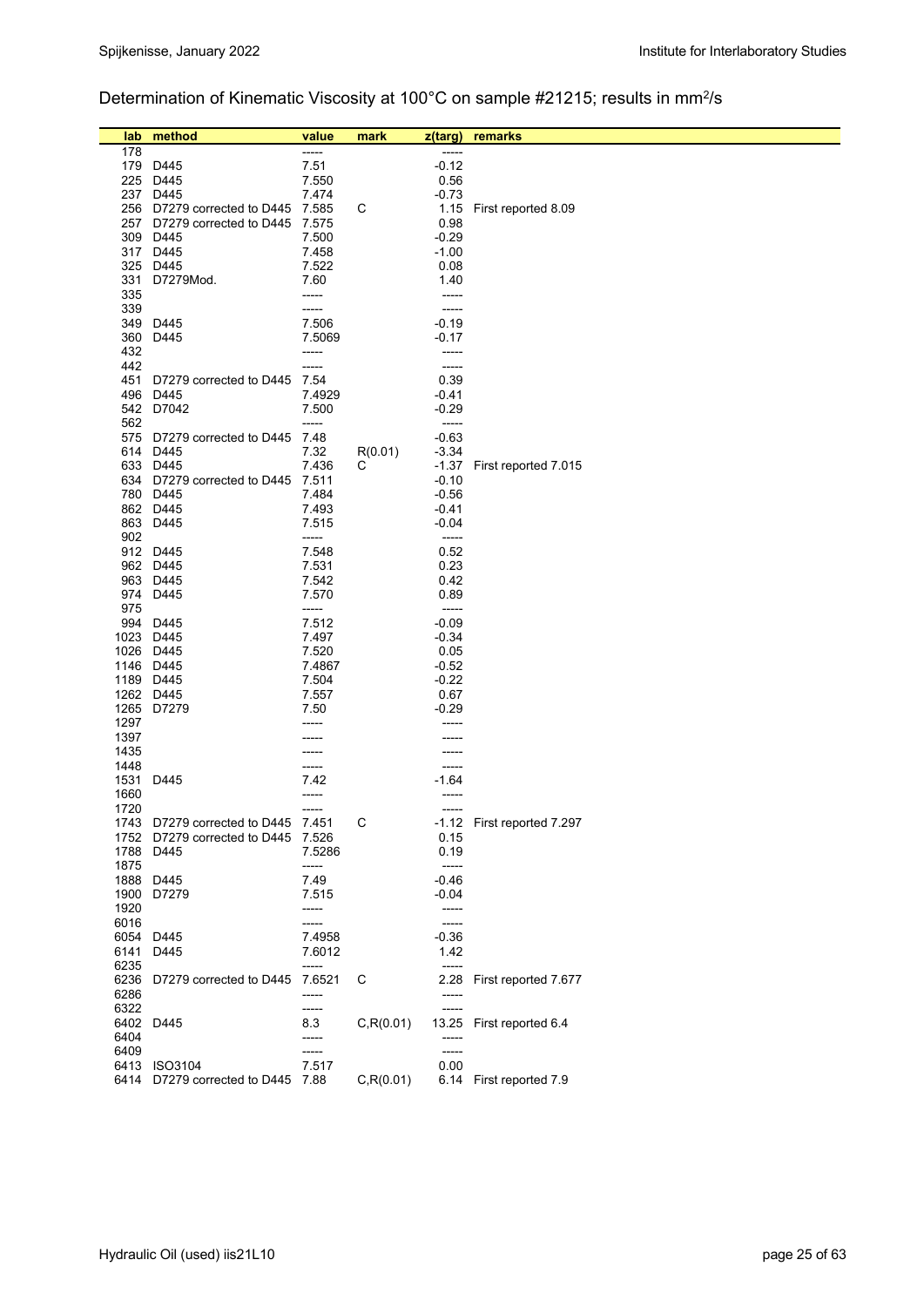#### Institute for Interlaboratory Studies and Spijkenisse, January 2022

|         | normality              | suspect |
|---------|------------------------|---------|
|         | n                      | 41      |
|         | outliers               | 3       |
|         | mean $(n)$             | 7.5172  |
|         | st.dev. (n)            | 0.04512 |
|         | R(calc.)               | 0.1263  |
|         | st.dev.(iis memo 1401) | 0.05906 |
|         | R(iis memo 1401)       | 0.1654  |
| Compare |                        |         |
|         | R(D445:21e1)           | 0.0643  |
|         |                        |         |



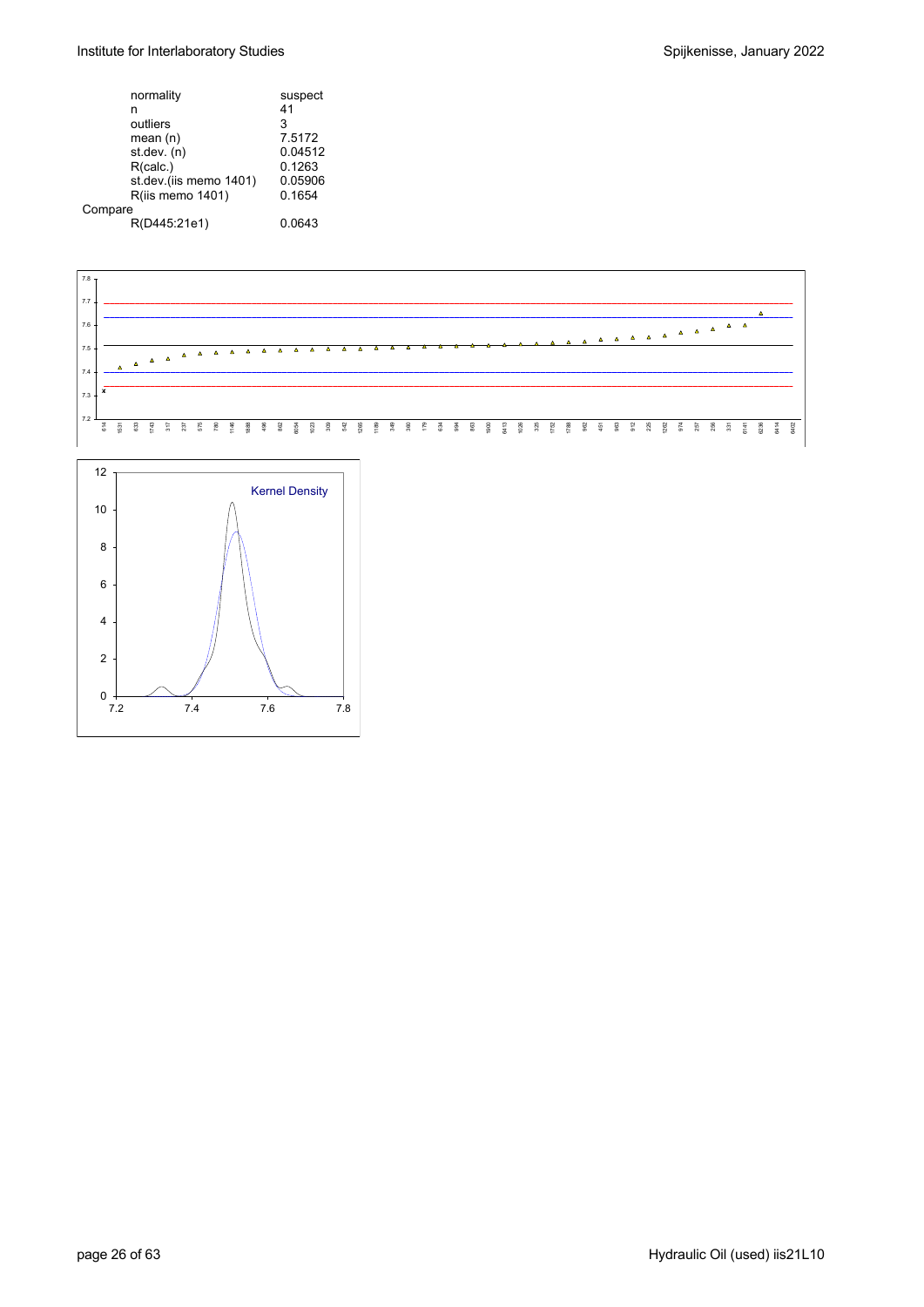# Determination of Kinematic Viscosity Stabinger at 40°C on sample #21215; results in mm<sup>2</sup>/s

|              | lab method | value<br>-----  | mark     | z(targ)          | remarks |
|--------------|------------|-----------------|----------|------------------|---------|
| 178<br>179   |            |                 |          | -----            |         |
| 225          |            | -----           |          | -----            |         |
| 237          |            |                 |          | -----            |         |
| 256          |            | -----           |          | -----            |         |
| 257          |            | -----           |          | -----            |         |
| 309          | D7042      | 41.966          | DG(0.05) | $-1.85$          |         |
| 317          |            | -----           |          | -----            |         |
| 325          |            |                 |          | -----            |         |
| 331          |            |                 |          |                  |         |
| 335          |            |                 |          | -----            |         |
| 339          |            |                 |          | -----            |         |
| 349          |            | -----           |          | -----            |         |
|              | 360 D7042  | 42.335          |          | $-0.06$          |         |
| 432          |            | -----           |          | -----            |         |
| 442          |            | -----           |          | -----            |         |
| 451          |            | -----           |          | -----            |         |
| 542          | 496 D7042  | 42.426<br>----- |          | 0.39<br>-----    |         |
| 562          |            | -----           |          | -----            |         |
| 575          |            | -----           |          | -----            |         |
|              | 614 D7042  | 42.29           |          | $-0.28$          |         |
| 633          |            | -----           |          | -----            |         |
| 634          |            |                 |          | -----            |         |
| 780          |            |                 |          | -----            |         |
| 862          |            | -----           |          | -----            |         |
|              | 863 D7279  | 42.38           |          | 0.16             |         |
| 902          |            | -----           |          | $-----$          |         |
| 912          |            | -----           |          | -----            |         |
|              | 962 D7042  | 42.29           |          | $-0.28$          |         |
| 974          | 963 D7042  | 42.31<br>-----  |          | $-0.18$<br>----- |         |
| 975          |            | -----           |          | -----            |         |
|              | 994 D7042  | 42.26           |          | $-0.42$          |         |
| 1023         |            | -----           |          | -----            |         |
| 1026         |            | -----           |          | -----            |         |
| 1146         |            | -----           |          | $-----$          |         |
|              | 1189 D7042 | 42.50           |          | 0.75             |         |
|              | 1262 D7042 | 42.33           |          | $-0.08$          |         |
| 1265         |            | -----           |          | -----            |         |
|              | 1297 D7042 | 42.425<br>----- |          | 0.38             |         |
| 1397         | 1435 D7042 | 42.48           |          | -----<br>0.65    |         |
|              | 1448 D7042 | 42.248          |          | $-0.48$          |         |
| 1531         |            | -----           |          | -----            |         |
| 1660         |            | -----           |          | $-----1$         |         |
| 1720         |            | -----           |          | -----            |         |
| 1743         |            | -----           |          | -----            |         |
| 1752         |            |                 |          | -----            |         |
| 1788         |            | -----           |          | -----            |         |
| 1875         | D7042      | 42.249          |          | $-0.47$          |         |
| 1888         |            | -----           |          | -----            |         |
| 1900         |            | -----           |          | $-----1$         |         |
| 1920<br>6016 | D7042      | -----<br>42.329 |          | -----<br>$-0.09$ |         |
| 6054         |            | -----           |          | -----            |         |
| 6141         |            |                 |          | -----            |         |
| 6235         |            |                 |          | -----            |         |
| 6236         |            | -----           |          | -----            |         |
| 6286         |            | -----           |          | -----            |         |
|              | 6322 D7042 | 42.019          | DG(0.05) | $-1.59$          |         |
| 6402         |            | -----           |          | -----            |         |
| 6404         |            | -----           |          | -----            |         |
| 6409         |            |                 |          | -----            |         |
| 6413<br>6414 |            |                 |          | -----            |         |
|              |            | -----           |          | -----            |         |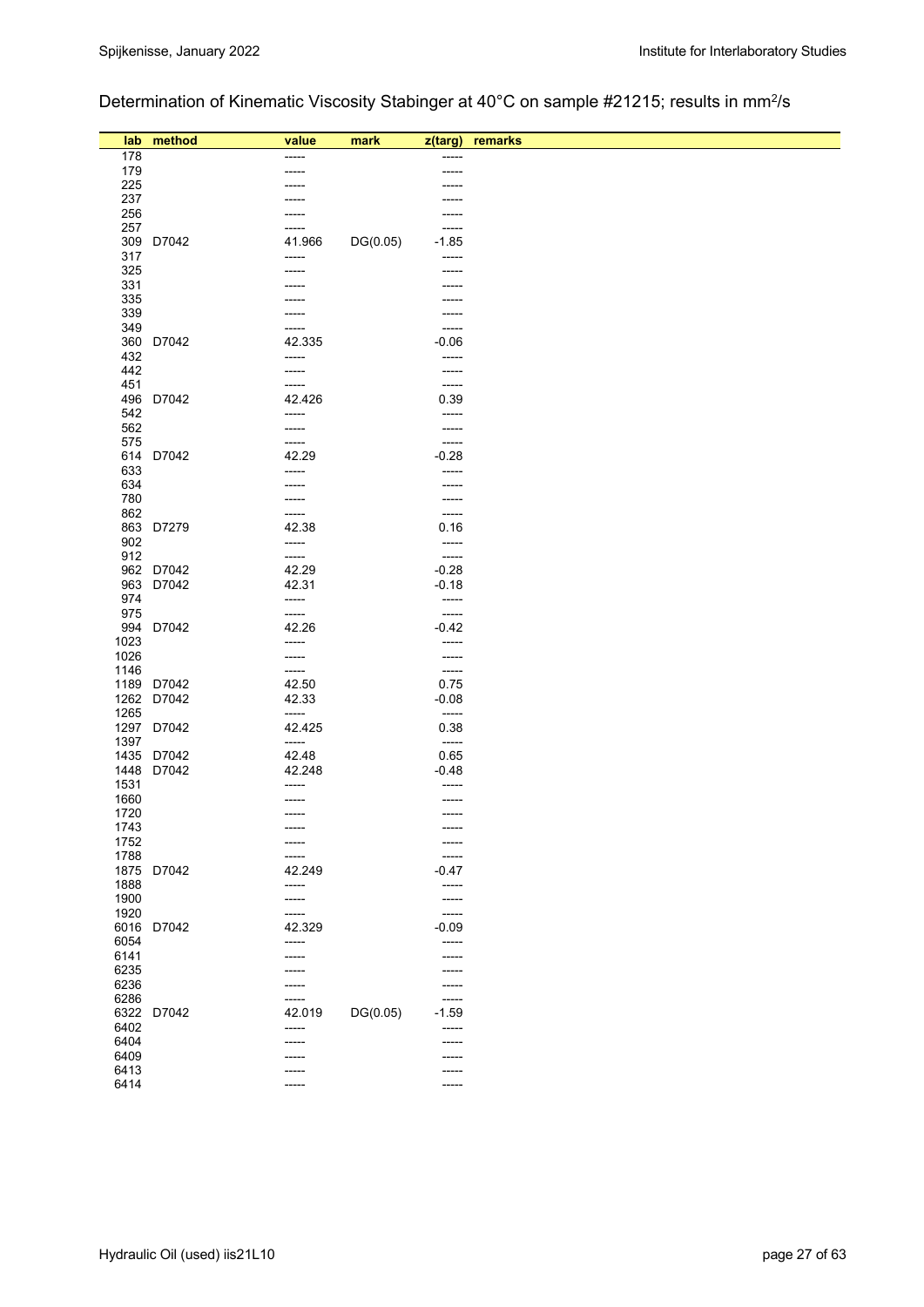Institute for Interlaboratory Studies and Spijkenisse, January 2022

| OK      |
|---------|
| 14      |
| 2       |
| 42.3466 |
| 0.08325 |
| 0.2331  |
| 0.20555 |
| 0.5755  |
|         |

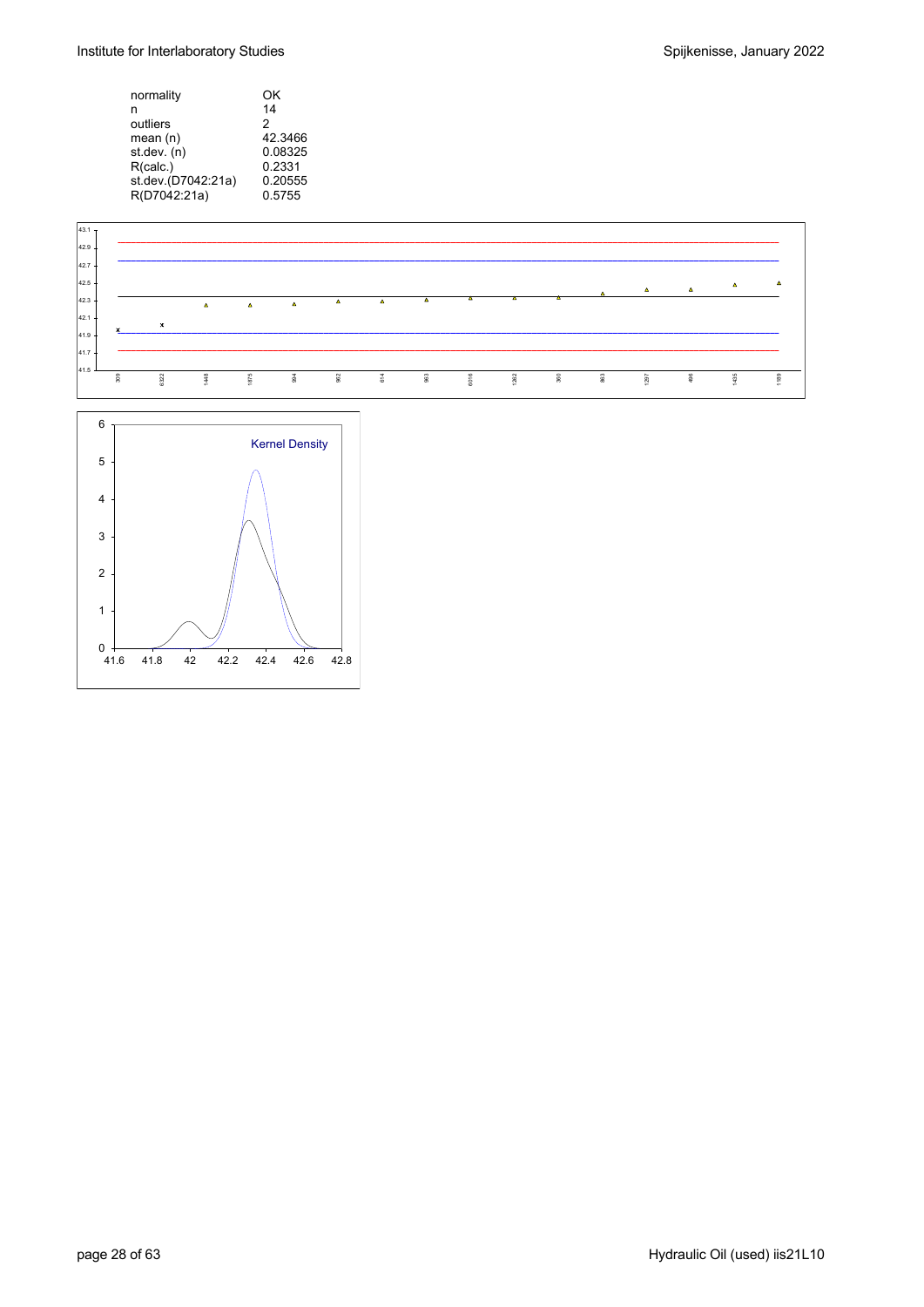## Determination of Kinematic Viscosity Stabinger at 100°C on sample #21215; results in mm2/s

|              | lab method | value           | mark    | z(targ)              | remarks              |
|--------------|------------|-----------------|---------|----------------------|----------------------|
| 178          |            |                 |         |                      |                      |
| 179          |            |                 |         | -----                |                      |
| 225          |            |                 |         |                      |                      |
| 237          |            |                 |         | -----                |                      |
| 256          |            |                 |         | -----                |                      |
| 257          |            |                 |         | -----                |                      |
| 309          | D7042      | 7.5495          |         | 0.75                 |                      |
| 317          |            | -----           |         | -----                |                      |
| 325          |            |                 |         |                      |                      |
| 331          |            |                 |         |                      |                      |
| 335          |            |                 |         |                      |                      |
| 339          |            |                 |         |                      |                      |
| 349          |            |                 |         | -----                |                      |
|              | 360 D7042  | 7.510           |         | $-0.39$              |                      |
| 432          |            | -----           |         | -----                |                      |
| 442          |            | -----<br>-----  |         | -----                |                      |
| 451          | 496 D7042  | 7.5368          |         | -----<br>0.38        |                      |
| 542          |            | -----           |         | -----                |                      |
| 562          |            | -----           |         | -----                |                      |
| 575          |            |                 |         | -----                |                      |
|              | 614 D7042  | 7.585           |         | 1.77                 |                      |
| 633          |            | -----           |         | -----                |                      |
| 634          |            |                 |         |                      |                      |
| 780          |            |                 |         |                      |                      |
| 862          |            | -----           |         | -----                |                      |
|              | 863 D7279  | 7.499           |         | $-0.71$              |                      |
| 902          |            | -----           |         | -----                |                      |
| 912          |            | -----           |         | $-----$              |                      |
|              | 962 D7042  | 7.539           |         | 0.44                 |                      |
|              | 963 D7042  | 7.549           |         | 0.73                 |                      |
| 974          |            | -----           |         | -----                |                      |
| 975          |            | -----           |         | $-----$              |                      |
|              | 994 D7042  | 7.505           |         | $-0.54$              |                      |
| 1023         |            | -----           |         | -----                |                      |
| 1026         |            | -----           |         | -----                |                      |
| 1146         |            | -----           |         | -----                |                      |
|              | 1189 D7042 | 7.5123          | C       | $-0.33$              | First reported 7.769 |
|              | 1262 D7042 | 7.530           |         | 0.18                 |                      |
| 1265         | 1297 D7042 | -----<br>7.5306 |         | $-----1$<br>0.20     |                      |
| 1397         |            | -----           |         | $-----$              |                      |
|              | 1435 D7042 | 7.3795          | G(0.01) | $-4.16$              |                      |
|              | 1448 D7042 | 7.4954          |         | $-0.81$              |                      |
| 1531         |            | -----           |         | -----                |                      |
| 1660         |            |                 |         | -----                |                      |
| 1720         |            |                 |         | -----                |                      |
| 1743         |            |                 |         |                      |                      |
| 1752         |            | -----           |         | -----                |                      |
| 1788         |            | -----           |         | -----                |                      |
|              | 1875 D7042 | 7.5024          |         | $-0.61$              |                      |
| 1888         |            | $-----$         |         | -----                |                      |
| 1900         |            | -----           |         | -----                |                      |
| 1920         |            | -----           |         | -----                |                      |
|              | 6016 D7042 | 7.515           |         | $-0.25$              |                      |
| 6054         |            | -----           |         | -----                |                      |
| 6141         |            | ----            |         | -----                |                      |
| 6235         |            |                 |         | -----                |                      |
| 6236<br>6286 |            | -----<br>-----  |         | -----<br>$- - - - -$ |                      |
|              | 6322 D7042 | 7.495           |         | $-0.83$              |                      |
| 6402         |            | -----           |         | -----                |                      |
| 6404         |            |                 |         | -----                |                      |
| 6409         |            |                 |         | -----                |                      |
| 6413         |            |                 |         | -----                |                      |
| 6414         |            | $---$           |         | -----                |                      |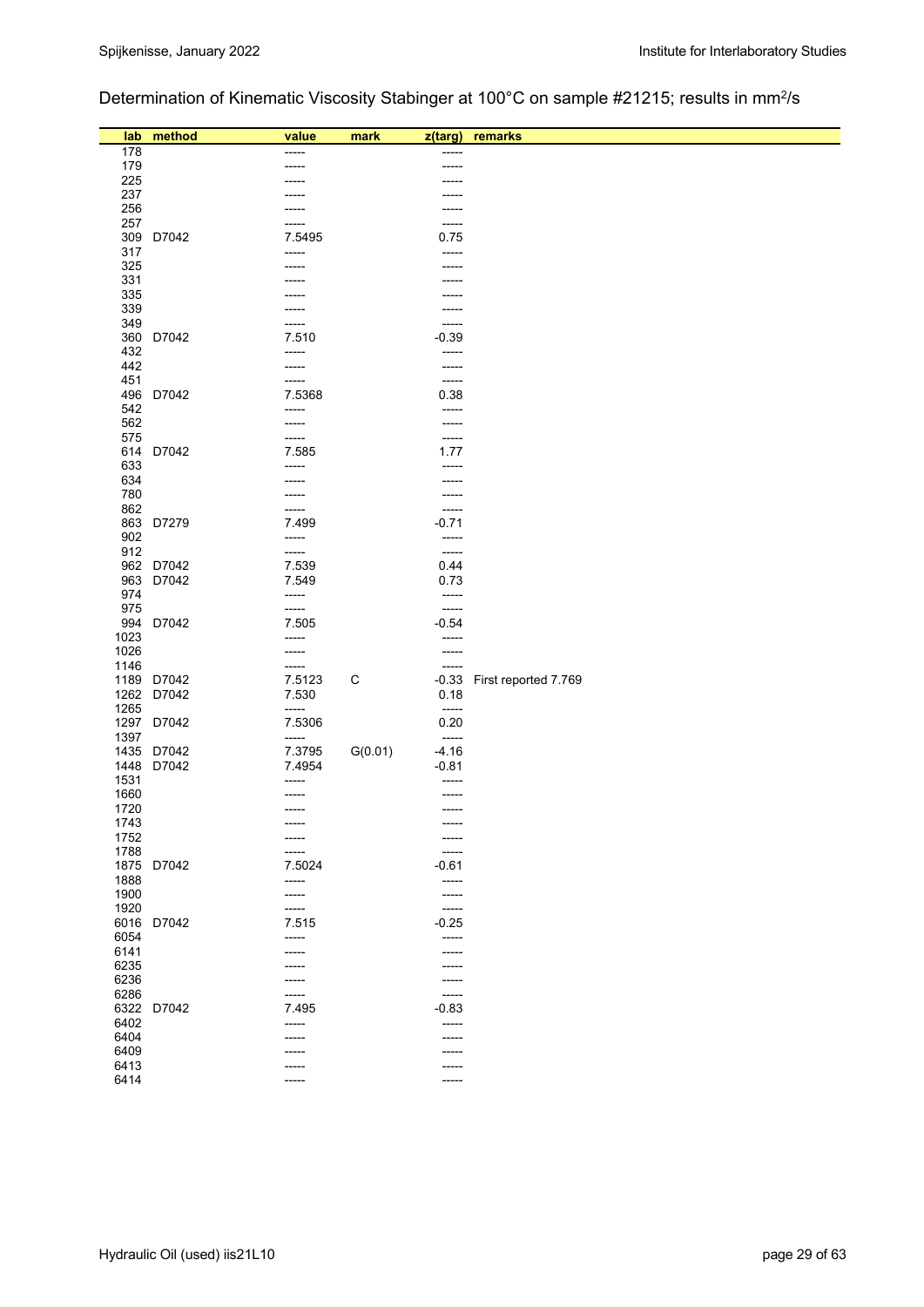Institute for Interlaboratory Studies and Spijkenisse, January 2022

| normality          | ΟK      |
|--------------------|---------|
| n                  | 15      |
| outliers           | 1       |
| mean(n)            | 7.5236  |
| st.dev. (n)        | 0.02534 |
| R(calc.)           | 0.0709  |
| st.dev.(D7042:21a) | 0.03466 |
| R(D7042:21a)       | 0.0971  |

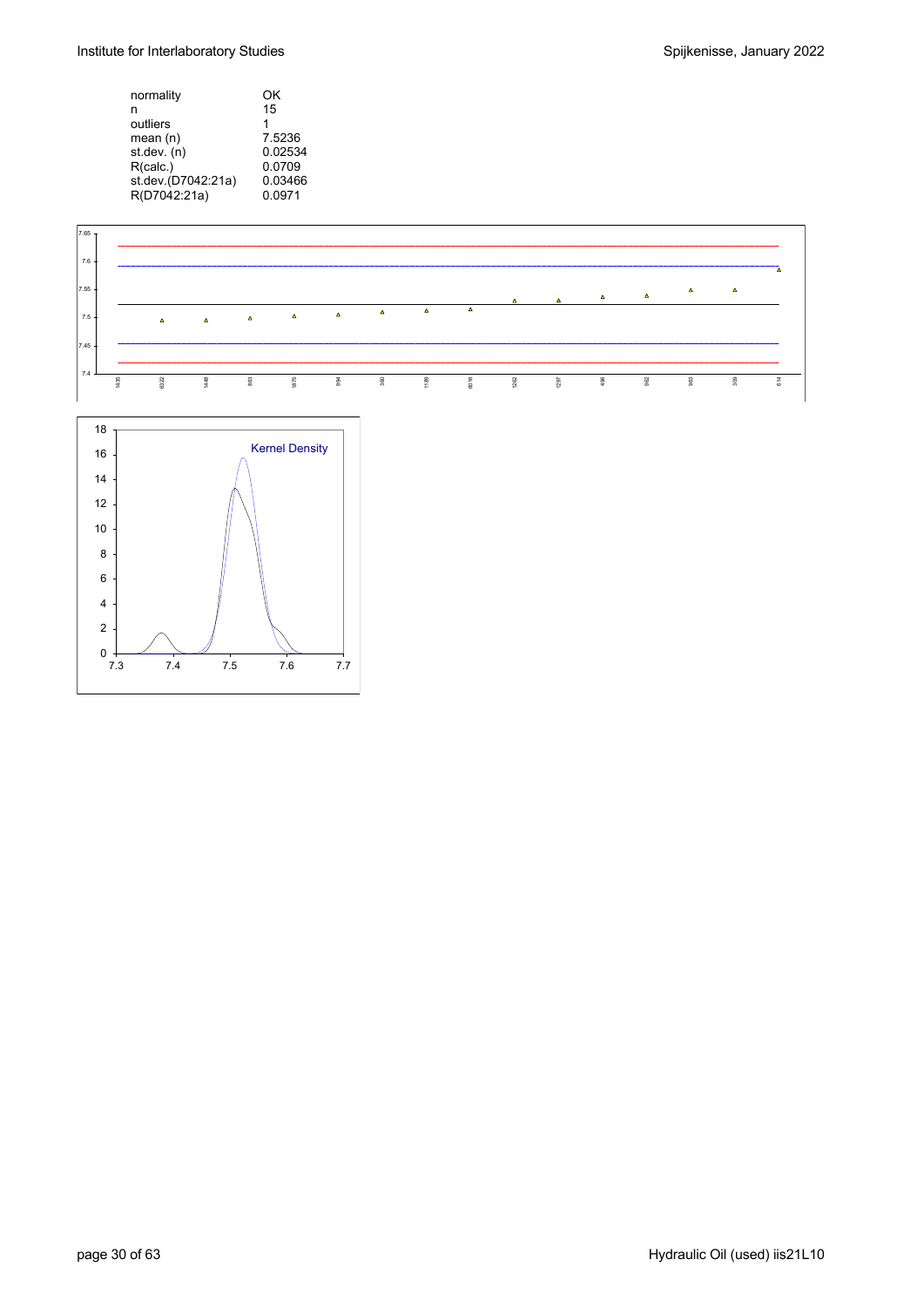## Determination of Sulfur on sample #21215; results in mg/kg

| lab          | method                   | value          | mark              | z(targ)          | remarks                    |
|--------------|--------------------------|----------------|-------------------|------------------|----------------------------|
| 178          |                          | -----          |                   | -----            |                            |
|              | 179 D4294                | 5109           |                   | 1.24             |                            |
| 225          |                          | -----          |                   | -----            |                            |
|              | 237 D4294                | 4890           |                   | $-0.09$          |                            |
| 256          |                          | -----          |                   | -----            |                            |
| 257          |                          | -----          |                   | -----            |                            |
| 309          | D2622                    | 4810           |                   | $-0.58$          |                            |
| 317<br>325   | D5185                    | -----<br>4861  |                   | -----<br>$-0.27$ |                            |
| 331          |                          | -----          |                   | $-----$          |                            |
| 335          |                          | -----          |                   | -----            |                            |
| 339          | <b>INH-050</b>           | 4040           | R(0.05)           | $-5.28$          |                            |
| 349          | D2622                    | 5131           |                   | 1.38             |                            |
|              | 360 D4294                | 4875           |                   | $-0.18$          |                            |
| 432          |                          | -----          |                   | -----            |                            |
| 442          |                          | -----          |                   | -----            |                            |
| 451<br>496   | D4294                    | -----<br>4810  |                   | -----<br>$-0.58$ |                            |
| 542          |                          | -----          |                   | -----            |                            |
| 562          |                          |                |                   |                  |                            |
| 575          |                          |                |                   |                  |                            |
| 614          |                          |                |                   | -----            |                            |
| 633          |                          | -----          |                   | -----            |                            |
|              | 634 D4294                | 4691           |                   | $-1.31$          |                            |
|              | 780 D4294                | 4872           |                   | $-0.20$          |                            |
|              | 862 D2622                | 5070           |                   | 1.01             |                            |
| 902          | 863 D5185                | 4936<br>-----  |                   | 0.19<br>-----    |                            |
|              | 912 D4294                | 4790           |                   | $-0.70$          |                            |
| 962          |                          | -----          |                   | -----            |                            |
| 963          |                          | -----          |                   | -----            |                            |
|              | 974 D4294                | 4860           |                   | $-0.28$          |                            |
| 975          |                          | -----          |                   | -----            |                            |
| 994          | D4294                    | 4740           |                   | $-1.01$          |                            |
| 1023         | D4294                    | 5320           | C<br>$\mathsf{C}$ | 2.53             | First reported 0.532 mg/kg |
|              | 1026 D2622<br>1146 D4294 | 4950<br>4450   |                   | 0.27<br>$-2.78$  | First reported 0.495 mg/kg |
| 1189         |                          | -----          |                   | -----            |                            |
| 1262         |                          | -----          |                   | -----            |                            |
| 1265         |                          | -----          |                   | -----            |                            |
|              | 1297 D4294               | 4920           |                   | 0.09             |                            |
| 1397         |                          | -----          |                   | -----            |                            |
| 1435         |                          |                |                   |                  |                            |
| 1448         |                          |                |                   |                  |                            |
| 1531<br>1660 |                          |                |                   |                  |                            |
| 1720         |                          | $- - - - -$    |                   | $-----1$         |                            |
| 1743         |                          |                |                   |                  |                            |
| 1752         |                          |                |                   |                  |                            |
| 1788         |                          |                |                   |                  |                            |
| 1875         | DIN51724-1               | 4763           |                   | $-0.87$          |                            |
| 1888         | D5185                    | 1212.15        | C, R(0.05)        | $-22.52$         | First reported 712.15      |
| 1900         |                          | -----<br>----- |                   | -----            |                            |
| 1920<br>6016 |                          | -----          |                   | -----<br>$-----$ |                            |
|              | 6054 D4294               | 4170           | R(0.05)           | $-4.48$          |                            |
| 6141         | D4294                    | 5310           | С                 | 2.47             | First reported 4290        |
| 6235         |                          | -----          |                   | $-----$          |                            |
|              | 6236 D5185               | 4849.13        |                   | $-0.34$          |                            |
| 6286         |                          | -----          |                   | -----            |                            |
| 6322         | DIN51418                 | 1080           | R(0.05)           | $-23.33$         |                            |
| 6402<br>6404 |                          | -----          |                   | -----            |                            |
| 6409         |                          |                |                   | -----            |                            |
| 6413         |                          |                |                   |                  |                            |
| 6414         |                          |                |                   | -----            |                            |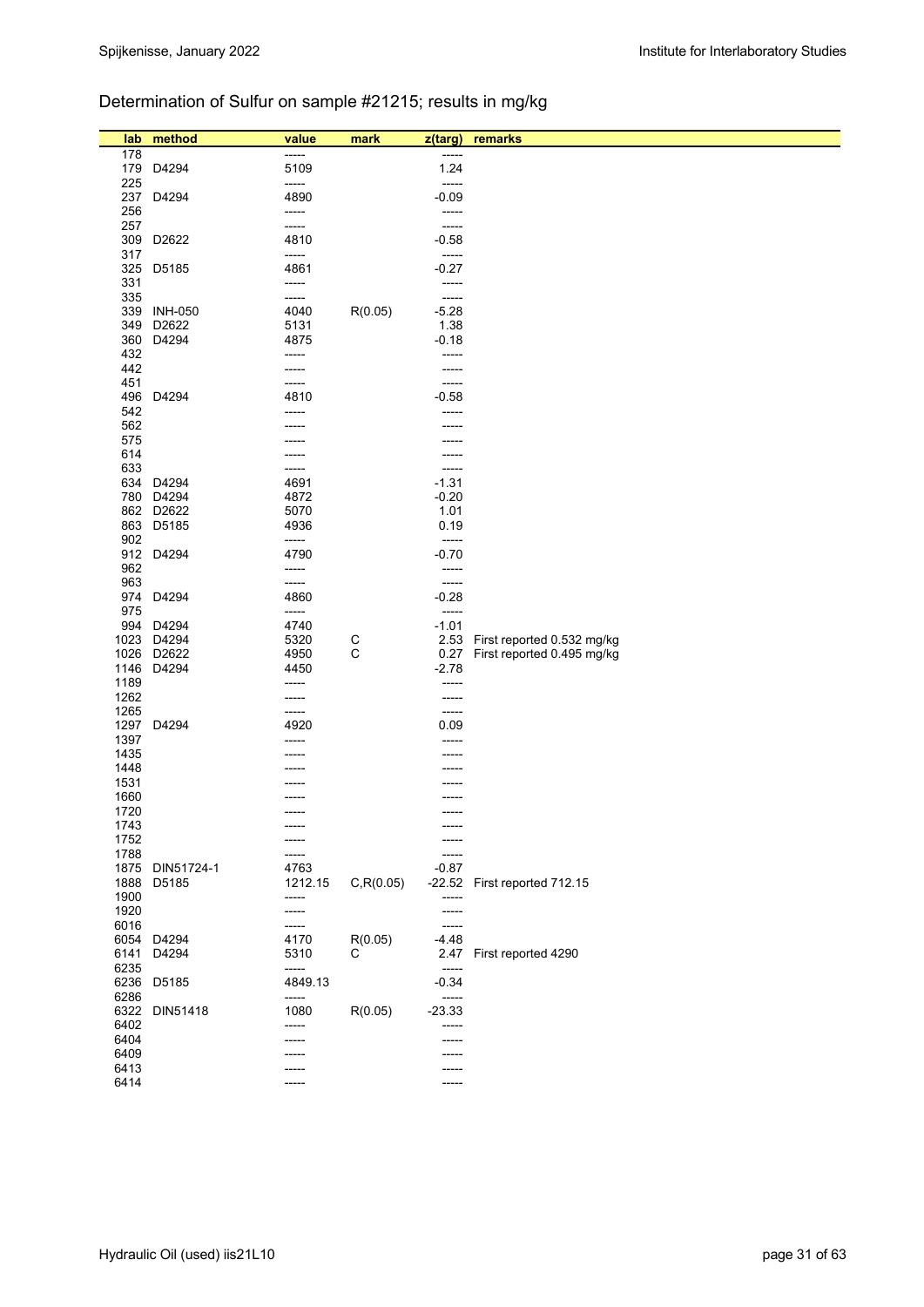| normality         | suspect |
|-------------------|---------|
| n                 | 21      |
| outliers          | 4       |
| mean (n)          | 4905.1  |
| st.dev. (n)       | 200.02  |
| R(calc.)          | 560.1   |
| st.dev.(D4294:21) | 163.96  |
| R(D4294:21)       | 459.1   |



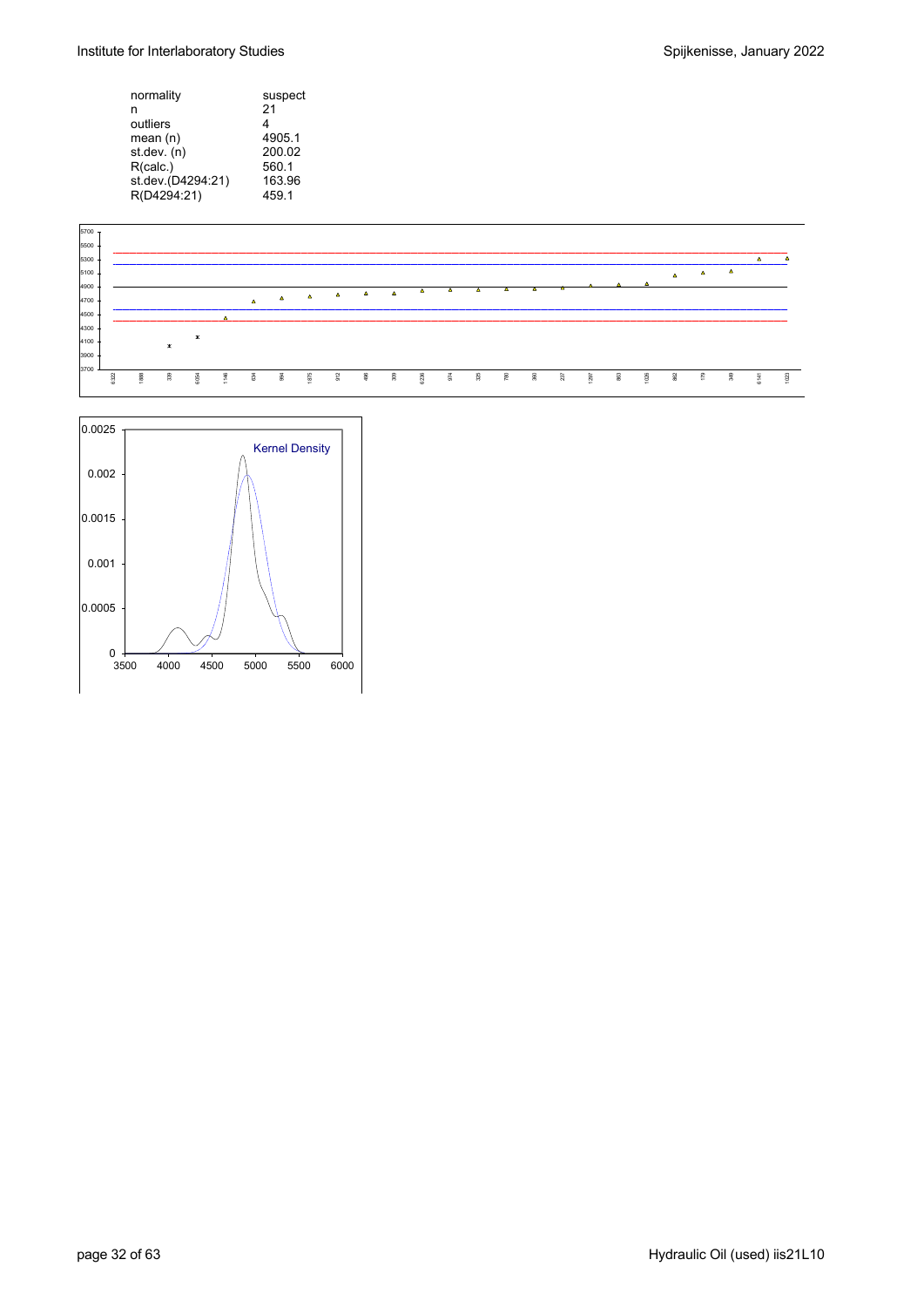### Determination of Water on sample #21215; results in mg/kg

| lab          | method            | value         | mark       | z(targ)          | remarks                  |
|--------------|-------------------|---------------|------------|------------------|--------------------------|
| 178          |                   | -----         |            |                  |                          |
|              | 179 D6304         | 60            |            | $-0.12$          |                          |
| 225          |                   | -----         |            | -----            |                          |
| 237          | D6304-C:16e1      | 49            |            | $-0.84$          |                          |
|              | 256 D7889         | 15            | C          | -3.06            | First reported 0         |
| 257          |                   | -----         |            | -----            |                          |
| 309          | D6304-C:20        | 50            |            | $-0.77$          |                          |
| 317          | D6304-A:20        | 40            |            | $-1.43$          |                          |
| 325          | D6304-C:20        | 41            |            | $-1.36$          |                          |
| 331          |                   | 78            |            | 1.06             |                          |
|              | 335 ISO12937      | 70            |            | 0.53             |                          |
| 339          |                   | -----         |            | -----            |                          |
| 349          | D6304-A:20        | 100           |            | 2.49             |                          |
| 360          | D6304-A:20        | 49.6          |            | $-0.80$          |                          |
| 432          |                   | -----         |            | -----            |                          |
|              | 442 IP438         | 74            |            | 0.79             |                          |
|              | 451 D6304-A:20    | 95            |            | 2.17             |                          |
|              | 496 D6304-B:20    | 50            |            | -0.77            |                          |
|              | 542 D6304-A:20    | 74            |            | 0.79             |                          |
| 562          |                   | -----         |            | -----            |                          |
| 575          |                   | -----         |            | -----            |                          |
|              | 614 D6304-B:20    | 61            |            | $-0.05$          |                          |
|              | 633 D6304-B:20    | 89.3          |            | 1.79             |                          |
|              | 634 D6304-B:20    | 91.5          |            | 1.94             |                          |
|              | 780 D6304-B:20    | 62            |            | 0.01             |                          |
|              | 862 D6304-B:20    | 50            |            | $-0.77$          |                          |
|              | 863 D6304-B       | 43            |            | $-1.23$          |                          |
|              | 902 D6304-A:20    | 54.4          |            | -0.49            |                          |
|              | 912 D6304-C:16e1  | 55            |            | $-0.45$          |                          |
|              | 962 D6304-C:20    | 91            |            | 1.90             |                          |
|              | 963 D6304-A:20    | 87            |            | 1.64             |                          |
|              | 974 D6304-A:16e1  | 89            |            | 1.77             |                          |
| 975          |                   | -----         |            | $-----$          |                          |
|              | 994 D6304-C:20    | 56            |            | $-0.38$          |                          |
|              | 1023 D6304-A:20   | 71            |            | 0.60             |                          |
|              | 1026 D6304-C:16e1 | 37.26         |            | $-1.60$          |                          |
|              | 1146 D6304-C:20   | 32            |            | $-1.95$          |                          |
|              | 1189 D6304-B:16e1 | 26            |            | $-2.34$          |                          |
|              | 1262 D6304-A:20   | 58            |            | $-0.25$          |                          |
| 1265         | D6304-A:20        | 63.49         |            | 0.11             |                          |
| 1297         | D6304-A:16e1      | 46.0          |            | $-1.03$          |                          |
| 1397         |                   | -----         |            | -----            |                          |
| 1435<br>1448 | D6304-A:20        | 56.0<br>----- |            | $-0.38$<br>----- |                          |
| 1531         | D6304-A:16e1      | 67.3          |            | 0.36             |                          |
| 1660         |                   | -----         |            | -----            |                          |
| 1720         |                   | -----         |            | -----            |                          |
|              | 1743 ISO12937     | 25            |            | $-2.41$          |                          |
| 1752         |                   | -----         |            | -----            |                          |
| 1788         |                   | -----         |            | -----            |                          |
|              | 1875 ISO12937     | 124           |            | 4.06             |                          |
| 1888         | EN60814           | 88.29         |            | 1.73             |                          |
| 1900         | D6304-C:20        | 73            |            | 0.73             |                          |
| 1920         | D6304-C:16e1      | 55.8          |            | $-0.39$          |                          |
| 6016         | D6304-A:16e1      | 70.3          |            | 0.55             |                          |
| 6054         |                   | -----         |            | -----            |                          |
| 6141         | D <sub>1533</sub> | 45            |            | $-1.10$          |                          |
| 6235         |                   | -----         |            | -----            |                          |
| 6236         | D6304-A:16e1      | 52            |            | $-0.64$          |                          |
|              | 6286 ISO12937     | 60            |            | $-0.12$          |                          |
|              | 6322 EN60814      | 46            |            | $-1.03$          |                          |
|              | 6402 D1533        | 64.1          |            | 0.15             |                          |
| 6404         |                   | -----         |            | -----            |                          |
|              | 6409 ISO12937     | 72            |            | 0.66             |                          |
|              | 6413 ISO12937     | 60.90         |            | $-0.06$          |                          |
| 6414         | D6304-A:16e1      | 240           | C, R(0.01) |                  | 11.63 First reported 235 |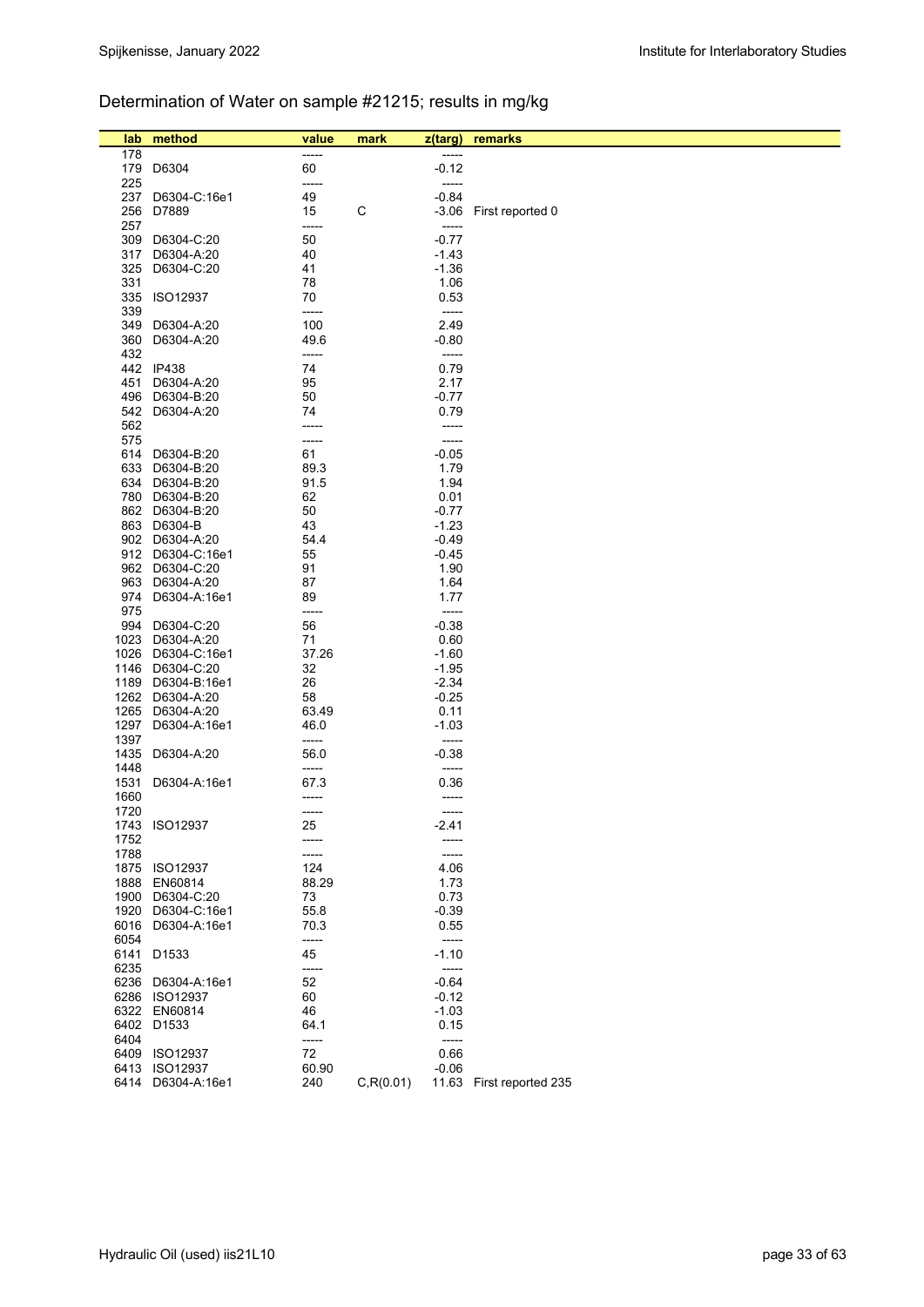|         |                     |         | D6304-A:20 only | D6304-B:20 only | D6304-C:20 only |
|---------|---------------------|---------|-----------------|-----------------|-----------------|
|         | normality           | OK      | ΟK              | ΟK              | ΟK              |
|         | n                   | 48      | 11              | 6               | 6               |
|         | outliers            |         | 0               | 0               | Ω               |
|         | mean $(n)$          | 61.838  | 68.045          | 67.300          | 57.167          |
|         | st dev. $(n)$       | 21.3692 | 19.3154         | 18.6333         | 21.6464         |
|         | R(calc.)            | 59.834  | 54.083          | 52.173          | 60.610          |
|         | st.dev.(D6304-A:20) | 15.3138 | 16.3828         |                 | -----           |
|         | R(D6304-A:20)       | 42.879  | 45.872          |                 | -----           |
| Compare |                     |         |                 |                 |                 |
|         | R(D6304-B:20)       | 126.416 | ----            | 131.436         | -----           |
|         | R(D6304-C:20)       | 30.325  |                 |                 | 32.464          |



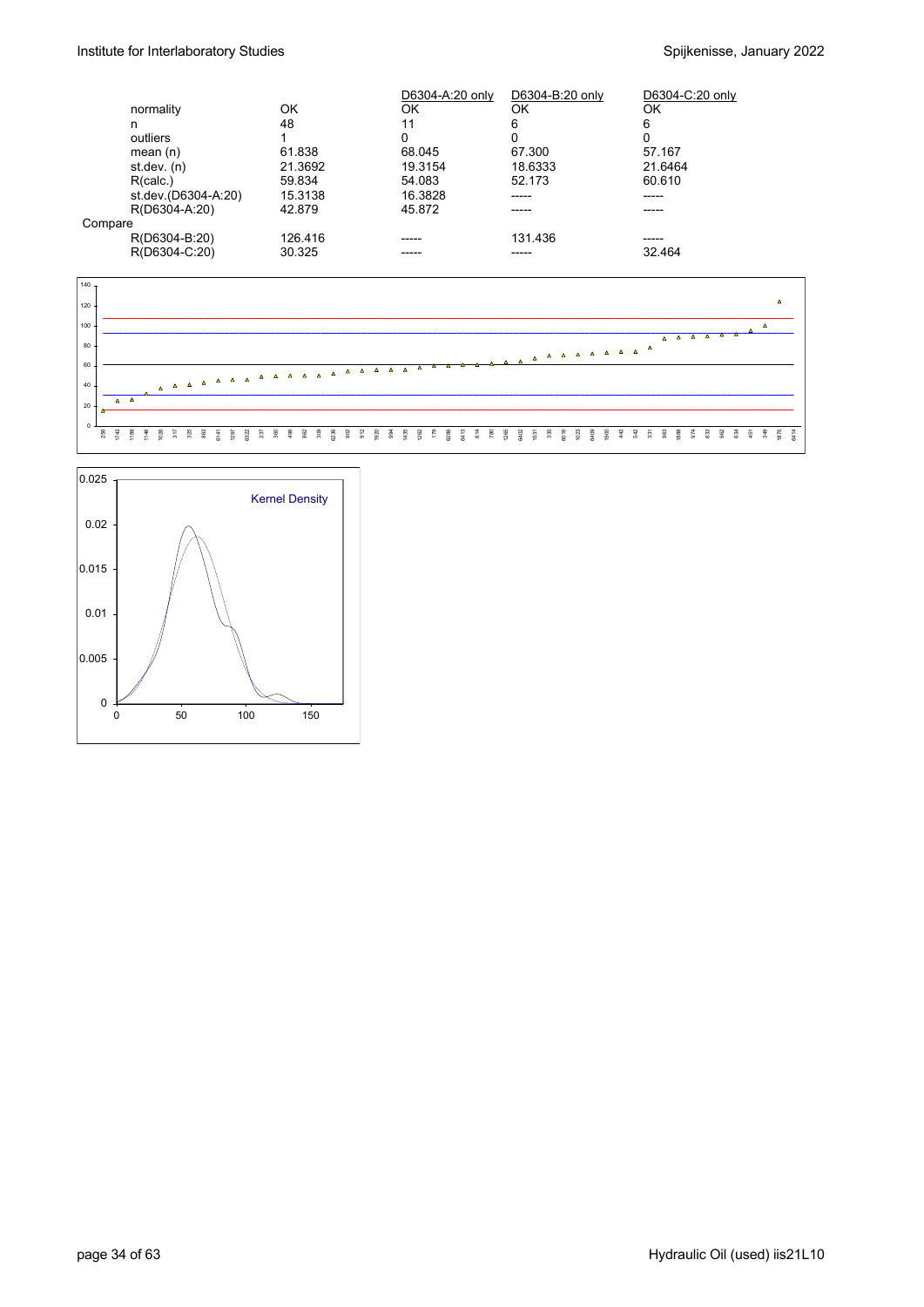#### Determination of Level of Contamination on sample #21215; results in counts/mL

| lab          | method                  | $\geq 4$ µm (c)  | mark    | z(targ)          | $\geq 6 \mu m$ (c) | mark    | z(targ)          | $\geq$ 14 µm (c) | mark    | z(targ)            |
|--------------|-------------------------|------------------|---------|------------------|--------------------|---------|------------------|------------------|---------|--------------------|
| 178          |                         |                  |         |                  |                    |         |                  |                  |         |                    |
| 179<br>225   | <b>INH-1185</b>         | 267<br>-----     |         | $-1.54$          | 35                 |         | $-2.89$          | 6                |         | $-1.27$            |
| 237          |                         | -----            |         |                  |                    |         |                  |                  |         |                    |
| 256          |                         |                  |         |                  |                    |         |                  |                  |         |                    |
| 257          |                         |                  |         |                  |                    |         |                  |                  |         |                    |
| 309<br>317   |                         |                  |         |                  |                    |         |                  |                  |         |                    |
| 325          |                         |                  |         |                  |                    |         |                  |                  |         |                    |
| 331          |                         |                  |         |                  |                    |         |                  |                  |         |                    |
| 335<br>339   |                         |                  |         |                  |                    |         |                  |                  |         |                    |
| 349          | ISO11500                | -----<br>818     |         | 0.34             | 257                |         | 1.90             | -----<br>44      |         | 3.67               |
| 360          | <b>ISO4406</b>          | 898.5            |         | 0.62             | 166.1              |         | $-0.06$          | 15.6             |         | $-0.02$            |
| 432          |                         | -----            |         | -----            | -----              |         | -----            | -----            |         | -----              |
| 442          |                         | -----            |         | -----            | -----              |         |                  | -----            |         | $-1.14$            |
| 451<br>496   | ISO11500                | 640<br>-----     |         | $-0.27$<br>----- | 126<br>-----       |         | $-0.93$<br>----- | $\overline{7}$   |         |                    |
| 542          | ISO11500                | 888.87           |         | 0.58             | 276.07             |         | 2.31             | 40.17            |         | 3.17               |
| 562          |                         | -----            |         | -----            | -----              |         |                  | -----            |         |                    |
| 575          |                         | -----            |         | -----            | -----              |         | -----            | -----            |         |                    |
| 614<br>633   | D7647                   | -----<br>1100    |         | -----<br>1.30    | -----<br>293       |         | -----<br>2.68    | -----<br>29      |         | 1.72               |
| 634          | ISO11500                | 2650             | R(0.01) | 6.59             | 731                | R(0.01) | 12.13            | 74               | R(0.01) | 7.57               |
| 780          | ISO11500                | 895              |         | 0.60             | 181                |         | 0.26             | 17               |         | 0.16               |
| 862          | ISO11500                | 534              |         | $-0.63$          | 102                |         | $-1.44$          | 7                |         | $-1.14$            |
| 863<br>902   | D7647                   | -----<br>1052    |         | -----<br>1.14    | -----<br>319       |         | 3.24             | 79               | R(0.01) | 8.22               |
| 912          |                         | -----            |         | -----            | -----              |         | -----            | -----            |         |                    |
| 962          |                         | -----            |         |                  |                    |         |                  | -----            |         |                    |
| 963          |                         |                  |         |                  |                    |         |                  |                  |         |                    |
| 974<br>975   |                         | -----            |         |                  |                    |         |                  |                  |         |                    |
| 994          |                         | -----            |         |                  |                    |         |                  |                  |         |                    |
| 1023         |                         |                  |         |                  |                    |         |                  |                  |         |                    |
| 1026         |                         | -----            |         |                  | -----              |         |                  | -----            |         |                    |
| 1146<br>1189 | ISO11500                | 373.33<br>1250   |         | $-1.18$<br>1.82  | 97.6667<br>293     |         | $-1.54$<br>2.68  | 9.4667<br>21     |         | $-0.82$<br>0.68    |
| 1262         |                         | 125.16           |         | $-2.02$          | 44.21              |         | $-2.69$          | 3.74             |         | $-1.57$            |
| 1265         | ISO11500                | 2550.3           | R(0.01) | 6.25             | 687.5              | R(0.01) | 11.19            | 39.9             | ex      | 3.14               |
| 1297         |                         |                  |         |                  |                    |         |                  |                  |         | -----              |
| 1397<br>1435 |                         | 750.3<br>1638.67 | C       | 0.11<br>3.14     | 115.3<br>380       | C       | $-1.16$<br>4.55  | 11.8<br>31.73    | C       | $-0.52$<br>2.08    |
| 1448         |                         | -----            |         |                  | -----              |         |                  | -----            |         |                    |
| 1531         |                         | -----            |         | ----             | -----              |         |                  | -----            |         |                    |
| 1660         |                         |                  |         |                  |                    |         |                  |                  |         |                    |
| 1720<br>1743 |                         | -----            |         | -----            | $- - - - -$        |         | -----            | -----            |         |                    |
| 1752         |                         | 872              |         | 0.53 191         |                    |         | $0.48$ 12        |                  |         | $-0.49$            |
| 1788         |                         | -----            |         | -----            | ------             |         | -----            |                  |         | -----              |
| 1875         |                         | -----            |         | -----            | -----              |         | $--- - -$        | -----            |         | -----              |
| 1888         | <b>ISO4407</b>          | 105.13<br>452.78 |         | $-2.09$          | 12.73<br>129.93    |         | $-3.37$ 1.7      | $-0.84$ 15.39    |         | $-1.83$            |
| 1900<br>1920 | <b>ISO4407</b><br>D7596 | 257.1667         |         | -0.91<br>$-1.57$ | 61.1               |         | $-2.33$          | 3.1              |         | $-0.05$<br>$-1.65$ |
| 6016         |                         | -----            |         | -----            | -----              |         | -----            | -----            |         | -----              |
| 6054         |                         | -----            |         | -----            | -----              |         | -----            | -----            |         | -----              |
| 6141         | <b>ISO4406</b>          | 743.33<br>-----  |         | 0.09<br>-----    | 103.98<br>141.58   |         | $-1.40$          | 7.82             |         | $-1.03$            |
| 6235         | 6236 D7647              | 798.5            |         | 0.27             | 96.8               |         | -0.59<br>$-1.56$ | 2.395<br>1.0     | ex      | $-1.74$<br>$-1.92$ |
|              | 6286 ISO11500           | 818              |         | 0.34             | 231                |         | 1.34             | 29               |         | 1.72               |
|              | 6322 ISO4406            | 599              |         | -0.41            | 92                 |         | -1.66            | 4                |         | $-1.53$            |
| 6402         | D7596                   | 528.7            |         | -0.65            | 212.7              |         | 0.94             | 20.3             |         | 0.59               |
| 6404<br>6409 |                         | -----<br>-----   |         | -----            | $-----$            |         | -----<br>-----   | -----            |         | -----<br>-----     |
| 6413         |                         | -----            |         | -----            | -----              |         | -----            | -----            |         | -----              |
|              | 6414 D7596              | 829              |         | C<br>0.38        | 265                |         | 2.07<br>С        | 25               | C       | 1.20               |

Lab 1265 test result excluded at ≥ 14 µm as corresponding test results in counts/mL are statistical outliers Lab 1435 first reported 163867, 38000 and 3173 respectively

Lab 6235 test result excluded at ≥ 14 µm as test result in counts/mL and ISO4406 scale number did not match

Lab 6414 first reported 82889, 26513 and 2471 respectively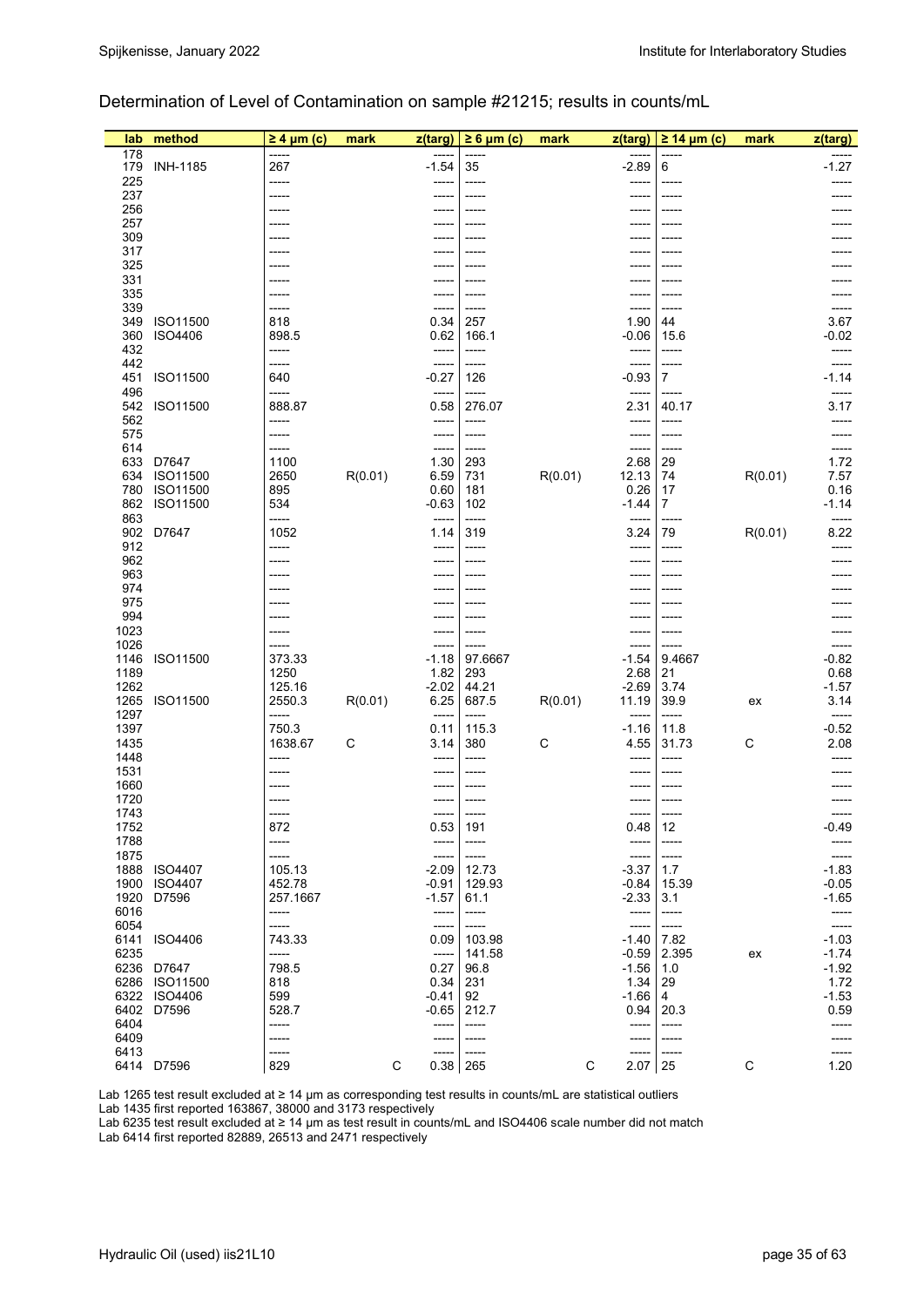| normality         | OK       | ΟK      | OK         |
|-------------------|----------|---------|------------|
| n                 | 24       | 25      | 23         |
| outliers          | 2        | າ       | $2 (+2ex)$ |
| mean $(n)$        | 718.102  | 168.927 | 15.775     |
| st dev. (n)       | 359.1873 | 98.7708 | 12.3839    |
| R(calc.)          | 1005.724 | 276.558 | 34.675     |
| st.dev.(D7647:10) | 292.9440 | 46.3481 | 7.6880     |
| R(D7647:10)       | 820.243  | 129.775 | 21.526     |







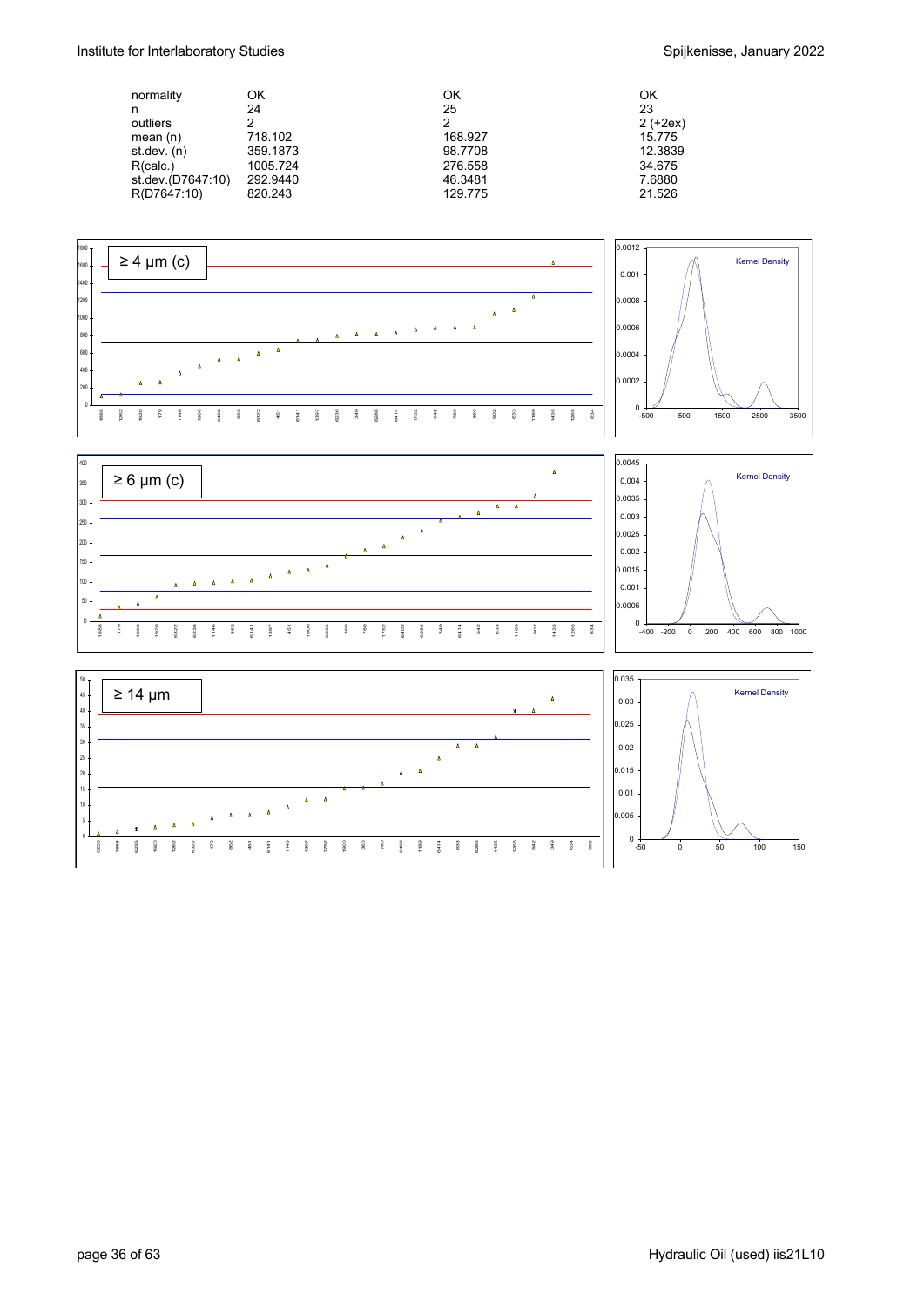Determination of Level of Contamination acc. to ISO4406 scale on sample #21215; results in scale number

| lab          | method                           | $\geq 4$ µm (c) | mark | z(targ)            | $\geq 6$ µm (c) | mark        | $z$ (targ)          | $\geq$ 14 µm (c) | mark | z(targ)          |
|--------------|----------------------------------|-----------------|------|--------------------|-----------------|-------------|---------------------|------------------|------|------------------|
| 178          |                                  | -----           |      | -----              | -----           |             |                     |                  |      |                  |
| 179<br>225   | <b>INH-1185</b>                  | 15<br>-----     |      | $-2.21$<br>-----   | 12<br>-----     |             | $-5.09$<br>-----    | 10<br>-----      |      | $-0.72$          |
| 237          |                                  | -----           |      | -----              | -----           |             | -----               | -----            |      |                  |
| 256          |                                  | -----           |      |                    |                 |             |                     |                  |      |                  |
| 257          |                                  | -----           |      | -----              | -----           |             | -----               |                  |      |                  |
| 309<br>317   |                                  | ----            |      |                    |                 |             |                     |                  |      |                  |
| 325          |                                  |                 |      |                    |                 |             |                     |                  |      |                  |
| 331          |                                  |                 |      | -----              |                 |             |                     |                  |      |                  |
| 335<br>339   |                                  | -----           |      |                    |                 |             |                     |                  |      |                  |
| 349          |                                  | 17              |      | 1.05               | 15              |             | 1.83                | 13               |      | 3.44             |
| 360          | ISO4406                          | 17              |      | 1.05               | 15              |             | 1.83                | 11               |      | 0.67             |
| 432          |                                  | -----           |      | -----              | -----           |             | -----               | -----            |      | -----            |
| 442          |                                  | -----           |      | -----              | -----           |             | -----               | -----            |      | -----            |
| 451<br>496   | ISO4406                          | 16<br>-----     |      | $-0.58$<br>-----   | 14<br>-----     |             | $-0.48$<br>-----    | 10<br>-----      |      | $-0.72$<br>----- |
| 542          | ISO4406                          | 17              |      | 1.05               | 15              |             | 1.83                | 13               |      | 3.44             |
| 562          |                                  | -----           |      | -----              | -----           |             | -----               | -----            |      | -----            |
| 575          |                                  | -----           |      | -----              |                 |             | -----               | -----            |      |                  |
| 614<br>633   | ISO4406                          | 18<br>17        |      | 2.68<br>1.05       | 16<br>15        |             | 4.14<br>1.83        | 12<br>12         |      | 2.05<br>2.05     |
| 634          | <b>ISO4406</b><br>ISO4406        | 19              | ex   | 4.31               | 17              | ex          | 6.45                | 13               | ex   | 3.44             |
| 780          | <b>ISO4406</b>                   | 17              |      | 1.05               | 15              |             | 1.83                | 11               |      | 0.67             |
| 862          | <b>ISO4406</b>                   | 16              |      | $-0.58$            | 14              |             | $-0.48$             | 10               |      | $-0.72$          |
| 863          |                                  | -----           |      | -----              | -----           |             | -----               | -----            |      | -----            |
| 912          | 902 ISO4406                      | 17<br>15        |      | 1.05<br>$-2.21$    | 15<br>13        |             | 1.83<br>$-2.79$     | 13<br>10         | ex   | 3.44<br>$-0.72$  |
| 962          |                                  | -----           |      | -----              | -----           |             | -----               | -----            |      |                  |
| 963          |                                  | -----           |      | -----              | -----           |             | -----               | -----            |      |                  |
| 974          |                                  | -----           |      | -----              | -----           |             | -----               | -----            |      |                  |
| 975<br>994   |                                  | -----<br>-----  |      | -----              | -----<br>-----  |             | -----<br>-----      | -----            |      |                  |
| 1023         | <b>ISO4406</b>                   | 16              |      | -----<br>$-0.58$   | 13              |             | $-2.79$             | -----<br>8       |      | $-3.49$          |
| 1026         | <b>ISO4406</b>                   | 16              |      | $-0.58$            | 14              |             | $-0.48$             | 10               |      | -0.72            |
| 1146         |                                  | -----           |      | -----              | -----           |             | -----               | -----            |      | -----            |
| 1189         |                                  | 17              |      | 1.05               | 15              |             | 1.83                | 12               |      | 2.05             |
| 1262<br>1265 | <b>ISO4406</b><br><b>ISO4406</b> | 14<br>19        | ex   | $-3.84$<br>4.31    | 13<br>17        | ex          | $-2.79$<br>6.45     | 9<br>12          | ex   | $-2.10$<br>2.05  |
| 1297         |                                  | -----           |      | -----              |                 |             | -----               |                  |      | -----            |
| 1397         | D7647                            | 17              |      | 1.05               | 14              |             | $-0.48$             | 11               |      | 0.67             |
| 1435         | ISO4406                          | 18              |      | 2.68               | 16              |             | 4.14                | 12               |      | 2.05             |
| 1448<br>1531 |                                  | -----           |      | -----              | -----           |             | -----               | -----            |      |                  |
| 1660         |                                  | -----           |      | -----              |                 |             | -----               |                  |      |                  |
| 1720         |                                  |                 |      |                    |                 |             |                     |                  |      |                  |
| 1743         |                                  | -----           |      | -----              | -----           |             | -----               |                  |      |                  |
|              | 1752 ISO4406                     | 17              |      | 1.05               | 15              |             | $1.83$ 11           |                  |      | 0.67             |
| 1788<br>1875 |                                  | -----<br>-----  |      | -----<br>-----     | -----<br>-----  |             | -----<br>-----      |                  |      | -----            |
| 1888         | <b>ISO4406</b>                   | 14              |      | $-3.84$            | 11              |             | $-7.40$             | 8                |      | $-3.49$          |
| 1900         | <b>ISO4406</b>                   | 16              |      | $-0.58$            | 14              |             | $-0.48$ 11          |                  |      | 0.67             |
| 1920         | ISO4406                          | 15              |      | $-2.21$            | 13              |             | $-2.79$             | 9                |      | $-2.10$          |
| 6016<br>6054 | D7596                            | 16<br>-----     | C    | $-0.58$<br>-----   | 14<br>-----     | $\mathsf C$ | $-0.48$ 10<br>----- | -----            |      | $-0.72$<br>----- |
| 6141         | <b>ISO4406</b>                   | 17              |      | 1.05               | 14              |             | $-0.48$             | 10               |      | $-0.72$          |
| 6235         |                                  | -----           |      | -----              | 14              |             | $-0.48$   12        |                  | ex   | 2.05             |
| 6236         | <b>ISO4406</b>                   | 17              |      | 1.05               | 14              |             | -0.48               | $\overline{7}$   |      | $-4.87$          |
| 6286         | <b>ISO4406</b>                   | 17              |      | 1.05               | 15              |             | 1.83 12             |                  |      | 2.05             |
| 6322<br>6402 | ISO4406<br><b>ISO4406</b>        | 16<br>16        |      | $-0.58$<br>$-0.58$ | 14<br>15        |             | -0.48<br>1.83       | 9<br>11          |      | -2.10<br>0.67    |
| 6404         |                                  | -----           |      | -----              |                 |             | -----               | -----            |      | -----            |
| 6409         |                                  | -----           |      |                    |                 |             |                     |                  |      |                  |
| 6413         |                                  | -----           |      |                    |                 |             | -----               |                  |      | -----            |
|              | 6414 ISO4406                     | $17\,$          |      | $1.05$ 15          |                 |             | 1.83 12             |                  |      | 2.05             |

Lab 634 test results excluded as corresponding test results in counts/mL are statistical outliers

Lab 902 test result at ≥ 14 µm excluded as corresponding test result in counts/mL is a statistical outlier

Lab 6235 test result at ≥ 14 µm excluded as test results in counts/mL and ISO4406 scale number did not match

Lab 1265 test results excluded as corresponding test results in counts/mL are statistical outliers or is an excluded test result Lab 6016 first reported 487 and 171 respectively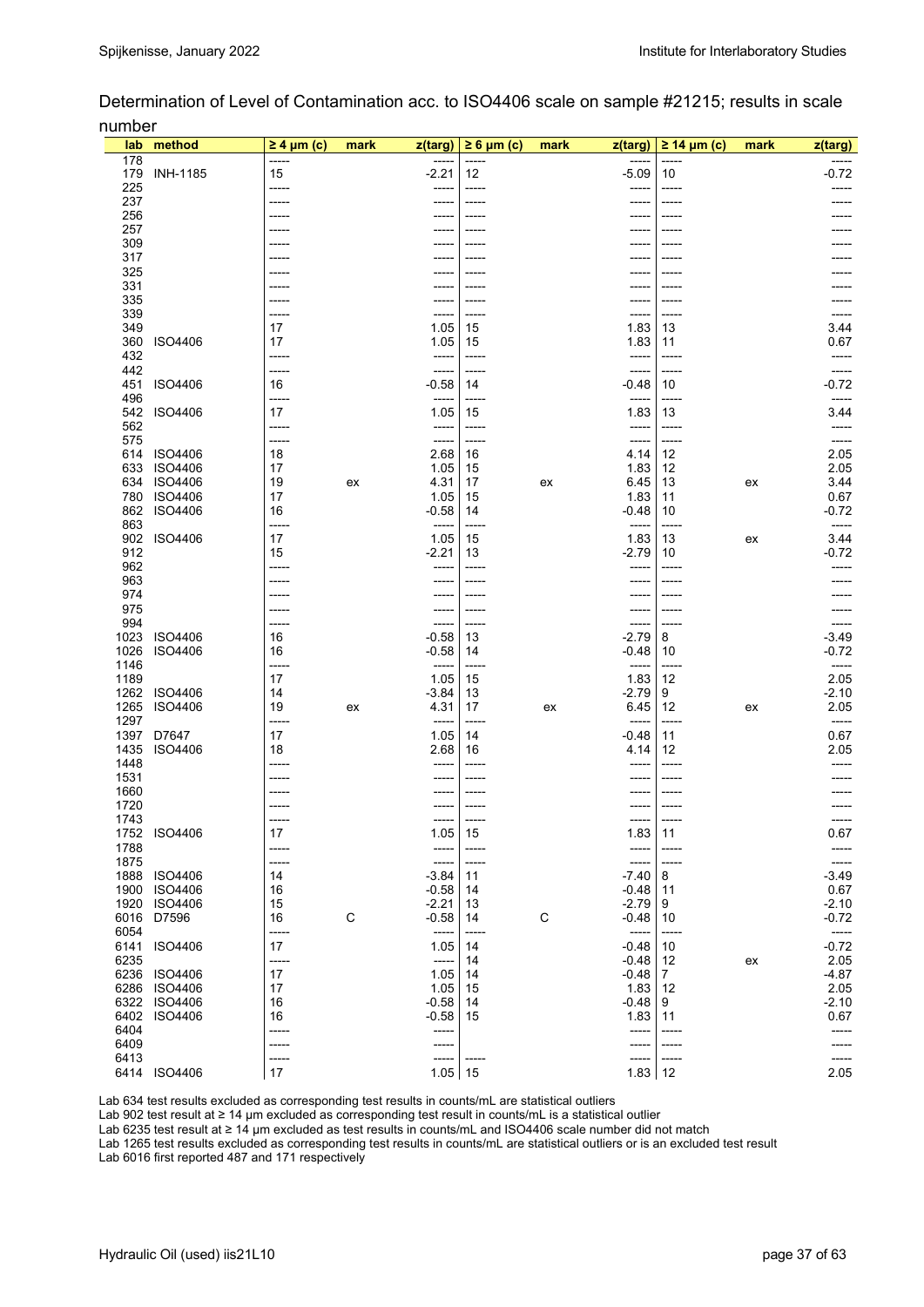| normality         | ΟK         | suspect    | OK         |
|-------------------|------------|------------|------------|
| n                 | 28         | 29         | 27         |
| outliers          | $0 (+2ex)$ | $0 (+2ex)$ | $0 (+4ex)$ |
| mean $(n)$        | 16.36      | 14.21      | 10.52      |
| st.dev. (n)       | 1.026      | 1.114      | 1.528      |
| R(calc.)          | 2.87       | 3.12       | 4.28       |
| st.dev.(D7647:10) | 0.614      | 0.433      | 0.722      |
| R(D7647:10)       | 1.72       | 1.21       | 2.02       |





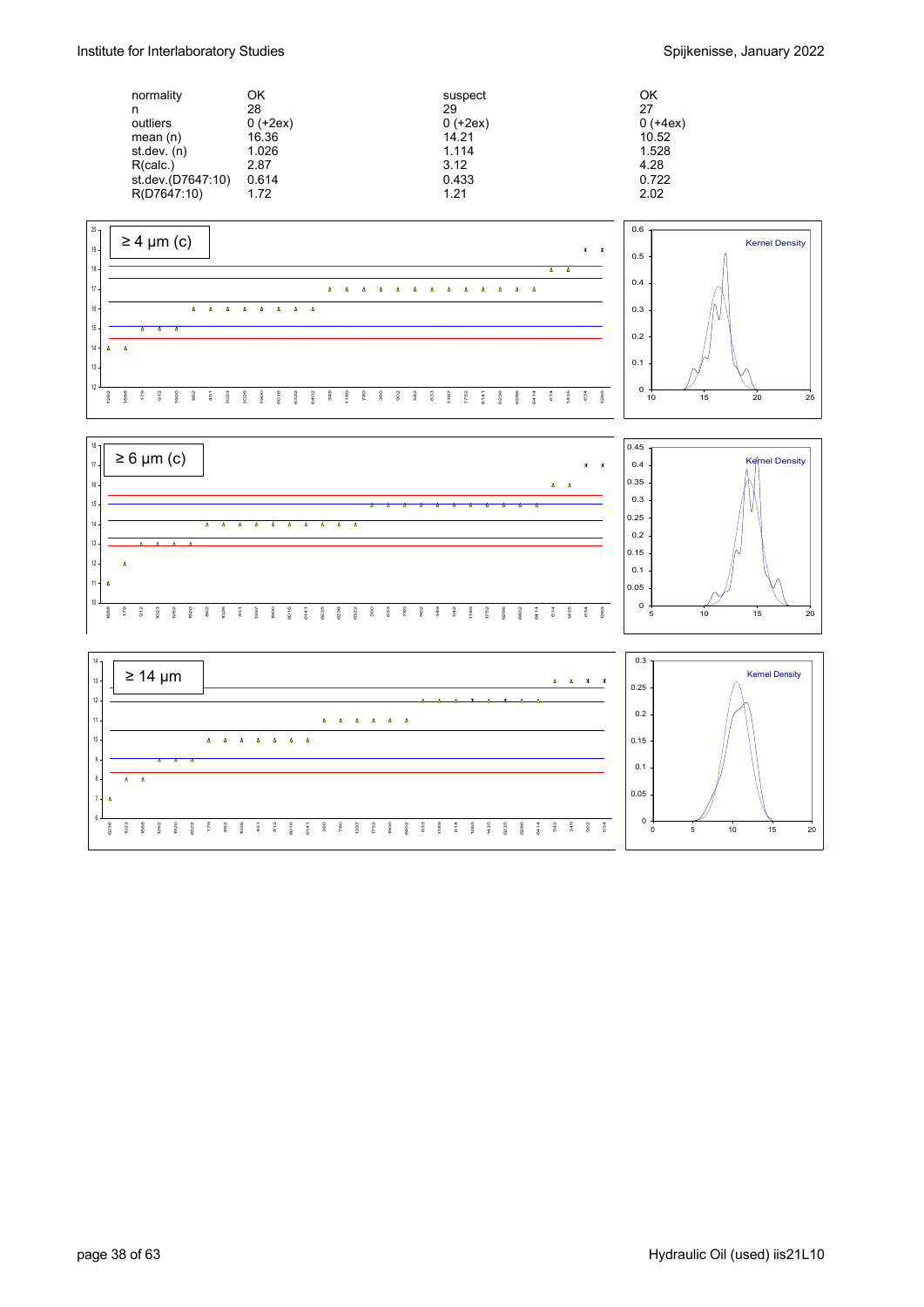## Determination of Aluminum as Al on sample #21216; results in mg/kg

| lab             | method                      | value          | mark    | z(targ)                             | remarks                                                                                   |     |                       |
|-----------------|-----------------------------|----------------|---------|-------------------------------------|-------------------------------------------------------------------------------------------|-----|-----------------------|
| 178             |                             |                |         |                                     |                                                                                           |     |                       |
| 179             |                             |                |         |                                     |                                                                                           |     |                       |
| 237             |                             |                |         |                                     |                                                                                           |     |                       |
| 256             |                             |                |         |                                     |                                                                                           |     |                       |
| 257             | D6595                       | 13.40          |         | 0.48                                |                                                                                           |     |                       |
| 309             | D5185                       | 10.24          |         | $-0.74$                             |                                                                                           |     |                       |
|                 | 325 D5185                   | 11             |         | $-0.44$                             |                                                                                           |     |                       |
| 331<br>339      | D5185Mod.                   | 12<br>~10      |         | $-0.06$<br>$\overline{\phantom{a}}$ |                                                                                           |     |                       |
| 349             | <b>INH-165</b>              | 11.98          |         | $-0.07$                             |                                                                                           |     |                       |
|                 | 360 D5185                   | 11.4           |         | $-0.29$                             |                                                                                           |     |                       |
|                 | 432 D5185                   | 12             |         | $-0.06$                             |                                                                                           |     |                       |
| 451             | D5185                       | 12             |         | $-0.06$                             |                                                                                           |     |                       |
| 496             |                             | 11.7           |         | $-0.17$                             |                                                                                           |     |                       |
|                 | 542 D6595                   | 13.59          |         | 0.55                                |                                                                                           |     |                       |
| 575             | D6595                       | 13             |         | 0.33                                |                                                                                           |     |                       |
|                 | 614 D5185                   | 10.99          |         | $-0.45$                             |                                                                                           |     |                       |
|                 | 633 D6595                   | 12.21          |         | 0.02                                |                                                                                           |     |                       |
|                 | 634 D6595                   | 13.9           |         | 0.67                                |                                                                                           |     |                       |
|                 | 780 D5185                   | 12             |         | $-0.06$                             |                                                                                           |     |                       |
|                 | 862 D5185<br>863 D5185      | 11             |         | $-0.44$<br>$-0.14$                  |                                                                                           |     |                       |
|                 | 902 D5185                   | 11.8<br>11.8   |         | $-0.14$                             |                                                                                           |     |                       |
|                 | 912 D5185                   | 12             |         | $-0.06$                             |                                                                                           |     |                       |
|                 | 962 D5185                   | 11             |         | $-0.44$                             |                                                                                           |     |                       |
| 963             | D5185                       | 11.66          |         | $-0.19$                             |                                                                                           |     |                       |
| 974             |                             | -----          |         | -----                               |                                                                                           |     |                       |
| 975             |                             | -----          |         | -----                               |                                                                                           |     |                       |
|                 | 994 D5185                   | 12.45          |         | 0.11                                |                                                                                           |     |                       |
|                 | 1026 D5185                  | 12             |         | $-0.06$                             |                                                                                           |     |                       |
|                 | 1146 D5185                  | 11.817         |         | $-0.13$                             |                                                                                           |     |                       |
|                 | 1189 D5185                  | 12             |         | $-0.06$                             |                                                                                           |     |                       |
| 1265            | D6595                       | 13.227         |         | 0.41<br>-----                       |                                                                                           |     |                       |
| 1297            | 1372 D5185                  | -----<br>11.92 |         | $-0.09$                             |                                                                                           |     |                       |
|                 | 1435 D5185                  | 12.058         |         | $-0.04$                             |                                                                                           |     |                       |
| 1660            |                             | -----          |         | -----                               |                                                                                           |     |                       |
|                 | 1743 D5185                  | 12             |         | $-0.06$                             |                                                                                           |     |                       |
| 1752            | D6595                       | 13.9           |         | 0.67                                |                                                                                           |     |                       |
|                 | 1875 EN11885                | 18             | R(0.01) | 2.25                                |                                                                                           |     |                       |
| 1888            | D5185                       | 12.42          |         | 0.10                                |                                                                                           |     |                       |
|                 | 1900 D5185                  | 14.01          |         | 0.71                                |                                                                                           |     |                       |
|                 | 6016 D6595                  | 12             |         | $-0.06$                             |                                                                                           |     |                       |
|                 | 6054 IP501                  | 19.9532        | R(0.01) | 3.00                                |                                                                                           |     |                       |
|                 | 6080 D5185                  | 13.0<br>12.2   |         | 0.33<br>0.02                        |                                                                                           |     |                       |
|                 | 6236 D5185<br>6322 DIN51418 | 13             |         | 0.33                                |                                                                                           |     |                       |
|                 | 6414 D5185                  | 11             |         | $-0.44$                             |                                                                                           |     |                       |
|                 |                             |                |         |                                     |                                                                                           |     |                       |
|                 | normality                   | OK             |         |                                     |                                                                                           |     |                       |
|                 | n                           | 37             |         |                                     |                                                                                           |     |                       |
|                 | outliers                    | $\mathbf{2}$   |         |                                     |                                                                                           |     |                       |
|                 | mean(n)                     | 12.153         |         |                                     |                                                                                           |     |                       |
|                 | st.dev. (n)                 | 0.8922         |         |                                     |                                                                                           |     |                       |
|                 | R(calc.)                    | 2.498          |         |                                     |                                                                                           |     |                       |
|                 | st.dev.(D5185:18)           | 2.5980         |         |                                     |                                                                                           |     |                       |
|                 | R(D5185:18)                 | 7.275          |         |                                     |                                                                                           |     |                       |
|                 |                             |                |         |                                     |                                                                                           |     |                       |
| 25 <sub>1</sub> |                             |                |         |                                     |                                                                                           | 0.6 | <b>Kernel Density</b> |
|                 |                             |                |         |                                     |                                                                                           | 0.5 |                       |
| $20\,$          |                             |                |         |                                     | $\mathbf{x}$                                                                              |     |                       |
| $15\,$          |                             |                |         |                                     |                                                                                           | 0.4 |                       |
|                 |                             |                |         |                                     | - 4<br>Δ<br>$\Delta$<br>$\Delta$<br>$\Delta = \Delta = \Delta = \Delta = \Delta = \Delta$ |     |                       |
| Δ               |                             |                |         |                                     |                                                                                           | 0.3 |                       |

 309 614 862 325 962 6414 360 963 496 902 863 1146 1372 349 331 912 451 780 432 1026 1189 1743 6016 1435 6236 633 1888 994 575 6080 6322 1265 257 542 634 1752<br>1900<br>1975<br>1984



0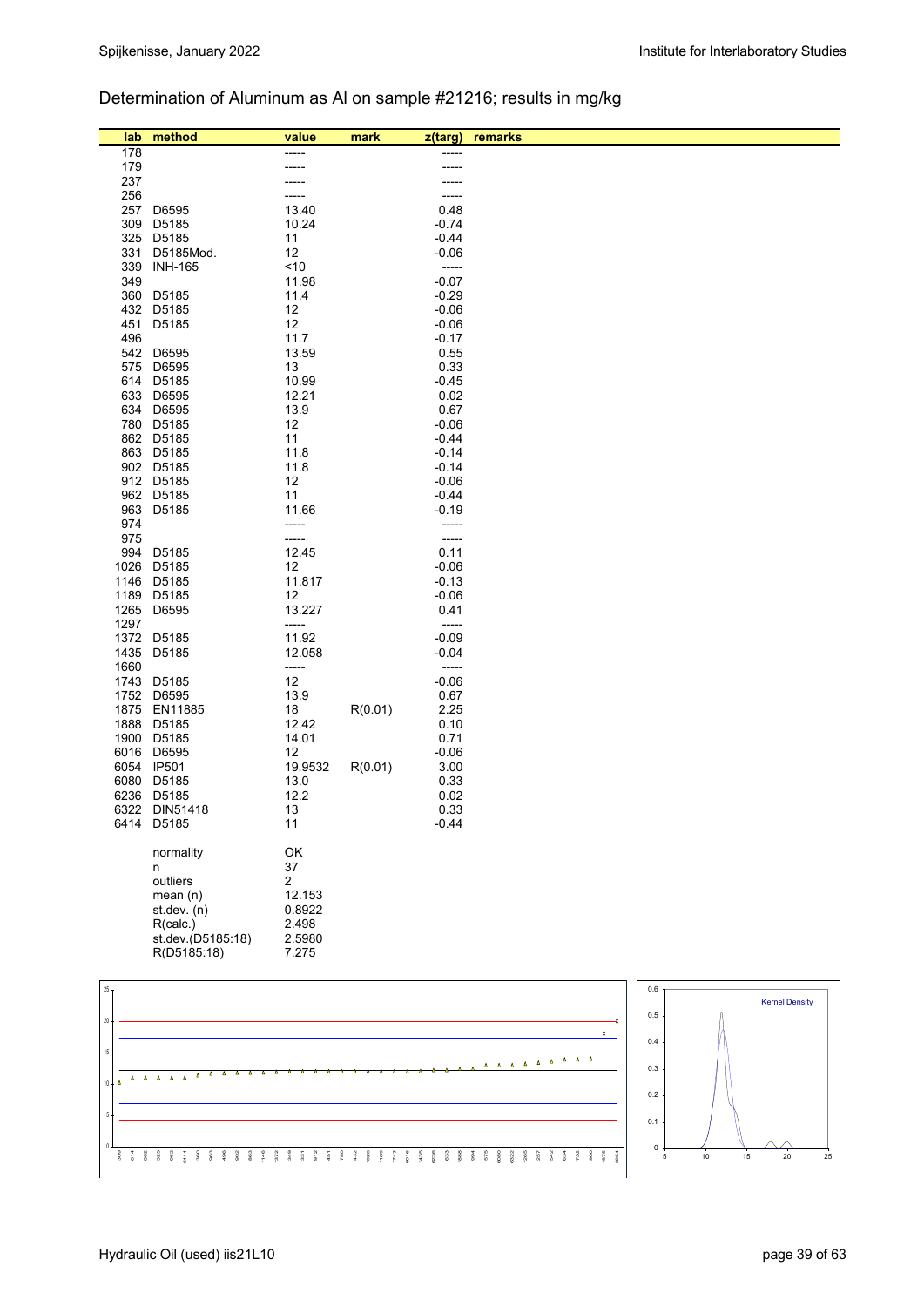### Determination of Barium as Ba on sample #21216; results in mg/kg

| lab          | method                    | value           | mark    | z(targ)            | remarks                         |
|--------------|---------------------------|-----------------|---------|--------------------|---------------------------------|
| 178          |                           |                 |         |                    |                                 |
| 179          |                           |                 |         |                    |                                 |
| 237          |                           |                 |         |                    |                                 |
| 256          |                           |                 |         |                    |                                 |
| 257          |                           |                 |         | -----              |                                 |
| 309          | D5185                     | 25.44           |         | 0.02               |                                 |
| 325          | D5185                     | 25              |         | $-0.09$            |                                 |
| 331          | D5185Mod.                 | 25              |         | $-0.09$            |                                 |
| 339<br>349   | <b>INH-165</b>            | 24<br>24.53     |         | $-0.33$<br>$-0.20$ |                                 |
| 360          | D5185                     | 23.64           |         | $-0.42$            |                                 |
| 432          | D5185                     | 21              |         | $-1.06$            |                                 |
| 451          | D5185                     | 27              |         | 0.39               |                                 |
| 496          |                           | 24.45           |         | $-0.22$            |                                 |
| 542          | D6595                     | 27.52           |         | 0.52               |                                 |
| 575          | D6595                     | 26              |         | 0.15               |                                 |
| 614          | D5185                     | 24.95           |         | $-0.10$            |                                 |
| 633          | D6595                     | 25.58           |         | 0.05               |                                 |
| 634          | D6595                     | 24.6            |         | $-0.19$            |                                 |
|              | 780 D5185                 | 25              |         | $-0.09$            |                                 |
|              | 862 D5185                 | 25              |         | $-0.09$            |                                 |
|              | 863 D5185                 | 25.1            |         | $-0.07$<br>0.27    |                                 |
|              | 902 D5185<br>912 D5185    | 26.5<br>23      |         | $-0.58$            |                                 |
|              | 962 D5185                 | 23.9            |         | $-0.36$            |                                 |
| 963          | D5185                     | 24.93           |         | $-0.11$            |                                 |
| 974          |                           | -----           |         | -----              |                                 |
| 975          |                           | -----           |         | -----              |                                 |
| 994          | D5185                     | 24.79           |         | $-0.14$            |                                 |
| 1026         | D5185                     | 27              |         | 0.39               |                                 |
| 1146         | D5185                     | 24.683          |         | $-0.17$            |                                 |
| 1189         | D5185                     | 28              |         | 0.64               |                                 |
| 1265         | D6595                     | 27.357          |         | 0.48               |                                 |
| 1297         |                           | -----           |         | -----              |                                 |
| 1372         | D5185                     | 26.55           |         | 0.28               |                                 |
| 1435<br>1660 | D5185                     | 25.860<br>----- |         | 0.12               |                                 |
| 1743         | D5185                     | 24.5            |         | -----<br>$-0.21$   |                                 |
| 1752         |                           |                 |         | -----              |                                 |
| 1875         |                           | -----           |         | -----              |                                 |
| 1888         | D5185                     | 27.12           |         | 0.42               |                                 |
| 1900         | D5185                     | 36.074          | R(0.01) | 2.59               |                                 |
| 6016         | D6595                     | 28              |         | 0.64               |                                 |
| 6054         |                           | -----           |         | -----              |                                 |
| 6080         | D5185                     | 25.8            |         | 0.10               |                                 |
|              | 6236 D5185                | 26.3            |         | 0.22               |                                 |
|              | 6322 DIN51418             | 26              |         | 0.15               |                                 |
|              | 6414 D5185                | 24              |         | $-0.33$            |                                 |
|              | normality                 | suspect         |         |                    |                                 |
|              | n                         | 35              |         |                    |                                 |
|              | outliers                  | $\mathbf{1}$    |         |                    |                                 |
|              | mean(n)                   | 25.374          |         |                    |                                 |
|              | st.dev. (n)               | 1.4743          |         |                    |                                 |
|              | R(calc.)                  | 4.128           |         |                    |                                 |
|              | st.dev.(D5185:18)         | 4.1280          |         |                    |                                 |
|              | R(D5185:18)               | 11.558          |         |                    | Application range 0.5 - 4 mg/kg |
|              |                           |                 |         |                    |                                 |
| $40\,$       |                           |                 |         |                    | 0.3                             |
| 35           |                           |                 |         |                    | <b>Kernel Density</b><br>0.25   |
|              |                           |                 |         |                    |                                 |
| 30           |                           |                 |         |                    | 0.2                             |
|              |                           |                 |         |                    |                                 |
| 25           | Δ<br>$\Delta$<br>$\Delta$ |                 |         |                    | 0.15                            |

 1888 1265 542 1189 6016 1900

 $0 + \frac{1}{15}$  $0.05$ 0.1

92<br> 930 931 942 952 953 963 963 963 974 9

<sub>10</sub> 15 20

15 20 25 30 35 40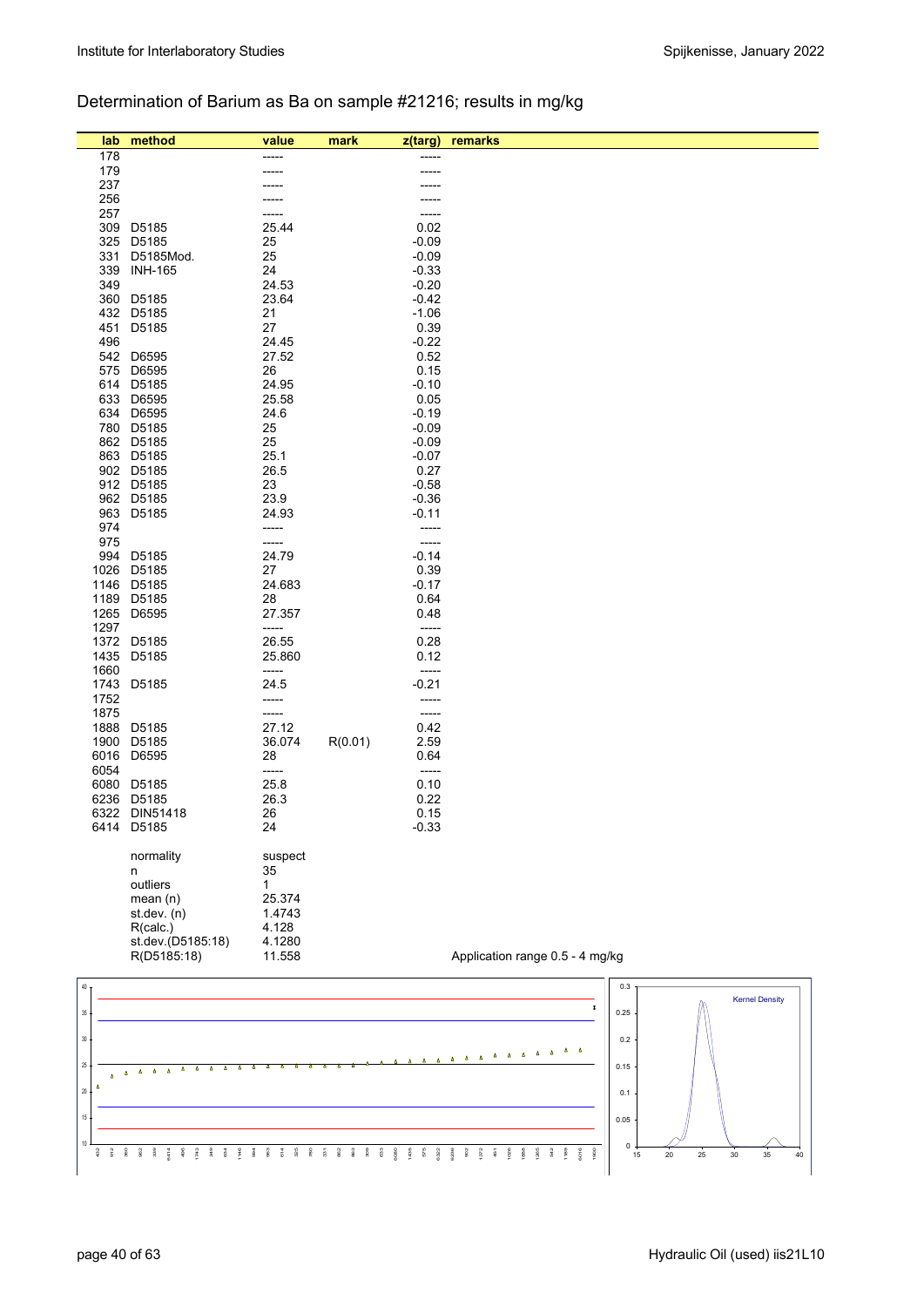## Determination of Boron as B on sample #21216; results in mg/kg

| lab             | method                   | value           | mark    | z(targ)            | remarks            |                |                       |
|-----------------|--------------------------|-----------------|---------|--------------------|--------------------|----------------|-----------------------|
| 178             |                          | ----            |         | ----               |                    |                |                       |
| 179             |                          |                 |         |                    |                    |                |                       |
| 237             |                          |                 |         |                    |                    |                |                       |
| 256             |                          |                 |         |                    |                    |                |                       |
| 257             | D6595                    | 10.51           |         | $-0.53$            |                    |                |                       |
| 309             | D5185                    | 13.30           |         | 0.05               |                    |                |                       |
| 325             | D5185                    | 13              |         | $-0.01$            |                    |                |                       |
| 331<br>339      | D5185Mod.                | 12              |         | $-0.22$            |                    |                |                       |
| 349             | <b>INH-165</b>           | $25$<br>20.96   |         | -----<br>1.66      |                    |                |                       |
|                 | 360 D5185                | 12.0            |         | $-0.22$            |                    |                |                       |
|                 | 432 D5185                | 12              |         | $-0.22$            |                    |                |                       |
| 451             | D5185                    | 17              |         | 0.83               |                    |                |                       |
| 496             |                          | 14.0            |         | 0.20               |                    |                |                       |
| 542             | D6595                    | 14.04           |         | 0.21               |                    |                |                       |
| 575             | D6595                    | 14              |         | 0.20               |                    |                |                       |
| 614             | D5185                    | 15.0            |         | 0.41               |                    |                |                       |
| 633             | D6595                    | 23.19           |         | 2.13               |                    |                |                       |
|                 | 634 D6595                | 10.8            |         | $-0.47$            |                    |                |                       |
|                 | 780 D5185                | 14              |         | 0.20               |                    |                |                       |
|                 | 862 D5185                | 12              |         | $-0.22$            |                    |                |                       |
|                 | 863 D5185<br>902 D5185   | 10.9<br>12.3    |         | $-0.45$<br>$-0.16$ |                    |                |                       |
|                 | 912 D5185                | 14              |         | 0.20               |                    |                |                       |
|                 | 962 D5185                | 14              |         | 0.20               |                    |                |                       |
| 963             | D5185                    | 13.37           |         | 0.07               |                    |                |                       |
| 974             |                          | -----           |         | -----              |                    |                |                       |
| 975             |                          | -----           |         | -----              |                    |                |                       |
| 994             | D5185                    | 11.78           |         | $-0.26$            |                    |                |                       |
| 1026            | D5185                    | 12              |         | $-0.22$            |                    |                |                       |
| 1146            |                          | -----           |         | -----              |                    |                |                       |
| 1189            | D5185                    | 13              |         | $-0.01$            |                    |                |                       |
| 1265            | D6595                    | 10.654          |         | $-0.50$            |                    |                |                       |
| 1297            |                          | -----           |         | -----              |                    |                |                       |
|                 | 1372 D5185<br>1435 D5185 | 33.59<br>11.877 | R(0.01) | 4.31<br>$-0.24$    |                    |                |                       |
| 1660            |                          | -----           |         | -----              |                    |                |                       |
|                 | 1743 D5185               | 13              |         | $-0.01$            |                    |                |                       |
|                 | 1752 D6595               | 9.5             |         | $-0.74$            |                    |                |                       |
| 1875            |                          | -----           |         | -----              |                    |                |                       |
| 1888            | D5185                    | 9.07            |         | $-0.83$            |                    |                |                       |
| 1900            | D5185                    | 4.580           |         | $-1.78$            |                    |                |                       |
| 6016            | D6595                    | 10              |         | $-0.64$            |                    |                |                       |
| 6054            |                          | -----           |         | -----              |                    |                |                       |
| 6080            | D5185                    | 12.6            |         | $-0.09$            |                    |                |                       |
| 6236            | D5185                    | 10.9            |         | -0.45              |                    |                |                       |
| 6322            | 6414 D5185               | -----           |         | -----              |                    |                |                       |
|                 |                          | 22              |         | 1.88               |                    |                |                       |
|                 | normality                | not OK          |         |                    |                    |                |                       |
|                 | n                        | 34              |         |                    |                    |                |                       |
|                 | outliers                 | 1               |         |                    |                    |                |                       |
|                 | mean(n)                  | 13.039          |         |                    |                    |                |                       |
|                 | st.dev. (n)              | 3.5497          |         |                    |                    |                |                       |
|                 | R(calc.)                 | 9.939           |         |                    |                    |                |                       |
|                 | st.dev.(D5185:18)        | 4.7636          |         |                    |                    |                |                       |
|                 | R(D5185:18)              | 13.338          |         |                    |                    |                |                       |
|                 |                          |                 |         |                    |                    | 0.2            |                       |
| 40 <sub>1</sub> |                          |                 |         |                    |                    | 0.18           | <b>Kernel Density</b> |
| $35 -$          |                          |                 |         |                    | $\pmb{\mathsf{x}}$ | 0.16           |                       |
| $30\,$          |                          |                 |         |                    |                    | 0.14           |                       |
| $25\,$          |                          |                 |         |                    |                    | 0.12           |                       |
| $\infty$        |                          |                 |         |                    | $\pmb{\Delta}$     | 0 <sub>1</sub> |                       |

1752 6016 257 1265 634 863 6236 994 1435 360 432 331 862 1026 902 6080 325 1189 1743 309 963 575 496 780 912 962 542 614 451 349 6414 633 1372



 $\lambda$  $\Delta$  $\Delta$  $\overline{\mathbf{A}}$ 

 $\Delta$  $\lambda$ 

0

1900 1888

10 15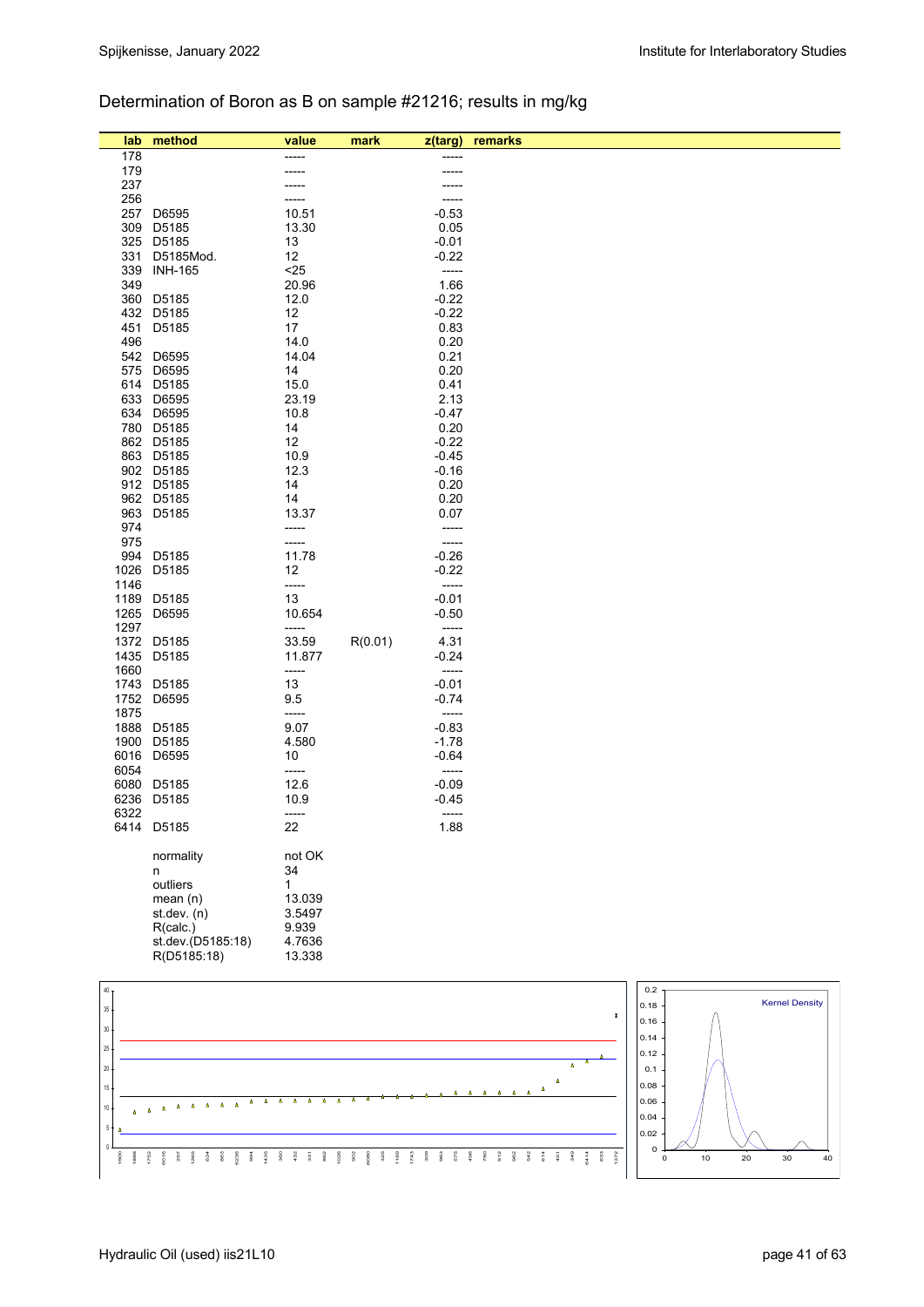## Determination of Cadmium as Cd on sample #21216; results in mg/kg

| lab        | method           | value          | mark<br>z(targ)  | remarks |                       |
|------------|------------------|----------------|------------------|---------|-----------------------|
| 178        |                  |                | -----            |         |                       |
| 179        |                  |                | -----            |         |                       |
| 237        |                  |                |                  |         |                       |
| 256        |                  |                | -----            |         |                       |
| 257        | D6595            | 11.72          | 0.04             |         |                       |
| 309        | D5185            | 12.13          | 0.35             |         |                       |
|            | 325 D5185        | 12             | 0.25             |         |                       |
| 331        | D5185Mod.        | 11             | $-0.52$          |         |                       |
| 339        | <b>INH-165</b>   | 11             | $-0.52$          |         |                       |
| 349        |                  | 11.54          | $-0.10$          |         |                       |
|            | 360 D5185        | 10.6           | $-0.83$          |         |                       |
|            | 432 D5185        | 12             | 0.25             |         |                       |
| 451        | D5185            | 11             | $-0.52$          |         |                       |
| 496        |                  | 12.1           | 0.33             |         |                       |
| 542<br>575 | D6595            | 10.63          | $-0.81$<br>----- |         |                       |
|            | 614 D5185        | -----<br>11.61 | $-0.05$          |         |                       |
|            | 633 D6595        | 12.02          | 0.27             |         |                       |
|            | 634 D6595        | 11             | $-0.52$          |         |                       |
|            | 780 D5185        | 12             | 0.25             |         |                       |
|            | 862 D5185        | 12             | 0.25             |         |                       |
|            | 863 D5185        | 11.7           | $0.02\,$         |         |                       |
|            | 902 D5185        | 12.4           | 0.56             |         |                       |
|            | 912 D5185        | 13             | 1.03             |         |                       |
| 962        |                  | -----          | $-----$          |         |                       |
| 963        | D5185            | 11.68          | 0.01             |         |                       |
| 974        |                  | -----          | -----            |         |                       |
| 975        |                  | -----          | -----            |         |                       |
| 994        | D5185            | 11.00          | $-0.52$          |         |                       |
| 1026       |                  | -----          | -----            |         |                       |
| 1146       |                  | -----          | $-----1$         |         |                       |
| 1189       | D5185            | 12             | 0.25             |         |                       |
| 1265       | D6595            | 10.817         | $-0.66$          |         |                       |
| 1297       |                  | -----          | $-----$          |         |                       |
|            | 1372 D5185       | 11.99          | 0.25             |         |                       |
|            | 1435 D5185       | 11.697         | 0.02             |         |                       |
| 1660       |                  | -----          | -----            |         |                       |
|            | 1743 D5185       | 11.8           | 0.10             |         |                       |
| 1752       |                  | -----          | -----            |         |                       |
| 1875       |                  | -----          | -----            |         |                       |
| 1888       | D5185            | 11.42          | $-0.20$          |         |                       |
| 1900       |                  |                |                  |         |                       |
| 6016       |                  |                |                  |         |                       |
| 6054       |                  |                |                  |         |                       |
| 6080       |                  |                |                  |         |                       |
| 6236       |                  | -----          | -----            |         |                       |
|            | 6322 DIN51418    | 13             | 1.03             |         |                       |
| 6414       |                  |                |                  |         |                       |
|            |                  |                |                  |         |                       |
|            | normality        | OK             |                  |         |                       |
|            | n                | 28             |                  |         |                       |
|            | outliers         | 0              |                  |         |                       |
|            | mean(n)          | 11.673         |                  |         |                       |
|            | st. dev. (n)     | 0.6248         |                  |         |                       |
|            | R(calc.)         | 1.749          |                  |         |                       |
|            | st.dev.(Horwitz) | 1.2903         |                  |         |                       |
|            | R(Horwitz)       | 3.613          |                  |         |                       |
|            |                  |                |                  |         |                       |
| 16         |                  |                |                  | $0.8\,$ |                       |
| 15         |                  |                |                  | 0.7     | <b>Kernel Density</b> |

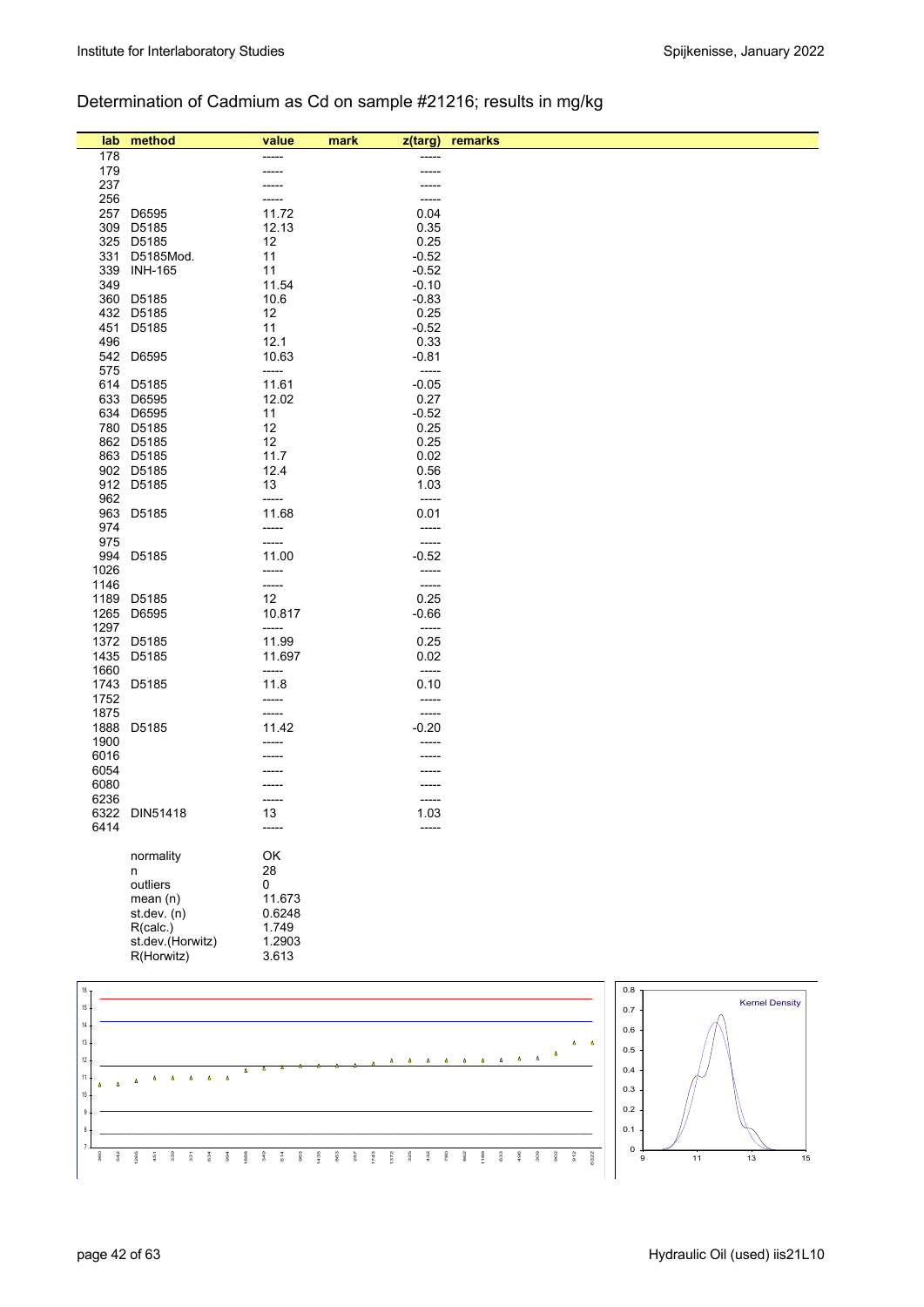## Determination of Chromium as Cr on sample #21216; results in mg/kg

| lab  | method                           | value           | mark    | z(targ)            | remarks                        |
|------|----------------------------------|-----------------|---------|--------------------|--------------------------------|
| 178  |                                  |                 |         |                    |                                |
| 179  |                                  |                 |         | -----              |                                |
| 237  |                                  |                 |         |                    |                                |
| 256  |                                  |                 |         |                    |                                |
| 257  | D6595                            | 12.10           |         | 0.07               |                                |
| 309  | D5185                            | 12.13           |         | 0.10               |                                |
|      | 325 D5185                        | 12              |         | 0.00               |                                |
| 331  | D5185Mod.                        | 12              |         | 0.00               |                                |
|      | 339 INH-165                      | 12              |         | 0.00               |                                |
| 349  |                                  | 11.43           |         | $-0.44$            |                                |
|      | 360 D5185                        | 11.0            |         | $-0.76$            |                                |
|      | 432 D5185                        | 13              |         | 0.76               |                                |
| 451  | D5185                            | 12              |         | 0.00               |                                |
| 496  | 542 D6595                        | 11.7<br>12.86   |         | $-0.23$<br>0.65    |                                |
| 575  | D6595                            | 12              |         | 0.00               |                                |
|      | 614 D5185                        | 12.30           |         | 0.22               |                                |
| 633  | D6595                            | 9.63            |         | $-1.80$            |                                |
| 634  | D6595                            | 14.7            |         | 2.05               |                                |
|      | 780 D5185                        | 12              |         | 0.00               |                                |
|      | 862 D5185                        | 12              |         | 0.00               |                                |
|      | 863 D5185                        | 12.4            |         | 0.30               |                                |
|      | 902 D5185                        | 13.7            |         | 1.29               |                                |
|      | 912 D5185                        | 12              |         | 0.00               |                                |
|      | 962 D5185                        | 12              |         | 0.00               |                                |
|      | 963 D5185                        | 12.55           |         | 0.41               |                                |
| 974  |                                  | -----           |         | -----              |                                |
| 975  | 994 D5185                        | -----           |         | -----              |                                |
|      | 1026 D5185                       | 11.83<br>12     |         | $-0.13$<br>0.00    |                                |
|      | 1146 D5185                       | 11.980          |         | $-0.02$            |                                |
|      | 1189 D5185                       | 12              |         | 0.00               |                                |
| 1265 | D6595                            | 12.770          |         | 0.58               |                                |
| 1297 |                                  | -----           |         | -----              |                                |
|      | 1372 D5185                       | 11.93           |         | $-0.06$            |                                |
|      | 1435 D5185                       | 11.981          |         | $-0.02$            |                                |
| 1660 |                                  | -----           |         | -----              |                                |
|      | 1743 D5185                       | 12              |         | 0.00               |                                |
|      | 1752 D6595                       | 14.0            |         | 1.51               |                                |
|      | 1875 EN11885                     | 19              | R(0.01) | 5.31               |                                |
|      | 1888 D5185                       | 9.24            |         | $-2.10$            |                                |
|      | 1900 D5185                       | 13.790          |         | 1.36               |                                |
|      | 6016 D6595<br>6054 IP501         | 12<br>8.6660    |         | 0.00               |                                |
| 6080 | D5185                            | 11.6            |         | $-2.53$<br>$-0.31$ |                                |
|      | 6236 D5185                       | 11.9            |         | $-0.08$            |                                |
|      | 6322 DIN51418                    | 12              |         | 0.00               |                                |
|      | 6414 D5185                       | 11              |         | $-0.76$            |                                |
|      |                                  |                 |         |                    |                                |
|      | normality                        | not OK          |         |                    |                                |
|      | n                                | 39              |         |                    |                                |
|      | outliers                         | $\mathbf{1}$    |         |                    |                                |
|      | mean $(n)$                       | 12.005          |         |                    |                                |
|      | st.dev. (n)                      | 1.1153          |         |                    |                                |
|      | R(calc.)                         | 3.123           |         |                    |                                |
|      | st.dev.(D5185:18)<br>R(D5185:18) | 1.3174<br>3.689 |         |                    |                                |
|      |                                  |                 |         |                    |                                |
|      |                                  |                 |         |                    |                                |
|      |                                  |                 |         |                    |                                |
| 16   |                                  |                 |         |                    | $1.4$<br><b>Kernel Density</b> |
|      |                                  |                 |         |                    | $1.2$                          |



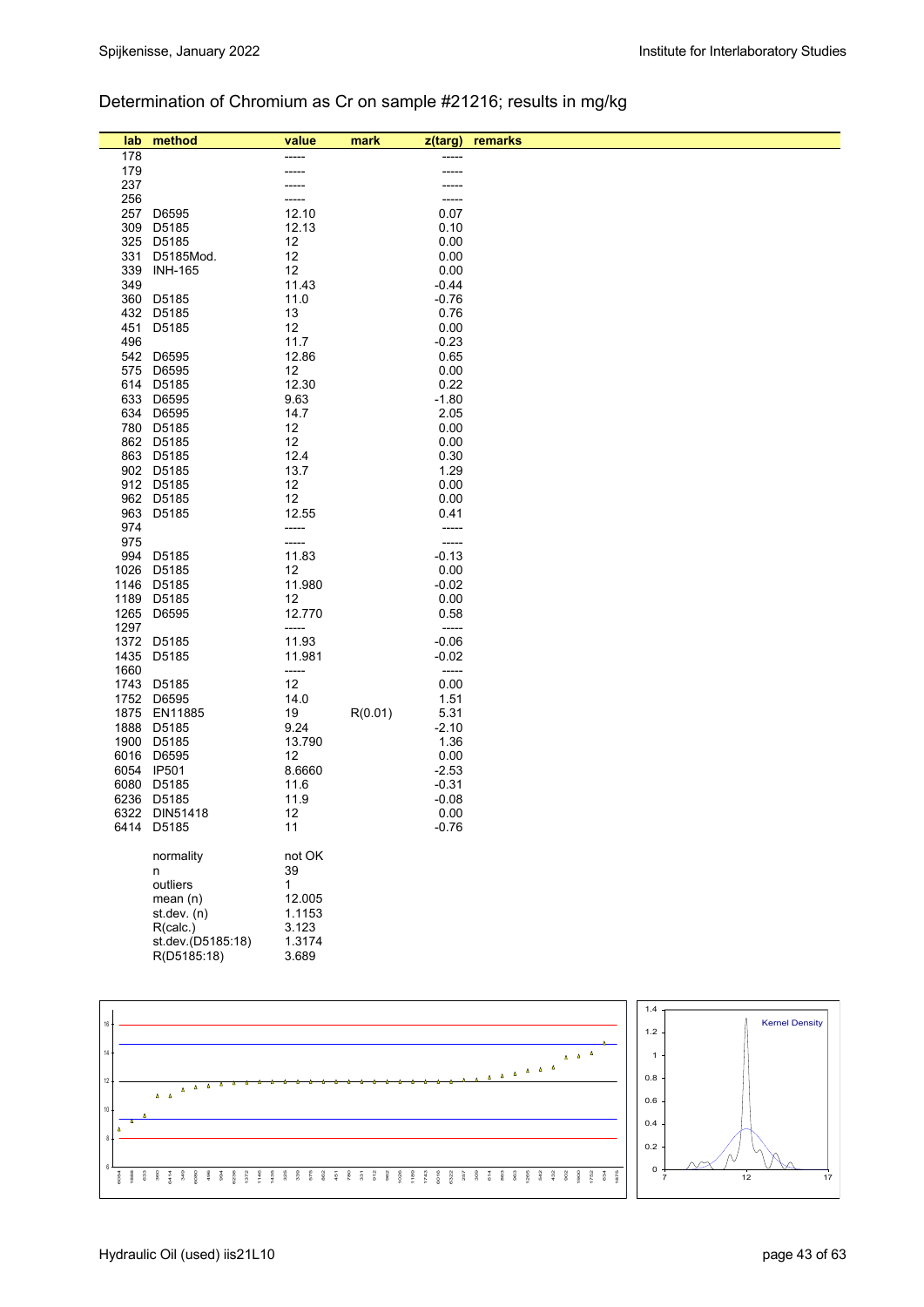## Determination of Copper as Cu on sample #21216; results in mg/kg

| 178<br>179<br>-----<br>237<br>256<br>-----<br>257<br>D6595<br>14.30<br>0.42<br>309<br>D5185<br>0.51<br>14.40<br>D5185<br>14<br>0.17<br>325<br>$-0.68$<br>331<br>D5185Mod.<br>13<br>339<br><b>INH-165</b><br>13<br>$-0.68$<br>349<br>12.85<br>$-0.80$<br>$-0.25$<br>360<br>D5185<br>13.5<br>432<br>D5185<br>14<br>0.17<br>14<br>451<br>D5185<br>0.17<br>$-0.34$<br>496<br>13.4<br>542<br>D6595<br>13.58<br>$-0.19$<br>575<br>D6595<br>14<br>0.17<br>614 D5185<br>13.23<br>$-0.48$<br>633 D6595<br>12.06<br>$-1.47$<br>634 D6595<br>14.6<br>0.68<br>780 D5185<br>13<br>$-0.68$<br>862 D5185<br>13<br>$-0.68$<br>863 D5185<br>14.0<br>0.17<br>902 D5185<br>0.08<br>13.9<br>912 D5185<br>14<br>0.17<br>962 D5185<br>14<br>0.17<br>963<br>D5185<br>13.61<br>$-0.16$<br>974<br>-----<br>-----<br>975<br>-----<br>-----<br>994<br>13.91<br>0.09<br>D5185<br>1026<br>D5185<br>14<br>0.17<br>1146<br>D5185<br>14.2088<br>0.34<br>1189 D5185<br>1.01<br>15<br>1265<br>D6595<br>14.279<br>0.40<br>1297<br>-----<br>-----<br>1372 D5185<br>14.07<br>0.23<br>1435 D5185<br>$-0.03$<br>13.769<br>1660<br>-----<br>-----<br>14<br>0.17<br>1743<br>D5185<br>1752<br>D6595<br>14.6<br>0.68<br>1875 EN11885<br>17<br>R(0.01)<br>2.70<br>1888<br>D5185<br>14.08<br>0.24<br>1900 D5185<br>2.27<br>R(0.01)<br>16.481<br>6016 D6595<br>0.17<br>14<br>6054 IP501<br>R(0.01)<br>2.10<br>16.2878<br>6080<br>D5185<br>0.00<br>13.8<br>6236 D5185<br>14.5<br>0.59<br>6322 DIN51418<br>14<br>0.17<br>$-0.68$<br>6414 D5185<br>13<br>OK<br>normality<br>37<br>n<br>outliers<br>3<br>mean(n)<br>13.801<br>st.dev. (n)<br>0.5921<br>R(calc.)<br>1.658<br>st.dev.(D5185:18)<br>1.1830<br>R(D5185:18)<br>3.312 | lab | method | value | mark | z(targ) | remarks |
|-------------------------------------------------------------------------------------------------------------------------------------------------------------------------------------------------------------------------------------------------------------------------------------------------------------------------------------------------------------------------------------------------------------------------------------------------------------------------------------------------------------------------------------------------------------------------------------------------------------------------------------------------------------------------------------------------------------------------------------------------------------------------------------------------------------------------------------------------------------------------------------------------------------------------------------------------------------------------------------------------------------------------------------------------------------------------------------------------------------------------------------------------------------------------------------------------------------------------------------------------------------------------------------------------------------------------------------------------------------------------------------------------------------------------------------------------------------------------------------------------------------------------------------------------------------------------------------------------------------------------------------------------------------------------------|-----|--------|-------|------|---------|---------|
|                                                                                                                                                                                                                                                                                                                                                                                                                                                                                                                                                                                                                                                                                                                                                                                                                                                                                                                                                                                                                                                                                                                                                                                                                                                                                                                                                                                                                                                                                                                                                                                                                                                                               |     |        |       |      |         |         |
|                                                                                                                                                                                                                                                                                                                                                                                                                                                                                                                                                                                                                                                                                                                                                                                                                                                                                                                                                                                                                                                                                                                                                                                                                                                                                                                                                                                                                                                                                                                                                                                                                                                                               |     |        |       |      |         |         |
|                                                                                                                                                                                                                                                                                                                                                                                                                                                                                                                                                                                                                                                                                                                                                                                                                                                                                                                                                                                                                                                                                                                                                                                                                                                                                                                                                                                                                                                                                                                                                                                                                                                                               |     |        |       |      |         |         |
|                                                                                                                                                                                                                                                                                                                                                                                                                                                                                                                                                                                                                                                                                                                                                                                                                                                                                                                                                                                                                                                                                                                                                                                                                                                                                                                                                                                                                                                                                                                                                                                                                                                                               |     |        |       |      |         |         |
|                                                                                                                                                                                                                                                                                                                                                                                                                                                                                                                                                                                                                                                                                                                                                                                                                                                                                                                                                                                                                                                                                                                                                                                                                                                                                                                                                                                                                                                                                                                                                                                                                                                                               |     |        |       |      |         |         |
|                                                                                                                                                                                                                                                                                                                                                                                                                                                                                                                                                                                                                                                                                                                                                                                                                                                                                                                                                                                                                                                                                                                                                                                                                                                                                                                                                                                                                                                                                                                                                                                                                                                                               |     |        |       |      |         |         |
|                                                                                                                                                                                                                                                                                                                                                                                                                                                                                                                                                                                                                                                                                                                                                                                                                                                                                                                                                                                                                                                                                                                                                                                                                                                                                                                                                                                                                                                                                                                                                                                                                                                                               |     |        |       |      |         |         |
|                                                                                                                                                                                                                                                                                                                                                                                                                                                                                                                                                                                                                                                                                                                                                                                                                                                                                                                                                                                                                                                                                                                                                                                                                                                                                                                                                                                                                                                                                                                                                                                                                                                                               |     |        |       |      |         |         |
|                                                                                                                                                                                                                                                                                                                                                                                                                                                                                                                                                                                                                                                                                                                                                                                                                                                                                                                                                                                                                                                                                                                                                                                                                                                                                                                                                                                                                                                                                                                                                                                                                                                                               |     |        |       |      |         |         |
|                                                                                                                                                                                                                                                                                                                                                                                                                                                                                                                                                                                                                                                                                                                                                                                                                                                                                                                                                                                                                                                                                                                                                                                                                                                                                                                                                                                                                                                                                                                                                                                                                                                                               |     |        |       |      |         |         |
|                                                                                                                                                                                                                                                                                                                                                                                                                                                                                                                                                                                                                                                                                                                                                                                                                                                                                                                                                                                                                                                                                                                                                                                                                                                                                                                                                                                                                                                                                                                                                                                                                                                                               |     |        |       |      |         |         |
|                                                                                                                                                                                                                                                                                                                                                                                                                                                                                                                                                                                                                                                                                                                                                                                                                                                                                                                                                                                                                                                                                                                                                                                                                                                                                                                                                                                                                                                                                                                                                                                                                                                                               |     |        |       |      |         |         |
|                                                                                                                                                                                                                                                                                                                                                                                                                                                                                                                                                                                                                                                                                                                                                                                                                                                                                                                                                                                                                                                                                                                                                                                                                                                                                                                                                                                                                                                                                                                                                                                                                                                                               |     |        |       |      |         |         |
|                                                                                                                                                                                                                                                                                                                                                                                                                                                                                                                                                                                                                                                                                                                                                                                                                                                                                                                                                                                                                                                                                                                                                                                                                                                                                                                                                                                                                                                                                                                                                                                                                                                                               |     |        |       |      |         |         |
|                                                                                                                                                                                                                                                                                                                                                                                                                                                                                                                                                                                                                                                                                                                                                                                                                                                                                                                                                                                                                                                                                                                                                                                                                                                                                                                                                                                                                                                                                                                                                                                                                                                                               |     |        |       |      |         |         |
|                                                                                                                                                                                                                                                                                                                                                                                                                                                                                                                                                                                                                                                                                                                                                                                                                                                                                                                                                                                                                                                                                                                                                                                                                                                                                                                                                                                                                                                                                                                                                                                                                                                                               |     |        |       |      |         |         |
|                                                                                                                                                                                                                                                                                                                                                                                                                                                                                                                                                                                                                                                                                                                                                                                                                                                                                                                                                                                                                                                                                                                                                                                                                                                                                                                                                                                                                                                                                                                                                                                                                                                                               |     |        |       |      |         |         |
|                                                                                                                                                                                                                                                                                                                                                                                                                                                                                                                                                                                                                                                                                                                                                                                                                                                                                                                                                                                                                                                                                                                                                                                                                                                                                                                                                                                                                                                                                                                                                                                                                                                                               |     |        |       |      |         |         |
|                                                                                                                                                                                                                                                                                                                                                                                                                                                                                                                                                                                                                                                                                                                                                                                                                                                                                                                                                                                                                                                                                                                                                                                                                                                                                                                                                                                                                                                                                                                                                                                                                                                                               |     |        |       |      |         |         |
|                                                                                                                                                                                                                                                                                                                                                                                                                                                                                                                                                                                                                                                                                                                                                                                                                                                                                                                                                                                                                                                                                                                                                                                                                                                                                                                                                                                                                                                                                                                                                                                                                                                                               |     |        |       |      |         |         |
|                                                                                                                                                                                                                                                                                                                                                                                                                                                                                                                                                                                                                                                                                                                                                                                                                                                                                                                                                                                                                                                                                                                                                                                                                                                                                                                                                                                                                                                                                                                                                                                                                                                                               |     |        |       |      |         |         |
|                                                                                                                                                                                                                                                                                                                                                                                                                                                                                                                                                                                                                                                                                                                                                                                                                                                                                                                                                                                                                                                                                                                                                                                                                                                                                                                                                                                                                                                                                                                                                                                                                                                                               |     |        |       |      |         |         |
|                                                                                                                                                                                                                                                                                                                                                                                                                                                                                                                                                                                                                                                                                                                                                                                                                                                                                                                                                                                                                                                                                                                                                                                                                                                                                                                                                                                                                                                                                                                                                                                                                                                                               |     |        |       |      |         |         |
|                                                                                                                                                                                                                                                                                                                                                                                                                                                                                                                                                                                                                                                                                                                                                                                                                                                                                                                                                                                                                                                                                                                                                                                                                                                                                                                                                                                                                                                                                                                                                                                                                                                                               |     |        |       |      |         |         |
|                                                                                                                                                                                                                                                                                                                                                                                                                                                                                                                                                                                                                                                                                                                                                                                                                                                                                                                                                                                                                                                                                                                                                                                                                                                                                                                                                                                                                                                                                                                                                                                                                                                                               |     |        |       |      |         |         |
|                                                                                                                                                                                                                                                                                                                                                                                                                                                                                                                                                                                                                                                                                                                                                                                                                                                                                                                                                                                                                                                                                                                                                                                                                                                                                                                                                                                                                                                                                                                                                                                                                                                                               |     |        |       |      |         |         |
|                                                                                                                                                                                                                                                                                                                                                                                                                                                                                                                                                                                                                                                                                                                                                                                                                                                                                                                                                                                                                                                                                                                                                                                                                                                                                                                                                                                                                                                                                                                                                                                                                                                                               |     |        |       |      |         |         |
|                                                                                                                                                                                                                                                                                                                                                                                                                                                                                                                                                                                                                                                                                                                                                                                                                                                                                                                                                                                                                                                                                                                                                                                                                                                                                                                                                                                                                                                                                                                                                                                                                                                                               |     |        |       |      |         |         |
|                                                                                                                                                                                                                                                                                                                                                                                                                                                                                                                                                                                                                                                                                                                                                                                                                                                                                                                                                                                                                                                                                                                                                                                                                                                                                                                                                                                                                                                                                                                                                                                                                                                                               |     |        |       |      |         |         |
|                                                                                                                                                                                                                                                                                                                                                                                                                                                                                                                                                                                                                                                                                                                                                                                                                                                                                                                                                                                                                                                                                                                                                                                                                                                                                                                                                                                                                                                                                                                                                                                                                                                                               |     |        |       |      |         |         |
|                                                                                                                                                                                                                                                                                                                                                                                                                                                                                                                                                                                                                                                                                                                                                                                                                                                                                                                                                                                                                                                                                                                                                                                                                                                                                                                                                                                                                                                                                                                                                                                                                                                                               |     |        |       |      |         |         |
|                                                                                                                                                                                                                                                                                                                                                                                                                                                                                                                                                                                                                                                                                                                                                                                                                                                                                                                                                                                                                                                                                                                                                                                                                                                                                                                                                                                                                                                                                                                                                                                                                                                                               |     |        |       |      |         |         |
|                                                                                                                                                                                                                                                                                                                                                                                                                                                                                                                                                                                                                                                                                                                                                                                                                                                                                                                                                                                                                                                                                                                                                                                                                                                                                                                                                                                                                                                                                                                                                                                                                                                                               |     |        |       |      |         |         |
|                                                                                                                                                                                                                                                                                                                                                                                                                                                                                                                                                                                                                                                                                                                                                                                                                                                                                                                                                                                                                                                                                                                                                                                                                                                                                                                                                                                                                                                                                                                                                                                                                                                                               |     |        |       |      |         |         |
|                                                                                                                                                                                                                                                                                                                                                                                                                                                                                                                                                                                                                                                                                                                                                                                                                                                                                                                                                                                                                                                                                                                                                                                                                                                                                                                                                                                                                                                                                                                                                                                                                                                                               |     |        |       |      |         |         |
|                                                                                                                                                                                                                                                                                                                                                                                                                                                                                                                                                                                                                                                                                                                                                                                                                                                                                                                                                                                                                                                                                                                                                                                                                                                                                                                                                                                                                                                                                                                                                                                                                                                                               |     |        |       |      |         |         |
|                                                                                                                                                                                                                                                                                                                                                                                                                                                                                                                                                                                                                                                                                                                                                                                                                                                                                                                                                                                                                                                                                                                                                                                                                                                                                                                                                                                                                                                                                                                                                                                                                                                                               |     |        |       |      |         |         |
|                                                                                                                                                                                                                                                                                                                                                                                                                                                                                                                                                                                                                                                                                                                                                                                                                                                                                                                                                                                                                                                                                                                                                                                                                                                                                                                                                                                                                                                                                                                                                                                                                                                                               |     |        |       |      |         |         |
|                                                                                                                                                                                                                                                                                                                                                                                                                                                                                                                                                                                                                                                                                                                                                                                                                                                                                                                                                                                                                                                                                                                                                                                                                                                                                                                                                                                                                                                                                                                                                                                                                                                                               |     |        |       |      |         |         |
|                                                                                                                                                                                                                                                                                                                                                                                                                                                                                                                                                                                                                                                                                                                                                                                                                                                                                                                                                                                                                                                                                                                                                                                                                                                                                                                                                                                                                                                                                                                                                                                                                                                                               |     |        |       |      |         |         |
|                                                                                                                                                                                                                                                                                                                                                                                                                                                                                                                                                                                                                                                                                                                                                                                                                                                                                                                                                                                                                                                                                                                                                                                                                                                                                                                                                                                                                                                                                                                                                                                                                                                                               |     |        |       |      |         |         |
|                                                                                                                                                                                                                                                                                                                                                                                                                                                                                                                                                                                                                                                                                                                                                                                                                                                                                                                                                                                                                                                                                                                                                                                                                                                                                                                                                                                                                                                                                                                                                                                                                                                                               |     |        |       |      |         |         |
|                                                                                                                                                                                                                                                                                                                                                                                                                                                                                                                                                                                                                                                                                                                                                                                                                                                                                                                                                                                                                                                                                                                                                                                                                                                                                                                                                                                                                                                                                                                                                                                                                                                                               |     |        |       |      |         |         |
|                                                                                                                                                                                                                                                                                                                                                                                                                                                                                                                                                                                                                                                                                                                                                                                                                                                                                                                                                                                                                                                                                                                                                                                                                                                                                                                                                                                                                                                                                                                                                                                                                                                                               |     |        |       |      |         |         |
|                                                                                                                                                                                                                                                                                                                                                                                                                                                                                                                                                                                                                                                                                                                                                                                                                                                                                                                                                                                                                                                                                                                                                                                                                                                                                                                                                                                                                                                                                                                                                                                                                                                                               |     |        |       |      |         |         |
|                                                                                                                                                                                                                                                                                                                                                                                                                                                                                                                                                                                                                                                                                                                                                                                                                                                                                                                                                                                                                                                                                                                                                                                                                                                                                                                                                                                                                                                                                                                                                                                                                                                                               |     |        |       |      |         |         |
|                                                                                                                                                                                                                                                                                                                                                                                                                                                                                                                                                                                                                                                                                                                                                                                                                                                                                                                                                                                                                                                                                                                                                                                                                                                                                                                                                                                                                                                                                                                                                                                                                                                                               |     |        |       |      |         |         |
|                                                                                                                                                                                                                                                                                                                                                                                                                                                                                                                                                                                                                                                                                                                                                                                                                                                                                                                                                                                                                                                                                                                                                                                                                                                                                                                                                                                                                                                                                                                                                                                                                                                                               |     |        |       |      |         |         |
|                                                                                                                                                                                                                                                                                                                                                                                                                                                                                                                                                                                                                                                                                                                                                                                                                                                                                                                                                                                                                                                                                                                                                                                                                                                                                                                                                                                                                                                                                                                                                                                                                                                                               |     |        |       |      |         |         |
|                                                                                                                                                                                                                                                                                                                                                                                                                                                                                                                                                                                                                                                                                                                                                                                                                                                                                                                                                                                                                                                                                                                                                                                                                                                                                                                                                                                                                                                                                                                                                                                                                                                                               |     |        |       |      |         |         |
|                                                                                                                                                                                                                                                                                                                                                                                                                                                                                                                                                                                                                                                                                                                                                                                                                                                                                                                                                                                                                                                                                                                                                                                                                                                                                                                                                                                                                                                                                                                                                                                                                                                                               |     |        |       |      |         |         |
|                                                                                                                                                                                                                                                                                                                                                                                                                                                                                                                                                                                                                                                                                                                                                                                                                                                                                                                                                                                                                                                                                                                                                                                                                                                                                                                                                                                                                                                                                                                                                                                                                                                                               |     |        |       |      |         |         |
|                                                                                                                                                                                                                                                                                                                                                                                                                                                                                                                                                                                                                                                                                                                                                                                                                                                                                                                                                                                                                                                                                                                                                                                                                                                                                                                                                                                                                                                                                                                                                                                                                                                                               |     |        |       |      |         |         |
|                                                                                                                                                                                                                                                                                                                                                                                                                                                                                                                                                                                                                                                                                                                                                                                                                                                                                                                                                                                                                                                                                                                                                                                                                                                                                                                                                                                                                                                                                                                                                                                                                                                                               |     |        |       |      |         |         |
|                                                                                                                                                                                                                                                                                                                                                                                                                                                                                                                                                                                                                                                                                                                                                                                                                                                                                                                                                                                                                                                                                                                                                                                                                                                                                                                                                                                                                                                                                                                                                                                                                                                                               |     |        |       |      |         |         |
|                                                                                                                                                                                                                                                                                                                                                                                                                                                                                                                                                                                                                                                                                                                                                                                                                                                                                                                                                                                                                                                                                                                                                                                                                                                                                                                                                                                                                                                                                                                                                                                                                                                                               |     |        |       |      |         |         |
|                                                                                                                                                                                                                                                                                                                                                                                                                                                                                                                                                                                                                                                                                                                                                                                                                                                                                                                                                                                                                                                                                                                                                                                                                                                                                                                                                                                                                                                                                                                                                                                                                                                                               |     |        |       |      |         |         |
|                                                                                                                                                                                                                                                                                                                                                                                                                                                                                                                                                                                                                                                                                                                                                                                                                                                                                                                                                                                                                                                                                                                                                                                                                                                                                                                                                                                                                                                                                                                                                                                                                                                                               |     |        |       |      |         |         |



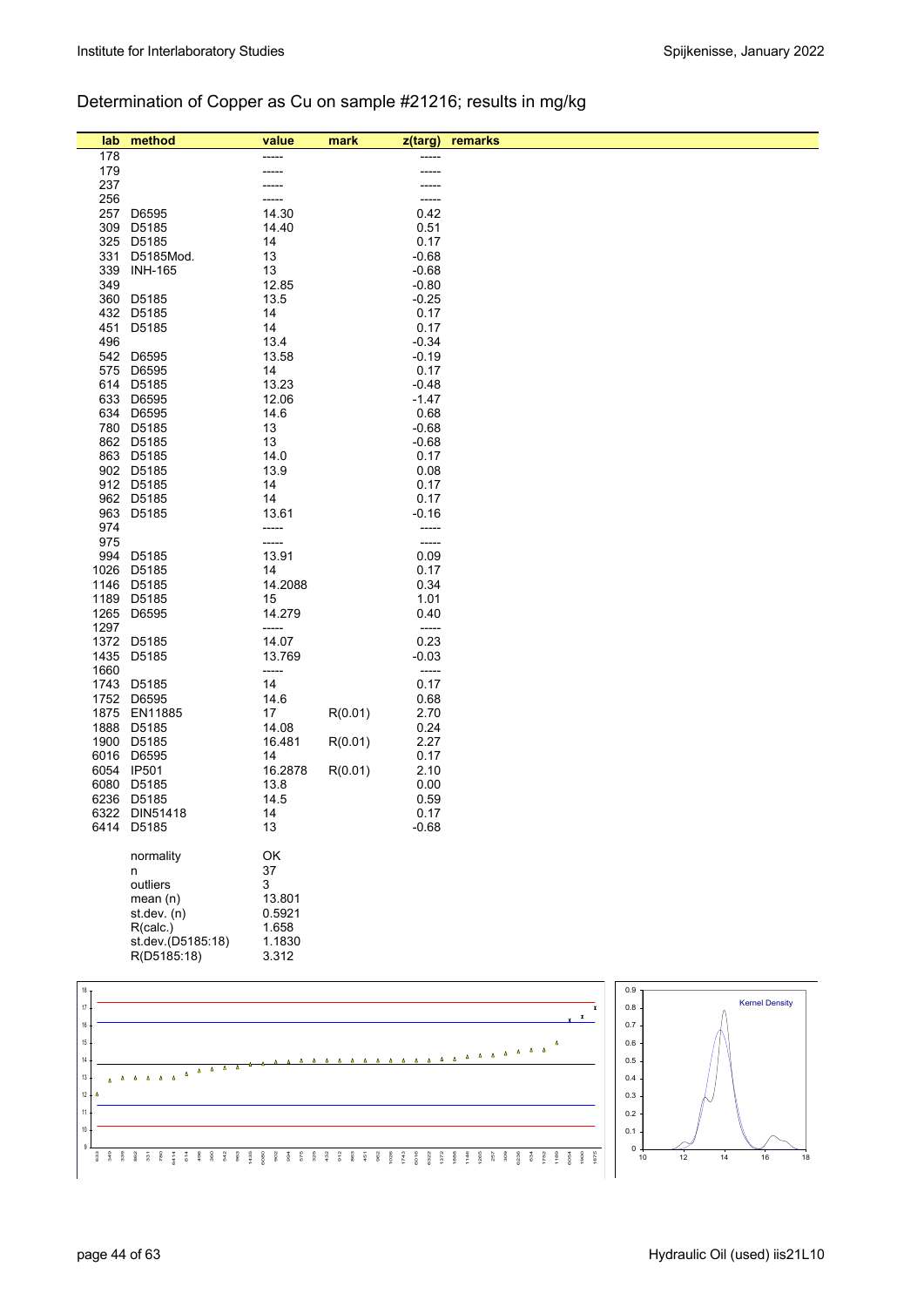## Determination of Iron as Fe on sample #21216; results in mg/kg

| lab             | method                      | value            | mark | z(targ)            | remarks                                                                                     |
|-----------------|-----------------------------|------------------|------|--------------------|---------------------------------------------------------------------------------------------|
| 178             |                             | -----            |      | ----               |                                                                                             |
| 179             |                             |                  |      |                    |                                                                                             |
| 237<br>256      |                             |                  |      | -----              |                                                                                             |
| 257             | D6595                       | 17.12            |      | 1.24               |                                                                                             |
| 309             | D5185                       | 15.83            |      | 0.44               |                                                                                             |
| 325             | D5185                       | 15               |      | $-0.06$            |                                                                                             |
| 331             | D5185Mod.                   | 16               |      | 0.55               |                                                                                             |
| 339             | <b>INH-165</b>              | 14               |      | $-0.68$            |                                                                                             |
| 349             |                             | 15.34            |      | 0.14               |                                                                                             |
| 360             | D5185<br>432 D5185          | 14.3<br>15       |      | $-0.49$<br>$-0.06$ |                                                                                             |
| 451             | D5185                       | 15               |      | $-0.06$            |                                                                                             |
| 496             |                             | 15.0             |      | $-0.06$            |                                                                                             |
| 542             | D6595                       | 14.02            |      | $-0.67$            |                                                                                             |
| 575             | D6595                       | 15               |      | $-0.06$            |                                                                                             |
|                 | 614 D5185                   | 15.99            |      | 0.54               |                                                                                             |
|                 | 633 D6595<br>634 D6595      | 13.36<br>17.1    |      | $-1.07$<br>1.22    |                                                                                             |
|                 | 780 D5185                   | 15               |      | $-0.06$            |                                                                                             |
|                 | 862 D5185                   | 16               |      | 0.55               |                                                                                             |
|                 | 863 D5185                   | 14.7             |      | $-0.25$            |                                                                                             |
|                 | 902 D5185                   | 15.2             |      | 0.06               |                                                                                             |
|                 | 912 D5185                   | 15               |      | $-0.06$            |                                                                                             |
| 963             | 962 D5185<br>D5185          | 15.3<br>16.14    |      | 0.12<br>0.63       |                                                                                             |
| 974             |                             | -----            |      | -----              |                                                                                             |
| 975             |                             | -----            |      | -----              |                                                                                             |
| 994             | D5185                       | 14.73            |      | $-0.23$            |                                                                                             |
| 1026            | D5185                       | 16               |      | 0.55               |                                                                                             |
|                 | 1146 D5185                  | 15.114           |      | 0.01               |                                                                                             |
|                 | 1189 D5185                  | 16               |      | 0.55               |                                                                                             |
|                 | 1265 D6595<br>1297 In house | 15.309<br>13.037 |      | 0.12<br>$-1.27$    |                                                                                             |
|                 | 1372 D5185                  | 15.14            |      | 0.02               |                                                                                             |
|                 | 1435 D5185                  | 15.194           |      | 0.05               |                                                                                             |
| 1660            |                             | -----            |      | -----              |                                                                                             |
|                 | 1743 D5185                  | 16               |      | 0.55               |                                                                                             |
| 1752            | D6595                       | 15.8             |      | 0.43               |                                                                                             |
| 1888            | 1875 EN11885<br>D5185       | 18.5<br>14.43    | ex   | 2.08<br>$-0.41$    | Excluded as many statistical outliers in other related metal analyzes                       |
|                 | 1900 D5185                  | 17.432           |      | 1.43               |                                                                                             |
|                 | 6016 D6595                  | 14               |      | $-0.68$            |                                                                                             |
|                 | 6054 IP501                  | 12.3273          |      | $-1.70$            |                                                                                             |
|                 | 6080 D5185                  | 14.9             |      | $-0.13$            |                                                                                             |
|                 | 6236 D5185                  | 14.4             |      | $-0.43$            |                                                                                             |
|                 | 6322 DIN51418<br>6414 D5185 | 15<br>14         |      | $-0.06$<br>$-0.68$ |                                                                                             |
|                 |                             |                  |      |                    |                                                                                             |
|                 | normality                   | OK               |      |                    |                                                                                             |
|                 | n                           | 40               |      |                    |                                                                                             |
|                 | outliers                    | $0 (+1ex)$       |      |                    |                                                                                             |
|                 | mean(n)                     | 15.105           |      |                    |                                                                                             |
|                 | st.dev. (n)<br>R(calc.)     | 1.0426<br>2.919  |      |                    |                                                                                             |
|                 | st.dev.(D5185:18)           | 1.6299           |      |                    |                                                                                             |
|                 | R(D5185:18)                 | 4.564            |      |                    |                                                                                             |
|                 |                             |                  |      |                    |                                                                                             |
| 22 <sub>1</sub> |                             |                  |      |                    | 0.45                                                                                        |
| $20\,$          |                             |                  |      |                    | <b>Kernel Density</b><br>0.4                                                                |
|                 |                             |                  |      |                    | 0.35                                                                                        |
| 18              |                             |                  |      |                    | $\Delta$<br>0.3<br>$\Delta = \Delta$                                                        |
| $16\,$          |                             |                  |      |                    | $\Delta$ $\Delta$ $\Delta$ $\Delta$<br>$\Delta$<br>$\Delta$<br>$\Delta$<br><b>A</b><br>0.25 |
| 14              |                             |                  |      |                    | 0.2                                                                                         |
| $\Delta$        |                             |                  |      |                    | 0.15                                                                                        |

6054 1297 633 339 6016 6414 542 360 6236 1888 863 994 6080 780 575 325 451 496 432 912 6322 1146 1372 1435 902 962 1265 349 1752 309 614 862 331 1026 1189 1743 963 634 257 1900 1875

<sub>10</sub> 12

10 12 14 16 18 20

 $\frac{0}{0} +$  $0.05 0.1$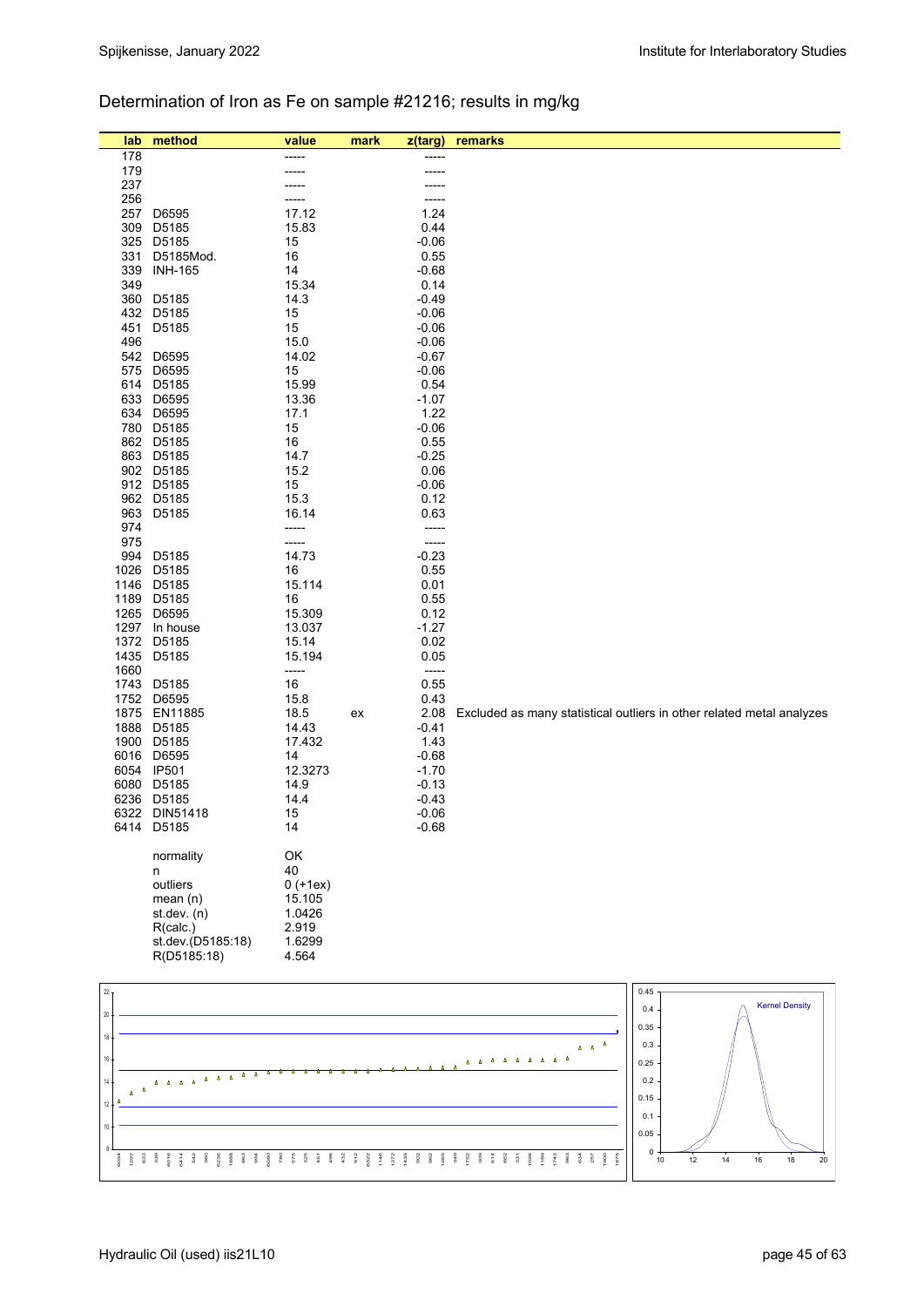## Determination of Lead as Pb on sample #21216; results in mg/kg

| lab             | method                      | value            | mark    | $z$ (targ)               | remarks                           |
|-----------------|-----------------------------|------------------|---------|--------------------------|-----------------------------------|
| 178             |                             |                  |         |                          |                                   |
| 179             |                             |                  |         | -----                    |                                   |
| 237             |                             |                  |         |                          |                                   |
| 256<br>257      | D6595                       | 13.98            |         | 0.74                     |                                   |
| 309             | D5185                       | 9.64             |         | $-0.91$                  |                                   |
| 325             | D5185                       | 12               |         | $-0.01$                  |                                   |
| 331             | D5185Mod.                   | 12               |         | $-0.01$                  |                                   |
| 339             |                             | -----            |         | -----                    |                                   |
| 349<br>360      | D5185                       | 10.31<br>11.2    |         | $-0.66$<br>$-0.32$       |                                   |
| 432             | D5185                       | 13               |         | 0.37                     |                                   |
| 451             | D5185                       | 12               |         | $-0.01$                  |                                   |
| 496             |                             | 11.9             |         | $-0.05$                  |                                   |
| 542             | D6595                       | 13.20            |         | 0.44                     |                                   |
| 575             | D6595                       | 12               |         | $-0.01$                  |                                   |
|                 | 614 D5185<br>633 D6595      | 10.96<br>11.37   |         | $-0.41$<br>$-0.25$       |                                   |
| 634             | D6595                       | 10               |         | $-0.78$                  |                                   |
|                 | 780 D5185                   | 11               |         | $-0.39$                  |                                   |
|                 | 862 D5185                   | 11               |         | $-0.39$                  |                                   |
|                 | 863 D5185                   | 12.6             |         | 0.22                     |                                   |
|                 | 902 D5185                   | 12.7             |         | 0.25                     |                                   |
|                 | 912 D5185<br>962 D5185      | 13<br>12         |         | 0.37<br>$-0.01$          |                                   |
|                 | 963 D5185                   | 11.10            |         | $-0.36$                  |                                   |
| 974             |                             | -----            |         | -----                    |                                   |
| 975             |                             | -----            |         | -----                    |                                   |
|                 | 994 D5185                   | 12.1             |         | 0.03                     |                                   |
|                 | 1026 D5185                  | 13               |         | 0.37                     |                                   |
|                 | 1146 D5185                  | 11.959           |         | $-0.03$                  |                                   |
| 1265            | 1189 D5185<br>D6595         | 13<br>12.236     |         | 0.37<br>0.08             |                                   |
| 1297            |                             | -----            |         | $\overline{\phantom{a}}$ |                                   |
| 1372            | D5185                       | 12.84            |         | 0.31                     |                                   |
| 1435            | D5185                       | 11.829           |         | $-0.08$                  |                                   |
| 1660            |                             | -----            |         | -----                    |                                   |
| 1743            | D5185                       | 13               |         | 0.37                     |                                   |
| 1875            | 1752 D6595<br>EN11885       | 13.3<br>19.25    | R(0.01) | 0.48<br>2.75             |                                   |
| 1888            | D5185                       | 12.6             |         | 0.22                     |                                   |
|                 | 1900 D5185                  | 14.134           |         | 0.80                     |                                   |
|                 | 6016 D6595                  | 12               |         | $-0.01$                  |                                   |
|                 | 6054 IP501                  | 16.6894          | R(0.01) | 1.77                     |                                   |
|                 | 6080 D5185                  | 12.2             |         | 0.06                     |                                   |
|                 | 6236 D5185<br>6322 DIN51418 | 11.1<br>11       |         | $-0.36$<br>$-0.39$       |                                   |
|                 | 6414 D5185                  | 12               |         | $-0.01$                  |                                   |
|                 |                             |                  |         |                          |                                   |
|                 | normality                   | OK               |         |                          |                                   |
|                 | n                           | 37               |         |                          |                                   |
|                 | outliers                    | 2                |         |                          |                                   |
|                 | mean $(n)$<br>st.dev. (n)   | 12.034<br>1.0245 |         |                          |                                   |
|                 | R(calc.)                    | 2.869            |         |                          |                                   |
|                 | st.dev.(D5185:18)           | 2.6237           |         |                          |                                   |
|                 | R(D5185:18)                 | 7.346            |         |                          |                                   |
|                 |                             |                  |         |                          |                                   |
| 25 <sub>1</sub> |                             |                  |         |                          | 0.45                              |
|                 |                             |                  |         |                          | <b>Kernel Density</b><br>0.4      |
| 20              |                             |                  |         |                          | 0.35<br>$\boldsymbol{\mathrm{x}}$ |



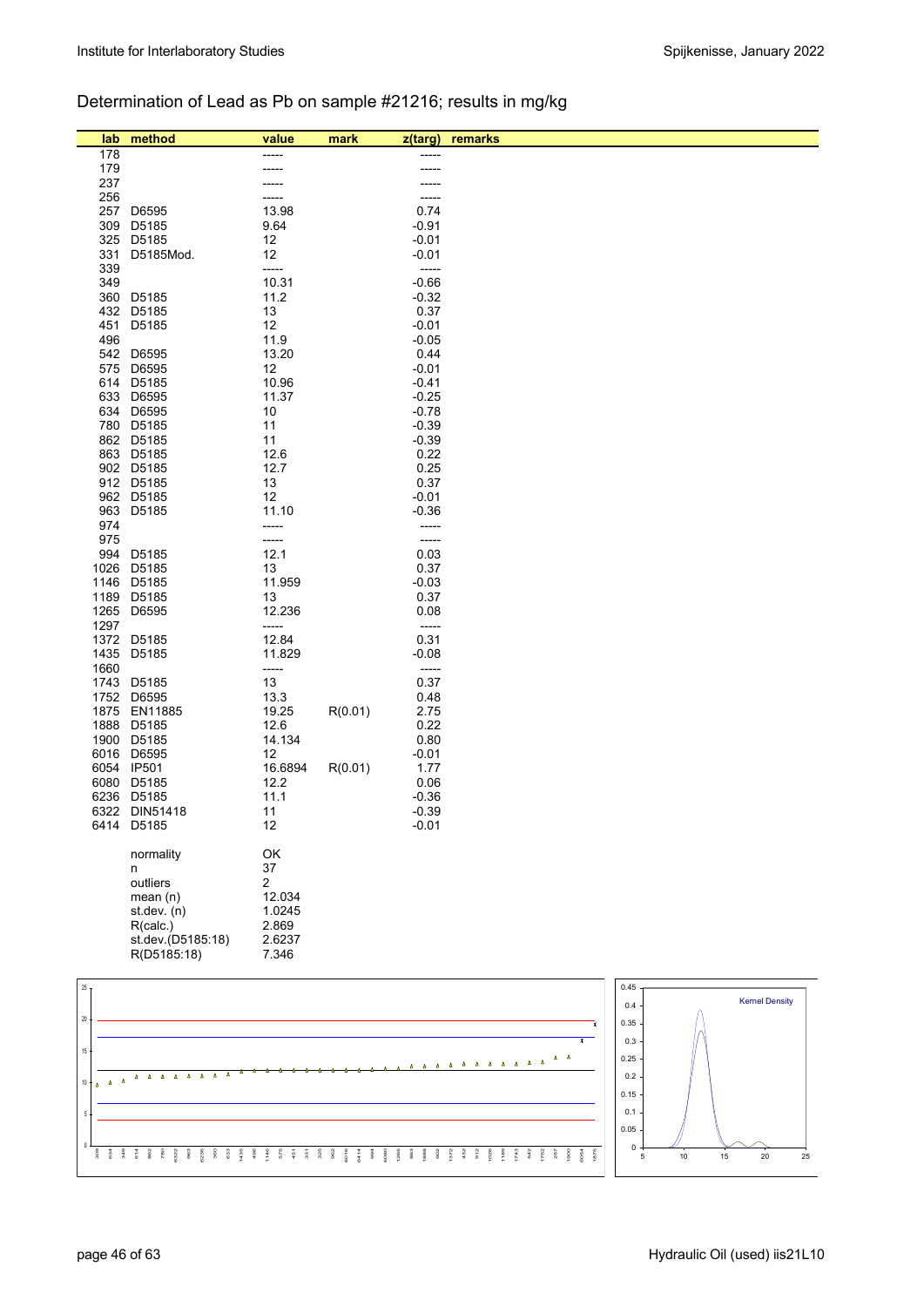### Determination of Lithium as Li on sample #21216; results in mg/kg

| lab                      | method                                                         | value                  | mark        | z(targ)          | remarks                               |                                          |         |                       |
|--------------------------|----------------------------------------------------------------|------------------------|-------------|------------------|---------------------------------------|------------------------------------------|---------|-----------------------|
| 178                      |                                                                | -----                  |             |                  |                                       |                                          |         |                       |
| 179                      |                                                                | -----                  |             | -----            |                                       |                                          |         |                       |
| 237                      |                                                                |                        |             |                  |                                       |                                          |         |                       |
| 256                      |                                                                |                        |             | -----            |                                       |                                          |         |                       |
| 257<br>309               | D5185                                                          | -----<br>55.05         |             | -----<br>0.40    |                                       |                                          |         |                       |
| 325                      | D5185                                                          | 55                     |             | 0.39             |                                       |                                          |         |                       |
| 331                      | D5185Mod.                                                      | 52                     |             | $-0.25$          |                                       |                                          |         |                       |
| 339                      | <b>INH-165</b>                                                 | 55                     |             | 0.39             |                                       |                                          |         |                       |
| 349                      |                                                                | 60.11                  | DG(0.05)    | 1.49             |                                       |                                          |         |                       |
| 360                      |                                                                | -----                  |             | -----            |                                       |                                          |         |                       |
| 432                      |                                                                | -----                  |             | -----            |                                       |                                          |         |                       |
| 451                      |                                                                | -----                  |             | -----            |                                       |                                          |         |                       |
| 496<br>542               |                                                                | 53.3<br>-----          |             | 0.03<br>-----    |                                       |                                          |         |                       |
| 575                      |                                                                | -----                  |             | -----            |                                       |                                          |         |                       |
|                          | 614 D5185                                                      | 55.1                   |             | 0.42             |                                       |                                          |         |                       |
| 633                      | D6595                                                          | 52.40                  |             | $-0.16$          |                                       |                                          |         |                       |
| 634                      |                                                                | -----                  |             | -----            |                                       |                                          |         |                       |
| 780                      |                                                                | -----                  |             | $-----$          |                                       |                                          |         |                       |
|                          | 862 D5185                                                      | 52                     |             | $-0.25$          |                                       |                                          |         |                       |
| 863                      | D5185                                                          | 51.9                   |             | $-0.27$          |                                       |                                          |         |                       |
| 912                      | 902 D5185                                                      | 52.3<br>-----          |             | $-0.18$<br>----- |                                       |                                          |         |                       |
| 962                      |                                                                | -----                  |             | -----            |                                       |                                          |         |                       |
|                          | 963 D5185                                                      | 52.78                  |             | $-0.08$          |                                       |                                          |         |                       |
| 974                      |                                                                | -----                  |             | -----            |                                       |                                          |         |                       |
| 975                      |                                                                |                        |             | -----            |                                       |                                          |         |                       |
| 994                      |                                                                |                        |             | -----            |                                       |                                          |         |                       |
| 1026                     |                                                                | -----                  |             | -----            |                                       |                                          |         |                       |
| 1146<br>1189             | D5185                                                          | 54.741<br>-----        |             | 0.34<br>-----    |                                       |                                          |         |                       |
| 1265                     | D6595                                                          | 49.180                 |             | $-0.85$          |                                       |                                          |         |                       |
| 1297                     |                                                                | -----                  |             | -----            |                                       |                                          |         |                       |
| 1372                     |                                                                | -----                  |             | -----            |                                       |                                          |         |                       |
| 1435                     | D5185                                                          | 54.815                 |             | 0.35             |                                       |                                          |         |                       |
| 1660                     |                                                                | -----                  |             | -----            |                                       |                                          |         |                       |
| 1743                     | D5185                                                          | 51.8                   |             | $-0.29$          |                                       |                                          |         |                       |
| 1752<br>1875             |                                                                | -----                  |             | -----            |                                       |                                          |         |                       |
| 1888                     |                                                                |                        |             |                  |                                       |                                          |         |                       |
| 1900                     |                                                                |                        |             |                  |                                       |                                          |         |                       |
| 6016                     |                                                                |                        |             |                  |                                       |                                          |         |                       |
| 6054                     |                                                                | -----                  |             | -----            |                                       |                                          |         |                       |
| 6080                     |                                                                | -----                  |             | -----            |                                       |                                          |         |                       |
| 6236<br>6322             | D5185                                                          | 59.7                   | DG(0.05)    | 1.40             |                                       |                                          |         |                       |
| 6414                     |                                                                | -----<br>-----         |             | -----<br>-----   |                                       |                                          |         |                       |
|                          |                                                                |                        |             |                  |                                       |                                          |         |                       |
|                          | normality                                                      | OK                     |             |                  |                                       |                                          |         |                       |
|                          | n                                                              | 15                     |             |                  |                                       |                                          |         |                       |
|                          | outliers                                                       | $\overline{c}$         |             |                  |                                       |                                          |         |                       |
|                          | mean(n)                                                        | 53.158                 |             |                  |                                       |                                          |         |                       |
|                          | st. dev. (n)                                                   | 1.7484                 |             |                  |                                       |                                          |         |                       |
|                          | R(calc.)<br>st.dev.(Horwitz)                                   | 4.895<br>4.6770        |             |                  |                                       |                                          |         |                       |
|                          | R(Horwitz)                                                     | 13.095                 |             |                  |                                       |                                          |         |                       |
|                          |                                                                |                        |             |                  |                                       |                                          |         |                       |
| $70\,$                   |                                                                |                        |             |                  |                                       |                                          | 0.25    |                       |
|                          |                                                                |                        |             |                  |                                       |                                          |         | <b>Kernel Density</b> |
| $65 -$                   |                                                                |                        |             |                  |                                       |                                          | 0.2     |                       |
| $60\,$                   |                                                                |                        |             |                  |                                       | $\pmb{\mathsf{x}}$<br>$\pmb{\mathbf{x}}$ |         |                       |
| $55\,$                   |                                                                |                        | Δ           | $\Delta$<br>Δ    | $\pmb{\Delta}$<br>$\pmb{\Delta}$<br>Δ |                                          | 0.15    |                       |
|                          | $\pmb{\Delta}$<br>$\pmb{\Delta}$<br>$\pmb{\Delta}$<br>$\Delta$ | ٨                      |             |                  |                                       |                                          |         |                       |
| $50\,$<br>$\pmb{\Delta}$ |                                                                |                        |             |                  |                                       |                                          | 0.1     |                       |
| $45 -$                   |                                                                |                        |             |                  |                                       |                                          |         |                       |
| $40\,$                   |                                                                |                        |             |                  |                                       |                                          | 0.05    |                       |
|                          |                                                                |                        |             |                  |                                       |                                          |         |                       |
| $35\,$<br>1265           | 1743<br>863<br>$\frac{1}{3}$<br>862                            | 902<br>633<br>$_{963}$ | 1146<br>496 | 1435<br>325      | 339<br>309<br>614                     | 349<br>6236                              | 0<br>40 | 50<br>60<br>$70\,$    |
|                          |                                                                |                        |             |                  |                                       |                                          |         |                       |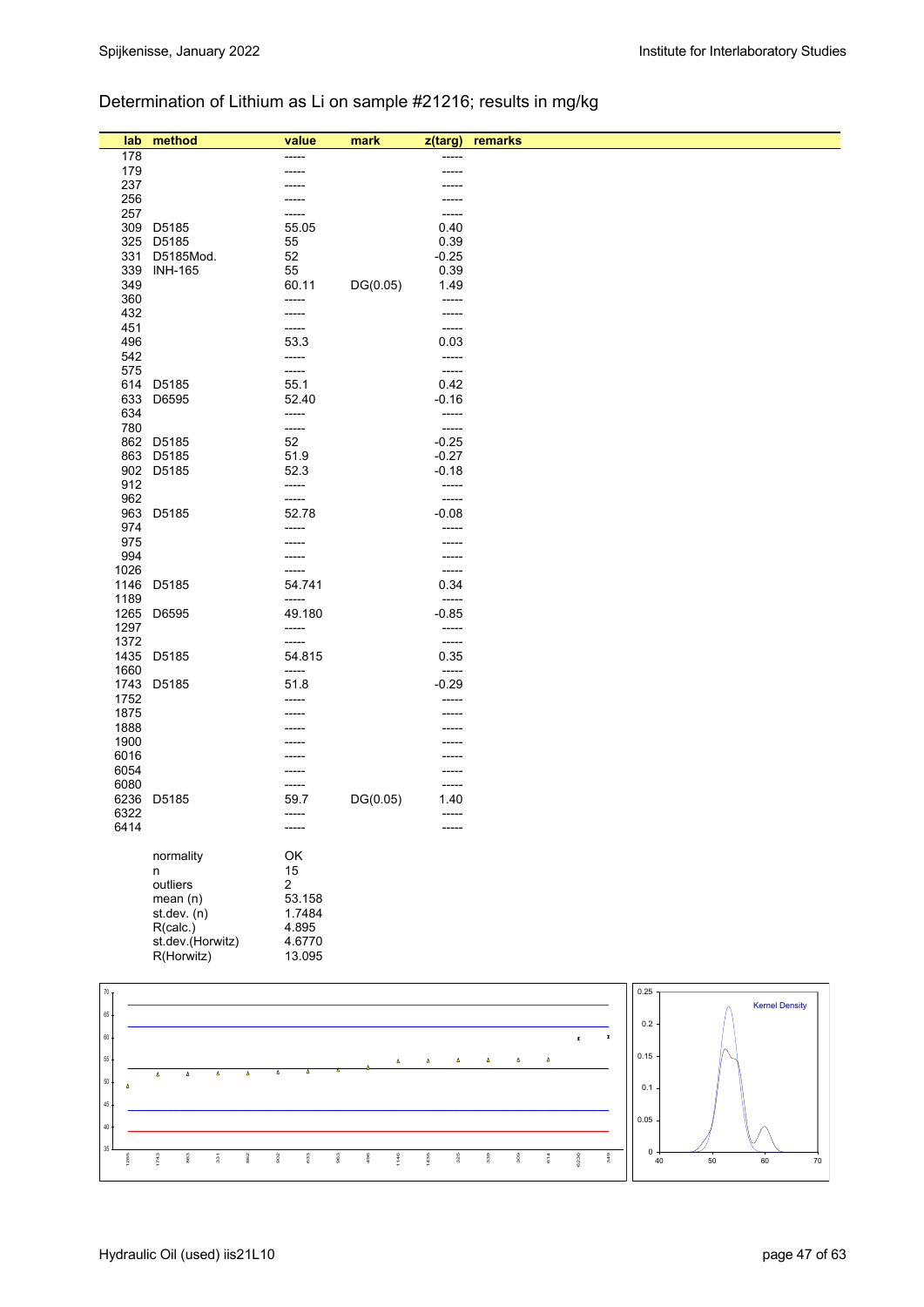## Determination of Magnesium as Mg on sample #21216; results in mg/kg

| lab          | method                              | value            | mark | z(targ)            | remarks                                                               |
|--------------|-------------------------------------|------------------|------|--------------------|-----------------------------------------------------------------------|
| 178          |                                     |                  |      |                    |                                                                       |
| 179          |                                     |                  |      |                    |                                                                       |
| 237          |                                     |                  |      |                    |                                                                       |
| 256          |                                     |                  |      |                    |                                                                       |
| 257<br>309   | D6595<br>D5185                      | 27.34<br>23.91   |      | 1.08<br>$-0.07$    |                                                                       |
| 325          | D5185                               | 24               |      | $-0.04$            |                                                                       |
| 331          | D5185Mod.                           | 24               |      | $-0.04$            |                                                                       |
| 339          | <b>INH-165</b>                      | 50               |      | -----              |                                                                       |
| 349          |                                     | 23.66            |      | $-0.15$            |                                                                       |
| 360          | D5185                               | 21.74            |      | $-0.79$            |                                                                       |
| 432          | D5185                               | 24               |      | $-0.04$            |                                                                       |
| 451          | D5185                               | 24               |      | $-0.04$            |                                                                       |
| 496          |                                     | 23.48            |      | $-0.21$            |                                                                       |
| 542<br>575   | D6595<br>D6595                      | 24.25<br>24      |      | 0.05<br>$-0.04$    |                                                                       |
| 614          | D5185                               | 22.3             |      | $-0.61$            |                                                                       |
| 633          | D6595                               | 25.4             | С    | 0.43               | First reported 15.57                                                  |
| 634          | D6595                               | 25.8             |      | 0.57               |                                                                       |
|              | 780 D5185                           | 24               |      | $-0.04$            |                                                                       |
|              | 862 D5185                           | 23               |      | $-0.37$            |                                                                       |
|              | 863 D5185                           | 19.2             |      | $-1.65$            |                                                                       |
|              | 902 D5185                           | 24.4             |      | 0.10               |                                                                       |
|              | 912 D5185<br>962 D5185              | 23<br>23.6       |      | $-0.37$<br>$-0.17$ |                                                                       |
| 963          | D5185                               | 24.26            |      | 0.05               |                                                                       |
| 974          |                                     | -----            |      | -----              |                                                                       |
| 975          |                                     | -----            |      | -----              |                                                                       |
| 994          | D5185                               | 21.54            |      | $-0.86$            |                                                                       |
| 1026         | D5185                               | 23               |      | $-0.37$            |                                                                       |
| 1146         | D5185                               | 25.162           |      | 0.35               |                                                                       |
| 1189<br>1265 | D5185<br>D6595                      | 24<br>24.405     |      | $-0.04$<br>0.10    |                                                                       |
| 1297         |                                     | -----            |      | -----              |                                                                       |
|              | 1372 D5185                          | 24.03            |      | $-0.03$            |                                                                       |
| 1435         | D5185                               | 23.092           |      | $-0.34$            |                                                                       |
| 1660         |                                     | -----            |      | -----              |                                                                       |
| 1743         | D5185                               | 22.9             |      | $-0.41$            |                                                                       |
| 1752<br>1875 | D6595                               | 27.3             |      | 1.07               |                                                                       |
| 1888         | EN11885<br>D5185                    | 30<br>24.68      | ex   | 1.98<br>0.19       | Excluded as many statistical outliers in other related metal analyzes |
|              | 1900 D5185                          | 28.432           |      | 1.45               |                                                                       |
| 6016         | D6595                               | 25               |      | 0.30               |                                                                       |
| 6054         | <b>IP501</b>                        | 27.9621          |      | 1.29               |                                                                       |
| 6080         | D5185                               | 20.7             |      | $-1.14$            |                                                                       |
|              | 6236 D5185                          | 23.6             |      | $-0.17$            |                                                                       |
|              | 6322 DIN51418<br>6414 D5185         | 29<br>22         |      | 1.64               |                                                                       |
|              |                                     |                  |      | $-0.71$            |                                                                       |
|              | normality                           | suspect          |      |                    |                                                                       |
|              | n                                   | 38               |      |                    |                                                                       |
|              | outliers                            | $0 (+1ex)$       |      |                    |                                                                       |
|              | mean(n)                             | 24.109<br>2.0009 |      |                    |                                                                       |
|              | st.dev. (n)<br>R(calc.)             | 5.602            |      |                    |                                                                       |
|              | st.dev.(D5185:18)                   | 2.9816           |      |                    |                                                                       |
|              | R(D5185:18)                         | 8.349            |      |                    |                                                                       |
|              |                                     |                  |      |                    |                                                                       |
| $35\,$       |                                     |                  |      |                    | 0.35<br><b>Kernel Density</b>                                         |
| 30           |                                     |                  |      |                    | 0.3                                                                   |
|              |                                     |                  |      |                    | 0.25                                                                  |
| $25\,$       |                                     |                  |      |                    | $\Delta$<br>$\Delta$<br>0.2                                           |
|              | $\Delta = \Delta = \Delta = \Delta$ |                  |      |                    |                                                                       |
| 20           |                                     |                  |      |                    | 0.15                                                                  |





 $\overline{10}$ 15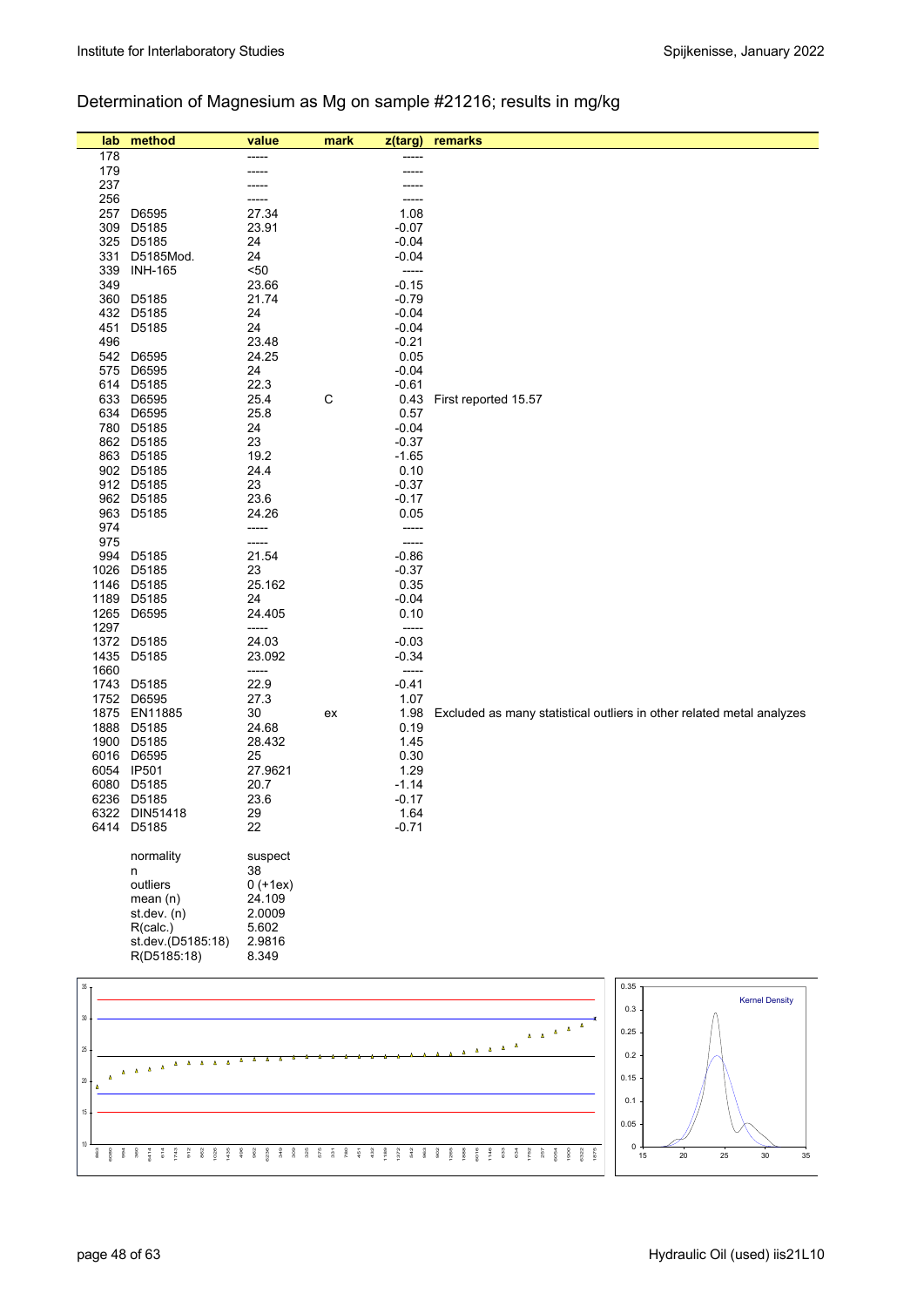## Determination of Manganese as Mn on sample #21216; results in mg/kg

| lab             | method                 | value                    | mark<br>z(targ)     | remarks |     |                       |  |
|-----------------|------------------------|--------------------------|---------------------|---------|-----|-----------------------|--|
| 178             |                        |                          |                     |         |     |                       |  |
| 179             |                        |                          | ----                |         |     |                       |  |
| 237             |                        |                          |                     |         |     |                       |  |
| 256             |                        |                          |                     |         |     |                       |  |
| 257             |                        |                          | -----               |         |     |                       |  |
| 309             | D5185                  | 11.39                    | 0.11                |         |     |                       |  |
|                 | 325 D5185              | 11                       | $-0.35$             |         |     |                       |  |
| 331             | D5185Mod.              | 11                       | $-0.35$             |         |     |                       |  |
|                 | 339 INH-165            | 10                       | $-1.53$             |         |     |                       |  |
| 349             |                        | 12.23                    | 1.09                |         |     |                       |  |
|                 | 360 D5185<br>432 D5185 | 10.3<br>11               | $-1.17$<br>$-0.35$  |         |     |                       |  |
|                 | 451 D5185              | 11                       | $-0.35$             |         |     |                       |  |
| 496             |                        | 11.5                     | 0.23                |         |     |                       |  |
|                 | 542 D6595              | 11.23                    | $-0.08$             |         |     |                       |  |
|                 | 575 D6595              | 11                       | $-0.35$             |         |     |                       |  |
|                 | 614 D5185              | 10.6                     | $-0.82$             |         |     |                       |  |
|                 | 633 D6595              | 10.31                    | $-1.16$             |         |     |                       |  |
|                 | 634 D6595              | 12.3                     | 1.17                |         |     |                       |  |
|                 | 780 D5185              | 11                       | $-0.35$             |         |     |                       |  |
|                 | 862 D5185              | 11                       | $-0.35$             |         |     |                       |  |
|                 | 863 D5185              | 11.1                     | $-0.23$             |         |     |                       |  |
|                 | 902 D5185              | 10.3                     | $-1.17$             |         |     |                       |  |
|                 | 912 D5185              | 11                       | $-0.35$             |         |     |                       |  |
|                 | 962 D5185              | 11                       | $-0.35$             |         |     |                       |  |
|                 | 963 D5185              | 11.40                    | 0.12                |         |     |                       |  |
| 974<br>975      |                        | -----                    | -----<br>-----      |         |     |                       |  |
| 994             | D5185                  | -----<br>11.02           | $-0.33$             |         |     |                       |  |
| 1026            |                        | -----                    | $-----$             |         |     |                       |  |
|                 | 1146 D5185             | 11.843                   | 0.64                |         |     |                       |  |
| 1189            | D5185                  | 12                       | 0.82                |         |     |                       |  |
|                 | 1265 D6595             | 12.543                   | 1.46                |         |     |                       |  |
| 1297            |                        | -----                    | $-----$             |         |     |                       |  |
|                 | 1372 D5185             | 12.36                    | 1.24                |         |     |                       |  |
|                 | 1435 D5185             | 11.723                   | 0.50                |         |     |                       |  |
| 1660            |                        | -----                    | -----               |         |     |                       |  |
|                 | 1743 D5185             | 11                       | $-0.35$             |         |     |                       |  |
| 1752            |                        | -----                    | -----               |         |     |                       |  |
| 1875            |                        | -----                    | $-----1$            |         |     |                       |  |
|                 | 1888 D5185             | 11.80                    | 0.59                |         |     |                       |  |
|                 | 1900 D5185             | 13.256                   | 2.30                |         |     |                       |  |
| 6054            | 6016 D6595             | 10 <sup>°</sup><br>----- | $-1.53$<br>$-----1$ |         |     |                       |  |
|                 | 6080 D5185             | 11.2                     | $-0.12$             |         |     |                       |  |
|                 | 6236 D5185             | 11.8                     | 0.59                |         |     |                       |  |
|                 | 6322 DIN51418          | 12                       | 0.82                |         |     |                       |  |
| 6414            |                        |                          |                     |         |     |                       |  |
|                 |                        |                          |                     |         |     |                       |  |
|                 | normality              | OK                       |                     |         |     |                       |  |
|                 | n                      | 34                       |                     |         |     |                       |  |
|                 | outliers               | 0                        |                     |         |     |                       |  |
|                 | mean(n)                | 11.300                   |                     |         |     |                       |  |
|                 | st.dev. (n)            | 0.7438                   |                     |         |     |                       |  |
|                 | R(calc.)               | 2.083                    |                     |         |     |                       |  |
|                 | st.dev.(D5185:18)      | 0.8521                   |                     |         |     |                       |  |
|                 | R(D5185:18)            | 2.386                    |                     |         |     |                       |  |
|                 |                        |                          |                     |         |     |                       |  |
| 15 <sub>1</sub> |                        |                          |                     |         | 0.7 | <b>Kernel Density</b> |  |
| 14              |                        |                          |                     |         | 0.6 |                       |  |
|                 |                        |                          |                     |         |     |                       |  |
| $13\,$          |                        |                          |                     |         | 0.5 |                       |  |
| $12\,$          |                        |                          |                     |         | 0.4 |                       |  |
|                 |                        |                          |                     |         |     |                       |  |

 614  $\frac{7}{33}$  432 325 575  $\frac{5}{2}$  780 862 요<br>982  $\begin{array}{ccc} \mathbf{7} & \mathbf{3} & \mathbf{6} & \mathbf{3} & \mathbf{6} & \mathbf{3} & \mathbf{6} & \mathbf{6} & \mathbf{6} \\ \mathbf{8} & \mathbf{8} & \mathbf{8} & \mathbf{6} & \mathbf{6} & \mathbf{8} & \mathbf{8} & \mathbf{8} & \mathbf{8} & \mathbf{8} & \mathbf{8} & \mathbf{8} \\ \mathbf{9} & \mathbf{1} & \mathbf{1} & \mathbf{1} & \mathbf{1} & \mathbf{1} & \mathbf{1} & \mathbf{1} & \mathbf{1} & \mathbf$  6236 1146 1189 6322 349 634 1372 1265



1900

90<br>902<br>83

Á  $\Delta$ 

8 9 10

 339 6016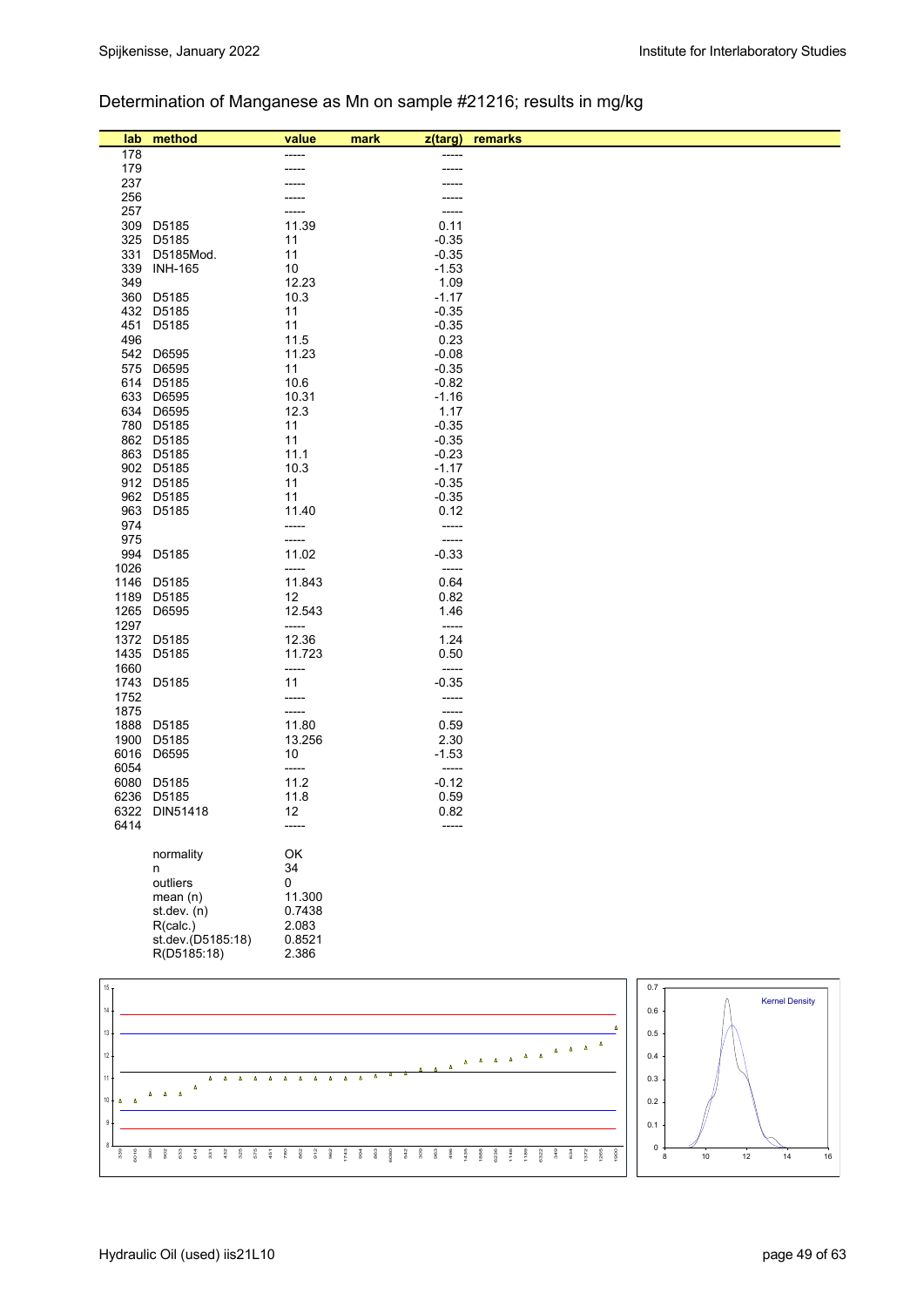## Determination of Molybdenum as Mo on sample #21216; results in mg/kg

| lab.       | method                           | value           | mark<br>z(targ)          | remarks |                       |
|------------|----------------------------------|-----------------|--------------------------|---------|-----------------------|
| 178        |                                  |                 |                          |         |                       |
| 179        |                                  |                 |                          |         |                       |
| 237        |                                  |                 |                          |         |                       |
| 256<br>257 | D6595                            | 12.41           | -----<br>0.61            |         |                       |
|            | 309 D5185                        | 12.22           | 0.46                     |         |                       |
|            | 325 D5185                        | 12              | 0.29                     |         |                       |
| 331        | D5185Mod.                        | 12              | 0.29                     |         |                       |
| 339        | <b>INH-165</b>                   | 12              | 0.29                     |         |                       |
| 349        |                                  | 11.95           | 0.26                     |         |                       |
|            | 360 D5185<br>432 D5185           | 10.3            | $-1.01$                  |         |                       |
| 451        | D5185                            | 12<br>14        | 0.29<br>1.83             |         |                       |
| 496        |                                  | 11.4            | $-0.17$                  |         |                       |
|            | 542 D6595                        | 11.89           | 0.21                     |         |                       |
|            | 575 D6595                        | 11              | $-0.47$                  |         |                       |
|            | 614 D5185                        | 11.55           | $-0.05$                  |         |                       |
|            | 633 D6595                        | 8.94            | $-2.05$                  |         |                       |
|            | 634 D6595<br>780 D5185           | 9.9<br>12       | $-1.32$<br>0.29          |         |                       |
|            | 862 D5185                        | 11              | $-0.47$                  |         |                       |
|            | 863 D5185                        | 12.1            | 0.37                     |         |                       |
|            | 902 D5185                        | 12.6            | 0.75                     |         |                       |
|            | 912 D5185                        | 12              | 0.29                     |         |                       |
|            | 962 D5185                        | 11              | $-0.47$                  |         |                       |
|            | 963 D5185                        | 11.90           | 0.22                     |         |                       |
| 974<br>975 |                                  | -----<br>-----  | -----<br>-----           |         |                       |
|            | 994 D5185                        | 11.04           | $-0.44$                  |         |                       |
| 1026       | D5185                            | 13              | 1.06                     |         |                       |
| 1146       |                                  | -----           | $-----$                  |         |                       |
| 1189       | D5185                            | 13              | 1.06                     |         |                       |
| 1265       | D6595                            | 11.235          | $-0.29$                  |         |                       |
| 1297       | 1372 D5185                       | -----<br>11.92  | -----<br>0.23            |         |                       |
|            | 1435 D5185                       | 11.528          | $-0.07$                  |         |                       |
| 1660       |                                  | -----           | -----                    |         |                       |
|            | 1743 D5185                       | 12              | 0.29                     |         |                       |
|            | 1752 D6595                       | 10.2            | $-1.09$                  |         |                       |
| 1875       |                                  | -----           | $\overline{\phantom{a}}$ |         |                       |
|            | 1888 D5185<br>1900 D5185         | 11.2<br>13.352  | $-0.32$                  |         |                       |
|            | 6016 D6595                       | 9               | 1.33<br>$-2.01$          |         |                       |
| 6054       |                                  | -----           | -----                    |         |                       |
| 6080       | D5185                            | 10.6            | $-0.78$                  |         |                       |
|            | 6236 D5185                       | 11.6            | $-0.01$                  |         |                       |
|            | 6322 DIN51418                    | 13              | 1.06                     |         |                       |
|            | 6414 D5185                       | 11              | $-0.47$                  |         |                       |
|            | normality                        | OK              |                          |         |                       |
|            | n                                | 37              |                          |         |                       |
|            | outliers                         | 0               |                          |         |                       |
|            | mean(n)                          | 11.617          |                          |         |                       |
|            | st.dev. (n)                      | 1.0798          |                          |         |                       |
|            | R(calc.)                         | 3.024           |                          |         |                       |
|            | st.dev.(D5185:18)<br>R(D5185:18) | 1.3039<br>3.651 |                          |         |                       |
|            |                                  |                 |                          |         |                       |
| $16\,$     |                                  |                 |                          | 0.6     |                       |
| $15\,$     |                                  |                 |                          |         | <b>Kernel Density</b> |
|            |                                  |                 |                          | 0.5     |                       |
|            |                                  |                 |                          |         |                       |

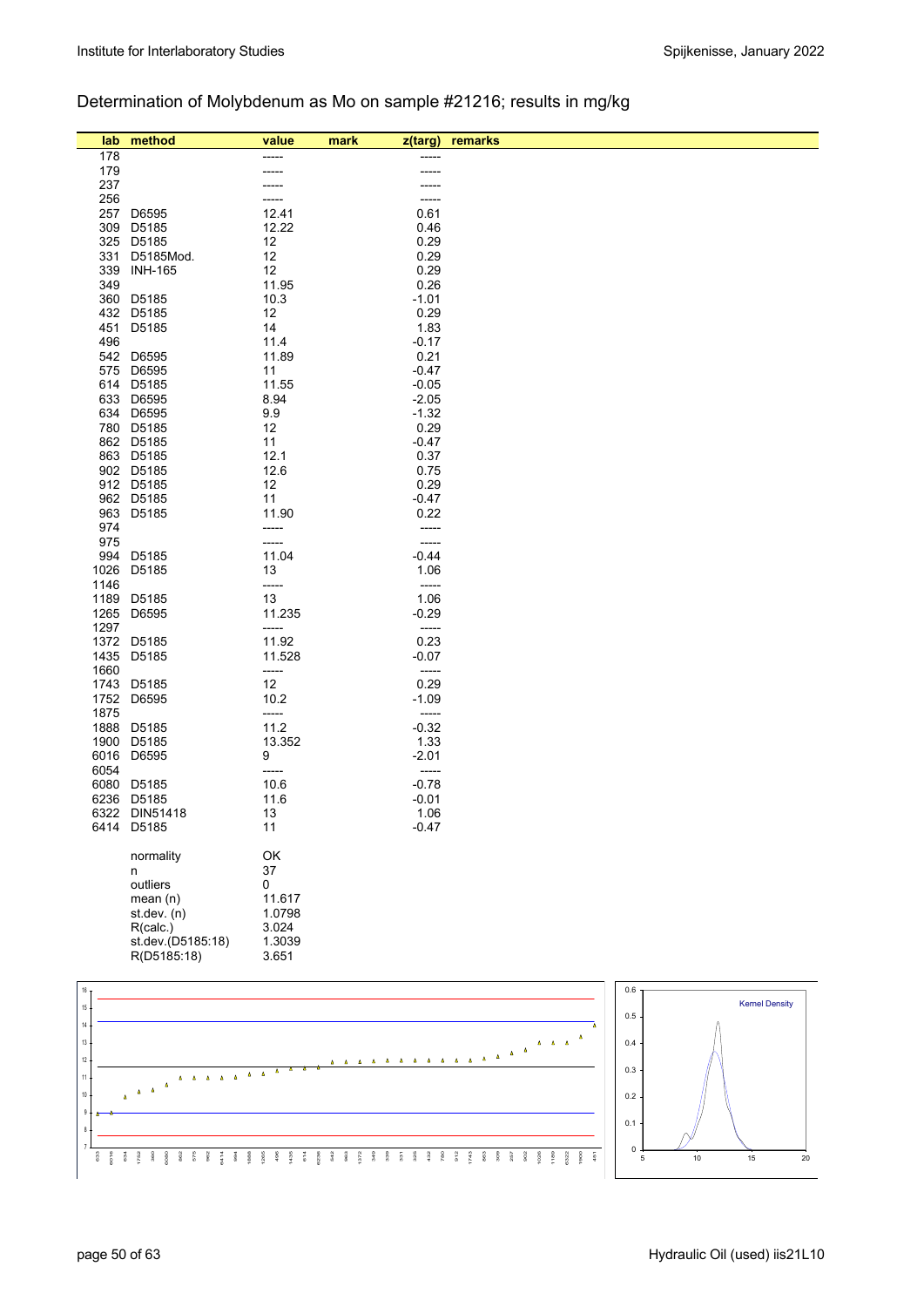### Determination of Nickel as Ni on sample #21216; results in mg/kg

| lab           | method                   | value           | mark    | z(targ)       | remarks                                      |            |                       |
|---------------|--------------------------|-----------------|---------|---------------|----------------------------------------------|------------|-----------------------|
| 178           |                          | -----           |         | -----         |                                              |            |                       |
| 179           |                          |                 |         |               |                                              |            |                       |
| 237           |                          |                 |         |               |                                              |            |                       |
| 256<br>257    | D6595                    | -----<br>13.21  |         | -----<br>0.68 |                                              |            |                       |
| 309           | D5185                    | 12.37           |         | 0.22          |                                              |            |                       |
| 325           | D5185                    | 12              |         | 0.02          |                                              |            |                       |
| 331           | D5185Mod.                | 12              |         | 0.02          |                                              |            |                       |
| 339           | <b>INH-165</b>           | 11              |         | $-0.52$       |                                              |            |                       |
| 349           |                          | 11.58           |         | $-0.20$       |                                              |            |                       |
|               | 360 D5185                | 10.6            |         | $-0.73$       |                                              |            |                       |
| 432           | D5185                    | 12              |         | 0.02          |                                              |            |                       |
|               | 451 D5185                | 12              |         | 0.02          |                                              |            |                       |
| 496           | 542 D6595                | 12.0<br>12.25   |         | 0.02<br>0.16  |                                              |            |                       |
| 575           | D6595                    | 12              |         | 0.02          |                                              |            |                       |
|               | 614 D5185                | 11.99           |         | 0.02          |                                              |            |                       |
|               | 633 D6595                | 10.83           |         | $-0.61$       |                                              |            |                       |
|               | 634 D6595                | 13.4            |         | 0.78          |                                              |            |                       |
|               | 780 D5185                | 11              |         | $-0.52$       |                                              |            |                       |
|               | 862 D5185                | 12              |         | 0.02          |                                              |            |                       |
|               | 863 D5185                | 11.9            |         | $-0.03$       |                                              |            |                       |
|               | 902 D5185<br>912 D5185   | 12.1<br>12      |         | 0.08<br>0.02  |                                              |            |                       |
|               | 962 D5185                | 12              |         | 0.02          |                                              |            |                       |
|               | 963 D5185                | 11.61           |         | $-0.19$       |                                              |            |                       |
| 974           |                          | -----           |         | -----         |                                              |            |                       |
| 975           |                          | -----           |         | -----         |                                              |            |                       |
| 994           | D5185                    | 11.2            |         | $-0.41$       |                                              |            |                       |
|               | 1026 D5185               | 13              |         | 0.56          |                                              |            |                       |
|               | 1146 D5185               | 11.730          |         | $-0.12$       |                                              |            |                       |
|               | 1189 D5185<br>1265 D6595 | 13<br>12.244    |         | 0.56<br>0.15  |                                              |            |                       |
|               | 1297 In house            | 10.527          |         | $-0.77$       |                                              |            |                       |
|               | 1372 D5185               | 12.08           |         | 0.07          |                                              |            |                       |
|               | 1435 D5185               | 11.753          |         | $-0.11$       |                                              |            |                       |
| 1660          |                          | -----           |         | -----         |                                              |            |                       |
|               | 1743 D5185               | 12              |         | 0.02          |                                              |            |                       |
|               | 1752 D6595               | 13.5            |         | 0.83          |                                              |            |                       |
|               | 1875 EN11885             | 18.25           | R(0.01) | 3.40          |                                              |            |                       |
|               | 1888 D5185<br>1900 D5185 | 12.51<br>14.302 |         | 0.30<br>1.27  |                                              |            |                       |
|               | 6016 D6595               | 12              |         | 0.02          |                                              |            |                       |
|               | 6054 IP501               | 10.7380         |         | $-0.66$       |                                              |            |                       |
|               | 6080 D5185               | 11.2            |         | $-0.41$       |                                              |            |                       |
|               | 6236 D5185               | 11.7            |         | $-0.14$       |                                              |            |                       |
|               | 6322 DIN51418            | 12              |         | 0.02          |                                              |            |                       |
|               | 6414 D5185               | 11              |         | $-0.52$       |                                              |            |                       |
|               |                          |                 |         |               |                                              |            |                       |
|               | normality<br>n           | ОΚ<br>40        |         |               |                                              |            |                       |
|               | outliers                 | 1               |         |               |                                              |            |                       |
|               | mean $(n)$               | 11.958          |         |               |                                              |            |                       |
|               | st.dev. (n)              | 0.8066          |         |               |                                              |            |                       |
|               | R(calc.)                 | 2.258           |         |               |                                              |            |                       |
|               | st.dev.(D5185:18)        | 1.8525          |         |               |                                              |            |                       |
|               | R(D5185:18)              | 5.187           |         |               |                                              |            |                       |
|               |                          |                 |         |               |                                              |            |                       |
| $20\,$        |                          |                 |         |               |                                              | 1          | <b>Kernel Density</b> |
| 18            |                          |                 |         |               |                                              | 0.9        |                       |
| $16\,$        |                          |                 |         |               |                                              | 0.8        |                       |
| 14            |                          |                 |         |               |                                              | 0.7        |                       |
| $12 -$        |                          |                 |         |               | $\Delta = \Delta - \Delta - \Delta - \Delta$ | 0.6        |                       |
| $\Delta$<br>Δ | $\Delta$ $\Delta$        |                 |         |               |                                              | 0.5<br>0.4 |                       |
| $10$ .        |                          |                 |         |               |                                              | 0.3        |                       |
| 8             |                          |                 |         |               |                                              | 0.2        |                       |

1297 360 6054 633 780 339 6414 994 6080 349 963 6236 1146 1435 863 614 962 575 496 451 862 325 331 912 432 1743 6016 6322 1372 902 1265 542 309 1888 1026 1189 257 634 1752 1900 1875

4 6

 $\overline{13}$   $\overline{15}$ 

 $\overline{0}$ . 0.1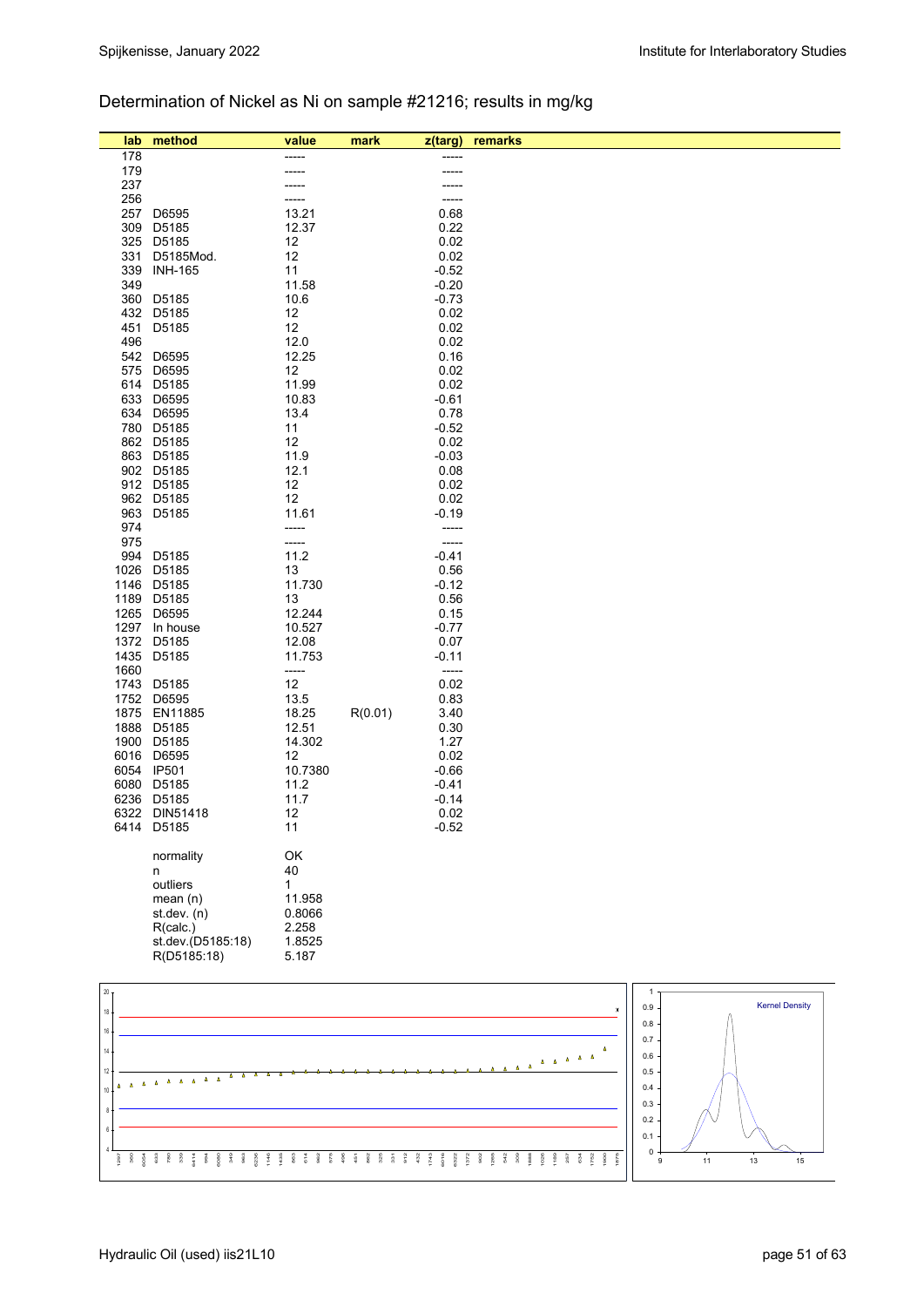## Determination of Potassium as K on sample #21216; results in mg/kg

| lab  | method        | value        | mark<br>$z$ (targ) | remarks |
|------|---------------|--------------|--------------------|---------|
| 178  |               | -----        | -----              |         |
| 179  |               | -----        | -----              |         |
| 237  |               | -----        |                    |         |
| 256  |               | -----        |                    |         |
| 257  | D6595         | 0.1          |                    |         |
| 309  | D5185         | 1.18         |                    |         |
|      | 325 D5185     | $2$          |                    |         |
| 331  | D5185Mod.     | $2$          |                    |         |
|      | 339 INH-165   | < 50         |                    |         |
| 349  |               | 0            |                    |         |
|      | 360 D5185     | 0.10         |                    |         |
|      | 432 D5185     | $\mathbf{1}$ |                    |         |
| 451  | D5185         | < 1          |                    |         |
| 496  |               | 0.52         |                    |         |
| 542  | D6595         | 0.14         |                    |         |
| 575  |               | -----        |                    |         |
|      | 614 D5185     | 2.3          |                    |         |
|      | 633 D6595     | 0.065        |                    |         |
|      | 634 D6595     | 0.0          |                    |         |
|      | 780 D5185     | less 1       | ---                |         |
|      | 862 D5185     | $<$ 1        |                    |         |
|      | 863 D5185     | $<$ 1        |                    |         |
|      | 902 D5185     | $<$ 40       |                    |         |
| 912  |               | -----        |                    |         |
| 962  |               | -----        |                    |         |
| 963  | D5185         | < 0.10       |                    |         |
| 974  |               | -----        |                    |         |
| 975  |               |              |                    |         |
| 994  |               |              |                    |         |
| 1026 |               |              |                    |         |
| 1146 |               | -----        |                    |         |
| 1189 |               | -----        |                    |         |
|      | 1265 D6595    | 0.125        |                    |         |
| 1297 |               | $-----$      |                    |         |
|      | 1372 D5185    | 0.87         |                    |         |
| 1435 | D5185         | 0.766        |                    |         |
| 1660 |               | $-----$      |                    |         |
| 1743 | D5185         | 0.1          |                    |         |
| 1752 |               | -----        |                    |         |
| 1875 |               | -----        |                    |         |
| 1888 |               | -----        |                    |         |
|      | 1900 D5185    | $\mathbf{0}$ | ----               |         |
| 6016 |               | -----        |                    |         |
|      | 6054 IP501    | 0.003        |                    |         |
|      | 6080 D5185    | 0.1          |                    |         |
|      | 6236 D5185    | $2$          |                    |         |
|      | 6322 DIN51418 | 0            |                    |         |
| 6414 |               | $-----$      | -----              |         |
|      |               |              |                    |         |
|      | n             | 26           |                    |         |
|      | mean $(n)$    | ~10          |                    |         |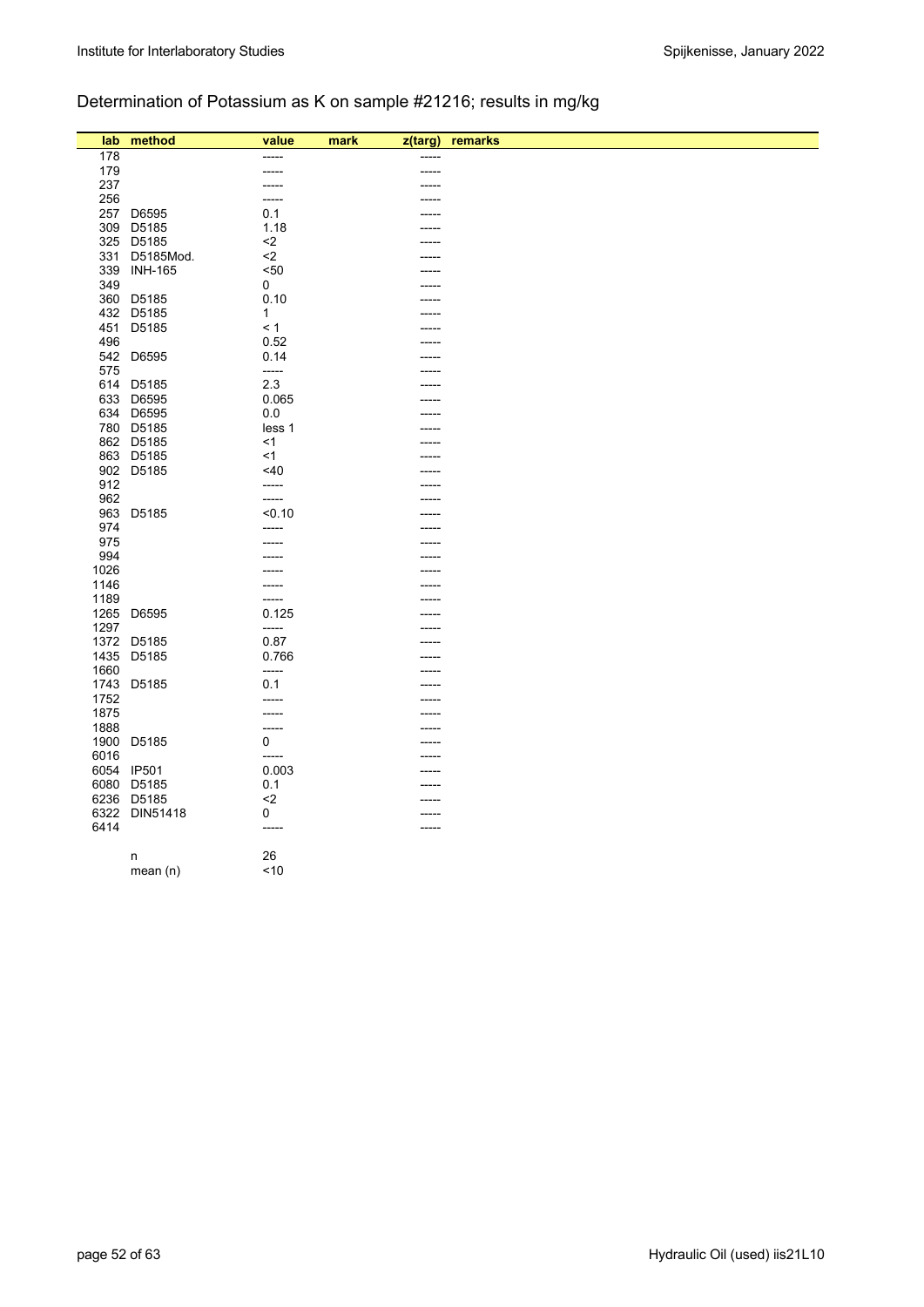## Determination of Silicon as Si on sample #21216; results in mg/kg

| lab             | method                   | value          | mark         | z(targ)       | remarks                              |     |                       |
|-----------------|--------------------------|----------------|--------------|---------------|--------------------------------------|-----|-----------------------|
| 178             |                          | -----          |              | -----         |                                      |     |                       |
| 179             |                          | -----          |              | -----         |                                      |     |                       |
| 237             |                          |                |              |               |                                      |     |                       |
| 256             |                          | -----<br>12.45 |              | -----         |                                      |     |                       |
| 257             | D6595                    |                |              | 0.26          |                                      |     |                       |
| 309             | D5185                    | 11.20          |              | $-0.20$       |                                      |     |                       |
| 325             | D5185                    | 13             |              | 0.46          |                                      |     |                       |
| 331<br>339      | D5185Mod.                | 12<br>-----    |              | 0.09<br>----- |                                      |     |                       |
| 349             |                          | 8.34           | C, R(0.01)   | $-1.26$       | First reported 7.88                  |     |                       |
|                 | 360 D5185                | 10.3           |              | $-0.54$       |                                      |     |                       |
|                 | 432 D5185                | 12             |              | 0.09          |                                      |     |                       |
| 451             | D5185                    | 12             |              | 0.09          |                                      |     |                       |
| 496             |                          | 11.9           |              | 0.06          |                                      |     |                       |
|                 | 542 D6595                | 10.99          |              | $-0.28$       |                                      |     |                       |
| 575             | D6595                    | 12             |              | 0.09          |                                      |     |                       |
|                 | 614 D5185                | 10.19          |              | $-0.58$       |                                      |     |                       |
|                 | 633 D6595                | 11.93          | $\mathsf{C}$ | 0.07          | First reported 6.99                  |     |                       |
|                 | 634 D6595                | 12             | C            | 0.09          | First reported 6.4                   |     |                       |
|                 | 780 D5185                | 12             |              | 0.09          |                                      |     |                       |
|                 | 862 D5185                | 11             |              | $-0.28$       |                                      |     |                       |
|                 | 863 D5185                | 10.3           |              | $-0.54$       |                                      |     |                       |
|                 | 902 D5185                | 12.2           |              | 0.17          |                                      |     |                       |
|                 | 912 D5185                | 13             |              | 0.46          |                                      |     |                       |
|                 | 962 D5185                | 11             |              | $-0.28$       |                                      |     |                       |
|                 | 963 D5185                | 11.33          |              | $-0.16$       |                                      |     |                       |
| 974             |                          | -----          |              | -----         |                                      |     |                       |
| 975             |                          | -----          |              | -----         |                                      |     |                       |
| 994             | D5185                    | 12.13          |              | 0.14          |                                      |     |                       |
|                 | 1026 D5185               | 13             |              | 0.46          |                                      |     |                       |
|                 | 1146 D5185               | 12.083         |              | 0.12          |                                      |     |                       |
|                 | 1189 D5185               | 12             |              | 0.09          |                                      |     |                       |
|                 | 1265 D6595               | 11.790         |              | 0.01          |                                      |     |                       |
| 1297            |                          | -----          |              | -----         |                                      |     |                       |
|                 | 1372 D5185               | 11.44          |              | $-0.11$       |                                      |     |                       |
|                 | 1435 D5185               | 11.767         |              | 0.01          |                                      |     |                       |
| 1660            |                          | -----          |              | -----         |                                      |     |                       |
|                 | 1743 D5185               | 11             |              | $-0.28$       |                                      |     |                       |
|                 | 1752 D6595               | 11.5           |              | $-0.09$       |                                      |     |                       |
| 1875            |                          | -----          |              | -----         |                                      |     |                       |
|                 | 1888 D5185               | 12.17          |              | 0.15          |                                      |     |                       |
| 1900            | D5185                    | 13.438         |              | 0.62          |                                      |     |                       |
|                 | 6016 D6595               | 11<br>11.2627  |              | $-0.28$       |                                      |     |                       |
|                 | 6054 IP501               |                |              | $-0.18$       |                                      |     |                       |
|                 | 6080 D5185<br>6236 D5185 | 12.5<br>11.9   |              | 0.28<br>0.06  |                                      |     |                       |
|                 | 6322 DIN51418            | 12             |              | 0.09          |                                      |     |                       |
|                 | 6414 D5185               | 11             |              | $-0.28$       |                                      |     |                       |
|                 |                          |                |              |               |                                      |     |                       |
|                 | normality                | OK             |              |               |                                      |     |                       |
|                 | n                        | 37             |              |               |                                      |     |                       |
|                 | outliers                 | $\mathbf{1}$   |              |               |                                      |     |                       |
|                 | mean $(n)$               | 11.751         |              |               |                                      |     |                       |
|                 | st.dev. (n)              | 0.7584         |              |               |                                      |     |                       |
|                 | R(calc.)                 | 2.124          |              |               |                                      |     |                       |
|                 | st.dev.(D5185:18)        | 2.7075         |              |               |                                      |     |                       |
|                 | R(D5185:18)              | 7.581          |              |               |                                      |     |                       |
|                 |                          |                |              |               |                                      |     |                       |
| 22 <sub>7</sub> |                          |                |              |               |                                      | 0.6 |                       |
| $20\,$          |                          |                |              |               |                                      | 0.5 | <b>Kernel Density</b> |
| 18              |                          |                |              |               |                                      |     |                       |
| $16\,$          |                          |                |              |               |                                      | 0.4 |                       |
| 14              |                          |                |              |               | $\Delta$                             |     |                       |
| 12              |                          |                |              |               | $\overline{\phantom{a}}$<br>$\Delta$ | 0.3 |                       |





0  $0.1$ 0.2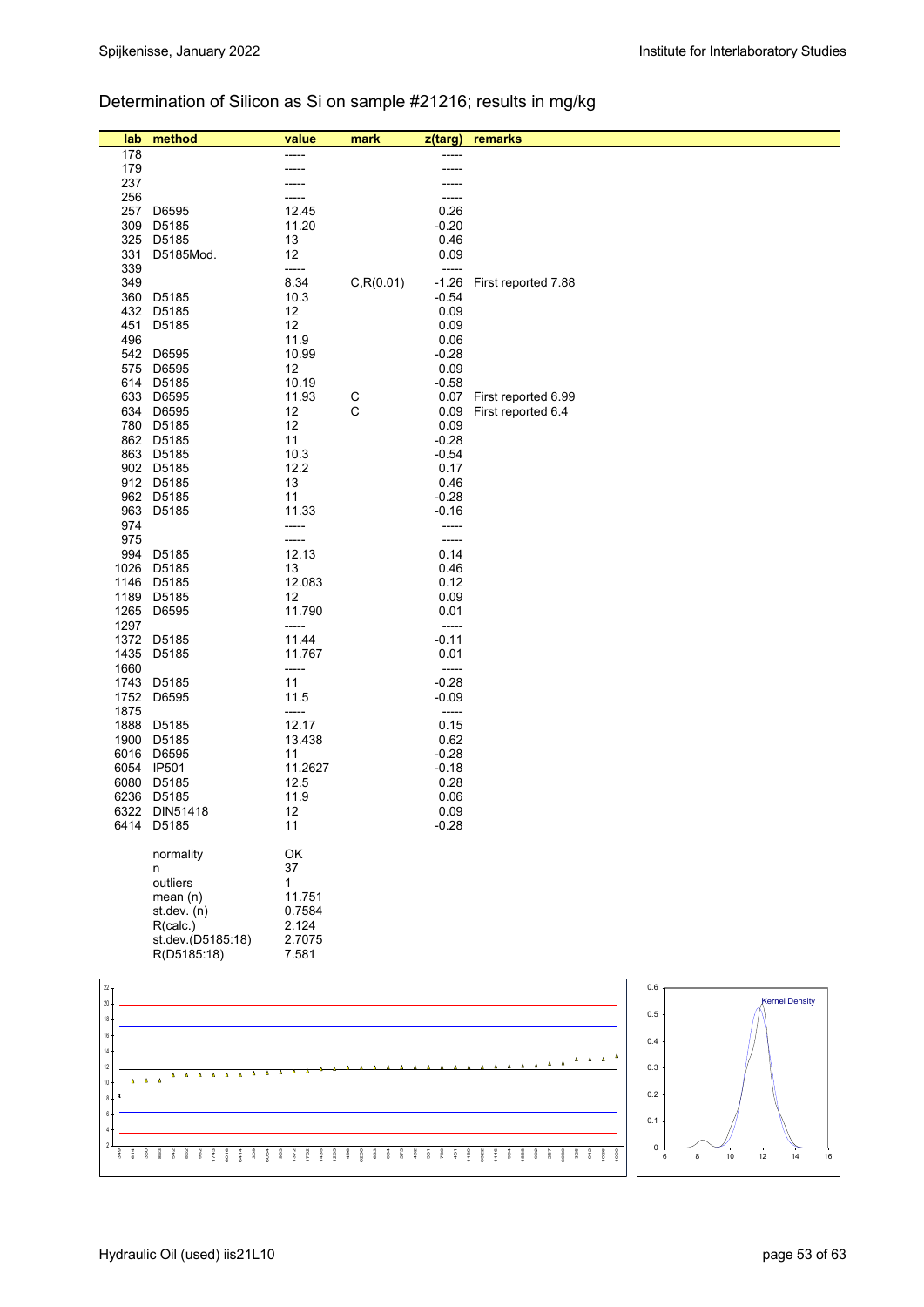## Determination of Silver as Ag on sample #21216; results in mg/kg

| lab             | method                        | value           | mark | z(targ)            | remarks          |
|-----------------|-------------------------------|-----------------|------|--------------------|------------------|
| 178             |                               | -----           |      | -----              |                  |
| 179             |                               |                 |      | -----              |                  |
| 237             |                               |                 |      |                    |                  |
| 256             |                               | -----           |      | -----              |                  |
| 257             | D6595                         | 10.11           |      | $-1.18$            |                  |
| 309<br>325      | D5185<br>D5185                | 12.33           |      | 0.32<br>0.09       |                  |
| 331             | D5185Mod.                     | 12<br>11        |      | $-0.58$            |                  |
| 339             |                               | -----           |      | -----              |                  |
| 349             |                               | 11.76           |      | $-0.07$            |                  |
| 360             | D5185                         | 11.2            |      | $-0.45$            |                  |
|                 | 432 D5185                     | 12              |      | 0.09               |                  |
| 451             | D5185                         | 12              |      | 0.09               |                  |
| 496             | 542 D6595                     | 12.5            |      | 0.43               |                  |
| 575             | D6595                         | 9.82<br>11      |      | $-1.38$<br>$-0.58$ |                  |
|                 | 614 D5185                     | 11.0            |      | $-0.58$            |                  |
|                 | 633 D6595                     | 10.26           |      | $-1.08$            |                  |
|                 | 634 D6595                     | 10.1            |      | $-1.19$            |                  |
|                 | 780 D5185                     | 13              |      | 0.77               |                  |
|                 | 862 D5185                     | 11              |      | $-0.58$            |                  |
|                 | 863 D5185                     | 12.8            |      | 0.63               |                  |
|                 | 902 D5185<br>912 D5185        | 12.1<br>14      |      | 0.16<br>1.44       |                  |
| 962             |                               | -----           |      | -----              |                  |
| 963             | D5185                         | 12.97           |      | 0.75               |                  |
| 974             |                               | -----           |      | -----              |                  |
| 975             |                               | -----           |      | -----              |                  |
| 994             | D5185                         | 11.40           |      | $-0.31$            |                  |
| 1026<br>1146    | D5185                         | -----<br>11.877 |      | -----<br>0.01      |                  |
|                 | 1189 D5185                    | 13              |      | 0.77               |                  |
| 1265            | D6595                         | 10.510          |      | $-0.91$            |                  |
| 1297            |                               | -----           |      | -----              |                  |
| 1372            | D5185                         | 12.96           |      | 0.74               |                  |
| 1435            | D5185                         | 11.995          |      | 0.09               |                  |
| 1660            |                               | -----           |      | -----              |                  |
|                 | 1743 D5185<br>1752 D6595      | 11              |      | $-0.58$<br>1.04    |                  |
| 1875            |                               | 13.4<br>-----   |      | -----              |                  |
| 1888            | D5185                         | 11.96           |      | 0.07               |                  |
| 1900            | D5185                         | 13.641          |      | 1.20               |                  |
| 6016            |                               | -----           |      | -----              |                  |
| 6054            |                               | -----           |      | -----              |                  |
| 6080            | D5185                         | 12.6            |      | 0.50               |                  |
|                 | 6236 D5185                    | 11.0            |      | $-0.58$            |                  |
|                 | 6322 DIN51418<br>6414 D5185   | 14<br>11        |      | 1.44<br>$-0.58$    |                  |
|                 |                               |                 |      |                    |                  |
|                 | normality                     | OK              |      |                    |                  |
|                 | n                             | 34              |      |                    |                  |
|                 | outliers                      | 0               |      |                    |                  |
|                 | mean(n)                       | 11.862          |      |                    |                  |
|                 | st.dev. (n)                   | 1.1347          |      |                    |                  |
|                 | R(calc.)<br>st.dev.(D5185:18) | 3.177<br>1.4827 |      |                    |                  |
|                 | R(D5185:18)                   | 4.152           |      |                    |                  |
|                 |                               |                 |      |                    |                  |
| 18 <sub>T</sub> |                               |                 |      |                    | 0.4 <sub>7</sub> |
|                 |                               |                 |      |                    |                  |

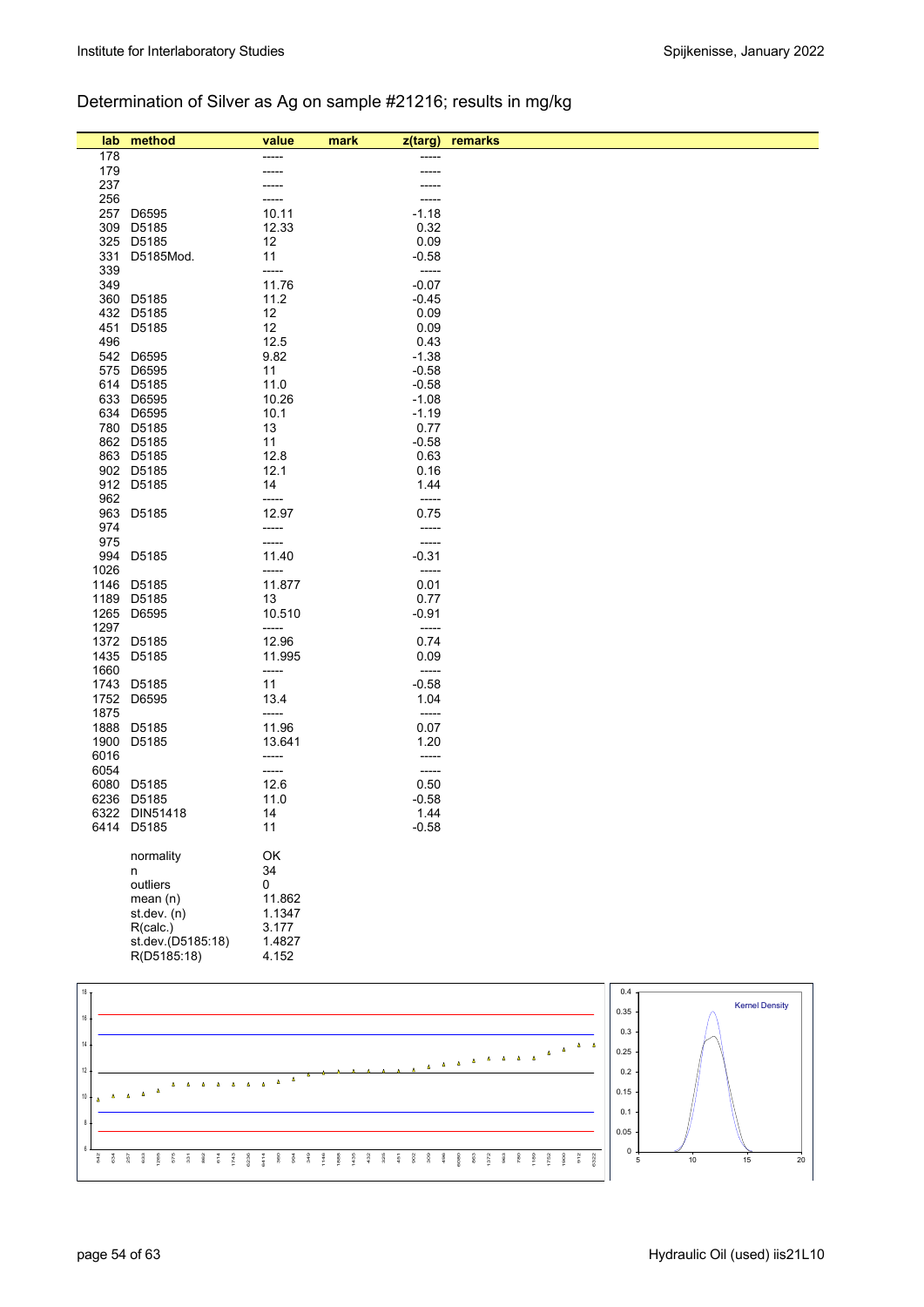### Determination of Sodium as Na on sample #21216; results in mg/kg

| lab             | method                   | value          | mark | z(targ)          | remarks                                                                                             |
|-----------------|--------------------------|----------------|------|------------------|-----------------------------------------------------------------------------------------------------|
| 178             |                          | -----          |      |                  |                                                                                                     |
| 179             |                          |                |      |                  |                                                                                                     |
| 237             |                          |                |      |                  |                                                                                                     |
| 256             |                          |                |      |                  |                                                                                                     |
| 257<br>309      | D5185                    | 16.41          |      | 1.38             |                                                                                                     |
| 325             | D5185                    | 11             |      | $-0.84$          |                                                                                                     |
| 331             | D5185Mod.                | 11             |      | $-0.84$          |                                                                                                     |
| 339             | <b>INH-165</b>           | $50$           |      | -----            |                                                                                                     |
| 349             |                          | 7.80           |      | $-2.16$          |                                                                                                     |
|                 | 360 D5185                | 12.2           |      | $-0.35$          |                                                                                                     |
|                 | 432 D5185                | 13             |      | $-0.02$          |                                                                                                     |
| 451             | D5185                    | 13             |      | $-0.02$          |                                                                                                     |
| 496             |                          | 12.3           |      | $-0.31$          |                                                                                                     |
|                 | 542 D6595                | 15.61          |      | 1.05             |                                                                                                     |
| 575             | D6595                    | 12             |      | $-0.43$          |                                                                                                     |
| 633             | 614 D5185<br>D6595       | 11.9<br>13.28  |      | $-0.47$<br>0.09  |                                                                                                     |
|                 | 634 D6595                | 16.4           |      | 1.37             |                                                                                                     |
|                 | 780 D5185                | 12             |      | $-0.43$          |                                                                                                     |
|                 | 862 D5185                | 11             |      | $-0.84$          |                                                                                                     |
|                 | 863 D5185                | 11.1           |      | $-0.80$          |                                                                                                     |
|                 | 902 D5185                | 11.5           |      | $-0.64$          |                                                                                                     |
|                 | 912 D5185                | 14             |      | 0.39             |                                                                                                     |
| 962             |                          | -----          |      | -----            |                                                                                                     |
|                 | 963 D5185                | 11.39          |      | $-0.68$          |                                                                                                     |
| 974             |                          | -----          |      | -----            |                                                                                                     |
| 975<br>994      | D5185                    | -----<br>11.98 |      | -----<br>$-0.44$ |                                                                                                     |
| 1026            | D5185                    | $\overline{7}$ |      | $-2.49$          |                                                                                                     |
|                 | 1146 D5185               | 12.276         |      | $-0.32$          |                                                                                                     |
| 1189            | D5185                    | 14             |      | 0.39             |                                                                                                     |
| 1265            | D6595                    | 15.720         |      | 1.10             |                                                                                                     |
| 1297            |                          | -----          |      | -----            |                                                                                                     |
|                 | 1372 D5185               | 12.76          |      | $-0.12$          |                                                                                                     |
| 1435            | D5185                    | 11.075         |      | $-0.81$          |                                                                                                     |
| 1660            |                          | -----          |      | -----            |                                                                                                     |
|                 | 1743 D5185<br>1752 D6595 | 12<br>18.1     |      | $-0.43$<br>2.07  |                                                                                                     |
|                 | 1875 EN11885             | 20.5           | ex   | 3.06             | Excluded as many statistical outliers in other related metal analyzes                               |
|                 | 1888 D5185               | 11.99          |      | $-0.44$          |                                                                                                     |
|                 | 1900 D5185               | 14.650         |      | 0.66             |                                                                                                     |
|                 | 6016 D6595               | 15             |      | 0.80             |                                                                                                     |
|                 | 6054 IP501               | 16.7665        |      | 1.53             |                                                                                                     |
|                 | 6080 D5185               | 14.2           |      | 0.47             |                                                                                                     |
| 6236            | D5185                    | 12.5           |      | $-0.23$          |                                                                                                     |
|                 | 6322 DIN51418            | 21             |      | 3.26             |                                                                                                     |
|                 | 6414 D5185               | 12             |      | -0.43            |                                                                                                     |
|                 | normality                | suspect        |      |                  |                                                                                                     |
|                 | n                        | 36             |      |                  |                                                                                                     |
|                 | outliers                 | $0 (+1ex)$     |      |                  |                                                                                                     |
|                 | mean $(n)$               | 13.053         |      |                  |                                                                                                     |
|                 | st. dev. (n)             | 2.6628         |      |                  |                                                                                                     |
|                 | R(calc.)                 | 7.456          |      |                  |                                                                                                     |
|                 | st.dev.(D5185:18)        | 2.4344         |      |                  |                                                                                                     |
|                 | R(D5185:18)              | 6.816          |      |                  |                                                                                                     |
|                 |                          |                |      |                  |                                                                                                     |
| 22 <sub>1</sub> |                          |                |      |                  | 0.25                                                                                                |
| $20\,$          |                          |                |      |                  | <b>Kernel Density</b>                                                                               |
| 18              |                          |                |      |                  | 0.2                                                                                                 |
| 16              |                          |                |      |                  | $\mathbf{A}=\mathbf{A}$                                                                             |
| $14 -$          |                          |                |      |                  | $\begin{array}{ccccccccc}\Delta & & & & & & & \Delta & & \Delta & & \Delta & & \end{array}$<br>0.15 |
| $12\,$          |                          |                |      |                  |                                                                                                     |
| $10 \cdot$      |                          |                |      |                  | 0.1                                                                                                 |
| 8               |                          |                |      |                  |                                                                                                     |
|                 |                          |                |      |                  | 0.05                                                                                                |

1026 349 331 325 862 1435 863 963 902 614 994 1888 575 780 1743 6414 360 1146 496 6236 1372 432 451 633 912 1189 6080 1900 6016 542 1265 634 309 6054 1752 1875 6322

4

 $0 +$ 

 $\frac{1}{10}$  15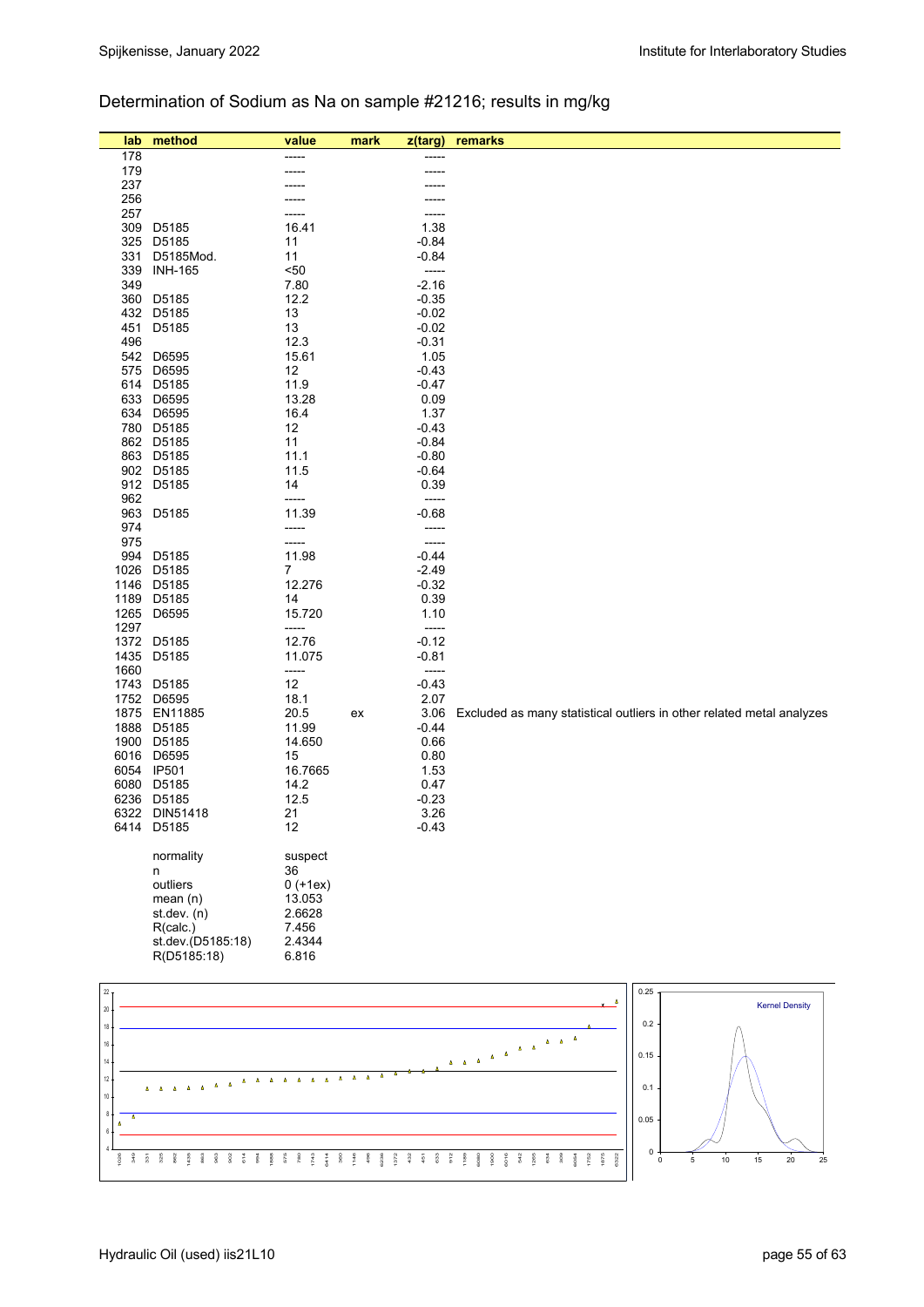## Determination of Tin as Sn on sample #21216; results in mg/kg

| lab.            | method                      | value          | mark    | z(targ)         | remarks |         |  |                       |
|-----------------|-----------------------------|----------------|---------|-----------------|---------|---------|--|-----------------------|
| 178             |                             |                |         | -----           |         |         |  |                       |
| 179             |                             |                |         | -----           |         |         |  |                       |
| 237             |                             |                |         |                 |         |         |  |                       |
| 256             |                             |                |         | -----           |         |         |  |                       |
| 257             | D6595                       | 12.50          |         | 0.51            |         |         |  |                       |
| 309             | D5185                       | 10.94          |         | 0.04            |         |         |  |                       |
|                 | 325 D5185                   | 10             |         | $-0.25$         |         |         |  |                       |
| 331<br>339      | D5185Mod.<br><b>INH-165</b> | 10<br>11       |         | $-0.25$<br>0.06 |         |         |  |                       |
| 349             |                             | 10.10          |         | $-0.22$         |         |         |  |                       |
|                 | 360 D5185                   | 9.80           |         | $-0.31$         |         |         |  |                       |
|                 | 432 D5185                   | 10             |         | $-0.25$         |         |         |  |                       |
| 451             | D5185                       | 10             |         | $-0.25$         |         |         |  |                       |
| 496             |                             | 10.6           |         | $-0.07$         |         |         |  |                       |
|                 | 542 D6595                   | 11.81          |         | 0.30            |         |         |  |                       |
| 575             | D6595                       | 11             |         | 0.06            |         |         |  |                       |
|                 | 614 D5185                   | 10.19          |         | $-0.19$         |         |         |  |                       |
|                 | 633 D6595                   | 11.90          |         | 0.33            |         |         |  |                       |
|                 | 634 D6595                   | 12.6           |         | 0.54            |         |         |  |                       |
|                 | 780 D5185                   | 10             |         | $-0.25$         |         |         |  |                       |
|                 | 862 D5185                   | 11             |         | 0.06            |         |         |  |                       |
|                 | 863 D5185                   | 10.3           |         | $-0.16$         |         |         |  |                       |
|                 | 902 D5185                   | 11.2           |         | 0.12            |         |         |  |                       |
|                 | 912 D5185                   | 10             |         | $-0.25$         |         |         |  |                       |
| 962             |                             | -----          |         | -----           |         |         |  |                       |
| 963             | D5185                       | 10.69          |         | $-0.04$         |         |         |  |                       |
| 974<br>975      |                             | -----<br>----- |         | -----<br>-----  |         |         |  |                       |
| 994             | D5185                       | 11.05          |         | 0.07            |         |         |  |                       |
| 1026            | D5185                       | 11             |         | 0.06            |         |         |  |                       |
|                 | 1146 D5185                  | 11.096         |         | 0.09            |         |         |  |                       |
|                 | 1189 D5185                  | 11             |         | 0.06            |         |         |  |                       |
| 1265            | D6595                       | 12.418         |         | 0.49            |         |         |  |                       |
| 1297            |                             | -----          |         | $-----1$        |         |         |  |                       |
|                 | 1372 D5185                  | 11.55          |         | 0.22            |         |         |  |                       |
|                 | 1435 D5185                  | 10.359         |         | $-0.14$         |         |         |  |                       |
| 1660            |                             | -----          |         | -----           |         |         |  |                       |
|                 | 1743 D5185                  | 10             |         | $-0.25$         |         |         |  |                       |
| 1752            | D6595                       | 14.2           | R(0.05) | 1.03            |         |         |  |                       |
| 1875            |                             | -----          |         | -----           |         |         |  |                       |
| 1888            | D5185                       | 9.63           |         | $-0.36$         |         |         |  |                       |
| 1900            | D5185                       | 11.493         |         | 0.21            |         |         |  |                       |
| 6016            | D6595                       | 11             |         | 0.06            |         |         |  |                       |
|                 | 6054 IP501                  | 15.2825        | R(0.01) | 1.36            |         |         |  |                       |
|                 | 6080 D5185                  | 10.1           |         | $-0.22$         |         |         |  |                       |
|                 | 6236 D5185                  | 11.0           |         | 0.06            |         |         |  |                       |
|                 | 6322 DIN51418<br>6414 D5185 | 13<br>9        |         | 0.67            |         |         |  |                       |
|                 |                             |                |         | $-0.55$         |         |         |  |                       |
|                 | normality                   | OK             |         |                 |         |         |  |                       |
|                 | n                           | 36             |         |                 |         |         |  |                       |
|                 | outliers                    | $\overline{2}$ |         |                 |         |         |  |                       |
|                 | mean(n)                     | 10.815         |         |                 |         |         |  |                       |
|                 | st.dev. (n)                 | 0.9165         |         |                 |         |         |  |                       |
|                 | R(calc.)                    | 2.566          |         |                 |         |         |  |                       |
|                 | st.dev.(D5185:18)           | 3.2821         |         |                 |         |         |  |                       |
|                 | R(D5185:18)                 | 9.190          |         |                 |         |         |  |                       |
|                 |                             |                |         |                 |         |         |  |                       |
| 25 <sub>1</sub> |                             |                |         |                 |         | 0.5     |  |                       |
|                 |                             |                |         |                 |         | 0.45    |  | <b>Kernel Density</b> |
| $20\,$          |                             |                |         |                 |         | $0.4\,$ |  |                       |
|                 |                             |                |         |                 |         |         |  |                       |

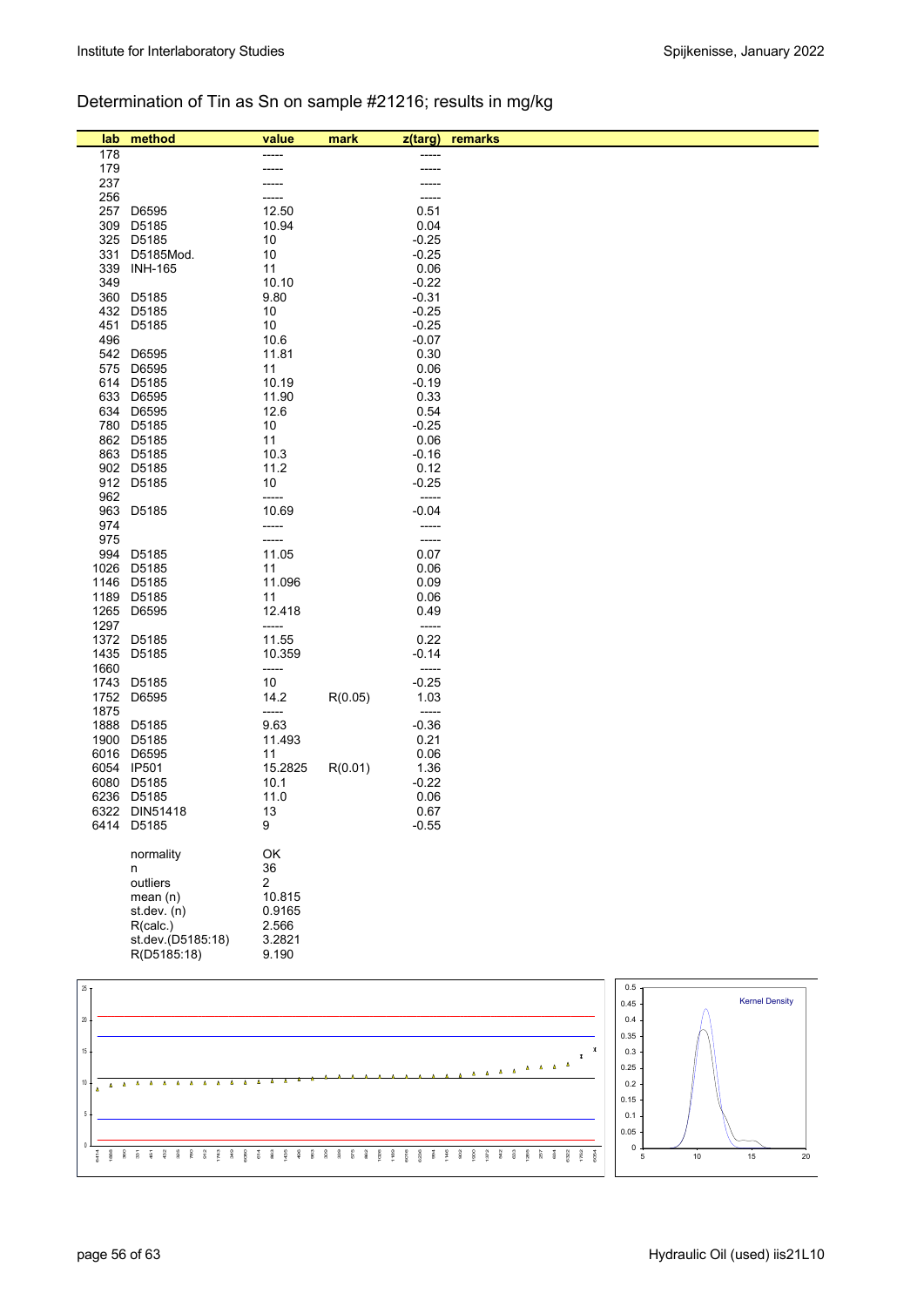## Determination of Titanium as Ti on sample #21216; results in mg/kg

| lab            | method                   | value            | mark    | z(targ)            | remarks                                               |     |                       |
|----------------|--------------------------|------------------|---------|--------------------|-------------------------------------------------------|-----|-----------------------|
| 178            |                          |                  |         |                    |                                                       |     |                       |
| 179            |                          |                  |         |                    |                                                       |     |                       |
| 237            |                          |                  |         |                    |                                                       |     |                       |
| 256            |                          |                  |         |                    |                                                       |     |                       |
| 257            | D6595                    | 13.00            |         | 0.42               |                                                       |     |                       |
| 309            | D5185                    | 12.06            |         | 0.09               |                                                       |     |                       |
| 331            | 325 D5185<br>D5185Mod.   | 12<br>12         |         | 0.07<br>0.07       |                                                       |     |                       |
|                | 339 INH-165              | 11               |         | $-0.28$            |                                                       |     |                       |
| 349            |                          | 12.17            |         | 0.13               |                                                       |     |                       |
|                | 360 D5185                | 11.1             |         | $-0.24$            |                                                       |     |                       |
|                | 432 D5185                | 12               |         | 0.07               |                                                       |     |                       |
|                | 451 D5185                | 12               |         | 0.07               |                                                       |     |                       |
| 496            |                          | 11.2             |         | $-0.21$            |                                                       |     |                       |
|                | 542 D6595                | 11.92            |         | 0.05               |                                                       |     |                       |
|                | 575 D6595<br>614 D5185   | 11<br>11.9       |         | $-0.28$<br>0.04    |                                                       |     |                       |
|                | 633 D6595                | 10.68            |         | $-0.39$            |                                                       |     |                       |
|                | 634 D6595                | 13.7             |         | 0.67               |                                                       |     |                       |
|                | 780 D5185                | 11               |         | $-0.28$            |                                                       |     |                       |
|                | 862 D5185                | 11               |         | $-0.28$            |                                                       |     |                       |
|                | 863 D5185                | 12.2             |         | 0.14               |                                                       |     |                       |
|                | 902 D5185                | 11.9             |         | 0.04               |                                                       |     |                       |
|                | 912 D5185                | 12               |         | 0.07               |                                                       |     |                       |
|                | 962 D5185<br>963 D5185   | 11<br>11.69      |         | $-0.28$<br>$-0.04$ |                                                       |     |                       |
| 974            |                          | -----            |         | -----              |                                                       |     |                       |
| 975            |                          | -----            |         | -----              |                                                       |     |                       |
|                | 994 D5185                | 11.6             |         | $-0.07$            |                                                       |     |                       |
|                | 1026 D5185               | 12               |         | 0.07               |                                                       |     |                       |
|                | 1146 D5185               | 11.667           |         | $-0.04$            |                                                       |     |                       |
|                | 1189 D5185               | 13               |         | 0.42               |                                                       |     |                       |
|                | 1265 D6595               | 11.734           |         | $-0.02$            |                                                       |     |                       |
| 1297           | 1372 D5185               | -----<br>10.30   |         | $-----$<br>$-0.52$ |                                                       |     |                       |
|                | 1435 D5185               | 11.729           |         | $-0.02$            |                                                       |     |                       |
| 1660           |                          | -----            |         | -----              |                                                       |     |                       |
|                | 1743 D5185               | 12               |         | 0.07               |                                                       |     |                       |
|                | 1752 D6595               | 13.6             |         | 0.64               |                                                       |     |                       |
|                | 1875 EN11885             | 20               | R(0.01) | 2.88               |                                                       |     |                       |
|                | 1888 D5185               | 12.11            |         | 0.11               |                                                       |     |                       |
|                | 1900 D5185               | 14.933           | R(0.01) | 1.10               |                                                       |     |                       |
|                | 6016 D6595               | 13               |         | 0.42               |                                                       |     |                       |
|                | 6054 IP501<br>6080 D5185 | 11.1199<br>11.3  |         | $-0.24$<br>$-0.17$ |                                                       |     |                       |
|                | 6236 D5185               | 11.6             |         | $-0.07$            |                                                       |     |                       |
|                | 6322 DIN51418            | 11               |         | $-0.28$            |                                                       |     |                       |
| 6414           |                          |                  |         |                    |                                                       |     |                       |
|                |                          |                  |         |                    |                                                       |     |                       |
|                | normality                | OK               |         |                    |                                                       |     |                       |
|                | n                        | 37               |         |                    |                                                       |     |                       |
|                | outliers<br>mean(n)      | $\overline{2}$   |         |                    |                                                       |     |                       |
|                | st.dev. (n)              | 11.791<br>0.7632 |         |                    |                                                       |     |                       |
|                | R(calc.)                 | 2.137            |         |                    |                                                       |     |                       |
|                | st.dev.(D5185:18)        | 2.8472           |         |                    |                                                       |     |                       |
|                | R(D5185:18)              | 7.972            |         |                    |                                                       |     |                       |
|                |                          |                  |         |                    |                                                       |     |                       |
| $25 -$         |                          |                  |         |                    |                                                       | 0.6 |                       |
|                |                          |                  |         |                    |                                                       |     | <b>Kernel Density</b> |
| $20\,$         |                          |                  |         |                    |                                                       | 0.5 |                       |
|                |                          |                  |         |                    |                                                       | 0.4 |                       |
| $15\,$         |                          |                  |         |                    | $\boldsymbol{x}$                                      |     |                       |
| $\Delta$       |                          |                  |         |                    | $\Delta = \Delta = \Delta = \Delta = \Delta = \Delta$ | 0.3 |                       |
| $\Delta$<br>10 |                          |                  |         |                    |                                                       | 0.2 |                       |
|                |                          |                  |         |                    |                                                       |     |                       |



0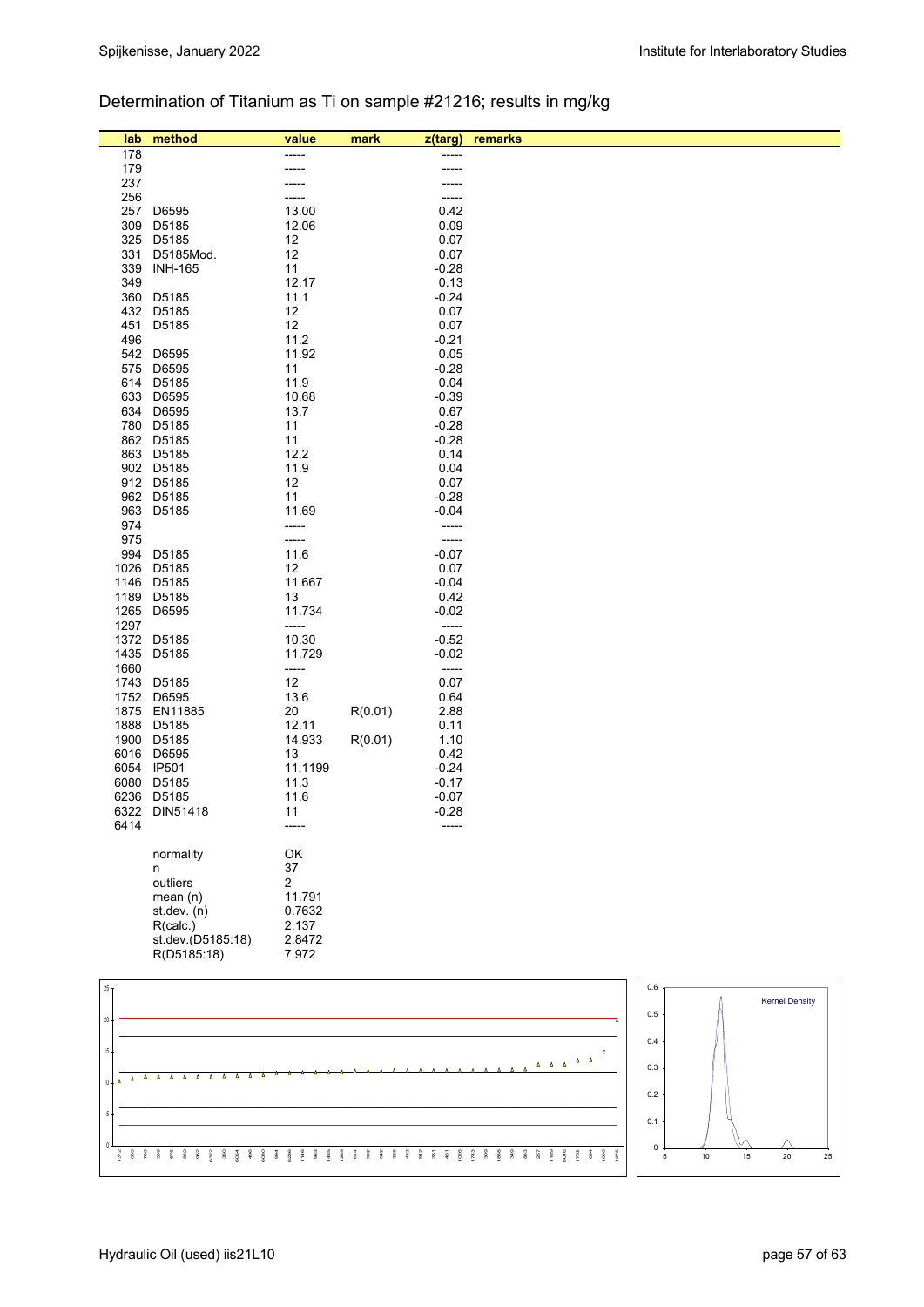## Determination of Vanadium as V on sample #21216; results in mg/kg

| lab          | method                              | value           | mark       | z(targ)         | remarks                                               |
|--------------|-------------------------------------|-----------------|------------|-----------------|-------------------------------------------------------|
| 178          |                                     |                 |            |                 |                                                       |
| 179          |                                     |                 |            | -----           |                                                       |
| 237          |                                     |                 |            |                 |                                                       |
| 256          |                                     |                 |            |                 |                                                       |
| 257          | D6595                               | 12.60<br>11.68  |            | 0.61            |                                                       |
| 309<br>325   | D5185<br>D5185                      | 12              |            | 0.00<br>0.21    |                                                       |
| 331          | D5185Mod.                           | 12              |            | 0.21            |                                                       |
| 339          |                                     | -----           |            | -----           |                                                       |
| 349          |                                     | 11.79           |            | 0.07            |                                                       |
| 360          | D5185                               | 10.5            |            | $-0.79$         |                                                       |
| 432<br>451   | D5185<br>D5185                      | 12              |            | 0.21            |                                                       |
| 496          |                                     | 12<br>11.1      |            | 0.21<br>$-0.39$ |                                                       |
| 542          | D6595                               | 11.29           |            | $-0.26$         |                                                       |
| 575          | D6595                               | 12              |            | 0.21            |                                                       |
|              | 614 D5185                           | 11.3            |            | $-0.26$         |                                                       |
|              | 633 D6595                           | 9.79            |            | $-1.27$         |                                                       |
| 634          | D6595                               | 12.6            |            | 0.61            |                                                       |
|              | 780 D5185<br>862 D5185              | 12<br>11        |            | 0.21<br>$-0.46$ |                                                       |
|              | 863 D5185                           | 11.9            |            | 0.14            |                                                       |
|              | 902 D5185                           | 11.4            |            | $-0.19$         |                                                       |
|              | 912 D5185                           | 11              |            | $-0.46$         |                                                       |
|              | 962 D5185                           | 12              |            | 0.21            |                                                       |
|              | 963 D5185                           | 11.97           |            | 0.19            |                                                       |
| 974<br>975   |                                     | -----<br>-----  |            | -----<br>-----  |                                                       |
| 994          | D5185                               | 11.43           |            | $-0.17$         |                                                       |
|              | 1026 D5185                          | 12              |            | 0.21            |                                                       |
|              | 1146 D5185                          | 11.717          |            | 0.02            |                                                       |
|              | 1189 D5185                          | 12              |            | 0.21            |                                                       |
|              | 1265 D6595                          | 11.974          |            | 0.19            |                                                       |
| 1297<br>1372 | In house<br>D5185                   | 10.805<br>11.78 |            | $-0.59$<br>0.06 |                                                       |
|              | 1435 D5185                          | 11.808          |            | 0.08            |                                                       |
| 1660         |                                     | -----           |            | -----           |                                                       |
| 1743         | D5185                               | 11              |            | $-0.46$         |                                                       |
| 1752         |                                     | -----           |            | -----           |                                                       |
| 1875         | EN11885                             | 17.75           | R(0.01)    | 4.06            |                                                       |
| 1888         | D5185<br>1900 D5185                 | 9.13            | C, R(0.05) | $-1.71$<br>1.25 | First reported 6.09                                   |
|              | 6016 D6595                          | 13.555<br>11    |            | $-0.46$         |                                                       |
|              | 6054 IP501                          | 12.1748         |            | 0.33            |                                                       |
|              | 6080 D5185                          | 11.4            |            | $-0.19$         |                                                       |
|              | 6236 D5185                          | 12.8            |            | 0.75            |                                                       |
|              | 6322 DIN51418                       | 12              |            | 0.21            |                                                       |
|              | 6414 D5185                          | 11              |            | $-0.46$         |                                                       |
|              | normality                           | suspect         |            |                 |                                                       |
|              | n                                   | 37              |            |                 |                                                       |
|              | outliers                            | $\overline{2}$  |            |                 |                                                       |
|              | mean(n)                             | 11.686          |            |                 |                                                       |
|              | st.dev. (n)                         | 0.6848          |            |                 |                                                       |
|              | R(calc.)                            | 1.918           |            |                 |                                                       |
|              | st.dev.(D5185:18)<br>R(D5185:18)    | 1.4942<br>4.184 |            |                 |                                                       |
|              |                                     |                 |            |                 |                                                       |
| $18 -$       |                                     |                 |            |                 | 0.7<br>$\pmb{\mathsf{x}}$                             |
|              |                                     |                 |            |                 | <b>Kernel Density</b>                                 |
| 16           |                                     |                 |            |                 | 0.6                                                   |
| 14           |                                     |                 |            |                 | 0.5                                                   |
|              |                                     |                 |            |                 | Δ<br>0.4<br>$\Delta$<br>$\pmb{\Delta} = \pmb{\Delta}$ |
| 12           |                                     |                 |            |                 |                                                       |
| 10           | $\Delta = \Delta = \Delta = \Delta$ |                 |            |                 | 0.3                                                   |
| $\Delta$     |                                     |                 |            |                 | 0.2                                                   |
|              |                                     |                 |            |                 |                                                       |

1888 633 360 1297 912 862 1743 6016 6414 496 542 614 902 6080 994 309 1146 1372 349 1435 863 963 1265 331 325 575 780 451 432 962 1026 1189 6322 6054 634 257 6236 1900 1875

6

5 10 15 20

 $0 \frac{1}{5}$ 0.1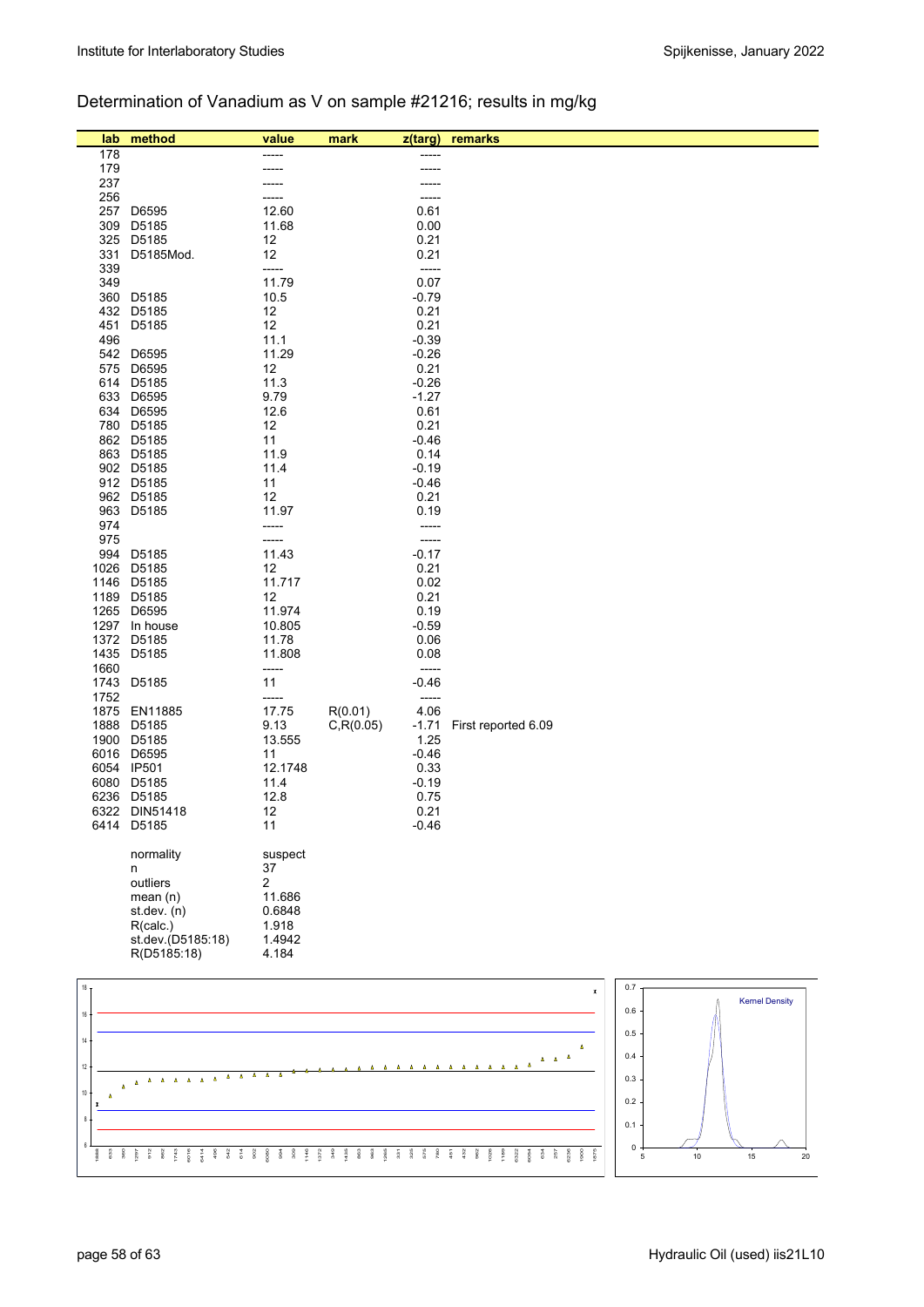## Determination of Calcium as Ca on sample #21216; results in mg/kg

| lab              | method                                       | value      | mark        | z(targ) | remarks                                                                                                                    |
|------------------|----------------------------------------------|------------|-------------|---------|----------------------------------------------------------------------------------------------------------------------------|
| 178              |                                              | -----      |             | -----   |                                                                                                                            |
| 179              |                                              |            |             |         |                                                                                                                            |
| 237              |                                              |            |             |         |                                                                                                                            |
| 256              |                                              |            |             |         |                                                                                                                            |
| 257              |                                              | -----      |             | -----   |                                                                                                                            |
| 309              | D5185                                        | 77.13      |             | 0.24    |                                                                                                                            |
| 325              | D5185                                        | 82         |             | 1.01    |                                                                                                                            |
| 331              | D5185Mod.                                    | 66         |             | $-1.52$ |                                                                                                                            |
| 339              | <b>INH-165</b>                               | 77         |             | 0.22    |                                                                                                                            |
|                  |                                              |            |             |         |                                                                                                                            |
| 349              |                                              | 79.15      |             | 0.56    |                                                                                                                            |
|                  | 360 D5185                                    | 77.64      |             | 0.32    |                                                                                                                            |
| 432              | D5185                                        | 78         |             | 0.38    |                                                                                                                            |
| 451              | D5185                                        | 79         |             | 0.54    |                                                                                                                            |
| 496              |                                              | 79.46      |             | 0.61    |                                                                                                                            |
|                  | 542 D6595                                    | 68.55      |             | $-1.12$ |                                                                                                                            |
|                  | 575 D6595                                    | 81         |             | 0.86    |                                                                                                                            |
|                  | 614 D5185                                    | 78.5       |             | 0.46    |                                                                                                                            |
|                  | 633 D6595                                    | 67.1       |             | $-1.35$ |                                                                                                                            |
|                  | 634 D6595                                    | 76         | $\mathsf C$ | 0.06    | First reported 55.8                                                                                                        |
|                  | 780 D5185                                    | 84         |             | 1.33    |                                                                                                                            |
|                  | 862 D5185                                    | 72         |             | $-0.57$ |                                                                                                                            |
|                  | 863 D5185                                    | 74.8       |             | $-0.13$ |                                                                                                                            |
|                  | 902 D5185                                    | 76.7       |             | 0.17    |                                                                                                                            |
|                  | 912 D5185                                    | 75         |             | $-0.10$ |                                                                                                                            |
|                  | 962 D5185                                    | 71.6       |             | $-0.63$ |                                                                                                                            |
|                  |                                              |            |             |         |                                                                                                                            |
| 963              | D5185                                        | 75.16      |             | $-0.07$ |                                                                                                                            |
| 974              |                                              | -----      |             | -----   |                                                                                                                            |
| 975              |                                              | -----      |             | -----   |                                                                                                                            |
|                  | 994 D5185                                    | 77.8       |             | 0.35    |                                                                                                                            |
| 1026             | D5185                                        | 61         |             | $-2.32$ |                                                                                                                            |
|                  | 1146 D5185                                   | 78.423     |             | 0.45    |                                                                                                                            |
|                  | 1189 D5185                                   | 89         |             | 2.12    |                                                                                                                            |
|                  | 1265 D6595                                   | 65.145     |             | $-1.66$ |                                                                                                                            |
| 1297             |                                              | -----      |             | -----   |                                                                                                                            |
|                  | 1372 D5185                                   | 76.23      |             | 0.10    |                                                                                                                            |
|                  | 1435 D5185                                   | 78.330     |             | 0.43    |                                                                                                                            |
| 1660             |                                              | -----      |             | -----   |                                                                                                                            |
|                  | 1743 D5185                                   | 75.9       |             | 0.05    |                                                                                                                            |
|                  |                                              |            |             | -----   |                                                                                                                            |
| 1752             |                                              | -----      |             |         |                                                                                                                            |
| 1875             | EN11885                                      | 81         | ex          | 0.86    | Excluded as many statistical outliers in other related metal analyzes                                                      |
| 1888             | D5185                                        | 77.84      |             | 0.35    |                                                                                                                            |
|                  | 1900 D5185                                   | 78.576     |             | 0.47    |                                                                                                                            |
| 6016             |                                              | -----      |             | -----   |                                                                                                                            |
|                  | 6054 IP501                                   | 101.972    | R(0.01)     | 4.18    |                                                                                                                            |
|                  | 6080 D5185                                   | 69.0       |             | $-1.05$ |                                                                                                                            |
|                  | 6236 D5185                                   | 75.1       |             | $-0.08$ |                                                                                                                            |
|                  | 6322 DIN51418                                | 76         |             | 0.06    |                                                                                                                            |
|                  | 6414 D5185                                   | 72         |             | $-0.57$ |                                                                                                                            |
|                  |                                              |            |             |         |                                                                                                                            |
|                  | normality                                    | suspect    |             |         |                                                                                                                            |
|                  | n                                            | 35         |             |         |                                                                                                                            |
|                  | outliers                                     | $1 (+1ex)$ |             |         |                                                                                                                            |
|                  | mean $(n)$                                   | 75.604     |             |         |                                                                                                                            |
|                  | st. dev. (n)                                 | 5.5349     |             |         |                                                                                                                            |
|                  |                                              | 15.498     |             |         |                                                                                                                            |
|                  | R(calc.)                                     |            |             |         |                                                                                                                            |
|                  | st.dev.(Horwitz)                             | 6.3083     |             |         |                                                                                                                            |
|                  | R(Horwitz)                                   | 17.663     |             |         |                                                                                                                            |
| Compare          |                                              |            |             |         |                                                                                                                            |
|                  | R(D5185:18)                                  | 4.151      |             |         |                                                                                                                            |
|                  |                                              |            |             |         |                                                                                                                            |
| 110.             |                                              |            |             |         | 0.12                                                                                                                       |
|                  |                                              |            |             |         | <b>Kernel Density</b><br>$\pmb{\mathsf{x}}$                                                                                |
| $100 -$          |                                              |            |             |         | 0.1                                                                                                                        |
|                  |                                              |            |             |         |                                                                                                                            |
| 90               |                                              |            |             |         | 0.08                                                                                                                       |
|                  |                                              |            |             |         | $\Delta$                                                                                                                   |
| 80               |                                              |            |             |         | $\begin{array}{cccccccccc} \Delta & \Delta & \Delta & \Delta & \Delta & \lambda & \lambda \end{array}$<br>0.06<br>$\Delta$ |
|                  | $\Delta \equiv -\Delta \equiv -\Delta$       |            |             |         |                                                                                                                            |
| $70$             | $\Delta = \Delta$<br>$\mathbf{a}=\mathbf{a}$ |            |             |         | 0.04                                                                                                                       |
| Δ<br>Δ<br>$60\,$ |                                              |            |             |         |                                                                                                                            |
|                  |                                              |            |             |         | 0.02                                                                                                                       |

6414 863 912 6236 963 1743 634 6322 1372 902 339 309 360 994 1888 432 1435 1146 614 1900 451 349 496 575 1875 325 780 1189 6054

50

 1026 1265 331 633  $\frac{3}{4}$  6080 962 862

50 70 90 110

 $\begin{array}{c} 0 \\ 50 \end{array}$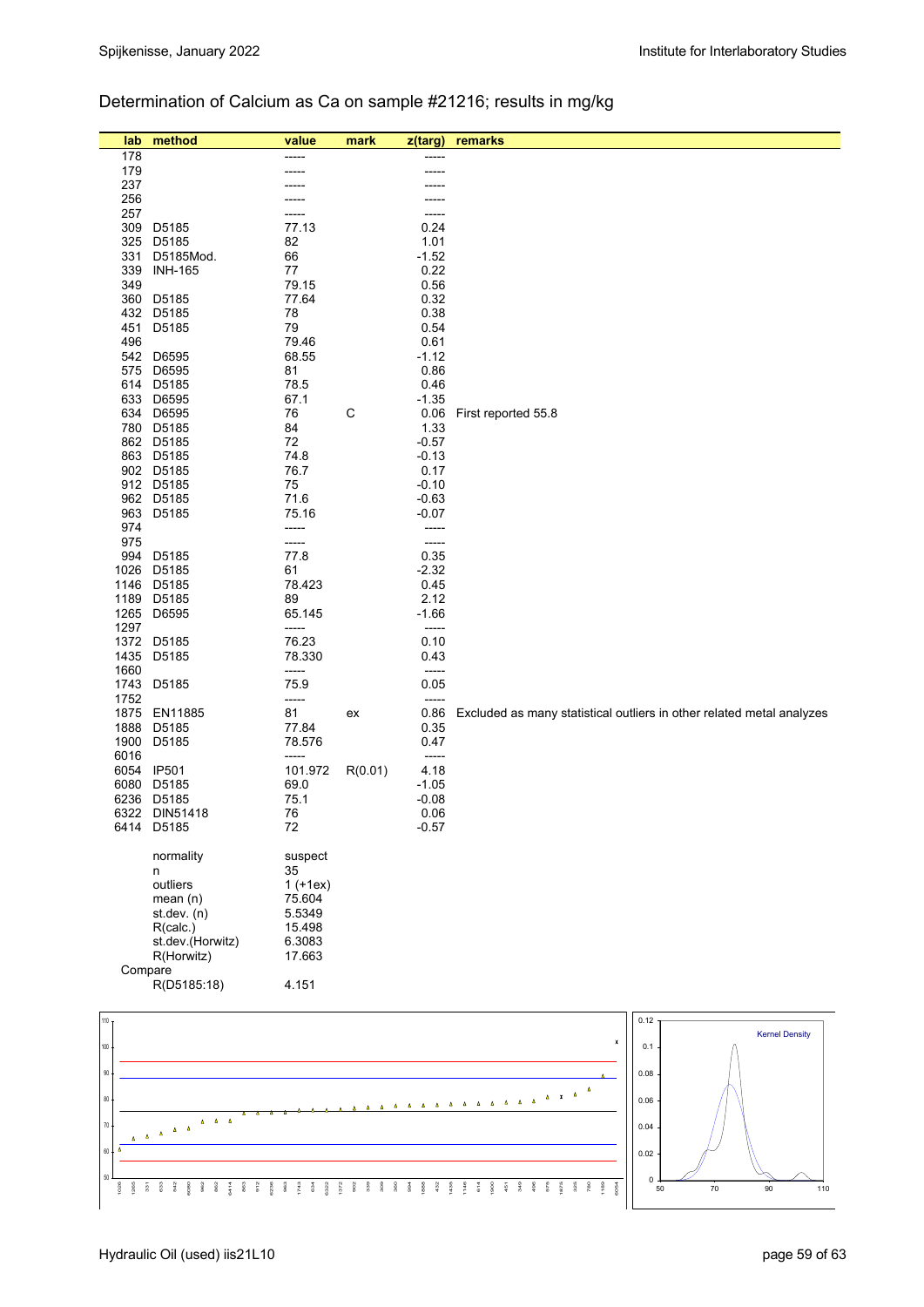### Determination of Phosphorus as P on sample #21216; results in mg/kg

| lab          | method                        | value             | mark | z(targ)                                            | remarks                                                                                               |
|--------------|-------------------------------|-------------------|------|----------------------------------------------------|-------------------------------------------------------------------------------------------------------|
| 178          |                               |                   |      |                                                    |                                                                                                       |
| 179          |                               |                   |      |                                                    |                                                                                                       |
| 237<br>256   |                               |                   |      |                                                    |                                                                                                       |
| 257          |                               |                   |      |                                                    |                                                                                                       |
| 309          | D5185                         | 279.2             |      | 0.61                                               |                                                                                                       |
| 325          | D5185                         | 272               |      | 0.33                                               |                                                                                                       |
| 331          | D5185Mod.                     | 268               |      | 0.17                                               |                                                                                                       |
| 339<br>349   | <b>INH-165</b>                | 265<br>205.88     |      | 0.05<br>$-2.32$                                    |                                                                                                       |
| 360          | D5185                         | 269.3             |      | 0.22                                               |                                                                                                       |
| 432          | D5185                         | 280               |      | 0.65                                               |                                                                                                       |
| 451          | D5185                         | 282               |      | 0.73                                               |                                                                                                       |
| 496          |                               | 271.1             |      | 0.29                                               |                                                                                                       |
| 542<br>575   | D6595<br>D6595                | 225.81<br>273     |      | $-1.53$<br>0.37                                    |                                                                                                       |
| 614          | D5185                         | 289.7             |      | 1.04                                               |                                                                                                       |
| 633          | D6595                         | 322.1             |      | 2.33                                               |                                                                                                       |
| 634          | D6595                         | 203.5             |      | $-2.42$                                            |                                                                                                       |
| 780          | D5185                         | 216               |      | $-1.92$                                            |                                                                                                       |
| 863          | 862 D5185<br>D5185            | 267<br>269.3      |      | 0.13<br>0.22                                       |                                                                                                       |
|              | 902 D5185                     | 266.3             |      | 0.10                                               |                                                                                                       |
|              | 912 D5185                     | 242               |      | $-0.88$                                            |                                                                                                       |
| 962          | D5185                         | 269               |      | 0.21                                               |                                                                                                       |
| 963          | D5185                         | 272.38            |      | 0.34                                               |                                                                                                       |
| 974<br>975   |                               | -----<br>-----    |      | -----<br>-----                                     |                                                                                                       |
| 994          | D5185                         | 262.8             |      | $-0.04$                                            |                                                                                                       |
| 1026         | D5185                         | 281               |      | 0.69                                               |                                                                                                       |
| 1146         | D5185                         | 266.290           |      | 0.10                                               |                                                                                                       |
| 1189         | D5185                         | 279               |      | 0.61                                               |                                                                                                       |
| 1265<br>1297 | D6595                         | 296.23<br>-----   |      | 1.30<br>-----                                      |                                                                                                       |
| 1372         | D5185                         | 258.25            |      | $-0.22$                                            |                                                                                                       |
| 1435         | D5185                         | 287.409           |      | 0.94                                               |                                                                                                       |
| 1660         |                               | -----             |      | -----                                              |                                                                                                       |
| 1743         | D5185                         | 267               |      | 0.13                                               |                                                                                                       |
| 1752<br>1875 | EN11885                       | -----<br>252.5    | ex   | $-0.46$                                            | Excluded as many statistical outliers in other related metal analyzes                                 |
| 1888         | D5185                         | 274.93            |      | 0.44                                               |                                                                                                       |
| 1900         | D5185                         | 287.31            |      | 0.94                                               |                                                                                                       |
| 6016         | D6595                         | 205               |      | $-2.36$                                            |                                                                                                       |
| 6054<br>6080 | <b>IP501</b><br>D5185         | 228.887<br>248.0  |      | $-1.40$<br>$-0.64$                                 |                                                                                                       |
|              | 6236 D5185                    | 282.2             |      | 0.74                                               |                                                                                                       |
|              | 6322 DIN51418                 | 297               |      | 1.33                                               |                                                                                                       |
|              | 6414 D5185                    | 233               |      | $-1.24$                                            |                                                                                                       |
|              | normality                     | OK                |      |                                                    |                                                                                                       |
|              | n                             | 37                |      |                                                    |                                                                                                       |
|              | outliers                      | $0 (+1ex)$        |      |                                                    |                                                                                                       |
|              | mean(n)                       | 263.862           |      |                                                    |                                                                                                       |
|              | st.dev. (n)                   | 27.2196           |      |                                                    |                                                                                                       |
|              | R(calc.)<br>st.dev.(D5185:18) | 76.215<br>24.9459 |      |                                                    |                                                                                                       |
|              | R(D5185:18)                   | 69.848            |      |                                                    |                                                                                                       |
|              |                               |                   |      |                                                    |                                                                                                       |
| 360          |                               |                   |      |                                                    | 0.025                                                                                                 |
| 340          |                               |                   |      |                                                    | <b>Kernel Density</b>                                                                                 |
| 320          |                               |                   |      |                                                    | 0.02<br>$\Delta$                                                                                      |
| 300          |                               |                   |      |                                                    | $\pmb{\Delta} = - \pmb{\Delta}$                                                                       |
| 280          |                               |                   |      | $\Delta \equiv \Delta \equiv \Delta \equiv \Delta$ | 0.015<br>$\Delta \qquad \Delta \qquad \Delta \qquad \Delta \qquad \Delta \qquad \Delta \qquad \Delta$ |
| 260          | $\pmb{\mathsf{x}}$            |                   |      |                                                    | 0.01                                                                                                  |





 $\overline{\mathbf{A}}$ 

 $\Delta = \Delta = \Delta$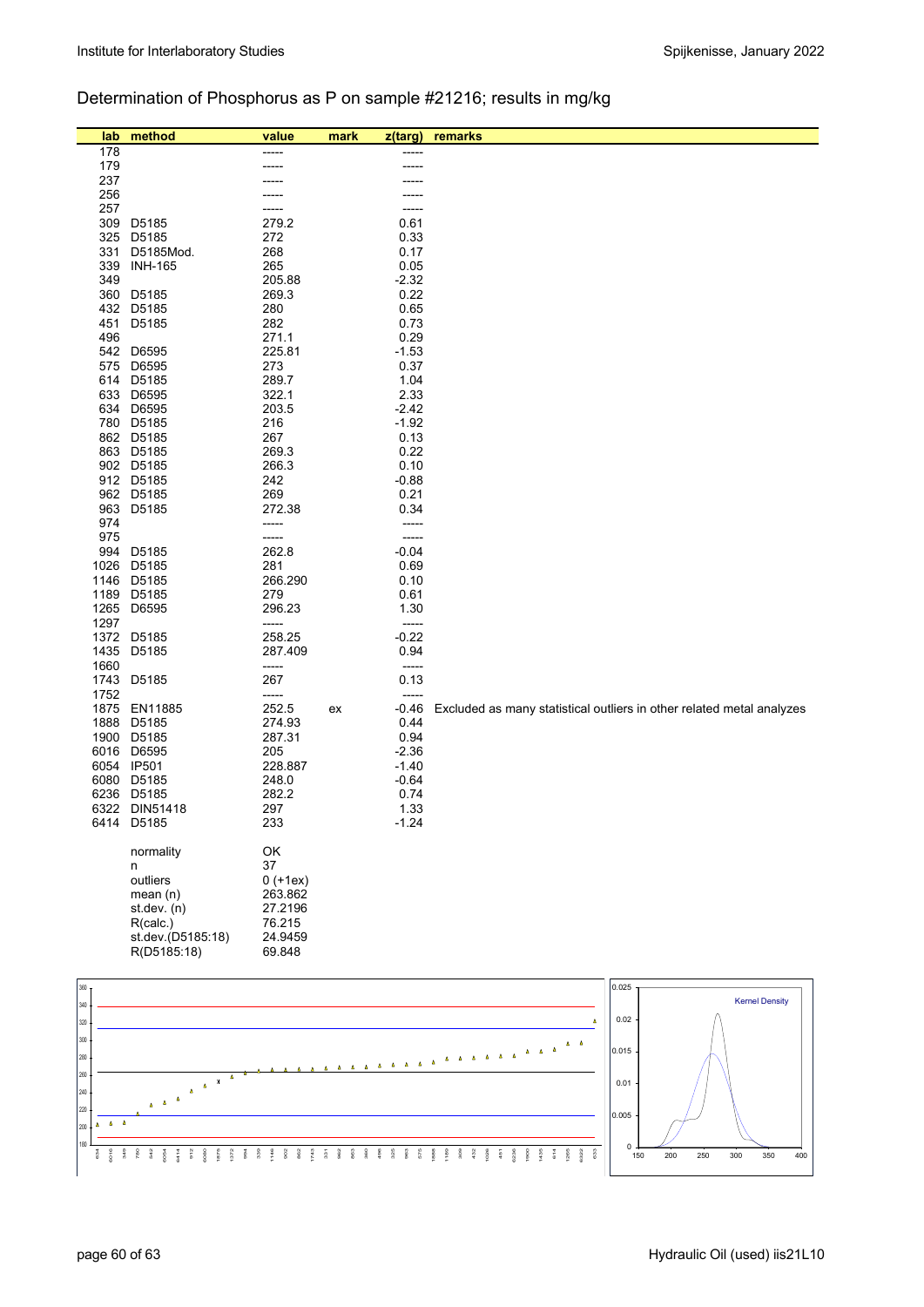## Determination of Zinc as Zn on sample #21216; results in mg/kg

|     | lab          | method                   | value             | mark | z(targ)                  | remarks                                                               |
|-----|--------------|--------------------------|-------------------|------|--------------------------|-----------------------------------------------------------------------|
|     | 178          |                          |                   |      |                          |                                                                       |
|     | 179          |                          |                   |      |                          |                                                                       |
|     | 237<br>256   |                          |                   |      |                          |                                                                       |
|     | 257          |                          |                   |      |                          |                                                                       |
|     | 309          | D5185                    | 315.6             |      | 0.12                     |                                                                       |
|     | 325          | D5185                    | 334               |      | 1.24                     |                                                                       |
|     | 331          | D5185Mod.                | 329               |      | 0.94                     |                                                                       |
|     | 339<br>349   | <b>INH-165</b>           | 300<br>292.36     |      | $-0.82$<br>$-1.28$       |                                                                       |
|     | 360          | D5185                    | 319.6             |      | 0.37                     |                                                                       |
|     | 432          | D5185                    | 313               |      | $-0.03$                  |                                                                       |
|     | 451          | D5185                    | 349               |      | 2.15                     |                                                                       |
|     | 496          |                          | 310.8             |      | $-0.17$                  |                                                                       |
|     | 542          | D6595                    | 277.33            |      | $-2.19$                  |                                                                       |
|     | 575<br>614   | D6595<br>D5185           | 318<br>297.2      |      | 0.27<br>$-0.99$          |                                                                       |
|     | 633          | D6595                    | 269.4             |      | $-2.67$                  |                                                                       |
|     | 634          | D6595                    | 306.5             |      | $-0.43$                  |                                                                       |
|     | 780          | D5185                    | 295               |      | $-1.12$                  |                                                                       |
|     | 862          | D5185                    | 302               |      | $-0.70$                  |                                                                       |
|     | 863          | D5185<br>902 D5185       | 318.6<br>315.7    |      | 0.31<br>0.13             |                                                                       |
|     |              | 912 D5185                | 298               |      | $-0.94$                  |                                                                       |
|     | 962          | D5185                    | 305               |      | $-0.52$                  |                                                                       |
|     | 963          | D5185                    | 311.32            |      | $-0.13$                  |                                                                       |
|     | 974          |                          | -----             |      | -----                    |                                                                       |
|     | 975<br>994   |                          | -----<br>303      |      | -----<br>$-0.64$         |                                                                       |
|     | 1026         | D5185<br>D5185           | 334               |      | 1.24                     |                                                                       |
|     | 1146         | D5185                    | 336.839           |      | 1.41                     |                                                                       |
|     | 1189         | D5185                    | 328               |      | 0.88                     |                                                                       |
|     | 1265         | D6595                    | 308.07            |      | $-0.33$                  |                                                                       |
|     | 1297         |                          | -----             |      | -----                    |                                                                       |
|     | 1435         | 1372 D5185<br>D5185      | 327.10<br>317.465 |      | 0.82<br>0.24             |                                                                       |
|     | 1660         |                          | -----             |      | $\overline{\phantom{a}}$ |                                                                       |
|     | 1743         | D5185                    | 307               |      | $-0.40$                  |                                                                       |
|     | 1752         | D6595                    | 341               |      | 1.66                     |                                                                       |
|     | 1875         | EN11885                  | 296.25            | ex   | $-1.05$                  | Excluded as many statistical outliers in other related metal analyzes |
|     | 1888<br>1900 | D5185<br>D5185           | 318.35<br>358.82  |      | 0.29<br>2.74             |                                                                       |
|     | 6016         | D6595                    | 285               |      | $-1.73$                  |                                                                       |
|     |              | 6054 IP501               | 363.347           |      | 3.02                     |                                                                       |
|     | 6080         | D5185                    | 285.8             |      | $-1.68$                  |                                                                       |
|     | 6236         | D5185                    | 313.4             |      | $-0.01$                  |                                                                       |
|     | 6322         | DIN51418                 | 316               |      | 0.15                     |                                                                       |
|     |              | 6414 D5185               | 294               |      | $-1.18$                  |                                                                       |
|     |              | normality                | OK                |      |                          |                                                                       |
|     |              | n                        | 38                |      |                          |                                                                       |
|     |              | outliers                 | $0 (+1ex)$        |      |                          |                                                                       |
|     |              | mean(n)                  | 313.542           |      |                          |                                                                       |
|     |              | st. dev. (n)<br>R(calc.) | 20.6986<br>57.956 |      |                          |                                                                       |
|     |              | st.dev.(D5185:18)        | 16.5137           |      |                          |                                                                       |
|     |              | R(D5185:18)              | 46.238            |      |                          |                                                                       |
|     |              |                          |                   |      |                          |                                                                       |
| 380 |              |                          |                   |      |                          | 0.025                                                                 |
| 360 |              |                          |                   |      |                          | <b>Kernel Density</b><br>$\blacktriangle$                             |
| 340 |              |                          |                   |      |                          | 0.02                                                                  |
|     |              |                          |                   |      |                          | 0.015                                                                 |

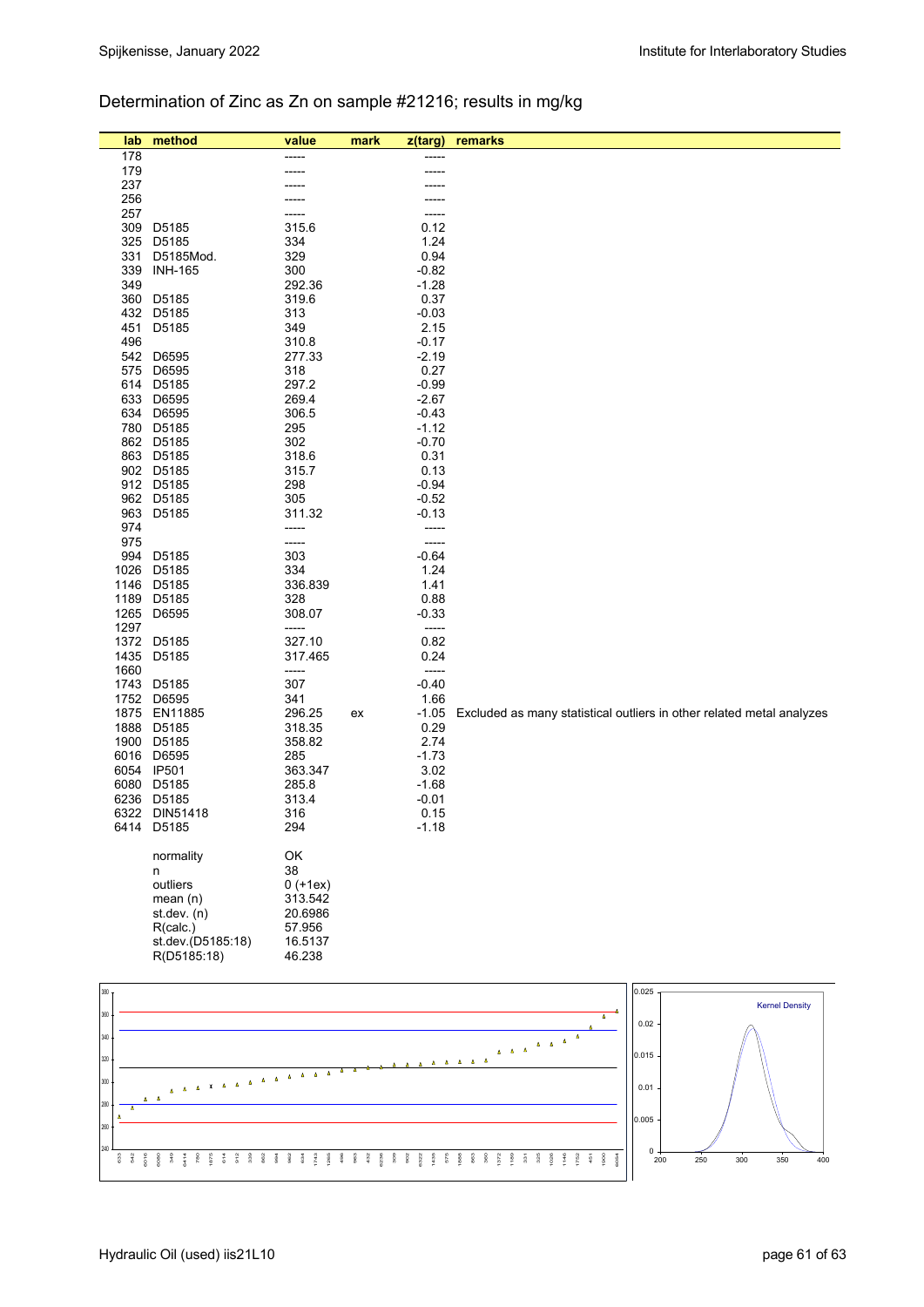#### **APPENDIX 2**

#### **Number of participants per country**

 1 lab in ARGENTINA 1 lab in AUSTRALIA 2 labs in AUSTRIA 1 lab in AZERBAIJAN 3 labs in BELGIUM 1 lab in BOTSWANA 2 labs in BULGARIA 1 lab in CHILE 2 labs in CHINA, People's Republic 1 lab in COLOMBIA 2 labs in COTE D'IVOIRE 1 lab in CROATIA 1 lab in EGYPT 4 labs in FRANCE 3 labs in GERMANY 2 labs in GREECE 1 lab in INDIA 1 lab in IRELAND 1 lab in ITALY 1 lab in KAZAKHSTAN 2 labs in MALAYSIA 1 lab in MOROCCO 5 labs in NETHERLANDS 1 lab in NIGERIA 2 labs in NORWAY 2 labs in PHILIPPINES 3 labs in POLAND 1 lab in PORTUGAL 1 lab in QATAR 1 lab in RUSSIAN FEDERATION 3 labs in SAUDI ARABIA 2 labs in SLOVAKIA 1 lab in SPAIN 1 lab in SUDAN 1 lab in SWEDEN 2 labs in TANZANIA 1 lab in TURKEY 2 labs in UNITED ARAB EMIRATES 2 labs in UNITED KINGDOM 2 labs in UNITED STATES OF AMERICA